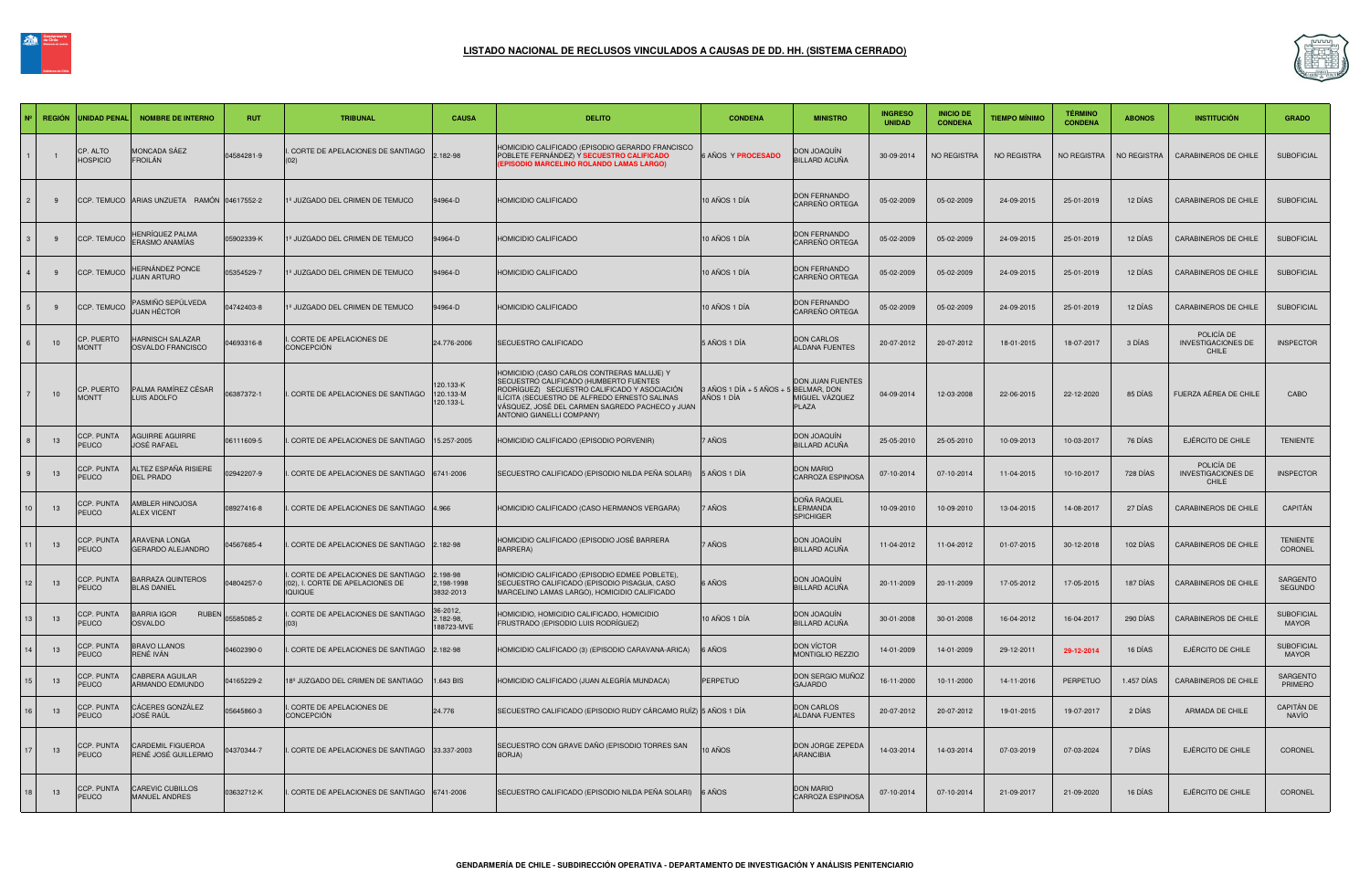



|    |    | <b>REGIÓN UNIDAD PENAL</b> | <b>NOMBRE DE INTERNO</b>                               | <b>RUT</b> | <b>TRIBUNAL</b>                                                                                                                                                           | <b>CAUSA</b>                                                                                                                                                                                                                                                                                                                                                                                                                                                                         | DELITO                                                                                                                                                                                                                                                                                                                                                                                                                                                                                                                                                                                                                                                                                                                                                                                                                                                                                                                                                                                                                                                                                                                                                                                                                                                                                                                                                                                                                                                                                                                                                                                                                                                                                                                                                                                                                                                                                                                                                                                                                                                                                                    | <b>CONDENA</b>                                                                                                                                                                                                                                                                         | <b>MINISTRO</b>                                                                                                                   | <b>INGRESO</b><br><b>UNIDAD</b> | <b>INICIO DE</b><br><b>CONDENA</b> | <b>TIEMPO MÍNIMO</b> | TÉRMINO<br><b>CONDENA</b> | <b>ABONOS</b> | <b>INSTITUCIÓN</b>                                | <b>GRADO</b>          |
|----|----|----------------------------|--------------------------------------------------------|------------|---------------------------------------------------------------------------------------------------------------------------------------------------------------------------|--------------------------------------------------------------------------------------------------------------------------------------------------------------------------------------------------------------------------------------------------------------------------------------------------------------------------------------------------------------------------------------------------------------------------------------------------------------------------------------|-----------------------------------------------------------------------------------------------------------------------------------------------------------------------------------------------------------------------------------------------------------------------------------------------------------------------------------------------------------------------------------------------------------------------------------------------------------------------------------------------------------------------------------------------------------------------------------------------------------------------------------------------------------------------------------------------------------------------------------------------------------------------------------------------------------------------------------------------------------------------------------------------------------------------------------------------------------------------------------------------------------------------------------------------------------------------------------------------------------------------------------------------------------------------------------------------------------------------------------------------------------------------------------------------------------------------------------------------------------------------------------------------------------------------------------------------------------------------------------------------------------------------------------------------------------------------------------------------------------------------------------------------------------------------------------------------------------------------------------------------------------------------------------------------------------------------------------------------------------------------------------------------------------------------------------------------------------------------------------------------------------------------------------------------------------------------------------------------------------|----------------------------------------------------------------------------------------------------------------------------------------------------------------------------------------------------------------------------------------------------------------------------------------|-----------------------------------------------------------------------------------------------------------------------------------|---------------------------------|------------------------------------|----------------------|---------------------------|---------------|---------------------------------------------------|-----------------------|
| 19 | 13 | CCP. PUNTA<br>PEUCO        | <b>CASTRO MENDOZA</b><br>MARCELO IVÁN                  | 05408805-1 | CORTE DE APELACIONES DE SAN<br><b>MIGUEL</b>                                                                                                                              | 15-2006-VE                                                                                                                                                                                                                                                                                                                                                                                                                                                                           | SECUESTRO CALIFICADO (EPISODIO JUAN SALINAS<br>SALINAS Y GUILLERMO BUSTAMANTE SOTELO)                                                                                                                                                                                                                                                                                                                                                                                                                                                                                                                                                                                                                                                                                                                                                                                                                                                                                                                                                                                                                                                                                                                                                                                                                                                                                                                                                                                                                                                                                                                                                                                                                                                                                                                                                                                                                                                                                                                                                                                                                     | 10 AÑOS 1 DÍA                                                                                                                                                                                                                                                                          | DON HÉCTOR SOLÍS<br><b>MONTIEL</b>                                                                                                | 12-10-2010                      | 12-10-2010                         | 03-07-2015           | 03-07-2020                | 102 DÍAS      | CARABINEROS DE CHILE                              | CAPITÁN               |
| 20 | 13 | CCP. PUNTA<br>PEUCO        | CONTRERAS SEPÚLVEDA<br><b>JUAN MANUEL</b><br>GUILLERMO | 02334882-9 | CORTE DE APELACIONES DE SANTIAGO<br>(61), 34° DEL CRIMEN DE SANTIAGO (02),<br>CORTE SUPREMA DE SANTIAGO, 9° DEL<br>CRIMEN DE SANTIAGO (03), 32° DEL<br>CRIMEN DE SANTIAGO | 2182-1998 (35),<br>275-2010, 279-<br>2010, 5530-2013,<br>407-2010, 716-<br>2010. 145168-<br>1996, 7181-E, 1-<br>1991, 76667-A,<br>3947-2002, 3973-<br>2002, 12725,<br>13037, 11844-<br>TOMO E. 13819.<br>1691-2008 RIT N°<br>61-2010, 2182-<br>998 1163-2009,<br>139-2008, 2182-<br>1998 RIT N° 3108-<br>2009.2182-1998<br>RIT N° 633-2009.<br>90878 RIT N° 634-<br>2009, 2182-1998<br>RIT N°635-2009.<br>5958-2005 RIT N°<br>632-2009, 992008-<br>MG, 27707-2004,<br>JF. 100024-MG, | SECUESTRO (CASO JOSÉ CALDERÓN OVALLE, CASO AMELIA BRUHN<br>FERNÁNDEZ, EPISODIO "IRAN", CUADERNO EDUARDO ALISTE GONZÁLEZ Y<br>OTROS, LONDRES 38 GLORIA LAGOS NILSSON, EPISODIO LEBRECHT DÍAZ.<br>PINTO, CASO JORGE GARCÉS HERNÁNDEZ), SECUESTRO CALIFICADO (49)<br>(LONDRES 38, EPISODIO ALEJANDRO GONZÁLEZ Y OTRO, EPISODIO "JOSÉ<br>DOMINGO CAÑAS", CUADERNO MANUEL VILLALOBOS, EPISODIO ARAYA<br>FLORES, LONDRES 38 JUAN IBARRA TOLEDO, EPISODIO MAMERTO<br>ESPINOZA ENRIQUEZ, LONDRES 38 "NEWTON MORALES SAAVEDRA",<br>LONDRES 38 M. CECILIA LABRÍN SASO, LONDRES 38, ZÚÑIGA ZÚÑIGA,<br>EPISODIO "LONDRES 38", MENESES REYES, EPISODIO LONDRES 38<br>MURIEL DOCKENDORF, EPISODIO LONDRES 38 MENESES REYES,<br>EPISODIO LONDRES 38 ZÚÑIGA ZÚÑIGA. LONDRES 38 CUADERNO MURIEI<br>DOCKENDORFF NAVARRETE, EPISODIO LUMI VIDELA Y SERGIO PÉREZ,<br>CASO OLEA ALEGRÍA Y CARRASCO DÍAZ. EPISODIO JULIA RETAMAL<br>SEPÚLVEDA, EPISODIO SAN MARTÍN VERGARA, EPISODIO SANDOVAL<br>RODRÍGUEZ, EPISODIO FLORES PÉREZ, EPISODIO MIRANDA GODOY,<br>SOLOVERA GALLARDO Y JERIA SILVA, EPISODIO LAZO LAZO, EPISODIO<br>DAVID SILBERMAN, EPISODIO TORMEN MÉNDEZ Y GUAJARDO ZAMORANO<br>EPISODIO MONTTI CORDERO Y DÍAZ DIRICARRERE, EPISODIO BARRIOS<br>DUQUE, EPISODIO BUSTILLOS CERECEDA, EPISODIO BOJANIC ABAD Y<br>OYARZÚN SOTO, EPISODIO LUIS MUÑOZ RODRÍGUEZ, EPISODIO CARLOS<br>CUEVAS, EPISODIO D ORIVAL BRICEÑO, EPISODIO FLORES PÉREZ,<br>EPISODIO LONDRES, OPERACIÓN COLOMBO, CASO FLORES PONCE, CASO<br>GREZ ABURTO, CASO PEDRO MERINO MOLINA EX COLONIA DIGNIDAD,<br>OPERACIÓN COLOMBO, EPISODIO URUGUAYOS, EPISODIO TEJAS VERDE<br>CASO JUAN MAINO), ASOCIACIÓN ILÍCITA (06) (OPERACIÓN COLOMBO<br>145168-1996, 3748- JUAN CARLOS PEREMAN IDE", OPERACIÓN COLOMBO "RODRIGO UGAS<br>JF, 11844 TOMO F- MORALES", OPERACIÓN COLOMBO "WASHINGTON CID URRUTIA",<br>EPISODIO CARLOS PRATS), HOMICIDIO CALIFICADO (07) (EPISODIO ÁNGEL<br>11337, 3765, 2310 GUERRERO CASTILLO, CASO ORLANDO LETELIER, CASO PUGA DE LA<br>BARRA, CONFERENCIA 1 Y 2), SUSTRACCIÓN DE MENORES (CASO<br>CLAUDIO STGO. VENEGAS LAZZARO) | $5 AÑOS + 15 AÑOS + 10$<br>$AÑOS 1 DÍA + 5 AÑOS 1$<br>$DÍA + 10 AÑOS + 15 AÑOS$<br>$+ 5$ AÑOS 1 DÍA + 7 AÑOS + REZZIO,<br>10 AÑOS + 7 AÑOS + 5<br>$AÑOS + 5 AÑOS + 5 AÑOS$ BELMAR, DON<br>+ 15 AÑOS + 10 AÑOS 1<br>$DÍA + 10 AÑOS + 10 AÑOS$ ACUÑA<br>$1 \text{ DÍA} + 7 \text{ AÑOS}$ | <b>DON ALEJANDRO</b><br>SOLÍS MUÑOZ, DON<br>VÍCTOR MONTIGLIO<br><b>DON JUAN FUENTES</b><br>JOAQUÍN BILLARD                        | 29-09-2013                      | 28-01-2005                         | 31-08-2011           | 05-10-2227                | 1246 DÍAS     | EJÉRCITO DE CHILE                                 | <b>GENERAL</b>        |
| 21 | 13 | CCP. PUNTA<br>PEUCO        | CORBALÁN CASTILLA<br>ÁLVARO JULIO FEDERICO             | 05745551-9 | 18º JUZGADO DEL CRIMEN DE SANTIAGO, I<br>CORTE DE APELACIONES DE SANTIAGO<br>(05), 4° JUZGADO DEL CRIMEN DE<br>SANTIAGO                                                   | 643-BIS<br>$1.2.182 - 98$<br>2.182-98<br>107.716-75<br>39.122-TOMO B<br>39.122-PL                                                                                                                                                                                                                                                                                                                                                                                                    | HOMICIDIO CALIFICADO (CASO JUAN ALEGRÍA MUNDACA),<br>HOMICIDIO CALIFICADO (CASO LISANDRO SANDOVAL<br>TORRES), HOMICIDIO CALIFICADO (EPISODIO PAULINA<br>AGUIRRE TOBAR), HOMICIDIO CALIFICADO (CASO JUAN<br>RIVERA MATUS), HOMICIDIO CALIFICADO, HOMICIDIO<br>CALIFICADO (CASO OPERACIÓN ALBANIA)                                                                                                                                                                                                                                                                                                                                                                                                                                                                                                                                                                                                                                                                                                                                                                                                                                                                                                                                                                                                                                                                                                                                                                                                                                                                                                                                                                                                                                                                                                                                                                                                                                                                                                                                                                                                          | PERPETUO + 10 AÑOS 1<br>$DÍA + 5 AÑOS 1 DÍA + 4$<br>$AÑOS + 20 AÑOS + 12$<br>$AÑOS + 12 AÑOS$                                                                                                                                                                                          | DON ALEJANDRO<br>SOLÍS MUÑOZ / DON<br>JORGE ZEPEDA<br>ARANCIBIA / DON<br>JOAQUÍN BILLARD<br>ACUÑA / DON MARIO<br>CARROZA ESPINOZA | 21-04-2004                      | 25-01-2000                         | 23-01-2016           | PERPETUO                  | 1.463 DÍAS    | EJÉRCITO DE CHILE                                 | <b>MAYOR</b>          |
| 22 | 13 | CCP. PUNTA<br>PEUCO        | DEL RÍO DEL RÍO JORGE<br>NIBAL DO                      | 05031203-8 | . CORTE DE APELACIONES DE TEMUCO<br>(02), JUZGADO DE LETRAS DE CARAHUE                                                                                                    | 15306-PL:<br>13051-0;<br>27530-0                                                                                                                                                                                                                                                                                                                                                                                                                                                     | HOMICIDIO CALIFICADO, DETENCIONES IRREGULARES (04)<br>(EPISODIO LAUTARO), HOMICIDIO CALIFICADO                                                                                                                                                                                                                                                                                                                                                                                                                                                                                                                                                                                                                                                                                                                                                                                                                                                                                                                                                                                                                                                                                                                                                                                                                                                                                                                                                                                                                                                                                                                                                                                                                                                                                                                                                                                                                                                                                                                                                                                                            | 5 AÑOS 1 DÍA + 100 DÍAS -<br>100 $DIAS + 100 DIAS + 100$<br><b>DÍAS</b>                                                                                                                                                                                                                | DON FERNANDO<br>CARREÑO ORTEGA                                                                                                    | 29-09-2013                      | 05-08-2009                         | 07-10-2011           | 23-10-2014                | 322 DÍAS      | EJÉRCITO DE CHILE                                 | CORONEL               |
| 23 | 13 | CCP. PUNTA<br>PEUCO        | DONOSO BARRERA<br><b>VÍCTOR ERNESTO</b>                | 03781345-1 | CORTE DE APELACIONES DE<br>CONCEPCIÓN                                                                                                                                     | 24776-0                                                                                                                                                                                                                                                                                                                                                                                                                                                                              | SECUESTRO CALIFICADO (EPISODIO RUDY CÁRCAMO RUÍZ) 5 AÑOS 1 DÍA                                                                                                                                                                                                                                                                                                                                                                                                                                                                                                                                                                                                                                                                                                                                                                                                                                                                                                                                                                                                                                                                                                                                                                                                                                                                                                                                                                                                                                                                                                                                                                                                                                                                                                                                                                                                                                                                                                                                                                                                                                            |                                                                                                                                                                                                                                                                                        | DON CARLOS<br><b>ALDANA FUENTES</b>                                                                                               | 20-07-2012                      | 20-07-2012                         | 18-01-2015           | 18-07-2017                | 3 DÍAS        | ARMADA DE CHILE                                   | CAPITÁN DE<br>CORBETA |
| 24 | 13 | CCP. PUNTA<br>PEUCO        | <b>ESPINOZA BRAVO</b><br>PEDRO OCTAVIO                 | 03063238-9 | . CORTE DE APELACIONES DE SANTIAGO                                                                                                                                        | 2182-1998 (07)                                                                                                                                                                                                                                                                                                                                                                                                                                                                       | ASOCIACIÓN ILÍCITA (03) (OPERACIÓN COLOMBO CASO<br>JUAN CARLOS PERELMAN IDE, CASO RODRIGO UGAS<br>MORALES, CASO WASHINGTON CID URRUTIA), SECUESTRO<br>CALIFICADO, HOMICIDIO CALIFICADO (02) (CASO LA<br>MONEDA), HOMICIDIO CALIFICADO (CASO PRATS),<br>ASOCIACIÓN ILÍCITA (CASO PRATS), SECUESTRO<br>CALIFICADO (CASO BUSTILLOS CERECEDA), SECUESTRO<br>CALIFICADO (CASO FLORES PONCE), SECUESTRO<br>CALIFICADO (CASO GREZ ABURTO), SECUESTRO<br>CALIFICADO (OPERACIÓN COLOMBO), SECUESTRO<br>(CONFERENCIA N°2), SECUESTRO (CONFERENCIA 2),<br>SECUESTRO CALIFICADO (CASO VILLA GRIMALDI FLORES<br>PEREZ), SECUESTRO CALIFICADO (CASO PEDRO MERINO<br>MOLINA EX COLONIA DIGNIDAD), SECUESTRO CALIFICADO<br>(OPERACIÓN COLOMBO), SECUESTRO CALIFICADO (CASO<br><b>DIANA ARON)</b>                                                                                                                                                                                                                                                                                                                                                                                                                                                                                                                                                                                                                                                                                                                                                                                                                                                                                                                                                                                                                                                                                                                                                                                                                                                                                                                          | 10 AÑOS 1 DÍA + 5 AÑOS +<br>10 AÑOS 1 DÍA + 3 AÑOS 1 DON ALEJANDRO<br>$DIA + 17 AÑOS + 4 AÑOS +  SOLÍS MUÑOZ$<br>5 AÑOS                                                                                                                                                                |                                                                                                                                   | 29-09-2013                      | 14-06-2006                         | 10-02-2016           | 17-02-2055                | 125 DÍAS      | EJÉRCITO DE CHILE                                 | CORONEL               |
| 25 | 13 | CCP. PUNTA<br>PEUCO        | ESTAY REYNO MIGUEL<br><b>ARTURO</b>                    | 06446545-7 | 6° JUZGADO DEL CRIMEN DE SANTIAGO, I.<br>CORTE DE APELACIONES DE SANTIAGO                                                                                                 | 18.284                                                                                                                                                                                                                                                                                                                                                                                                                                                                               | SECUESTRO CON HOMICIDIO (EPISODIO PROFESORES<br>DEGOLLADOS), ASOCIACIÓN ILÍCITA, USURPACIÓN DE<br>NOMBRE, USO MALICIOSO DE INSTRUMENTO PÚBLICO,<br>SECUESTRO CALIFICADO (EPISODIO JUAN ORELLANA<br>CATALÁN Y LUIS MATURANA GONZÁLEZ)                                                                                                                                                                                                                                                                                                                                                                                                                                                                                                                                                                                                                                                                                                                                                                                                                                                                                                                                                                                                                                                                                                                                                                                                                                                                                                                                                                                                                                                                                                                                                                                                                                                                                                                                                                                                                                                                      | PERPETUO + 5 AÑOS 1 DÍA DON MILTON JUICA<br>+ 541 DÍAS + 541 DÍAS                                                                                                                                                                                                                      | ARANCIBIA                                                                                                                         | 07-03-2000                      | 20-12-1992                         | 14-09-2012           | PERPETUO                  | 97 DÍAS       | CENTRAL NACIONAL DE<br><b>INFORMACIONES (CNI)</b> | PERSONAL CIVIL        |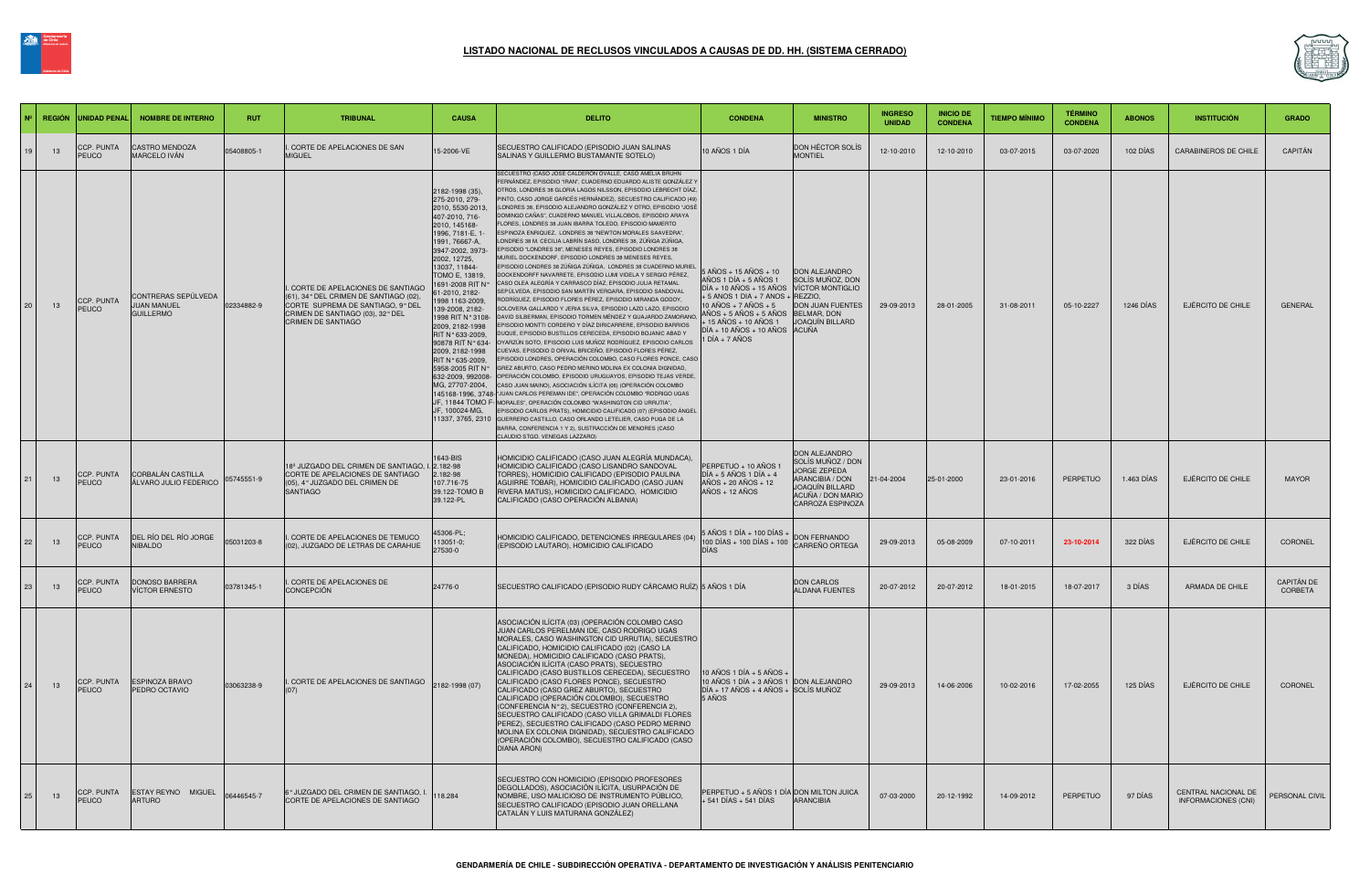



| N <sup>2</sup> | <b>REGIÓN</b> | UNIDAD PENAL                      | <b>NOMBRE DE INTERNO</b>                               | <b>RUT</b>      | <b>TRIBUNAL</b>                                                                 | <b>CAUSA</b>                        | <b>DELITO</b>                                                                                                                                                                                                                                                                  | <b>CONDENA</b>                                                      | <b>MINISTRO</b>                                                                  | <b>INGRESO</b><br><b>UNIDAD</b> | <b>INICIO DE</b><br><b>CONDENA</b> | TIEMPO MÍNIMO | <b>TÉRMINO</b><br><b>CONDENA</b> | <b>ABONOS</b> | <b>INSTITUCIÓN</b>                               | <b>GRADO</b>                         |
|----------------|---------------|-----------------------------------|--------------------------------------------------------|-----------------|---------------------------------------------------------------------------------|-------------------------------------|--------------------------------------------------------------------------------------------------------------------------------------------------------------------------------------------------------------------------------------------------------------------------------|---------------------------------------------------------------------|----------------------------------------------------------------------------------|---------------------------------|------------------------------------|---------------|----------------------------------|---------------|--------------------------------------------------|--------------------------------------|
| 26             | 13            | <b>CCP. PUNTA</b><br>PEUCO        | FERNÁNDEZ BERARDI<br>JUAN RAMÓN GERARDO                | 05168289-0      | CORTE DE APELACIONES DE SANTIAGO                                                | 33.337-2003                         | SECUESTRO CON GRAVE DAÑO (EPISODIO TORRES SAN<br>BORJA)                                                                                                                                                                                                                        | 10 AÑOS                                                             | DON JORGE ZEPEDA<br><b>ARANCIBIA</b>                                             | 14-03-2014                      | 14-03-2014                         | 07-03-2019    | 07-03-2024                       | 7 DÍAS        | EJÉRCITO DE CHILE                                | <b>BRIGADIER</b>                     |
| 27             | 13            | CCP. PUNTA<br>PEUCO               | FERNÁNDEZ HERNÁNDEZ<br>ADRIÁN JOSÉ                     | 04275671-7      | CORTE DE APELACIONES DE VALDIVIA                                                | 1673-2003                           | HOMICIDIO CALIFICADO, SECUESTRO CALIFICADO.<br>TORMENTOS A DETENIDOS (SANTIAGO AGUILAR Y CÉSAR<br><b>AVILA LARA)</b>                                                                                                                                                           | 15 AÑOS                                                             | JUEZ SUPLENTE<br>CLAUDIA SALGADO<br>RUBILAR                                      | 15-07-2014                      | 15-07-2014                         | 26-12-2021    | 25-06-2029                       | 20 DÍAS       | <b>CARABINEROS DE CHILE</b>                      | CORONEL                              |
| 28             | 13            | CCP. PUNTA<br>PEUCO               | <b>FERRER LIMA</b><br>FRANCISCO MAXIMILIANO            | 04636998-K      | 18° JUZGADO DEL CRIMEN DE SANTIAGO,<br>CORTE DE APELACIONES DE SANTIAGO<br>(02) | .643-82<br>2.182-1998<br>2.182-1998 | HOMICIDIO CALIFICADO (CASO TUCAPEL JIMÉNEZ),<br>HOMICIDIO CALIFICADO (EPISODIO JOSÉ DOMINGO CAÑAS<br>"CUADERNO LUMI VIDELA MOYA") Y SECUESTRO<br>CALIFICADO (EPISODIO JOSÉ DOMINGO CAÑAS, CASO<br>D'ORIVAL BRICEÑO)                                                            | 3 AÑOS + 10 AÑOS 1 DÍA<br>10 AÑOS 1 DÍA                             | DON SERGIO MUÑOZ<br>GAJARDO, DON<br>ALEJANDRO SOLÍS<br><b>MUÑOZ</b>              | 31-03-2004                      | 31-03-2004                         | 09-06-2013    | 14-06-2031                       | 295 DÍAS      | EJÉRCITO DE CHILE                                | CORONEL                              |
| 29             | 13            | <b>CCP. PUNTA</b><br>PEUCO        | <b>FRIZ ESPARZA</b><br><b>MARIO</b>                    | JOSÉ 03056870-2 | CORTE DE APELACIONES DE SANTIAGO                                                | .182-98                             | SECUESTRO Y SECUESTRO CALIFICADO (CARLOS<br>CUEVAS), SECUESTRO Y SECUESTRO CALIFICADO<br>(EPISODIO VILLA GRIMALDI, CASO INSUNZA BASCUÑÁN)                                                                                                                                      | 10 AÑOS 1 DÍA                                                       | <b>DON JOAQUIN</b><br><b>BILLARD ACUÑA</b>                                       | 07-10-2008                      | 07-10-2008                         | 04-07-2013    | 04-07-2018                       | 96 DÍAS       | <b>CARABINEROS DE CHILE</b>                      | <b>SUBOFICIAL</b>                    |
| 30             | 13            | CCP. PUNTA<br>PEUCO               | FUENTES CASTRO JOSÉ 05340552-5<br><b>FLORENTINO</b>    |                 | 6° JUZGADO DEL CRIMEN DE SANTIAGO                                               | 18.284                              | SECUESTRO CON HOMICIDIO, ASOCIACIÓN ILÍCITA (CASO<br>PROFESORES DEGOLLADOS)                                                                                                                                                                                                    | PERPETUO + 541 DÍAS                                                 | DON MILTON JUICA<br><b>ARANCIBIA</b>                                             | 10-11-1995                      | 19-05-1992                         | 19-05-2012    | PERPETUO                         | SIN ABONOS    | CARABINEROS DE CHILE                             | SARGENTO<br>PRIMERO                  |
| 31             | 13            | CCP. PUNTA<br>PEUCO               | GODOY GARCIA GERARDO 05612623-6<br><b>ERNESTO</b>      |                 | CORTE DE APELACIONES DE SANTIAGO                                                | 718-2010                            | HOMICIDO CALIFICADO Y ASOCIACIÓN ILÍCITA (EPISODIO<br>LUIS ARIAS PINO)                                                                                                                                                                                                         | 15 AÑOS + 3 AÑOS                                                    | <b>DON MARIO</b><br><b>CARROZA ESPINOSA</b>                                      | 07-10-2014                      | 07-10-2014                         | 14-09-2023    | 14-09-2032                       | 25 DÍAS       | CARABINEROS DE CHILE                             | <b>SUBTENIENTE</b>                   |
| 32             | 13            | CCP. PUNTA<br>PEUCO               | GONZÁLEZ BETANCOURT<br>GUILLERMO WASHINGTON 05141200-1 |                 | 6° JUZGADO DEL CRIMEN DE SANTIAGO                                               | 18.284                              | SECUESTRO CON HOMICIDIO, ROBO CON HOMICIDIO,<br>ASOCIACIÓN ILÍCITA (CASO PROFESORES DEGOLLADOS)                                                                                                                                                                                | PERPETUO + 5 AÑOS 1 DÍA DON MILTON JUICA<br>+ 5 AÑOS 1 DÍA          | <b>ARANCIBIA</b>                                                                 | 10-11-1995                      | 06-04-1992                         | 06-02-2012    | PERPETUO                         | 59 DIAS       | CARABINEROS DE CHILE                             | CORONEL                              |
| 33             | 13            | CCP, PUNTA<br>PEUCO               | <b>GONZALEZ D'ARCANGELI</b><br><b>HUGO NELSON</b>      | 03385451-K      | CORTE DE APELACIONES DE<br><b>CONCEPCIÓN</b>                                    | 24776-0                             | SECUESTRO CALIFICADO (EPISODIO RUDY CÁRCAMO RUÍZ) 5 AÑOS 1 DÍA                                                                                                                                                                                                                 |                                                                     | <b>DON CARLOS</b><br><b>ALDANA FUENTES</b>                                       | 20-07-2012                      | 20-07-2012                         | 18-01-2015    | 18-07-2017                       | 3 DÍAS        | ARMADA DE CHILE                                  | CAPITÁN DE<br><b>NAVIO</b>           |
| 34             | 13            | <b>CCP. PUNTA</b><br>PEUCO        | HERNANDEZ VALLE HUGO 04156025-8<br><b>DEL TRANSITO</b> |                 | CORTE DE APELACIONES DE SANTIAGO                                                | 6741-2006                           | SECUESTRO CALIFICADO (EPISODIO NILDA PEÑA SOLARI)                                                                                                                                                                                                                              | 5 AÑOS 1 DÍA                                                        | <b>DON MARIO</b><br>CARROZA ESPINOSA                                             | 07-10-2014                      | 07-10-2014                         | 31-03-2017    | 30-09-2019                       | 8 DÍAS        | POLICÍA DE<br><b>INVESTIGACIONES DE</b><br>CHILE | <b>SUBCOMISARIO</b>                  |
| 35             | 13            | CCP. PUNTA<br>PEUCO               | HERRERA JIMÉNEZ<br>CARLOS ALBERTO<br><b>FERNANDO</b>   | 06119621-8      | 18° JUZGADO DEL CRIMEN DE SANTIAGO                                              | .643-BIS                            | HOMICIDIO CALIFICADO (02) (CASO TUCAPEL JIMÉNEZ<br>ALFARO Y JUAN ALEGRÍA MUNDACA)                                                                                                                                                                                              | <b>PERPETUO</b>                                                     | DON SERGIO MUNOZ<br><b>GAJARDO</b>                                               | 31-03-2004                      | 23-10-1999                         | 25-06-2008    | PERPETUO                         | 485 DÍAS      | EJÉRCITO DE CHILE                                | <b>MAYOR</b>                         |
| 36             | 13            | CCP. PUNTA<br>PEUCO               | <b>ITURRIAGA NEUMANN</b><br>RAÚL EDUARDO               | 03672875-2      | CORTE DE APELACIONES DE SANTIAGO                                                | 182-98<br>$6.667 - A$<br>2182-98    | SECUESTRO CALIFICADO (EPISODIO SAN MARTÍN<br>VERGARA), CO-AUTOR SECUESTRO CALIFICADO (CASO<br>VÍCTOR OLEA ALEGRÍA Y MARIO CARRASCO DÍAZ),<br>HOMICIDIO CALIFICADO Y ASOCIACIÓN ILÍCITA (EPISODIO<br>CARLOS PRATS GONZÁLEZ)                                                     | 5 AÑOS 1 DÍA + 5 AÑOS 1<br>DÍA + 15 AÑOS 1 DÍA + 100<br><b>DÍAS</b> | <b>DON ALEJANDRO</b><br>SOLÍS MUÑOZ, DON<br><b>JUAN FUENTES</b><br><b>BELMAR</b> | 02-08-2007                      | 02-08-2007                         | 22-03-2016    | 06-07-2031                       | 498 DIAS      | EJÉRCITO DE CHILE                                | <b>GENERAL DE</b><br><b>DIVISIÓN</b> |
| 37             | 13            | CCP. PUNTA<br><b>EUCO</b>         | JELDRES RODRÍGUEZ<br>PATRICIO ENRIQUE                  | 05944136-1      | CORTE DE APELACIONES DE CHILLÁN                                                 | 57-2009                             | SECUESTRO CALIFICADO (EPISODIO FRANCISCO DE LA<br>CRUZ PINO BAEZA Y SERGIO ENRIQUE CÁDIZ CORTÉS)                                                                                                                                                                               | 5 AÑOS 1 DÍA                                                        | <b>DON CLAUDIO ARIAS</b><br><b>CÓRDOVA</b>                                       | 17-02-2014                      | 17-02-2014                         | 18-08-2016    | 16-02-2019                       | 2 DÍAS        | <b>CARABINEROS DE CHILE</b>                      | <b>GENERAL</b>                       |
| 38             | 13            | <b>CCP. PUNTA</b><br><b>PEUCO</b> | KOSIEL HORNIG KLAUDIO<br><b>ERICH</b>                  | 04331908-6      | CORTE DE APELACIONES DE SANTIAGO 2.182-98                                       |                                     | SECUESTRO (EPISODIO "TEJAS VERDES", CUADERNOS:<br>PRINCIPAL (APREMIOS ILEGÍTIMOS), REBECA MARÍA<br>ESPÍNOZA (SECUESTRO), JOSÉ ORELLANA MEZA,<br>(SECUESTRO), MIGUEL HEREDIA VÁSQUEZ, (SECUESTRO).<br>FÉLIX VARGAS FERNÁNDEZ (SECUESTRO) Y JOSÉ PÉREZ<br>HERMOSILLA (SECUESTRO) | 10 AÑOS 1 DÍA                                                       | <b>DON LEOPOLDO</b><br>LLANOS SAGRISTA                                           | 13-05-2014                      | 13-05-2014                         | 12-09-2021    | 09-05-2024                       | NO REGISTRA   | EJÉRCITO DE CHILE                                | <b>TENIENTE</b><br>CORONEL           |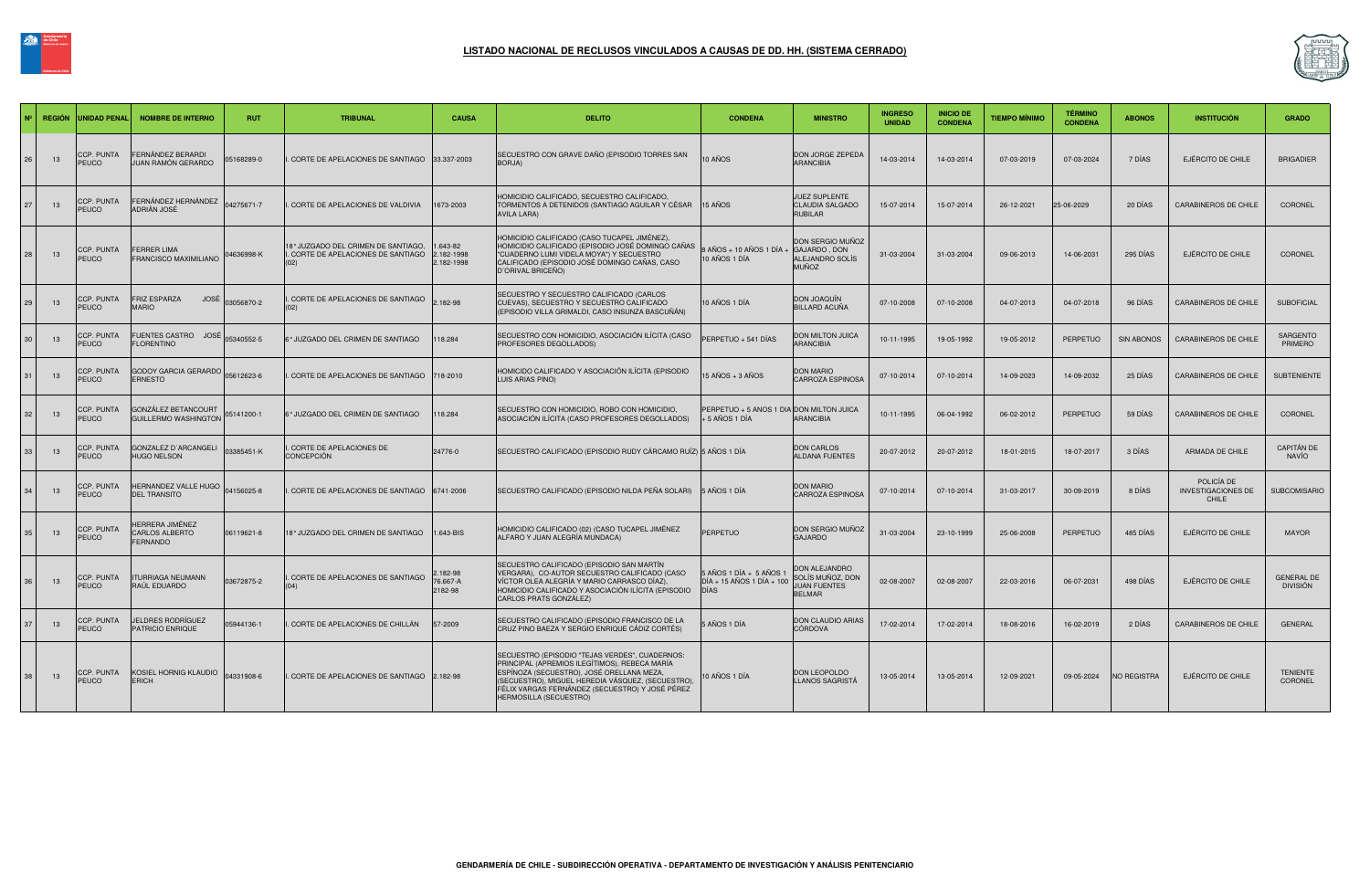



|    | <b>REGIÓN</b> |                     | UNIDAD PENAL NOMBRE DE INTERNO                  | <b>RUT</b> | <b>TRIBUNAL</b>                                                                                                                                                                                                                                                       | <b>CAUSA</b>                                                                                                                                                            | <b>DELITO</b>                                                                                                                                                                                                                                                                                                                                                                                                                                                                                                                                                                                                                                                                                                                                                                                                                                                                                                                                                                                                                                                                                                                                                                                                                                                                                                                                                                                                                                                                                                                                                                                                                                                                                                                                                                                                                                                                                                                                                                                                                                | <b>CONDENA</b>                                                                                                                                                                                                                                                 | <b>MINISTRO</b>                                                                 | <b>INGRESO</b><br><b>IINIDAD</b> | <b>INICIO DE</b><br><b>CONDENA</b> | TIEMPO MÍNIMO | TÉRMINC<br><b>CONDENA</b> | <b>ABONOS</b> | <b>INSTITUCIÓN</b>   | <b>GRADO</b>         |
|----|---------------|---------------------|-------------------------------------------------|------------|-----------------------------------------------------------------------------------------------------------------------------------------------------------------------------------------------------------------------------------------------------------------------|-------------------------------------------------------------------------------------------------------------------------------------------------------------------------|----------------------------------------------------------------------------------------------------------------------------------------------------------------------------------------------------------------------------------------------------------------------------------------------------------------------------------------------------------------------------------------------------------------------------------------------------------------------------------------------------------------------------------------------------------------------------------------------------------------------------------------------------------------------------------------------------------------------------------------------------------------------------------------------------------------------------------------------------------------------------------------------------------------------------------------------------------------------------------------------------------------------------------------------------------------------------------------------------------------------------------------------------------------------------------------------------------------------------------------------------------------------------------------------------------------------------------------------------------------------------------------------------------------------------------------------------------------------------------------------------------------------------------------------------------------------------------------------------------------------------------------------------------------------------------------------------------------------------------------------------------------------------------------------------------------------------------------------------------------------------------------------------------------------------------------------------------------------------------------------------------------------------------------------|----------------------------------------------------------------------------------------------------------------------------------------------------------------------------------------------------------------------------------------------------------------|---------------------------------------------------------------------------------|----------------------------------|------------------------------------|---------------|---------------------------|---------------|----------------------|----------------------|
| 39 | 13            | CCP. PUNTA<br>PEUCO | KRASSNOF MARTCHENKO 05477311-0<br><b>MIGUEL</b> |            | CORTE DE APELACIONES DE SANTIAGO<br>(45), 32° DEL CRIMEN DE SANTIAGO, I.<br>CORTE DE APELACIONES DE SAN MIGUEL                                                                                                                                                        | 275-2010, 279<br>2010, 2182-1998<br>2008, 2188-1998,<br>5958-2005, 90878,<br>145168-1996.<br>1844-TOMO F-<br>JF, 13819 504-09,<br>11337, 3765, 2310,<br>12725, 106686-E | SECUESTRO (CASO JOSÉ CALDERÓN OVALLE, CASO AMELIA BRUHN<br>FERNÁNDEZ), HOMICIDIO (CASO AUGUSTO CARMONA ACEVEDO),<br>SECUESTRO CALIFICADO (EPISODIO LONDRES 38, EPISODIO ALEJANDRO<br>PARADA GONZÁLEZ Y OTRO), SECUESTRO CALIFICADO (EPISODIO JOSÉ<br>DOMINGO CAÑAS CUADERNO MANUEL VILLALOBOS), SECUESTRO<br>CALIFICADO (EPISODIO LONDRES 38 CASO JUAN IBARRA TOLEDO),<br>SECUESTRO CALIFICADO (EPISODIO LONDRES 38 NEWTON MORALES<br>SAAVEDRA), SECUESTRO CALIFICADO (EPISODIO ÁNGEL GUERRERO<br>CASTILLO), SECUESTRO (LONDRES 38 GLORIA LAGOS NILSSON),<br>SECUESTRO CALIFICADO, SECUESTRO CALIFICADO (EPISODIO SILVA<br>CAMUS Y OTROS), ASOCIACIÓN ILÍCITA (OPERACIÓN COLOMBO CASO<br>JUAN CARLOS PERELMAN IDE), ASOCIACIÓN ILÍCITA (OPERACIÓN<br>(27), 716-2010, 139 COLOMBO CASO RODRIGO UGAS MORALES), ASOCIACIÓN ILÍCITA<br>I (OPERACIÓN COLOMBO WASHINGTON CID URRUTIA), SECUESTRO<br>CALIFICADO (OPERACIÓN LONDRES 38 CASO MENESES REYES).<br>ECUESTRO CALIFICADO (OPERACIÓN LONDRES 38 CASO ZÚÑIG<br>ÚÑIGA), SECUESTRO CALIFICADO (EPISODIO LONDRES 38 CASO M<br>CECILIA LABRÍN SASO), SECUESTRO CALIFICADO (EPISODIO LONDRES 38<br>CASO MURIEL DOCKENDORFF BAVARRETE), SECUESTRO CALIFICADO<br>(EPISODIO LONDRES 38 CUADERNO MURIEL DOCKENDOREE NAVARRETE)<br>SECUESTRO CALIFICADO (CASO DORIVAL). HOMICIDIO CALIFICADO -<br>SECUESTRO CALIFICADO (CASO SERGIO PÉREZ Y LUMI VIDELA).<br>SECUESTRO (CASO BARRIOS DUQUE), SECUESTRO CALIFICADO (CASO<br><b>3USTILLOS), HOMICIDIO CALIFICADO (CASO PUGA), SECUESTRO</b><br>CALIFICADO (EPISODIO LONDRES 38), SECUESTRO (CASO LEBRECHT)<br>SECUESTRO CALIFICADO (CASO SERGIO FLORES P.), SECUESTRO,<br>SECUESTRO CALIFICADO (OPERACIÓN COLOMBO), SECUESTRO<br>CALIFICADO (EPISODIO VILLA GRIMALDI CASO SANDOVAL RODRÍGUEZ)<br>SECUESTRO CALIFICADO (EPISODIO MONTI CORDERO), SECUESTRO<br>CALIFICADO (EPISODIO OFELIO LAZO LAZO), SECUESTRO CALIFICADO<br>(EPISODIO SAN MARTÍN VERGARA), SECUESTRO CALIFICADO (EPISODIO<br>CORTEZ JO), SECUESTRO CALIFICADO (EPISODIO TRONCOSO MUÑOZ. | 10 AÑOS 1 DÍA + 15 AÑOS<br>+ 10 AÑOS + 5 AÑOS 1 DÍA DON JUAN FUENTES<br>+ 5 AÑOS 1 DÍA + 3 AÑOS + BELMAR, DON JORGE<br>5 AÑOS 1 DÍA + 10 AÑOS 1<br>$DÍA + 5 AÑOS 1 DÍA + 10$<br>$ANOS 1 DIA + 10 ANOS 1$<br>$DÍA + 5 AÑOS + 5 AÑOS 1$                          | GARCÉS<br>HERNÁNDEZ.<br>ADRIANA SOTTOVIA<br><b>GIMÉNEZ</b>                      | 29-09-2013                       | 28-01-2005                         | 20-09-2012    | 11-10-2100                | 860 DÍAS      | EJÉRCITO DE CHILE    | <b>BRIGADIER</b>     |
| 40 | 13            | CCP. PUNTA<br>PEUCO | LÓPEZ ALMARZA<br>DONATO ALEJANDRO               | 03850568-8 | CORTE DE APELACIONES DE SANTIAGO 2.182-98                                                                                                                                                                                                                             |                                                                                                                                                                         | HOMICIDIO CALIFICADO (CASO CARLOS FARIÑA Y OTROS)                                                                                                                                                                                                                                                                                                                                                                                                                                                                                                                                                                                                                                                                                                                                                                                                                                                                                                                                                                                                                                                                                                                                                                                                                                                                                                                                                                                                                                                                                                                                                                                                                                                                                                                                                                                                                                                                                                                                                                                            | 6 AÑOS                                                                                                                                                                                                                                                         | DON JORGE ZEPEDA<br><b>ARANCIBIA</b>                                            | 13-10-2010                       | 13-10-2010                         | 06-10-2013    | 06-10-2016                | 7 DIAS        | EJÉRCITO DE CHILE    | <b>MAYOR</b>         |
| 41 | 13            | CCP. PUNTA<br>PEUCO | MANRÍQUEZ BRAVO<br>CÉSAR                        | 02151873-5 | CORTE DE APELACIONES DE SANTIAGO<br>(02), I. CORTE DE APELACIONES DE SAN<br><b>MIGUEL</b>                                                                                                                                                                             | 748-2011-JF, 716-<br>200, 04-2005                                                                                                                                       | SECUESTRO CALIFICADO (EPISODIO HÉCTOR VERGARA<br>DOXRUD), SECUESTRO CALIFICADO, SECUESTRO<br>CALIFICADO (VICTIMA DANIEL REYES PIÑA)                                                                                                                                                                                                                                                                                                                                                                                                                                                                                                                                                                                                                                                                                                                                                                                                                                                                                                                                                                                                                                                                                                                                                                                                                                                                                                                                                                                                                                                                                                                                                                                                                                                                                                                                                                                                                                                                                                          | 5 AÑOS 1 DÍA                                                                                                                                                                                                                                                   | DON MIGUEL<br>VÁSQUEZ PLAZA,<br>DOÑA ADRIANA<br>SOTTOVIA GIMENEZ                | 29-09-2013                       | 12-10-2012                         | 29-01-2015    | 31-07-2017                | 74 DÍAS       | EJÉRCITO DE CHILE    | GENERAL              |
| 42 | 13            | CCP. PUNTA<br>PEUCO | MANZO DURÁN<br>ORLANDO JOSÉ                     | 03244925-5 | CORTE DE APELACIONES DE SANTIAGO                                                                                                                                                                                                                                      | 3748-JF<br>26049-2005                                                                                                                                                   | SECUESTRO CALIFICADO (EPISODIO HÉCTOR VERGARA<br>DOXRUD), SECUESTRO CALIFICADO (EPISODIO MÓNICA<br>LLANCA ITURRA)                                                                                                                                                                                                                                                                                                                                                                                                                                                                                                                                                                                                                                                                                                                                                                                                                                                                                                                                                                                                                                                                                                                                                                                                                                                                                                                                                                                                                                                                                                                                                                                                                                                                                                                                                                                                                                                                                                                            | 5 AÑOS 1 DÍA                                                                                                                                                                                                                                                   | DON MIGUEL<br>VÁSQUEZ PLAZA                                                     | 27-09-2012                       | 27-09-2012                         | 14-03-2015    | 14-09-2017                | 14 DÍAS       | GENDARMERÍA DE CHILE | <b>ALCAIDE MAYOR</b> |
| 43 | 13            | CCP. PUNTA<br>PEUCO | MARÍN JIMÉNEZ JORGE<br>SEGUNDO                  | 06820408-9 | CORTE DE APELACIONES DE SANTIAGO 4.966-0                                                                                                                                                                                                                              |                                                                                                                                                                         | HOMICIDIO SIMPLE Y HOMICIDIO CALIFICADO (CASO<br>HERMANOS VERGARA TOLEDO)                                                                                                                                                                                                                                                                                                                                                                                                                                                                                                                                                                                                                                                                                                                                                                                                                                                                                                                                                                                                                                                                                                                                                                                                                                                                                                                                                                                                                                                                                                                                                                                                                                                                                                                                                                                                                                                                                                                                                                    | 10 AÑOS 1 DÍA                                                                                                                                                                                                                                                  | DOÑA RAQUEL<br>LERMANDA<br><b>SPICHIGER</b>                                     | 23-03-2012                       | 21-09-2010                         | 09-05-2017    | 09-09-2020                | 13 DÍAS       | CARABINEROS DE CHILE | CORONEL              |
| 44 | 13            | CCP. PUNTA<br>PEUCO | MORALES SALGADO<br>JUAN HERNÁN                  | 04516316-4 | CORTE DE APELACIONES DE SANTIAGO                                                                                                                                                                                                                                      | 2.182-1998 (03)                                                                                                                                                         | ASOCIACION ILICITA Y HOMICIDIO CALIFICADO (EPISODIO<br>CARLOS PRATS GONZALEZ), SECUESTRO CALIFICADO<br>(HECTOR VELASQUEZ MARDONES, RICARDO RAMIREZ<br>HERRERA Y ALEXIS JACCARD SIEGLER)                                                                                                                                                                                                                                                                                                                                                                                                                                                                                                                                                                                                                                                                                                                                                                                                                                                                                                                                                                                                                                                                                                                                                                                                                                                                                                                                                                                                                                                                                                                                                                                                                                                                                                                                                                                                                                                      | 15 AÑOS 1 DÍA + 100 DÍAS                                                                                                                                                                                                                                       | DON ALEJANDRO<br>SOLÍS MUÑOZ                                                    | 13-07-2010                       | 13-07-2010                         | 10-09-2017    | 29-04-2025                | 176 DIAS      | EJÉRCITO DE CHILE    | CORONEL              |
| 45 | 13            | CCP. PUNTA<br>PEUCO | MOREN BRITO MARCELO<br><b>LUIS MANUEL</b>       | 03392364-3 | . CORTE DE APELACIONES DE SANTIAGO<br>(52), 9° DEL CRIMEN DE SANTIAGO, 2° DEL<br>CRIMEN DE SANTIAGO, 32° JUZGADO DEL<br>CRIMEN DE SANTIAGO, 34° JUZGADO DEL<br>CRIMEN DE SANTIAGO, I. CORTE DE<br>APELACIONES DE VALPARAÍSO, I. CORTE<br>DE APELACIONES DE SAN MIGUEL | 2.182-1998<br><b>DIFERENTES</b><br>EPISODIOS,<br>12.725,<br>06.686-E,<br>3037,<br>13819-1998<br>1844 TOMO G,<br>966-<br>2011.<br>2007.                                  | SECUESTRO CALIFICADO (EPISODIO VILLA GRIMALDI, CASO<br>SANDOVAL RODRÍGUEZ), SECUESTRO CALIFICADO<br>(EPISODIO MIGUEL CORTÉZ JO) SECUESTRO CALIFICADO<br>(EPISODIO DIANA FRIDA ARÓN), SECUESTRO CALIFICADO<br>(EPISODIO DAVID SILBERMAN), SECUESTRO CALIFICADO<br>(CASO OFELIO LAZO LAZO), SECUESTRO CALIFICADO<br>(EPISODIO SERGIO TORMEN Y LUIS GUAJARDO),<br>SECUESTRO CALIFICADO (CASO CARLOS CUEVAS),<br>SECUESTRO CALIFICADO (CASO ÁLVARO BARRIOS<br>1844 TOMO E Y DUQUE), SECUESTRO CALIFICADO (MARÍA TERESA<br>BUSTILLOS), SECUESTRO CALIFICADO (JORGE D"ORIVAL<br>145168-1996, 90-BRICEÑO), SECUESTRO CALIFICADO (LUIS MUÑOZ<br>RODRÍGUEZ), HOMICIDIO CALIFICADO (EPISODIOS SERGIO<br>04-2005 PÉREZ Y LUMI VIDELA), SECUESTRO CALIFICADO<br>(EPISODIO TRONCOSO MUÑOZ Y GONZÁLEZ INOSTROZA).<br>SECUESTRO CALIFICADO CASO SILVA CAMUS Y OTROS.                                                                                                                                                                                                                                                                                                                                                                                                                                                                                                                                                                                                                                                                                                                                                                                                                                                                                                                                                                                                                                                                                                                                                                                        | 11 AÑOS + 10 AÑOS 1 DÍA DON JUAN FUENTES<br>+ 10 AÑOS + 5 AÑOS 1 DÍA BELMAR<br>+ 3 AÑOS + 10 AÑOS 1 DÍA DON JOAQUÍN<br>+ 10 AÑOS 1 DÍA + 7 AÑOS BILLARD ACUÑA<br>+ 5 AÑOS 1 DÍA + 10 AÑOS DON JORGE ZEPEDA<br>1 DÍA + 5 AÑOS + 5 AÑOS 1<br>DÍA + 10 AÑOS 1 DÍA | DON ALEJANDRO<br>SOLÍS MUÑOZ,<br>ARANCIBIA, DOÑA<br>ADRIANA SOTTOVIA<br>GIMÉNEZ | 29-09-2013                       | 28-01-2005                         | 25-01-2012    | 27-02-2118                | 923 DÍAS      | EJÉRCITO DE CHILE    | CORONEL              |
| 46 | 13            | CCP. PUNTA<br>PEUCO | MUÑOZ GAMBOA MANUEL<br><b>AGUSTÍN</b>           | 04842855-K | CORTE DE APELACIONES DE SANTIAGO   120.133-1                                                                                                                                                                                                                          |                                                                                                                                                                         | SECUESTRO CALIFICADO (ALFREDO ERNESTO SALINAS<br>VÁSQUEZ, JOSÉ DEL CARMEN SAGREDO PACHECO y JUAN 5 AÑOS 1 DÍA<br>ANTONIO GIANELLI COMPANY), Y ASOCIACIÓN ILÍCITA.                                                                                                                                                                                                                                                                                                                                                                                                                                                                                                                                                                                                                                                                                                                                                                                                                                                                                                                                                                                                                                                                                                                                                                                                                                                                                                                                                                                                                                                                                                                                                                                                                                                                                                                                                                                                                                                                            |                                                                                                                                                                                                                                                                | MIGUEL VÁSQUEZ<br>PLAZA                                                         | 04-08-2014                       | 04-08-2014                         | 29-10-2016    | 28-04-2019                | 99 DIAS       | CARABINEROS DE CHILE | <b>MAYOR</b>         |
| 47 | 13            | CCP. PUNTA<br>PEUCO | MUÑOZ URIBE MIGUEL<br>PABLO                     | 05173218-9 | CORTE DE APELACIONES DE SANTIAGO 15.257-2005                                                                                                                                                                                                                          |                                                                                                                                                                         | HOMICIDIO CALIFICADO (EPISODIO PORVENIR)                                                                                                                                                                                                                                                                                                                                                                                                                                                                                                                                                                                                                                                                                                                                                                                                                                                                                                                                                                                                                                                                                                                                                                                                                                                                                                                                                                                                                                                                                                                                                                                                                                                                                                                                                                                                                                                                                                                                                                                                     | 7 AÑOS                                                                                                                                                                                                                                                         | DON JOAQUÍN<br><b>BILLARD ACUÑA</b>                                             | 03-06-2010                       | 03-06-2010                         | 29-11-2013    | 30-05-2017                | 4 DÍAS        | EJÉRCITO DE CHILE    | <b>SUBOFICIAL</b>    |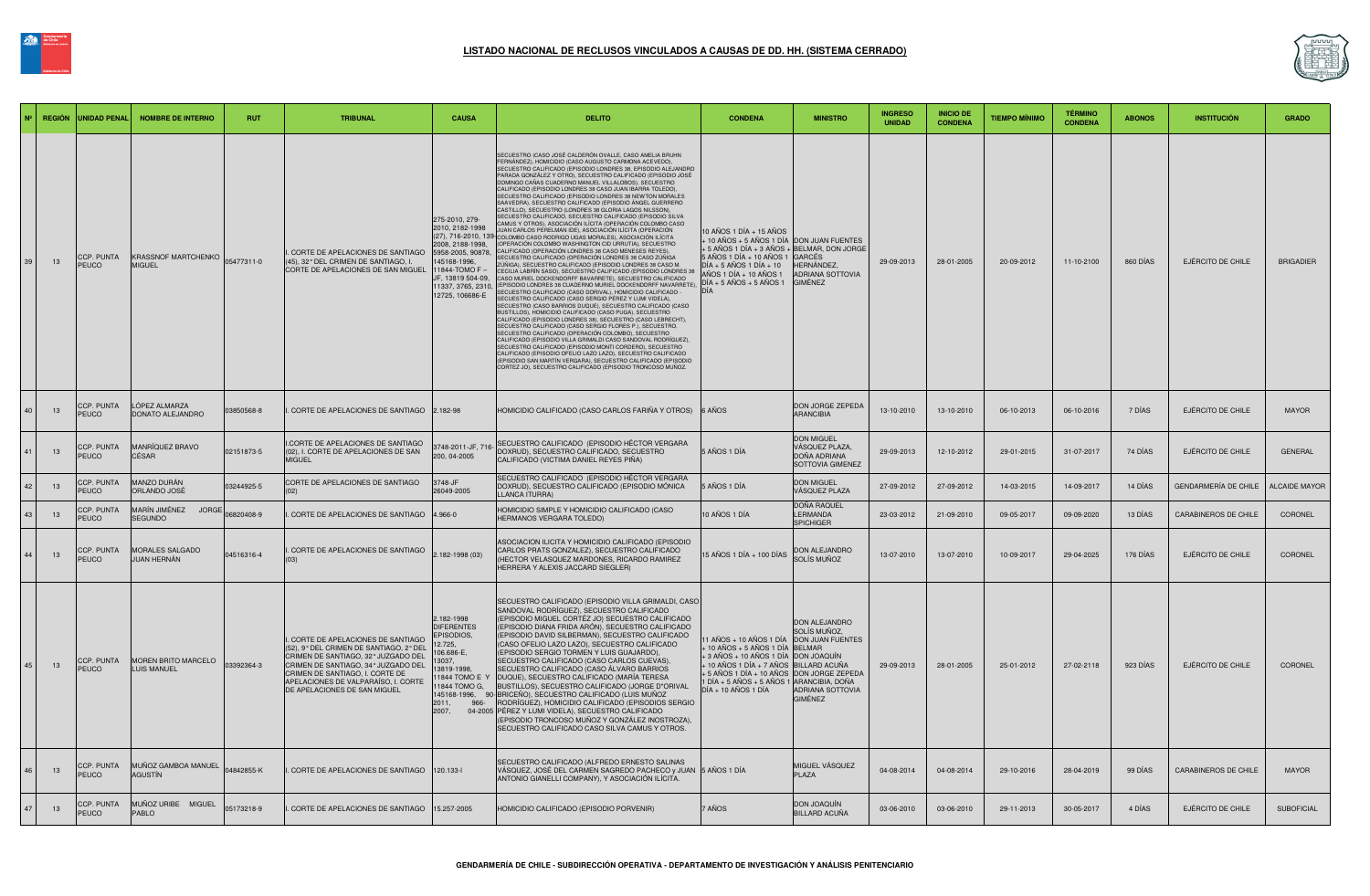



|    | <b>REGIÓN</b> | <b>UNIDAD PENAL</b>        | <b>NOMBRE DE INTERNO</b>                                          | <b>RUT</b> | <b>TRIBUNAL</b>                                                                                                                                     | <b>CAUSA</b>         | <b>DELITO</b>                                                                                                                                                                                                                                                                 | <b>CONDENA</b>                                  | <b>MINISTRO</b>                                                      | <b>INGRESO</b><br><b>UNIDAD</b> | <b>INICIO DE</b><br><b>CONDENA</b> | <b>TIEMPO MÍNIMO</b> | TÉRMINO<br><b>CONDENA</b>                                                         | <b>ABONOS</b>      | <b>INSTITUCIÓN</b>   | <b>GRADO</b>                                                       |
|----|---------------|----------------------------|-------------------------------------------------------------------|------------|-----------------------------------------------------------------------------------------------------------------------------------------------------|----------------------|-------------------------------------------------------------------------------------------------------------------------------------------------------------------------------------------------------------------------------------------------------------------------------|-------------------------------------------------|----------------------------------------------------------------------|---------------------------------|------------------------------------|----------------------|-----------------------------------------------------------------------------------|--------------------|----------------------|--------------------------------------------------------------------|
| 48 | 13            | CCP. PUNTA<br>PEUCO        | NEIRA DONOSO EMILIO<br><b>ENRIQUE</b>                             | 07817422-6 | 4° JUZGADO DEL CRIMEN DE SANTIAGO                                                                                                                   | 39.122               | HOMICIDIO CALIFICADO (OPERACIÓN ALBANIA)                                                                                                                                                                                                                                      | 8 AÑOS                                          | <b>DON MARIO</b><br><b>CARROZA ESPINOSA</b>                          | 24-09-2007                      | 24-09-2007                         | 31-10-2012           | 01-07-2015                                                                        | 85 DÍAS            | EJÉRCITO DE CHILE    | <b>TENIENTE</b><br>CORONEL                                         |
| 49 | 13            | <b>CCP. PUNTA</b><br>PEUCO | ORTÍZ TOLEDO<br>JUAN<br><b>ANTONIO</b>                            | 04913254-9 | CORTE DE APELACIONES DE SANTIAGO 15.257-2005                                                                                                        |                      | HOMICIDIO CALIFICADO (EPISODIO PORVENIR)                                                                                                                                                                                                                                      | 7 AÑOS                                          | <b>DON JOAQUÍN</b><br><b>BILLARD ACUÑA</b>                           | 03-06-2010                      | 03-06-2010                         | 29-11-2013           | 30-05-2017                                                                        | 4 DÍAS             | EJÉRCITO DE CHILE    | <b>SUBOFICIAL</b>                                                  |
| 50 | 13            | CCP, PUNTA<br>PEUCO        | <b>ORVIETO TIPLITZKY</b><br><b>VITTORIO</b>                       | 04106707-1 | CORTE DE APELACIONES DE SANTIAGO 2.182-98                                                                                                           |                      | SECUESTRO (EPISODIO "TEJAS VERDES", CUADERNOS:<br>PRINCIPAL (APREMIOS ILEGÍTIMOS), REBECA MARÍA<br>ESPÍNOZA (SECUESTRO), JOSÉ ORELLANA MEZA.<br>(SECUESTRO), MIGUEL HEREDIA VÁSQUEZ, (SECUESTRO)<br>FÉLIX VARGAS FERNÁNDEZ (SECUESTRO) Y JOSÉ PÉREZ<br>HERMOSILLA (SECUESTRO) | 10 AÑOS 1 DÍA                                   | DON LEOPOLDO<br>LLANOS SAGRISTÁ                                      | 13-05-2014                      | 13-05-2014                         | 15-04-2019           | 15-04-2024                                                                        | 29 DÍAS            | EJÉRCITO DE CHILE    | <b>TENIENTE</b><br>CORONEL.<br><b>MÉDICO</b><br><b>OFTALMÓLOGO</b> |
| 51 | 13            | <b>CCP, PUNTA</b><br>PEUCO | <b>OVALLE HIDALGO</b><br><b>HERNÁN REINALDO</b><br><b>RICARDO</b> | 05205746-9 | I.CORTE DE APELACIONES DE SANTIAGO                                                                                                                  | 2.198-98             | HOMICIDIO CALIFICADO (EPISODIO OFELIA VILLARROEL<br>LATÍN)                                                                                                                                                                                                                    | 12 AÑOS                                         | DON JORGE ZEPEDA<br><b>ARANCIBIA</b>                                 | 22-01-2008                      | 22-01-2008                         | 20-01-2014           | 20-01-2020                                                                        | 2 DÍAS             | EJÉRCITO DE CHILE    | CORONEL                                                            |
| 52 | 13            | CCP. PUNTA<br><b>PEUCO</b> | <b>PAZ BUSTAMANTE</b><br><b>NELSON ALBERTO</b>                    | 06732152-9 | CORTE DE APELACIONES DE SANTIAGO                                                                                                                    | 13037<br>24.649-2005 | SECUESTRO CALIFICADO (CASO ÁLVARO BARRIOS DUQUE)<br>Y SECUESTRO CALIFICADO (EPISODIO BÁRBARA URIBE Y<br>OTRO)                                                                                                                                                                 | 5 AÑOS 1 DÍA Y<br><b>PROCESADO</b>              | <b>DON JUAN FUENTES</b><br>BELMAR Y DON<br>JORGE ZEPEDA<br>ARANCIBIA | 06-04-2010                      | 06-04-2010                         | 20-09-2012           | 21-03-2015<br><b>(CUMPLE CON</b><br>LEY DE REBAJA<br><b>EL DÍA 21-07-</b><br>2014 | 17 DÍAS            | EJÉRCITO DE CHILE    | <b>SUBOFICIAL</b>                                                  |
| 53 | 13            | CCP. PUNTA<br>PEUCO        | QUINTANA SALAZAR RAÚL 05264268-K<br>PABLO                         |            | CORTE DE APELACIONES DE SANTIAGO 2.182-98                                                                                                           |                      | SECUESTRO (EPISODIO "TEJAS VERDES", CUADERNOS:<br>PRINCIPAL (APREMIOS ILEGÍTIMOS), REBECA MARÍA<br>ESPÍNOZA (SECUESTRO), JOSÉ ORELLANA MEZA,<br>(SECUESTRO), MIGUEL HEREDIA VÁSQUEZ, (SECUESTRO)<br>FÉLIX VARGAS FERNÁNDEZ (SECUESTRO) Y JOSÉ PÉREZ<br>HERMOSILLA (SECUESTRO) | 10 AÑOS 1 DÍA                                   | DON LEOPOLDO<br><b>LLANOS SAGRISTÁ</b>                               | 13-05-2014                      | 13-05-2014                         | 12-09-2014           | 09-05-2024                                                                        | <b>NO REGISTRA</b> | EJÉRCITO DE CHILE    | <b>TENIENTE</b><br>CORONEL                                         |
| 54 | 13            | CCP. PUNTA<br>PEUCO        | QUIROZ RUÍZ<br>IVÁN RAÚL BELARMINO                                | 05013436-9 | CORTE DE APELACIONES DE SANTIAGO. 39.122-B<br>4° JUZGADO DEL CRIMEN DE SANTIA GO                                                                    | 39.122-C<br>39122-PL | HOMICIDIO CALIFICADO (CASO JOSÉ CARRASCO TAPIA Y<br>ABRAHAM MUSKABLIT EIDELSTEIN), SECUESTRO<br>HOMICIDIO CALIFICADO (OPERACIÓN ALBANIA)                                                                                                                                      | 10 AÑOS 1 DÍA + 7 AÑOS                          | <b>DON MARIO</b><br><b>CARROZA ESPINOSA</b>                          | 24-01-2008                      | 24-01-2008                         | 03-07-2017           | 06-03-2023                                                                        | 692 DÍAS           | CARABINEROS DE CHILE | TENIENTE<br>CORONEL                                                |
| 55 | 13            | CCP. PUNTA<br>PEUCO        | RIVERA BOZZO SERGIO<br><b>HÉCTOR</b>                              | 05018554-0 | JUZGADO DE LETRAS DE SAN JOSÉ DE LA<br>MARIQUINA, I. CORTE DE APELACIONES DE 23.377-PL<br>SANTIAGO Y 10 JUZGADO DEL CRIMEN DE 60.789-6<br>SANTIAGO. |                      | HOMICIDIO (CASO JOSÉ MATÍAS ÑANCO), HOMICIDIO<br>CALIFICADO (CASO LAGO RANCO). GIRO DOLOSO DE<br>CHEQUE                                                                                                                                                                       | $5 AÑOS 1 DÍA + 5 AÑOS 1$<br>DÍA + 3 AÑOS 1 DÍA | <b>DON JOAQUÍN</b><br><b>BILLARD ACUÑA</b>                           | 11-06-2008                      | 06-06-2007                         | 27-08-2013           | 26-02-2020                                                                        | 106 DÍAS           | ARMADA DE CHILE      | <b>TENIENTE</b><br>PRIMERO                                         |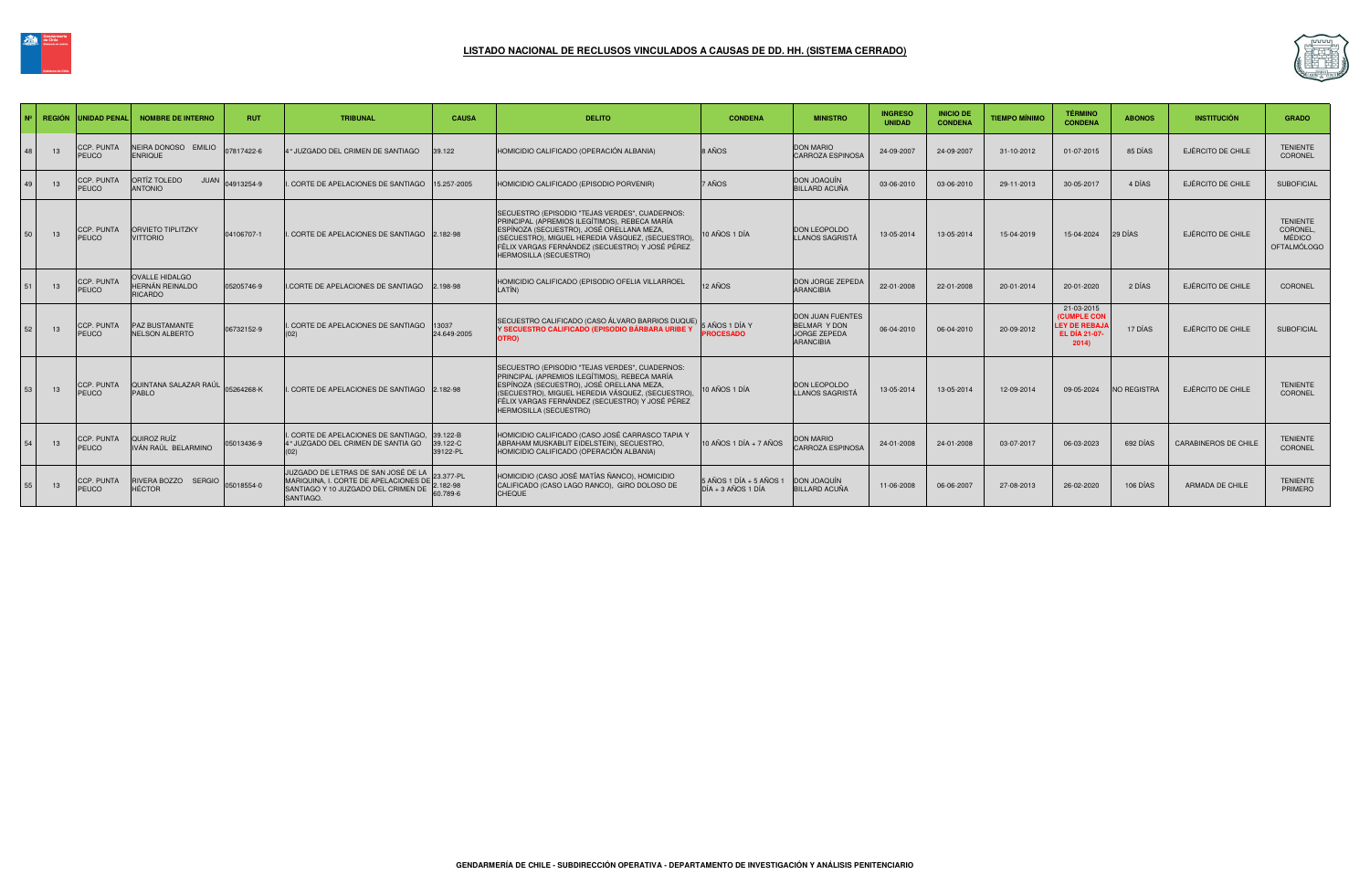



|    | <b>REGIÓN</b> | UNIDAD PENAL                      | <b>NOMBRE DE INTERNO</b>                          | <b>RUT</b> | <b>TRIBUNAL</b>                                                                    | <b>CAUSA</b>                                 | <b>DELITO</b>                                                                                                                                                                                                                                                                           | <b>CONDENA</b>                                                         | <b>MINISTRO</b>                                                                                        | <b>INGRESO</b><br><b>UNIDAD</b> | <b>INICIO DE</b><br><b>CONDENA</b> | <b>TIEMPO MÍNIMO</b> | <b>TÉRMINO</b><br><b>CONDENA</b> | <b>ABONOS</b> | <b>INSTITUCIÓN</b>                               | <b>GRADO</b>               |
|----|---------------|-----------------------------------|---------------------------------------------------|------------|------------------------------------------------------------------------------------|----------------------------------------------|-----------------------------------------------------------------------------------------------------------------------------------------------------------------------------------------------------------------------------------------------------------------------------------------|------------------------------------------------------------------------|--------------------------------------------------------------------------------------------------------|---------------------------------|------------------------------------|----------------------|----------------------------------|---------------|--------------------------------------------------|----------------------------|
| 56 | 13            | CCP. PUNTA<br><b>FUCO</b>         | ROJAS TAPIA FERNANDO<br>RAFAEL MAURICIO           | 06849515-6 | CORTE DE APELACIONES DE SANTIAGO                                                   | .182-98                                      | HOMICIDIO CALIFICADO (EPISODIO JUAN SOTO CERDA)                                                                                                                                                                                                                                         | 10 AÑOS 1 DÍA                                                          | <b>DON MARIO</b><br>CARROZA ESPINOSA                                                                   | 16-10-2013                      | 16-10-2013                         | 14-10-2018           | 14-10-2023                       | 3 DÍAS        | EJÉRCITO DE CHILE                                | <b>TENIENTE</b><br>CORONEL |
| 57 | 13            | CCP. PUNTA<br>PEUCO               | ROMERO MUÑOZ<br><b>CARLOS LUIS</b>                | 04131824-4 | CORTE DE APELACIONES DE SANTIAGO                                                   | 2.182-98                                     | HOMICIDIO CALIFICADO (CARAVANA SAN JAVIER)                                                                                                                                                                                                                                              | 6 AÑOS                                                                 | <b>DON VÍCTOR</b><br>MONTIGLIO REZZIO                                                                  | 26-11-2008                      | 03-11-2008                         | 29-10-2011           | 29-10-2014                       | 05 DÍAS       | EJÉRCITO DE CHILE                                | <b>MAYOR</b>               |
| 58 | 13            | CCP. PUNTA<br>PEUCO               | <b>RUIZ BUNGER FREDDY</b><br><b>ENRIQUE</b>       | 02395859-7 | CORTE DE APELACIONES DE SANTIAGO                                                   | 120.133-                                     | SECUESTRO CALIFICADO (ALFREDO ERNESTO SALINAS<br>VÁSQUEZ, JOSÉ DEL CARMEN SAGREDO PACHECO y JUAN 5 AÑOS 1 DÍA<br>ANTONIO GIANELLI COMPANY), Y ASOCIACIÓN ILÍCITA.                                                                                                                       |                                                                        | MIGUEL VÁSQUEZ<br>PLAZA                                                                                | 04-08-2014                      | 04-08-2014                         | 22-09-2016           | 22-03-2019                       | 136 DÍAS      | FUERZA AÉREA DE CHILE                            | <b>GENERAL</b>             |
| 59 | 13            | <b>CCP. PUNTA</b><br>PEUCO        | SAAVEDRA LOYOLA JUAN<br><b>FRANCISCO</b>          | 04124917-K | CORTE DE APELACIONES DE SANTIAGO                                                   | 120.133-                                     | SECUESTRO CALIFICADO (ALFREDO ERNESTO SALINAS<br>VÁSQUEZ, JOSÉ DEL CARMEN SAGREDO PACHECO y JUAN 5 AÑOS 1 DÍA<br>ANTONIO GIANELLI COMPANY), Y ASOCIACIÓN ILÍCITA.                                                                                                                       |                                                                        | MIGUEL VÁSQUEZ<br>PLAZA                                                                                | 04-08-2014                      | 04-08-2014                         | 05-11-2016           | 05-05-2019                       | 92 DÍAS       | FUERZA AÉREA DE CHILE                            | CORONEL                    |
| 60 | 13            | <b>CCP. PUNTA</b><br><b>PEUCO</b> | SÁEZ MARDONES<br>ALEJANDRO SEGUNDO                | 05020634-3 | 6° JUZGADO DEL CRIMEN DE SANTIAGO                                                  | 18.284-PL<br>120.133-K                       | HOMICIDIO (CARLOS CONTRERAS MALUJE), SECUESTRO<br>CON HOMICIDIO, ASOCIACIÓN ILÍCITA (CASO PROFESORES<br>DEGOLLADOS)                                                                                                                                                                     | PERPETUO + 541 DÍAS -<br>AÑOS 1 DÍA                                    | <b>DON MILTON JUICA</b><br>3 ARANCIBIA, DON<br><b>JUAN FUENTES</b><br><b>BELMAR</b>                    | 10-11-1995                      | 17-12-1991                         | 17-12-2011           | PERPETUO                         | SIN ABONOS    | CARABINEROS DE CHILE                             | CABO PRIMERO               |
| 61 | 13            | CCP. PUNTA<br>PEUCO               | <b>SALAS WENZEL</b><br><b>HUGO</b><br><b>IVAN</b> | 03517381-1 | 4° JUZGADO DEL CRIMEN DE SANTIAGO                                                  | 39.122                                       | HOMICIDIO CALIFICADO (EPISODIO OPERACIÓN ALBANIA)                                                                                                                                                                                                                                       | PERPETUO                                                               | <b>DON MARIO</b><br><b>CARROZA ESPINOSA</b>                                                            | 29-09-2013                      | 24-09-2007                         | 03-07-2027           | PERPETUO                         | 85 DÍAS       | EJÉRCITO DE CHILE                                | <b>GENERAL</b>             |
| 62 | 13            | <b>CP. PUNTA</b><br>PEUCO         | <b>SALAZAR FUENTES</b><br>CLAUDIO ALBERTO         | 06455823-4 | <sup>9</sup> JUZGADO DEL CRIMEN DE SANTIAGO                                        | 18.284-PL                                    | SECUESTRO CON HOMICIDIO, ASOCIACIÓN ILÍCITA (CASO<br>PROFESORES DEGOLLADOS)                                                                                                                                                                                                             | PERPETUO + 541 DÍAS                                                    | DON MILTON JUICA<br><b>ARANCIBIA</b>                                                                   | 10-11-1995                      | 03-04-1992                         | 28-03-2012           | PERPETUO                         | 6 DÍAS        | CARABINEROS DE CHILE                             | CABO PRIMERO               |
| 63 | 13            | CCP. PUNTA<br><b>EUCO</b>         | SANDOVAL ARANCIBIA<br>ENRIQUE ERASMO              | 06115206-7 | CORTE DE APELACIONES DE SANTIAGO                                                   | 2.182-98                                     | HOMICIDIO CALIFICADO (EPISODIO JUAN SOTO CERDA)                                                                                                                                                                                                                                         | 10 AÑOS 1 DÍA                                                          | <b>DON MARIO</b><br><b>CARROZA ESPINOSA</b>                                                            | 21-10-2013                      | 21-10-2013                         | 19-10-2018           | 19-10-2023                       | 3 DÍAS        | EJÉRCITO DE CHILE                                | <b>MAYOR</b>               |
| 64 | 13            | <b>CP. PUNTA</b><br>PEUCO         | SEPÚLVEDA TAPIA OSCAR<br>ORLANDO                  | 04323798-5 | CORTE DE APELACIONES DE CHILLÁN                                                    | 40.664                                       | SECUESTRO (VÍCTIMAS JUAN VÁSQUEZ SILVA Y JUAN<br><b>BARRIENTOS AEDO)</b>                                                                                                                                                                                                                | 5 AÑOS 1 DÍA                                                           | <b>GUILLERMO ARCOS</b><br>SAI INAS                                                                     | 13-06-2014                      | 13-06-2014                         | 12-12-2016           | 12-06-2019                       | 2 DÍAS        | CARABINEROS DE CHILE                             | CAPITÁN                    |
| 65 | 13            | CP. PUNTA<br><b>PEUCO</b>         | SESNIC GUERRICABEITIA<br>CONRADO ALFREDO          | 04829333-6 | CORTE DE APELACIONES DE<br><b>CONCEPCIÓN</b>                                       | 24776-0                                      | SECUESTRO CALIFICADO (EPISODIO RUDY CÁRCAMO RUÍZ) 5 AÑOS 1 DÍA                                                                                                                                                                                                                          |                                                                        | <b>DON CARLOS</b><br><b>ALDANA FUENTES</b>                                                             | 20-07-2012                      | 20-07-2012                         | 18-01-2015           | 18-07-2017                       | 3 DÍAS        | CARABINEROS DE CHILE                             | CORONEL                    |
| 66 | 13            | CCP. PUNTA<br>PEUCO               | SOTO SEGURA<br><b>GAMALIEL</b>                    | 05040357-2 | CORTE DE APELACIONES DE SANTIAGO                                                   | 2182-1998                                    | SECUESTRO CALIFICADO (EPISODIO COLEGIO MÉDICO<br><b>GONZALEZ GALENO)</b>                                                                                                                                                                                                                | 10 AÑOS 1 DÍA                                                          | DON LEOPOLDO<br>LLANOS SAGRISTÁ                                                                        | 21-03-2013                      | 21-03-2013                         | 18-03-2018           | 18-03-2023                       | 4 DÍAS        | CARABINEROS DE CHILE                             | CABO                       |
| 67 | 13            | <b>CP. PUNTA</b><br><b>PEUCO</b>  | TOLEDO PUENTE<br><b>FRANCISCO NELSON</b>          | 06698969-0 | CORTE DE APELACIONES DE SANTIAGO                                                   | 4966-0                                       | HOMICIDIO CALIFICADO (CASO RAFAEL VERGARA TOLEDO) 7 AÑOS                                                                                                                                                                                                                                |                                                                        | DOÑA RAQUEL<br>LERMANDA<br><b>SPICHIGER</b>                                                            | 10-09-2010                      | 10-09-2010                         | 13-04-2015           | 14-08-2017                       | 27 DÍAS       | CARABINEROS DE CHILE                             | CABO PRIMERO               |
| 68 | 13            | CP. PUNTA<br>PEUCO                | URRICH GONZÁLEZ<br><b>GERARDO ERNESTO</b>         | 04285012-8 | CORTE DE APELACIONES DE SANTIAGO                                                   | 33.337-2003                                  | SECUESTRO CON GRAVE DAÑO (EPISODIO TORRES SAN<br>BORJA)                                                                                                                                                                                                                                 | 10 AÑOS                                                                | DON JORGE ZEPEDA<br><b>ARANCIBIA</b>                                                                   | 14-03-2014                      | 14-03-2014                         | 02-03-2019           | 02-03-2024                       | 12 DÍAS       | EJÉRCITO DE CHILE                                | <b>BRIGADIER</b>           |
| 69 | 13            | CCP. PUNTA<br>PEUCO               | VALDÉS CORNEJO<br><b>NELSON PATRICIO</b>          | 03062148-4 | CORTE DE APELACIONES DE SANTIAGO 2.182-98                                          |                                              | SECUESTRO (EPISODIO "TEJAS VERDES", CUADERNOS:<br>PRINCIPAL (APREMIOS ILEGÍTIMOS), REBECA MARÍA<br>ESPÍNOZA (SECUESTRO), JOSÉ ORELLANA MEZA,<br>(SECUESTRO), MIGUEL HEREDIA VÁSQUEZ, (SECUESTRO),<br>FÉLIX VARGAS FERNÁNDEZ (SECUESTRO) Y JOSÉ PÉREZ<br>HERMOSILLA (SECUESTRO)          | 10 AÑOS 1 DÍA                                                          | <b>DON LEOPOLDO</b><br>LLANOS SAGRISTA                                                                 | 13-05-2014                      | 13-05-2014                         | 16-03-2019           | 16-03-2024                       | 59 DÍAS       | POLICÍA DE<br><b>INVESTIGACIONES DE</b><br>CHILE | PREFECTO                   |
| 70 | 13            | CCP, PUNTA<br><b>EUCO</b>         | VARGAS BORIES JORGE 06138033-7<br><b>OCTAVIO</b>  |            | CORTE DE APELACIONES DE SANTIAGO 39.122-B                                          |                                              | HOMICIDIO CALIFICADO (EPISODIO JOSÉ CARRASCO TAPIA) 7 AÑOS                                                                                                                                                                                                                              |                                                                        | <b>DON MARIO</b><br><b>CARROZA ESPINOSA</b>                                                            | 19-10-2009                      | 19-10-2009                         | 06-07-2012           | 06-11-2014                       | 713 DÍAS      | EJÉRCITO DE CHILE                                | PERSONAL CIVIL             |
| 71 | 13            | CCP. PUNTA<br>PEUCO               | <b>WILLEKE FLOFL</b><br>CRISTOPH GEORG PAUL       | 05175609-6 | CORTE DE APELACIONES DE SANTIAGO<br>(02)                                           | 2.182-98<br>182-1998                         | HOMICIDIO CALIFICADO (EPISODIO JOSÉ DOMINGO CAÑAS<br>CASO LUMI VIDELA MOYA), HOMICIDIO CALIFICADO.<br>ASOCIACIÓN ILÍCITA (EPISODIO CARLOS PRATS GONZÁLEZ)                                                                                                                               | 10 AÑOS 1 DÍA + 15 AÑOS DON ALEJANDRO<br>$1\overline{D}$ ÍA + 100 DÍAS | SOLÍS MUÑOZ                                                                                            | 10-09-2009                      | 10-09-2009                         | 29-03-2019           | 10-07-2034                       | 165 DÍAS      | EJÉRCITO DE CHILE                                | <b>BRIGADIER</b>           |
| 72 | 13            | <b>CCP. PUNTA</b><br>PEUCO        | <b>ZAPATA REYES</b><br><b>BASCLAY HUMBERTO</b>    | 05337668-1 | 32° JUZGADO DEL CRIMEN DE SANTIAGO.<br>. CORTE DE APELACIONES DE SANTIAGO<br>(10). | 106.686-E<br>.182-98<br>13.037<br>2.182-1998 | SECUESTRO CALIFICADO (CASO RICARDO TRONCOSO<br>MUÑOZ), SECUESTRO CALIFICADO ( CASO VILLA GRIMALDI<br>"SILVA CAMUS Y OTRO"), SECUESTRO CALIFICADO (CASO<br>ÁLVARO MIGUEL BARROS DUQUE) Y CÓMPLICE HOMICIDIO<br>CALIFICADO (EPISODIO JOSÉ DOMINGO CAÑAS, CASO LUMI<br><b>VIDELA MOYA)</b> | 10 AÑOS + 5 AÑOS 1 DÍA -<br>5 AÑOS 1 DÍA + 5 AÑOS 1<br>DÍA             | <b>DON JOAQUÍN BILLAF</b><br>ACUÑA, DON<br>ALEJANDRO SOLIS<br>MUÑOZ, DON JUAN<br><b>FUENTES BELMAR</b> | 28-06-2007                      | 28-06-2007                         | 26-03-2017           | 01-04-2032                       | 94 DÍAS       | EJÉRCITO DE CHILE                                | <b>SUBOFICIAL</b><br>MAYOR |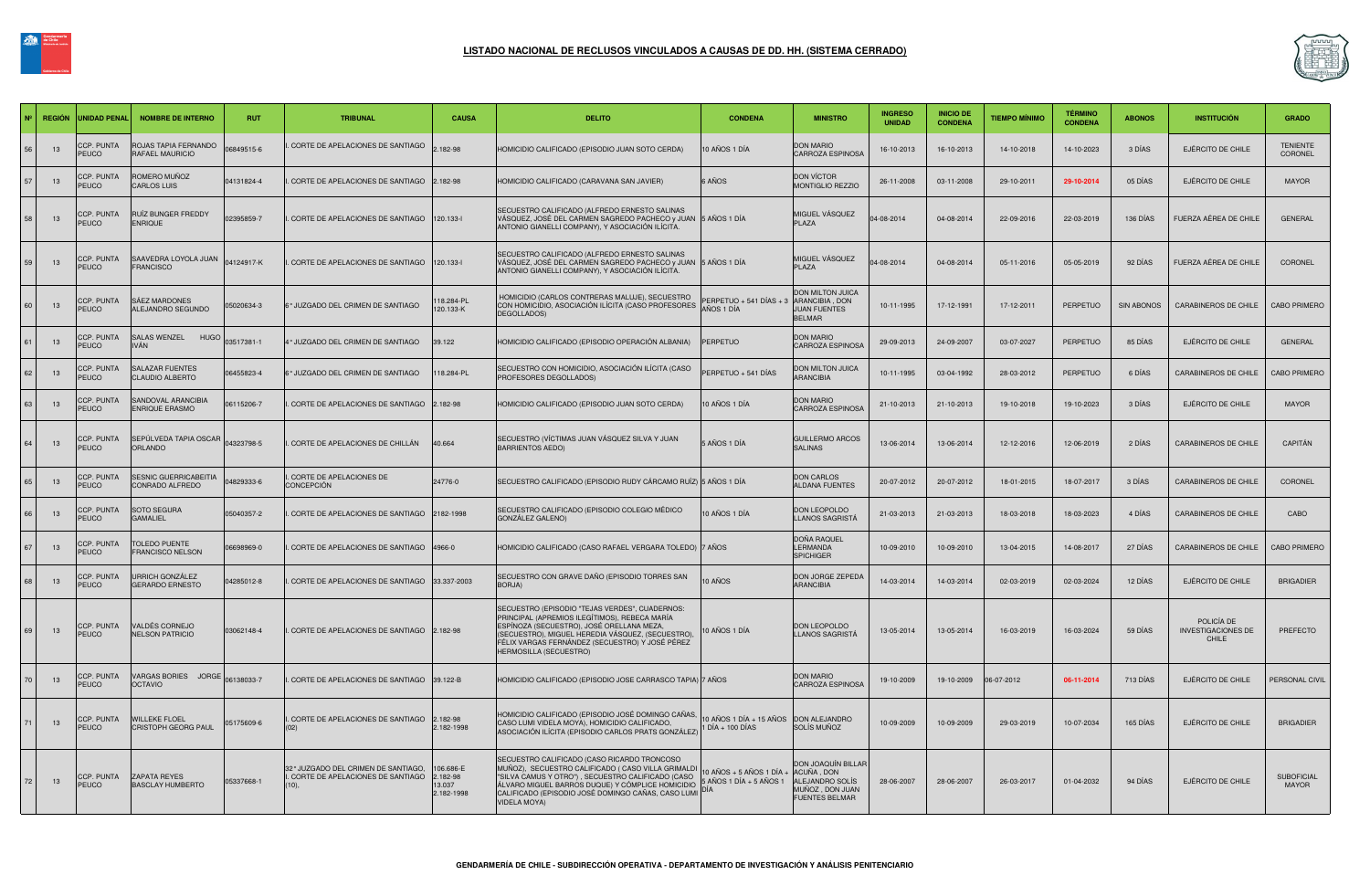



|    | Nº REGIÓN UNIDAD PENAL | <b>NOMBRE DE INTERNO</b>                       | <b>RUT</b> | <b>TRIBUNAL</b>                                 | <b>CAUSA</b> | <b>DELITO</b>                                                                   | <b>CONDENA</b>                         | <b>MINISTRO</b>                    | <b>INGRESO</b><br><b>UNIDAD</b> | <b>INICIO DE</b><br><b>CONDENA</b> | <b>TIEMPO MÍNIMO</b> | <b>TÉRMINO</b><br><b>CONDENA</b> | <b>ABONOS</b> | <b>INSTITUCIÓN</b>                         | <b>GRADO</b>      |
|----|------------------------|------------------------------------------------|------------|-------------------------------------------------|--------------|---------------------------------------------------------------------------------|----------------------------------------|------------------------------------|---------------------------------|------------------------------------|----------------------|----------------------------------|---------------|--------------------------------------------|-------------------|
|    | CCP, PUNTA<br>PEUCO    | ZARA HOLGER<br>JOSÉ OCTAVIO                    | 04102787-8 | I. CORTE DE APELACIONES DE SANTIAGO 2.182-98    |              | HOMICIDIO CALIFICADO Y ASOCIACIÓN ILÍCITA (CASO<br>CARLOS PRATS GONZÁLEZ)       | 15 AÑOS 1 DÍA + 100 DÍAS DON ALEJANDRO |                                    | 29-09-2013                      | 13-07-2010                         | 06-01-2018           | 25-08-2025                       | 58 DÍAS       | EJÉRCITO DE CHILE                          | <b>BRIGADIER</b>  |
| 13 | UEAS.                  | LABARCA BREZZO<br>CARLOS IVÁN                  | 07169407-0 | I. CORTE DE APELACIONES DE SANTIAGO 30.383-2003 |              | HOMICIDIO CALIFICADO (EPISODIO RUBÉN ORTA JOPIA Y<br>JUAN RAMÓN OLIVARES PÉREZ) | <b>PROCESADO</b>                       | <b>DON MIGUEL</b><br>VÁSQUEZ PLAZA | 29-09-2014                      | NO REGISTRA                        | NO REGISTRA          | NO REGISTRA   NO REGISTRA        |               | CENTRAL NACIONAL DE<br>INFORMACIONES (CNI) | PERSONAL CIVIL    |
| 13 | UEAS.                  | <b>VERGARA GUTÍERREZ</b><br><b>JUAN CARLOS</b> | 08515552-0 | I. CORTE DE APELACIONES DE SANTIAGO 20546-2004  |              | HOMICIDIO CALIFICADO                                                            | <b>PROCESADO</b>                       | <b>DON MIGUEL</b><br>VÁSQUEZ PLAZA | 07-10-2014                      | NO REGISTRA                        | NO REGISTRA          | NO REGISTRA                      |               | NO REGISTRA CARABINEROS DE CHILE           | <b>SUBOFICIAL</b> |

**SANTIAGO, 22 DE OCTUBRE DE 2014**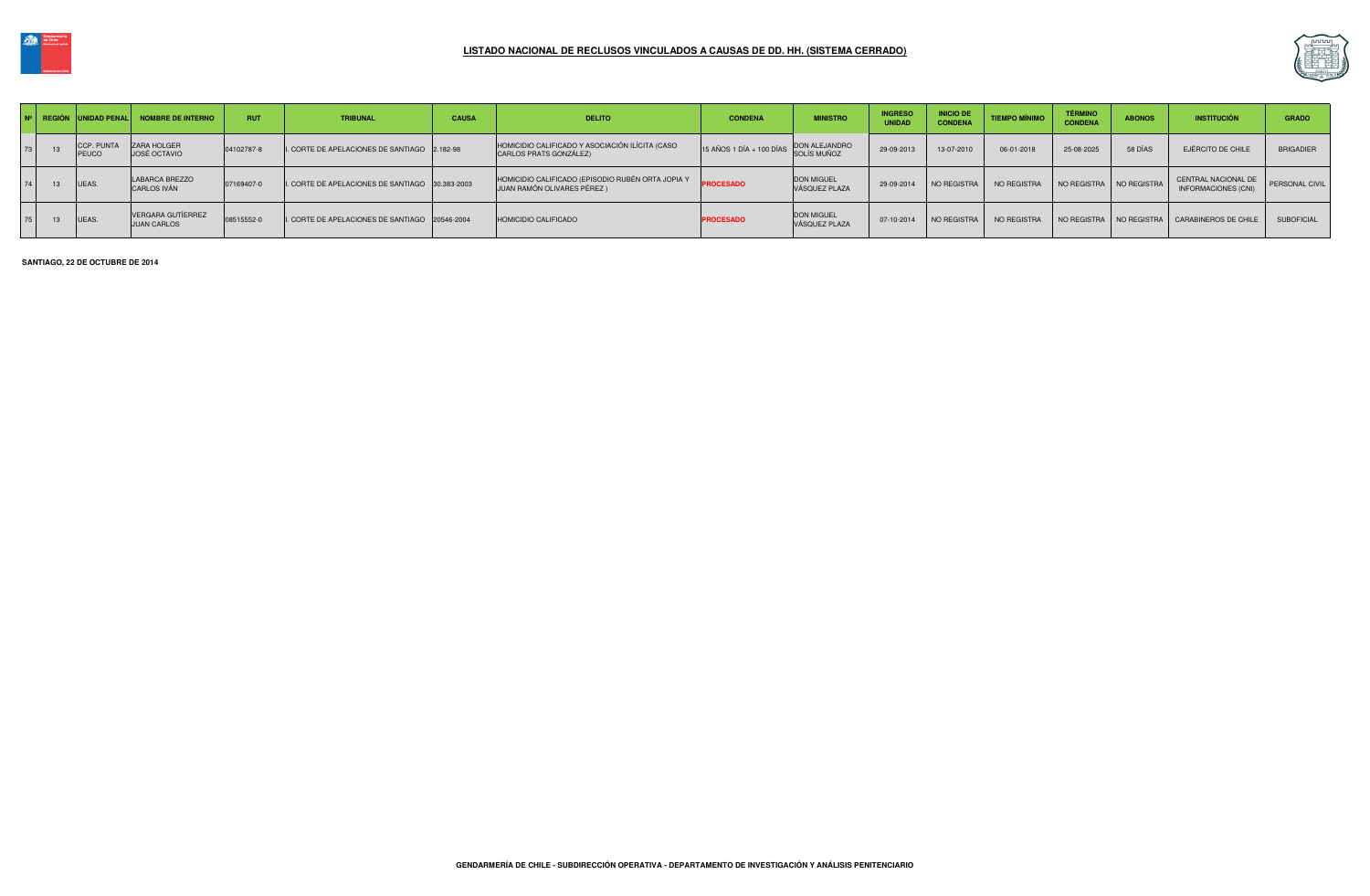

## **LISTADO NACIONAL DE RECLUSOS VÍNCULADOS A CAUSAS DE DD.HH. (BENEFICIOS INTRAPENITENCIARIOS)**



| N <sup>2</sup> | <b>REGIÓN</b> | <b>UNIDAD PENAL</b>     | <b>NOMBRE DE INTERNO</b>                           | <b>RUT</b> | <b>TIPO DE BENEFICIO</b>         | <b>INICIO DEL</b><br><b>BENEFICIO</b> | <b>OBSERVACIONES</b>                                         |
|----------------|---------------|-------------------------|----------------------------------------------------|------------|----------------------------------|---------------------------------------|--------------------------------------------------------------|
|                | 10            | <b>CP. PUERTO MONTT</b> | HARNISCH SALAZAR OSVALDO FRANCISCO                 | 04693316-8 | <b>SALIDA DOMINICAL</b>          | 20-07-2014                            | <b>SIN OBSERVACIONES</b>                                     |
| $\overline{2}$ | 13            | <b>CCP. PUNTA PEUCO</b> | BRAVO LLANOS RENÉ IVÁN                             | 04602390-0 | <b>SALIDA FIN DE SEMANA</b>      | 09-03-2012                            | CON FECHA 09-03-2012 SE LE AUTORIZÓ LA SALIDA DOMINICAL      |
| 3              | 13            | <b>CCP. PUNTA PEUCO</b> | FUENTES CASTRO JOSÉ FLORENTINO                     | 05340552-5 | SALIDA CONTROLADA AL MEDIO LIBRE | 24-06-2013                            | EL DÍA 11-01-2013 SE LE AUTORIZÓ LA SALIDA DE FIN DE SEMANA. |
|                | 13            | <b>CCP. PUNTA PEUCO</b> | GONZÁLEZ BETANCOURT GUILLERMO<br><b>WASHINGTON</b> | 05141200-1 | SALIDA CONTROLADA AL MEDIO LIBRE | 24-06-2013                            | EL DÍA 11-01-2013 SE LE AUTORIZÓ LA SALIDA DE FIN DE SEMANA. |
|                | 13            | <b>CCP. PUNTA PEUCO</b> | MUÑOZ URIBE MIGUEL PABLO                           | 05173218-9 | <b>SALIDA DOMINICAL</b>          | 19-01-2014                            | <b>ISIN OBSERVACIONES</b>                                    |
|                | 13            | <b>CCP. PUNTA PEUCO</b> | NEIRA DONOSO EMILIO ENRIQUE                        | 07817422-6 | SALIDA CONTROLADA AL MEDIO LIBRE | 12-11-2012                            | EL DÍA 11-01-2013 SE LE AUTORIZÓ LA SALIDA DE FIN DE SEMANA. |
|                | 13            | <b>CCP. PUNTA PEUCO</b> | OVALLE HIDALGO HERNÁN REINALDO RICARDO             | 05205746-9 | <b>SALIDA FIN DE SEMANA</b>      | 17-01-2014                            | CON FECHA 23-06-2013 SE LE AUTORIZÓ LA SALIDA DOMINICAL      |
| 8              | 13            | <b>CCP. PUNTA PEUCO</b> | ROMERO MUÑOZ CARLOS LUIS                           | 04131824-4 | <b>SALIDA FIN DE SEMANA</b>      | 11-11-2011                            | CON FECHA 17-07-2011 SE LE AUTORIZÓ LA SALIDA DOMINICAL      |

**SANTIAGO, 22 DE OCTUBRE DE 2014**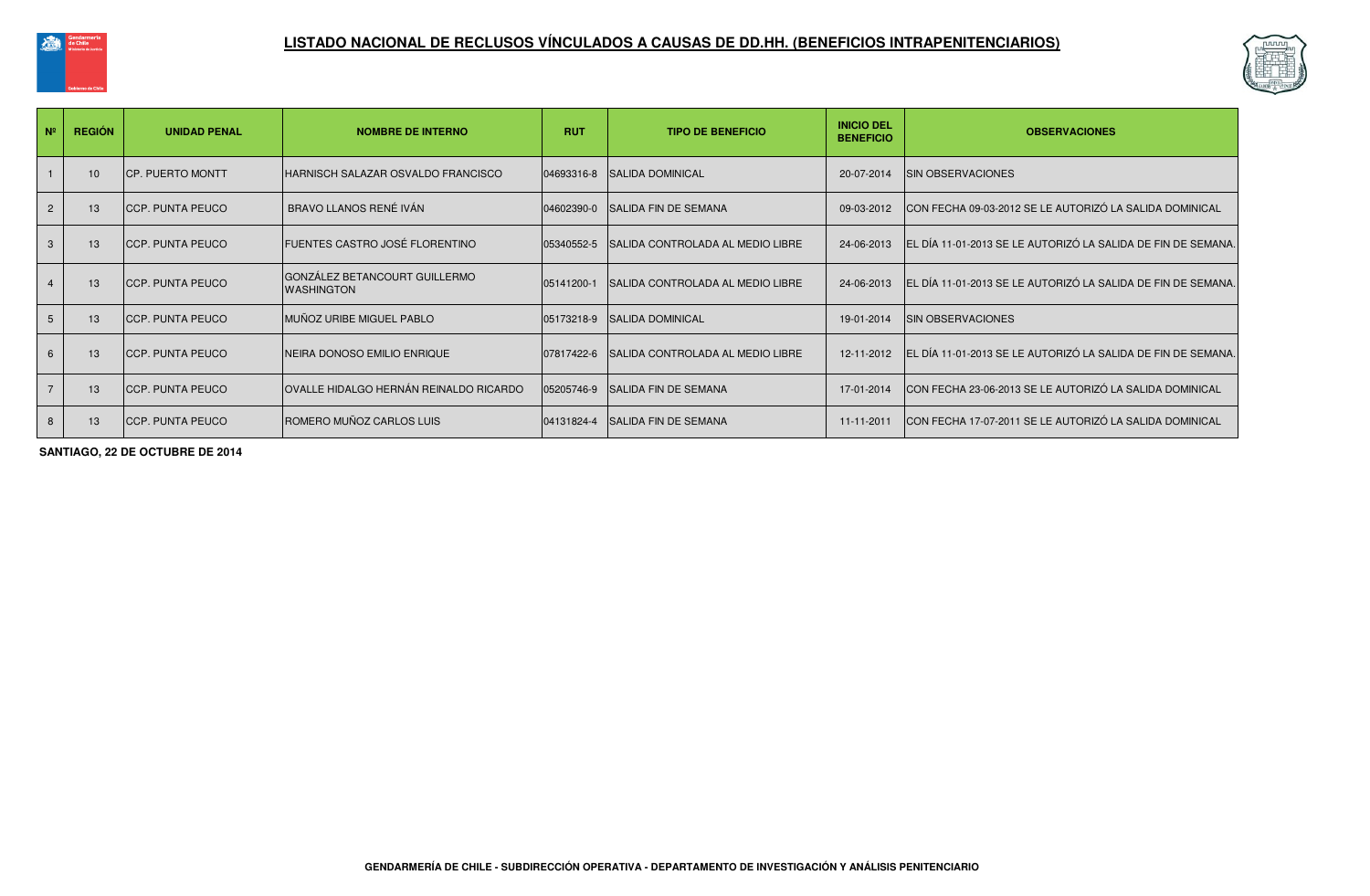| $N^{\circ}$    |    | <b>REGIÓN   UNIDAD PENAL</b>                              | <b>NOMBRE DE INTERNO</b>              | <b>RUT</b> | <b>TRIBUNAL</b>                                          | <b>CAUSA</b> | <b>DELITO</b>                                                           | <b>CONDENA</b> | <b>MINISTRO</b>                                | <b>INICIO DE</b><br><b>CONTROLES</b> | <b>TÉRMINO</b><br><b>CONDENA</b> | <b>OBSERVACIONES</b>        |
|----------------|----|-----------------------------------------------------------|---------------------------------------|------------|----------------------------------------------------------|--------------|-------------------------------------------------------------------------|----------------|------------------------------------------------|--------------------------------------|----------------------------------|-----------------------------|
|                |    | <b>PATRONATO</b><br><b>LOCAL DE</b><br><b>ANTOFAGASTA</b> | ARACENA GONZÁLEZ<br>RUBÉN DARÍO       |            | 03968795-K II, CORTE DE APELACIONES DE SANTIAGO 2.182-98 |              | HOMICIDIO CALIFICADO (EPISODIO 6 AÑOS<br><b>VALDIVIA)</b>               |                | DON JOAQUÍN BILLARD 26-04-2014<br><b>ACUÑA</b> |                                      | 31-01-2016                       | <b>LIBERTAD CONDICIONAL</b> |
| $\overline{2}$ |    | CCP. SAN<br><b>ANTONIO</b>                                | GALLEGUILLOS PANGUE<br>RÓMULO ENRIQUE |            | 04721349-5 2º JUZGADO DE LETRAS DE CALAMA                | 39.495-8     | <b>HOMICIDIO CALIFICADO</b>                                             | 6 AÑOS         | NO INDICA                                      | 25-04-2014                           | 18-03-2015                       | <b>LIBERTAD CONDICIONAL</b> |
| 3              | 15 | <b>PATRONATO</b><br>LOCAL DE ARICA GUILLERMO              | <b>CARRERA BRAVO LUIS</b>             | 04099666-4 | II. CORTE DE APELACIONES DE IQUIQUE 2182-98              |              | HOMICIDIO CALIFICADO (EPISODIO CONDENADO NO INDICA<br>CARAVANA - ARICA) |                |                                                | 04-11-2013                           | 24-12-2014                       | <b>LIBERTAD CONDICIONAL</b> |

**SANTIAGO, 22 DE OCTUBRE DE 2014**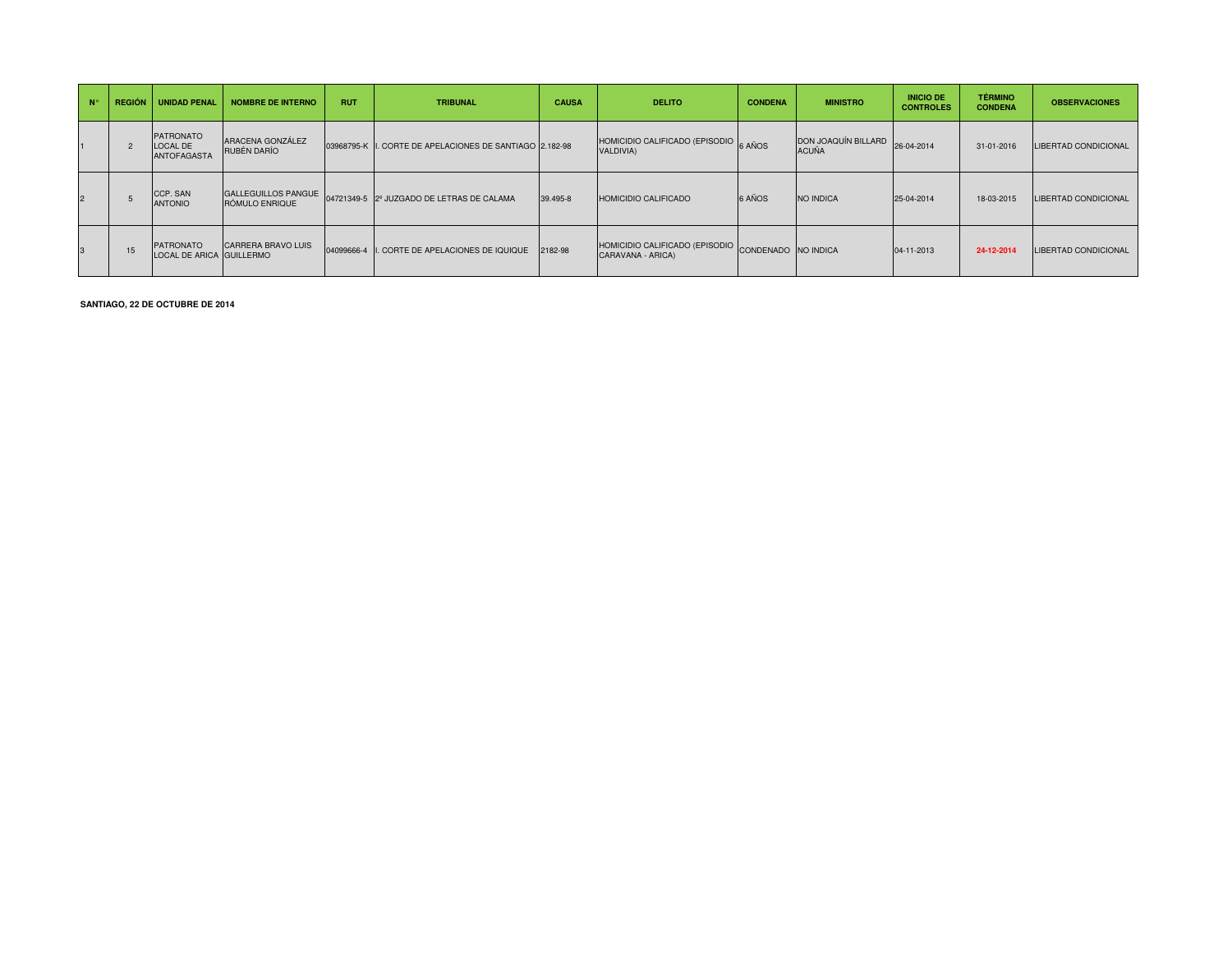## **AGENTES CONDENADOS, POR SENTENCIA FIRME Y EJECUTORIADA (actualizado a diciembre de 2014)**

|   | N° NOMBRE AGENTE                             | <b>RAMA</b>        | <b>GRADO</b>     | INDIVIDUALIZACIÓN DEL PROCESO-EPISODIO,<br>ROL INGRESO EXCELENTÍSIMA CORTE SUPREMA,<br><b>DELITO, PARTICIPACIÓN Y PENA IMPUESTA</b>                                                                                                                   |
|---|----------------------------------------------|--------------------|------------------|-------------------------------------------------------------------------------------------------------------------------------------------------------------------------------------------------------------------------------------------------------|
|   | 1 Aburto Vera, Samuel                        | <b>CARABINEROS</b> | Suboficial ®     | Ejec. Puente Pichoy (Rol ECS Nº 4.321-2008):<br>Condenado a firme como autor de 4 homicidios<br>calificados a la pena única de 5 años presidio<br>menor grado máximo con libertad vigilada.                                                           |
|   | 2 Acuña Luengo, César Luis                   | EJÉRCITO           | Empleado civil ® | Op. Albania (Rol ECS Nº 39.122): Condenado a<br>firme como autor de 1 homicidio simple<br>(Recaredo Valenzuela Pohorecky), a la pena de 3<br>años de presidio menor en su grado medio con<br>libertad vigilada.                                       |
|   |                                              |                    |                  | DD Linares (Rol ECS Nº 2263-2010): Condenado<br>a firme como autor de 5 secuestros calificados a<br>la pena de 5 años y 1 día de presidio mayor en su<br>grado mínimo.                                                                                |
| 3 | <b>Aguilar Barrientos,</b><br><b>Antonio</b> | EJÉRCITO           | Suboficial ®     | Víctimas sobrevivientes Linares (Rol ICA Nº 40-<br>2007): Condenado a firme como autor de<br>aplicación de tormentos respecto de 2 personas,<br>a la pena de 61 días de presidio menor en su<br>grado mínimo, con remisión condicional de la<br>pena. |
|   |                                              |                    |                  | DD Guillermo Del Canto Ramirez (ECS Rol<br>Nº3.809-2009): Condenado a firme como autor<br>de 1 secuestro calificado, a la pena de 3 años y 1<br>día de presidio menor en su grado máximo, con<br>libertad vigilada.                                   |
| 4 | Aguilera Díaz, José Luis                     | <b>CARABINEROS</b> | Mayor ®          | Hom. Percy Arana (Corte Marcial): Condenado a<br>firme como autor de violencias innecesarias con<br>resultado de muerte y como autor de lesiones<br>graves de víctima sobreviviente, a la pena de 5<br>años y un día.                                 |
| 5 | Aguirre Aguirre, José<br>Rafael              | <b>FIÉRCITO</b>    | Teniente ®       | EP. Porvenir (ECS Rol Nº 6-2009): Condenado a<br>firme como autor de 3 homicidios calificados, a<br>la pena única de 7 años de presidio mayor en su<br>grado mínimo.                                                                                  |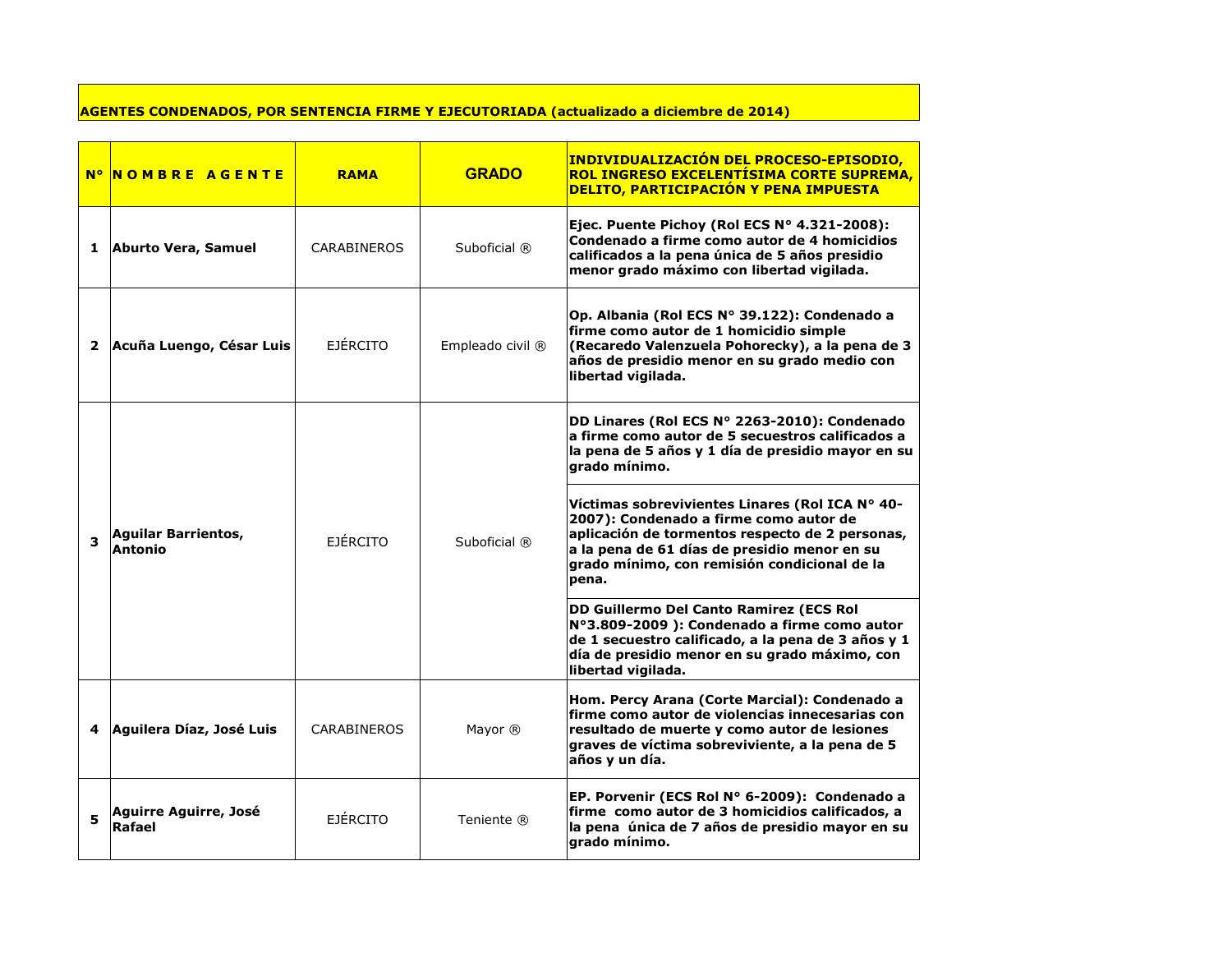| 6              | Alarcón Vergara, Hugo<br>Enrique               | <b>EJÉRCITO</b>        | Empleado civil CNI ® | EP. Juan Alberto Alegría Mundaca (ECS Rol N°<br>6.472-2006): Condenado a firme como cómplice<br>de 1 homicidio calificado, a la pena de 5 años y 1<br>día de presidio mayor en su grado mínimo.                                       |
|----------------|------------------------------------------------|------------------------|----------------------|---------------------------------------------------------------------------------------------------------------------------------------------------------------------------------------------------------------------------------------|
| $\overline{z}$ | <b>Allende Tello, Manuel</b><br><b>Ricardo</b> | EJÉRCITO               | Mayor ®              | EP. Jecar Neghme (ECS Rol Nº 4.427-2007):<br>Condenado a firme como coautor de 1 homicidio<br>calificado, a la pena de 3 años de presidio menor<br>en su grado medio con remisión condicional.                                        |
| 8              | Almuna Guzmán, Palmira<br><b>Isabel</b>        | <b>CARABINEROS</b>     | Teniente coronel ®   | DD. Fernando Silva y Claudio Silva (ECS Rol Nº<br>1198-2010): Condenada a firme como cómplice<br>de 1 secuestro calificado, a la pena de 800 días<br>presidio menor grado medio, con remisión<br>condicional.                         |
|                |                                                |                        |                      | canricado, a la pena de 5 anos y 1 día presidio<br>menor grado máximo.<br>DD. Félix de la Jara (ECS Rol Nº 5.847-2008):<br>Candanzda z firma cama zutar da 1 cacu                                                                     |
| 9              | Altez España, Risiere del<br>Prado             | <b>INVESTIGACIONES</b> | Inspector ®          | DD González Mella, Mahuida Esquivel y Soto<br>Cerna (ECS Rol Nº 5.285-2010): Condenado a<br>firme como co-autor de 3 secuestros calificados,<br>a la pena única de 3 años 1 dia presidio menor en<br>grado máximo, libertad vigilada. |
| 10             | Álvarez Sgolia, Ramsés<br>Arturo               | <b>EJÉRCITO</b>        | General ®            | EP. Tucapel Jiménez (Proceso ECS Rol Nº 3231-<br>2003): Condenado a firme como autor de 1<br>homicidio calificado, a la pena de 8 años presidio<br>mayor grado mínimo.                                                                |
| 11             | Ambler Hinojosa, Alex<br>Vicent                | <b>CARABINEROS</b>     | Capitán ®            | EP. Hermanos Vergara Toledo (ECS Rol Nº 7.089-<br>2009): Condenado a firme como autor de 1<br>homicidio calificado, a la pena de 7 años de<br>presidio mayor en su grado mínimo.                                                      |
| 12             | Andrade Gómez, Jorge<br><b>Claudio</b>         | EJÉRCITO               | Teniente coronel ®   | EP. Paulina Aguirre (ECS ROI N° 2079-2006):<br>Condenado a firme como autor de 1 homicidio<br>calificado, a la pena de 5 años y 1 día de presidio<br>ayar an cu grada mínim                                                           |
| 13             | Aracena González, Rubén<br>Darío               | <b>CARABINEROS</b>     | Mayor ®              | Ejecuciones Valdivia (ECS Rol Nº 15.006-2006):<br>Condenado en a firme como autor de 3<br>homicidios calificados, a la pena única de 6 años<br>de presidio mayor en su grado mínimo.                                                  |
|                | 14 Arancibia Solar, Pedro                      | <b>ADMADA</b>          | Coniffin do function | DD Jaime Aldoney Vargas (Rol ECS Nº 4915-<br>2009): Condenado a firme como autor de 1<br>secuestro calificado, a la pena de 5 años de<br>presidio menor en su grado máximo con libertad<br>vigilada.                                  |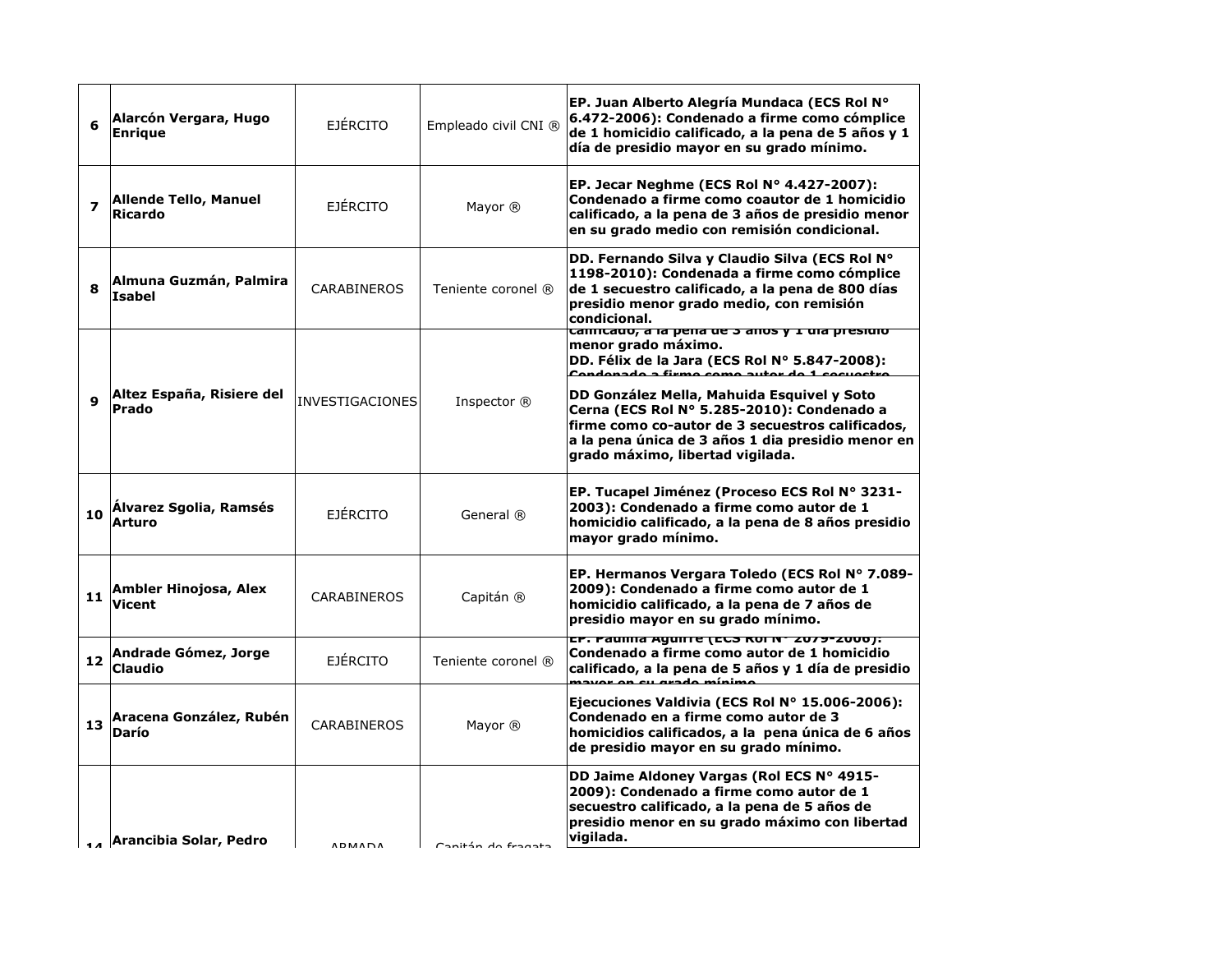|    |                                            | <b>AKIYIAUA</b>    | Capitali de li agata |                                                                                                                                                                                                                                                                                              |
|----|--------------------------------------------|--------------------|----------------------|----------------------------------------------------------------------------------------------------------------------------------------------------------------------------------------------------------------------------------------------------------------------------------------------|
|    | 14 Pablo                                   |                    |                      | EP. Oscar. Farías (ECS Rol Nº 5.219-2010):<br>Condenado a firme como autor de 1 homicidio<br>calificado, a la pena de 5 años de presidio menor<br>en su grado maximo, con libertad vigilada.                                                                                                 |
| 15 | Aravena Longa, Gerardo<br><b>Alejandro</b> | <b>CARABINEROS</b> | Coronel ®            | DD y Ejec. Curacaví (ECS Rol Nº 5.720-2010):<br>Condenado a firme como autor de 5 homicidios<br>calificados, a la pena de 7 años de presidio mayor<br>en su grado mínimo.                                                                                                                    |
|    | 16 Arellano Stark, Sergio                  | EJÉRCITO           | General ®            | Caravana de la Muerte -Cuaderno San Javier (ECS<br>Rol 4.723-2007) : Condenado a firme como<br>coautor de 4 homicidios calificados, a la pena<br>única de 6 años de presidio mayor en su grado<br>mínimo.<br>Por padecer de enajenación mental no cumplirá<br>la pena privativa de libertad. |
| 17 | Arenas González, Óscar<br><b>Enrique</b>   | <b>CARABINEROS</b> | Oficial ®            | Ejec. Puente Pichoy (Rol ECS Nº 4.321-2008):<br>Condenado a firme como autor de 4 homicidios<br>calificados a la pena única de 5 años presidio<br>menor grado máximo con libertad vigilada.                                                                                                  |
|    | 18 Arias Unzueta, Ramón                    | <b>CARABINEROS</b> | Suboficial ®         | DD y EP - Hernaldo Aguilera y Leomeres Monroy<br>(Iltma. CA Temuco Rol Nº 81-2008): Condenado<br>a firme como autor de 2 homicidios calificados, a<br>la pena de 10 años y un día de presidio mayor<br>grado medio.                                                                          |
| 19 | Arredondo González,<br><b>Sergio</b>       | <b>FIÉRCITO</b>    | Coronel ®            | DD y EP. Escuela Caballería de Quillota (ECS Rol<br>Nº 7.436-2009): Condenado a firme como autor<br>de 9 secuestros calificados, a la pena única de 5<br>años presidio menor en su grado máximo, lib.<br>vigilada                                                                            |
|    | 20 Arriagada Domínguez,<br><b>Samuel</b>   | <b>CIVIL</b>       |                      | DD Jose Orellana Gatica (ECS Rol Nº 2.372-<br>2009): Condenado a firme como autor de 1<br>secuestro calificado, a la pena de 3 años de<br>presidio menor grado medio con remisión<br>condicional de la pena.                                                                                 |
| 21 | Arriagada Echeverría,<br>Juan Carlos       | EJÉRCITO           | Mayor ®              | EP. Tucapel Jiménez (Proceso ECS Rol Nº 3231-<br>2003): Condenado a firme como cómplice de 1<br>homicidio calificado, a la pena de 3 años 1 día<br>presidio menor grado maximo, libertad vigilada.                                                                                           |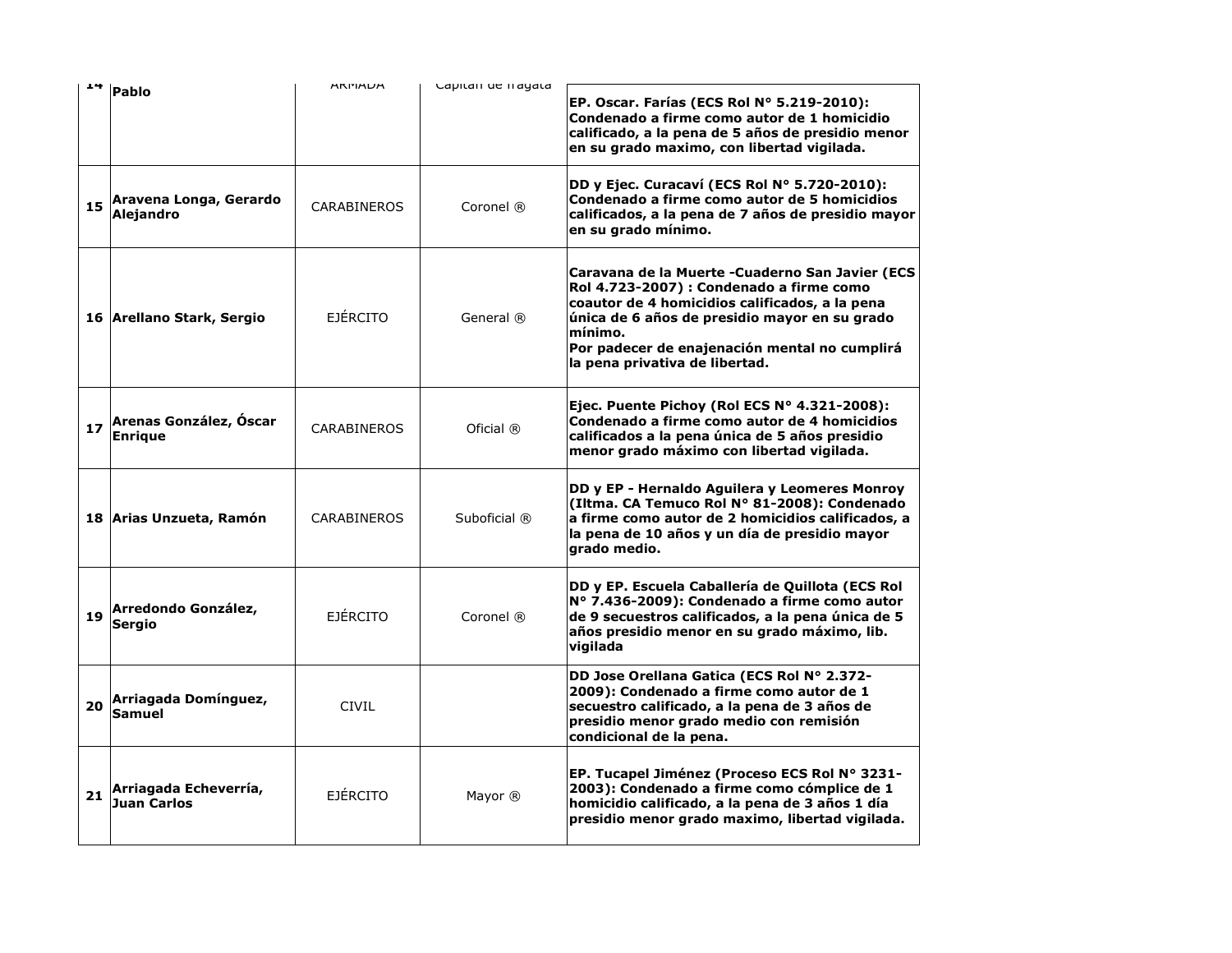| 22 | Arriagada Pasmiño,<br>Osvaldo                   | <b>CARABINEROS</b> | General ®    | EP. Juan Matulic (Iltm. CA 35-2008): Condenado<br>a firme como encubridor de 1 homicidio<br>calificado, a la pena de 3 años de presidio menor<br>en grado medio con remisión condicional.                                                                                                                                                                                                                                                                                           |
|----|-------------------------------------------------|--------------------|--------------|-------------------------------------------------------------------------------------------------------------------------------------------------------------------------------------------------------------------------------------------------------------------------------------------------------------------------------------------------------------------------------------------------------------------------------------------------------------------------------------|
|    | 23 Astete Caceres, Camilo                       | <b>CARABINEROS</b> |              | (ECS Rol Nº 1686 -13) Condenado firme a 7 años<br>de presidio mayor en su grado mínimo como<br>encubridor del delito de homicidio calificado de<br>José Gilberto González de la Torre y como autor<br>de los delitos de secuestro calificado de Alfredo<br>Segundo y Eduardo Pacheco Molina, Juan<br>Segundo Mancilla Delgado, Teobaldo José<br>Pailacheo Catalán, Valentín Cárdenas Arriagada y<br><b>Enrique González Angulo.</b>                                                 |
| 24 | Astudillo Adonis,<br><b>Alejandro Francisco</b> | FUERZA AÉREA       | Suboficial ® | EP. Paulina Aguirre (ECS Rol Nº 2079-2006):<br>Condenado a firme como autor de 1 homicidio<br>calificado, a la pena de 3 años de presidio menor<br>en su grado medio, con remisión condicional.<br>EP. Juan Ramón Soto Cerda, Luis Nelson<br>Fernando Araneda Loaiza, Luis Pantaleón<br>Pincheira Llanos y Jaime Cuevas Cuevas (ECS Rol<br>Nº 3841-2012): Condenado a firme como autor<br>de 4 homicidios calificados, a la pena de 12 años<br>de presidio mayor en su grado medio. |
| 25 | <b>Babileck Druding,</b><br><b>Heriberto</b>    | <b>CIVIL</b>       | Agricultor   | DD Osvaldo Burgos (ECS Rol Nº 5233-2008):<br>Condenado a firme como encubridor de 1<br>homicidio calificado, a la pena de 200 días de<br>presidio menor en su grado mínimo con remisión<br>condicional.<br>DD Pitrufquén (Rol ECS Nº 5233-2008):<br>Condenado a firme comoencubridor de 1<br>homicidio calificado a la pena de 200 días de<br>presidio menor en su grado mínimo con remisión<br>condicional de la pena.                                                             |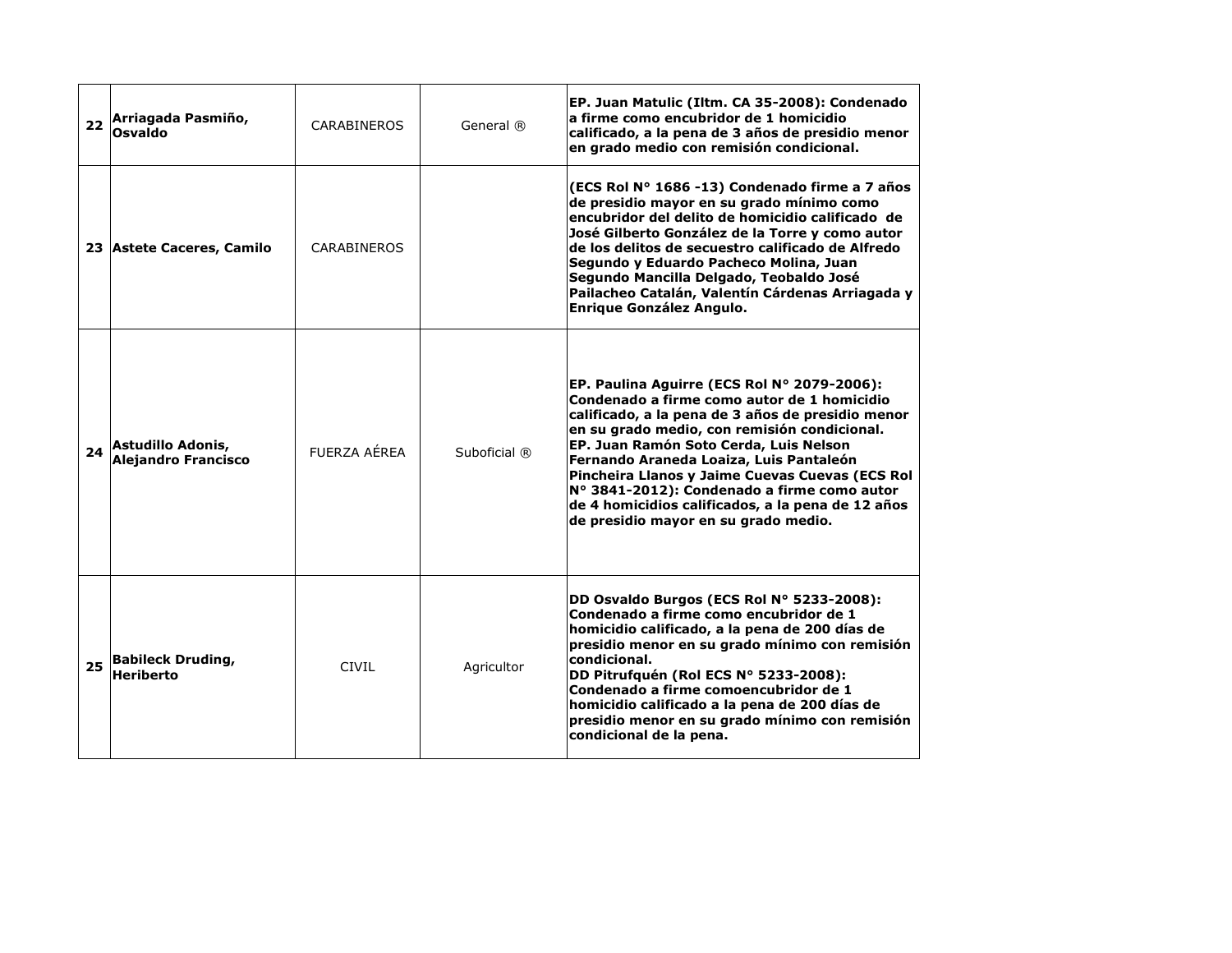|    | 26 Baros Muñoz, Antonio                              | <b>CARABINEROS</b> |                    | (ECS Rol Nº 1686 -13) Condenado a firme a 4<br>años de presidio menor en su grado máximo<br>como autor de los delitos de secuestro calificado<br>de Alfredo Segundo y Eduardo Pacheco Molina,<br>Juan Segundo Mancilla Delgado, Teobaldo José<br>Paillacheo Catalán, Valentín Cárdenas Arriagada,<br>y Enrique González Angulo, |
|----|------------------------------------------------------|--------------------|--------------------|---------------------------------------------------------------------------------------------------------------------------------------------------------------------------------------------------------------------------------------------------------------------------------------------------------------------------------|
| 27 | <b>Barraza Quintero, Blas</b><br><b>Daniel</b>       | <b>CARABINEROS</b> | Suboficial ®       | EP Gerardo Poblete (ECS Rol Nº 4.378-2008):<br>Condenado a firme como autor de 1 homicidio<br>calificado, a la pena de 6 años de presidio mavor<br>en su grado mínimo.                                                                                                                                                          |
|    | 28 Barrera Jara, Sergio José                         | <b>CARABINEROS</b> | Suboficial ®       | DD Melipeuco (ECS Rol Nº 56-2009): Condenado<br>a firme como autor de 3 secuestros calificados, a<br>la pena única 4 años presidio menor en su grado<br>maximo; libertad vigilada.                                                                                                                                              |
| 29 | Barría Igor, Rubén<br>Osvaldo                        | <b>CARABINEROS</b> | Suboficial ®       | Menores Puente Bulnes (ECS Rol Nº 1489-2007):<br>Condenado a firme como autor de 6 homicidios<br>calificados y como autor de 1 homicidio calificado<br>frustrado, a la pena única de 10 y 1 día presidio<br>mayor en su grado medio.                                                                                            |
| 30 | <b>Barría Vargas, José</b><br><b>Desiderio</b>       | CARABINEROS        | Cabo primero ®     | DD Nelson Llanquilef (ECS Rol Nº 2.370-2007):<br>Condenado a firme como autor de 1 secuestro<br>calificado, a la pena de 3 años y 1 día presidio<br>menor en grado máximo, con libertad vigilada                                                                                                                                |
| 31 | <b>Barros Espinace, Julio</b><br><b>Antonio</b>      | EJÉRCITO           | Suboficial mayor ® | Caravana de la Muerte -Cuaderno San Javier (ECS<br>Rol 4.723-2007) : Condenado a firme como<br>coautor de 4 homicidios calificados, a la pena<br>única pena única de 4 años con libertad vigilada.                                                                                                                              |
|    | <b>Bauer Donoso, Krantz</b><br>32 Johans<br>(muerto) | EJÉRCITO           | Teniente coronel ® | EP José Carrasco (ECS Rol Nº 2.406-2008)):<br>Condenado a firme como autor de 1 homicidio<br>calificado, a la pena de 5 años presidio menor en<br>grado máximo con libertad vigilada.                                                                                                                                           |
|    | 33 Bécker Soliz, Rolando                             | <b>CARABINEROS</b> | Sargento segundo ® | DD Humberto Salas (ECS Rol Nº 983-2008):<br>Condenado a firme como coautor de 1 secuestro<br>calificado, a la pena de 4 años de presidio menor<br>en su grado máximo.                                                                                                                                                           |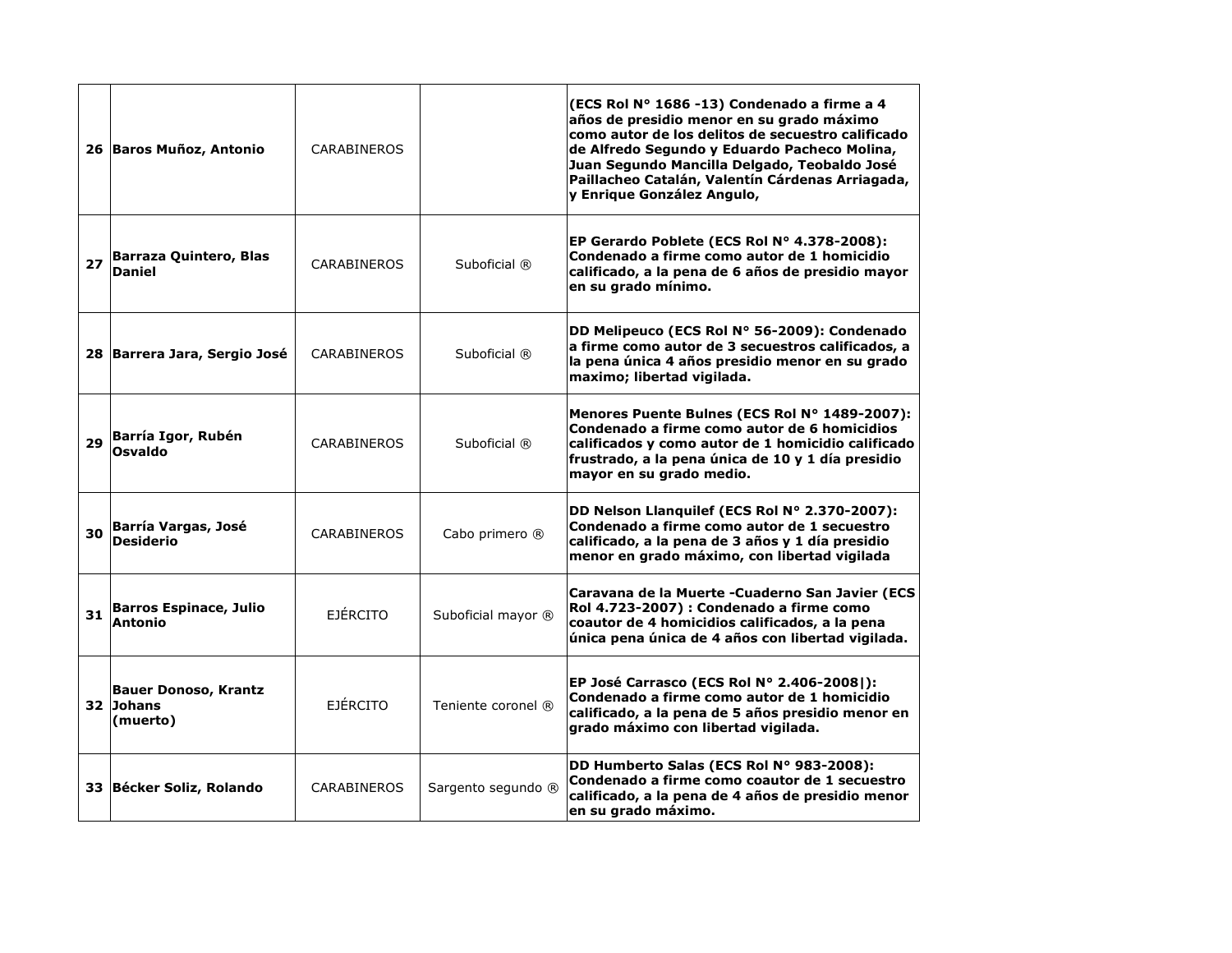|    | 34 Belmar Corral, Enrique               | <b>CARABINEROS</b> | Suboficial ®                   | EP José Velásquez Velásquez y DD Rubén<br>Velásquez Vargas, Alto Palena (Rol ECS Nº 4155-<br>2008): Condenado a firme como coautor de 1<br>secuestro calificado y como coautor de 1<br>homicidio simple a la pena de 3 años y 1 día de<br>presidio menor en su grado máximo con libertad<br>vigilada. |
|----|-----------------------------------------|--------------------|--------------------------------|-------------------------------------------------------------------------------------------------------------------------------------------------------------------------------------------------------------------------------------------------------------------------------------------------------|
| 35 | Beltrán Gálvez, José<br>Miguel          | <b>CARABINEROS</b> | Suboficial ®                   | DD Juan Heredia (Proceso Nº 6.105-2008):<br>Condenado a firme como autor de 1 secuestro<br>calificado, a la pena de 3 años y 1 día con libertad<br>vigilada.                                                                                                                                          |
| 36 | Bórquez Bernucci,<br>Christián Edgardo  | <b>ARMADA</b>      | Subteniente ®                  | DD José Matías Ñanco (ECS Rol N°2.666-2004):<br>Condenado a firme como encubridor de 1<br>homicidio, a la pena de 541 días presidio menor<br>en su grado medio con remisión condicional.                                                                                                              |
|    | 37 Bravo Llanos, René Iván              | <b>EJÉRCITO</b>    | Suboficial ®                   | Caravana Cuaderno Arica (ECS Rol Nº 4.961-<br>2007): Condenado a firme como autor de 3<br>homicidios calificados, a la pena única de 6 años<br>de presidio mayor en su grado mínimo.                                                                                                                  |
|    | 38 Burgos Dejean, Omar                  | CARABINEROS        | Suboficial ®                   | וסט Jose Garcia Franco (ככב א הוא 2.355-2007):<br>Condenado a firme como coautor de 1 secuestro<br>calificado, a la pena de 4 años presidio menor en<br>da máxima aon libertad viailada                                                                                                               |
| 39 | <b>Burgos Díaz, Fernando</b><br>Remigio | EJÉRCITO           | Suboficial ® y E. Civil<br>(R) | Op. Albania (ECS Rol Nº 39.122): Condenado a<br>firme como autor de 1 homicidio calificado (Julio<br>Arturo Guerra Olivares), a la pena de 5 años de<br>presidio menor en su grado máximo, con libertad<br>vigilada.                                                                                  |
|    |                                         |                    |                                | Exhumación DD La Moneda (ECS Rol Nº 4.087-<br>2008): Condenado a firme como autor del delito<br>exhumación ilegal, a la pena de 270 días<br>reclusión menor grado mínimo con remisión<br>condicional.                                                                                                 |
| 40 | Bustamante León, Juan<br><b>Miguel</b>  | <b>CARABINEROS</b> | Mayor ®                        | DD José García Franco (ECS Rol Nº 2.335-2009):<br>Condenado a firme como coautor de 1 secuestro<br>calificado, a la pena de 4 años presidio menor en<br>su grado máximo, con libertad vigilada.                                                                                                       |
| 41 | Cabezas Salazar, Félix<br>Renato        | EJÉRCITO           | Coronel ®                      | DD Linares (Rol ECS Nº 2263-2010): Condenado<br>a firme como autor de 5 secuestros calificados a<br>la pena de 5 años y 1 día de presidio mayor en su<br>grado mínimo.                                                                                                                                |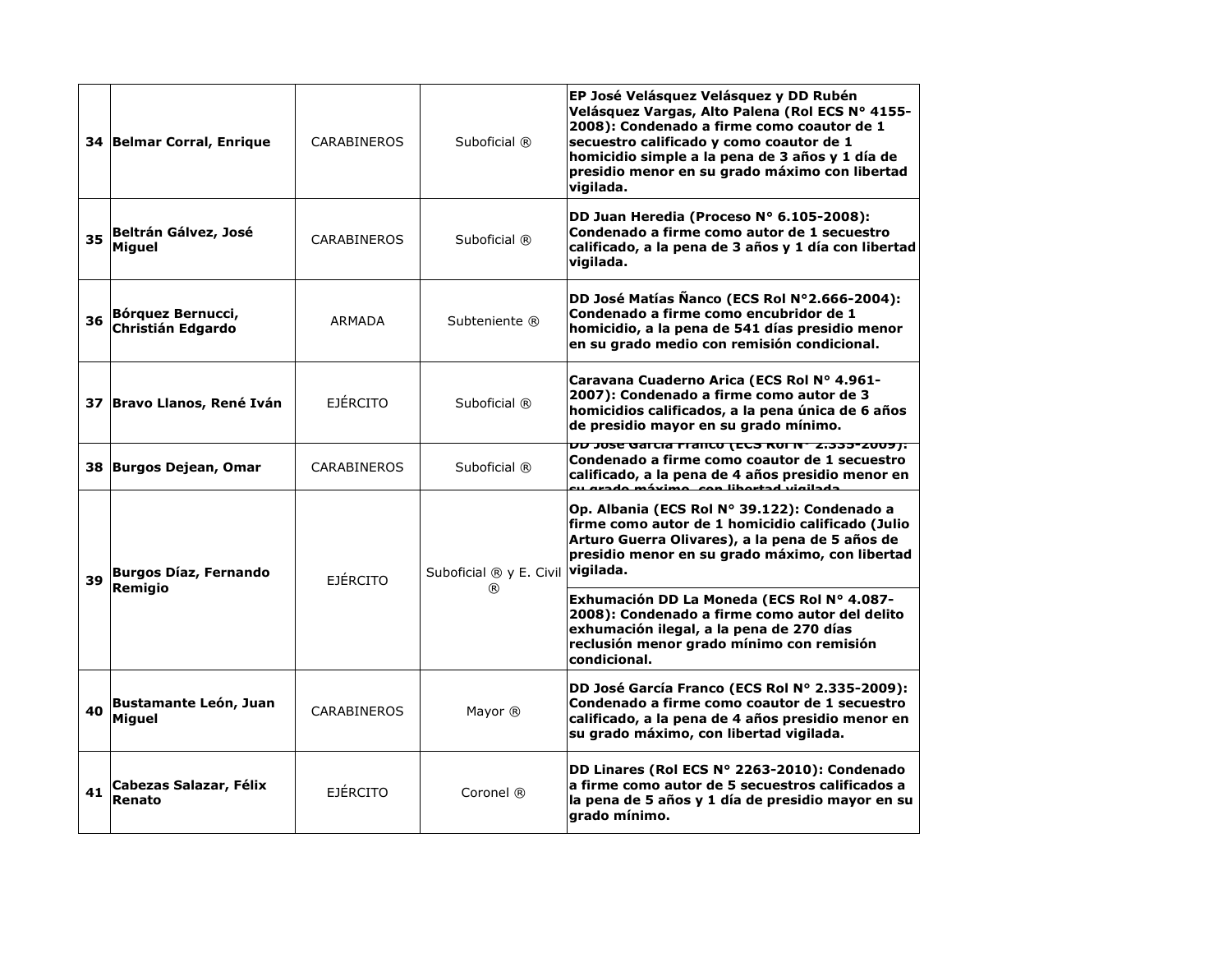|    | 42 Cabrera Aguilar, Armando                    | <b>CARABINEROS</b>     | Suboficial ®         | EP. Juan Alberto Alegría Mundaca (ECS Rol Nº<br>6.472-2006): Condenado a firme como autor de 1<br>homicidio calificado, a la pena presidio perpetuo.                                                                                                                                                                                                                                                                                                                |
|----|------------------------------------------------|------------------------|----------------------|---------------------------------------------------------------------------------------------------------------------------------------------------------------------------------------------------------------------------------------------------------------------------------------------------------------------------------------------------------------------------------------------------------------------------------------------------------------------|
| 43 | Cáceres González, José<br>Raúl                 | <b>ARMADA</b>          | Capitán de corbeta ® | DD Rudy Cárcamo (Rol ECS Nº 288-2012):<br>Condenado a firme como autor de 1 secuestro<br>calificado, a la pena de 5 años y 1 día.                                                                                                                                                                                                                                                                                                                                   |
| 44 | Cáceres Jorquera, Ramón<br>Pedro               | FUERZA AÉREA           | Coronel ®            | víctimas sobrevivientes, como autor de<br>prolongación ilegal de detención, uso de rigor<br>innecesario y arresto arbitrario en lugar no                                                                                                                                                                                                                                                                                                                            |
|    | 45 Caifual Lemuñir, Eugenio                    | CARABINEROS            | Suboficial ®         | DD Eliodoro Figueroa (ECS Rol Nº 4.531-2008):<br>Condenado a firme como autor de 1 secuestro<br>calificado, a la pena de 3 años de presidio menor<br>en su grado medio con remisión condicional.                                                                                                                                                                                                                                                                    |
| 46 | Callejas Honores, Mariana<br><b>Inés</b>       | EJÉRCITO               | Empleada civil ®     | EP Carlos Prats González y Sofía Cuthbert<br>Chiarleoni. (Rol ECS Nº 2596-2009): Condenada a<br>firme como cómplice de 2 homicidios calificados<br>a la pena de 5 años de presidio menor en su<br>grado máximo bajo libertad vigilada.                                                                                                                                                                                                                              |
| 47 | <b>Canales Varas, Hernán</b><br><b>Ricardo</b> | EJÉRCITO               | Suboficial ®         | Exhumación DD La Moneda (ECS Rol Nº 4087-<br>2008): Condenado a firme como autor de<br>exhumación ilegal, a la pena de 270 días<br>reclusión menor grado mínimo con remisión<br>condicional.                                                                                                                                                                                                                                                                        |
| 48 | Canario Santibáñez, José<br>Nelson             | EJÉRCITO               | Suboficial ®         | Exhumación DD La Moneda (ECS Rol Nº 4087-<br>2008): Condenado a firme como autor de<br>exhumación ilegal, a la pena de 270 días<br>reclusión menor grado mínimo con remisión<br>condicional.                                                                                                                                                                                                                                                                        |
| 49 | <b>Cancino Varas, Daniel</b><br>Valentin       | <b>INVESTIGACIONES</b> | Subprefecto          | DD Jaime Robotham y Claudio Thauby (ECS Rol<br>N°: 5.436-2010): Condenado a firme como autor<br>de 2 secuestros calificados, a la pena única de 5<br>años de presidio menor en su grado máximo<br>(Rol ECS Nº 4549-14) Se condena como autor del<br>delito de secuestro calificado cometido en la<br>persona de Carlos Guerrero Gutiérrez, a contar<br>del 31 de diciembre de 1974, a la pena de quince<br>años de presidio mayor en su grado medio y<br>accesorias |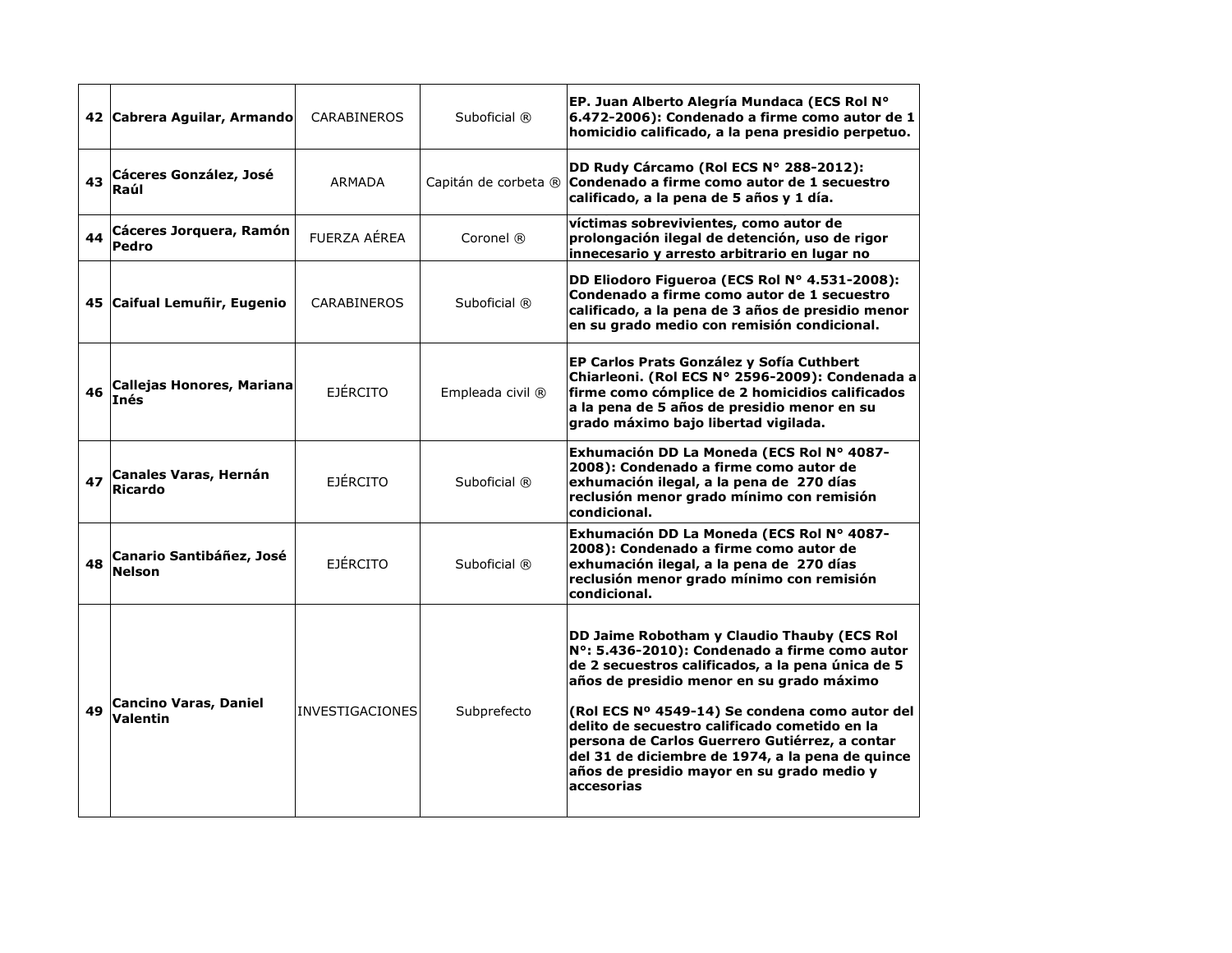| 50 | Caniulaf Hualme, Juan de<br><b>Dios</b>     | <b>CIVIL</b>       |                    | DD José Matías Ñanco (ECS Rol Nº2.666-04):<br>Condenado a firme como encubridor de 1<br>homicidio, a la pena de 3 años de presidio menor<br>en su grado medio.                                                                                                                                                                                                   |
|----|---------------------------------------------|--------------------|--------------------|------------------------------------------------------------------------------------------------------------------------------------------------------------------------------------------------------------------------------------------------------------------------------------------------------------------------------------------------------------------|
| 51 | Canto Arriagada, Luis<br><b>Alfonso</b>     | <b>CARABINEROS</b> | Sargento segundo ® | Homicidios Parada, Guerrero y Nattino (ECS Rol<br>Nº 31.030-1995): Condenado a firme como<br>cómplice de 5 secuestros de víctimas<br>sobrevivientes a la pena de 541 días de presidio<br>menor.                                                                                                                                                                  |
| 52 | Cardemil Figueroa, René<br>José Guillermo   | <b>EJÉRCITO</b>    | Coronel ®          | (ECS Rol Nº 2918-13) Condenado como coautor<br>de los delitos reiterados de homicidio calificado<br>en las personas de Ricardo Montecinos Slaughter,<br>Carlos Adler Zulueta, Beatriz Elena Díaz Agüero,<br>Víctor Alejandro Garretón Romero, Jorge Salas<br>Paradisi y Julio Saa Pizarro, a cumplir la pena de<br>10 años de presidio mayor en su grado mínimo. |
| 53 | Cardemil Valenzuela,<br><b>Hugo Alfredo</b> | <b>EJÉRCITO</b>    | Teniente coronel ® | DD Parral (ECS Rol Nº 3587-05): Condenado a<br>firme como autor de 16 secuestros y 1<br>sustracción de menor, a la pena única de 5 años<br>presidio menor grado máximo con libertad<br>vigilada.                                                                                                                                                                 |
|    | 54 Cárevic Cubillos, Manuel                 | <b>EJÉRCITO</b>    | Brigadier ®        | DD González Mella, Mahuida Esquivel y Soto<br>Cerna (ECS Rol Nº 5.285-2010): Condenado a<br>firme como co-autor de 3 secuestros calificados,<br>a la pena única de 3 años 1 dia presidio menor en<br>grado máximo, libertad vigilada.                                                                                                                            |
|    | <b>Andrés</b>                               |                    |                    | DD. Félix de la Jara (ECS Rol Nº 5.847-2008):<br>Condenado a firme como autor de 1 secuestro<br>calificado, a la pena de 3 años presidio menor<br>grado medio con remisión condicional                                                                                                                                                                           |
| 55 | Carrera Bravo, Luis<br>Guillermo            | <b>FIÉRCITO</b>    | Suboficial ®       | Caravana Cuaderno Arica (ECS Rol Nº 4.961-<br>2007): Condenado a firme como autor de 3<br>homicidios calificados, a la pena única de 6 años<br>de presidio mayor en su grado mínimo.                                                                                                                                                                             |
|    | 56 Cartagena Maldonado,<br><b>Eduardo</b>   | FUERZA AÉREA       | Suboficial ®       | DD David Urrutia Galaz (Rol ECS Nº 4691-2007):<br>Condenado a firme como autor de 1 homicidio<br>calificado a 4 años de presidio menor en su grado<br>máximo con libertad vigilada.                                                                                                                                                                              |
|    |                                             |                    |                    | secuestros calificados y como autor de asociación<br>ilícita; absuelto en primera instancia.<br>DD Humberto de las Nieves Fuentes Rodríguez                                                                                                                                                                                                                      |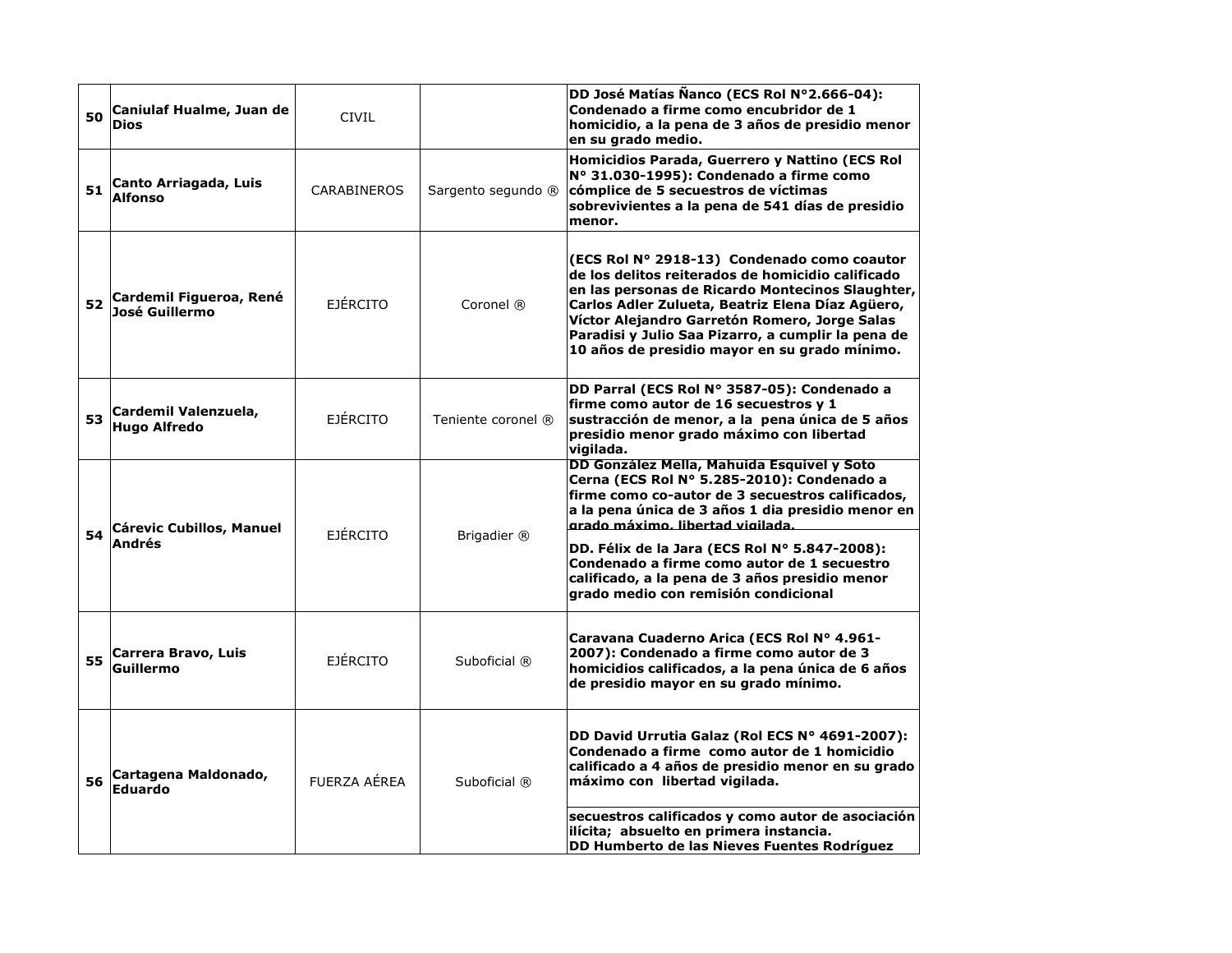|    | 57 Castillo, Juan José                     | CARABINEROS        | Suboficial ®       | DD Melipeuco (ECS Rol Nº 56-2009): Condenado<br>a firme como coautor de 5 secuestros calificados,<br>a la pena única 5 años presidio menor grado<br>máximo; libertad vigilada                                                                                                                                                        |
|----|--------------------------------------------|--------------------|--------------------|--------------------------------------------------------------------------------------------------------------------------------------------------------------------------------------------------------------------------------------------------------------------------------------------------------------------------------------|
| 58 | <b>Castro Campos, Primitivo</b><br>José    | <b>CARABINEROS</b> | Suboficial ®       | EP. Carlos Fuentealba (Iltma. CA Talca: 415-<br>2006): Condenado a firme como autor de 1<br>homicidio calificado, a la pena de 5 años y 1 día<br>de presidio mayor en su grado mínimo.                                                                                                                                               |
| 59 | Castro Mendoza, Marcelo<br>Iván            | <b>CARABINEROS</b> | Capitán ®          | DD Isla de Maipo - Guillermo del Carmen<br>Bustamante y Juan de Dios Salinas (Rol ECA Nº<br>876-2009): Condenado a firme como autor de 2<br>secuestros calificados, a la pena única 10 años y<br>1 día de presidio mayor en su grado medio.                                                                                          |
| 60 | Catalán Lagos, Hugo<br><b>Nibaldo</b>      | <b>CARABINEROS</b> | Sargento primero ® | DD Pitrufquén (Rol ECS N° 5233-2008):<br>Condenado a firme como coautor de 1 secuestro<br>calificado a la pena de 729 días de presidio<br>menor en su grado medio bajo libertad vigilada, y<br>como coautor de 1 homicidio calificado a la pena<br>de 3 años y 1 día de presidio menor en su grado<br>máximo bajo libertad vigilada. |
|    | 61 Catalán Reyes, José Luis                | EJÉRCITO           | Se desconoce       | DD Grober Hugo Venegas Islas (ECS Rol Nº 3573-<br>2012): Condenado a firme como autor de 1 delito<br>de secuestro calificado, a la pena de 4 años de<br>presidio menor en su grado máximo, con el<br>beneficio de libertad vigilada.                                                                                                 |
| 62 | <b>Caulier Grant, Pablo</b><br>Rodnev      | CARABINEROS        | Coronel ®          | DD Parral (Proceso Rol ECS Nº 3.587-05):<br>Condenado a firme como autor de 7 secuestros<br>calificados, a la pena única de 4 años presidio<br>menor grado máximo con libertad vigilada.                                                                                                                                             |
| 63 | Cazenave Pontilla, Mario<br><b>Armando</b> | <b>EJÉRCITO</b>    | Coronel ®          | Caravana de la Muerte -Cuaderno San Javier (ECS<br>Rol 4.723-2007) : Condenado a firme como<br>coautor de 4 homicidios calificados, a la pena<br>única pena única de 4 años con libertad vigilada.                                                                                                                                   |
|    |                                            |                    |                    | Torturas AGA (Iltma. CA Santiago Rol Nº 5.174-<br>2007): Condenado a firme respecto de 17<br>d'autorizat en la constitut a courant.                                                                                                                                                                                                  |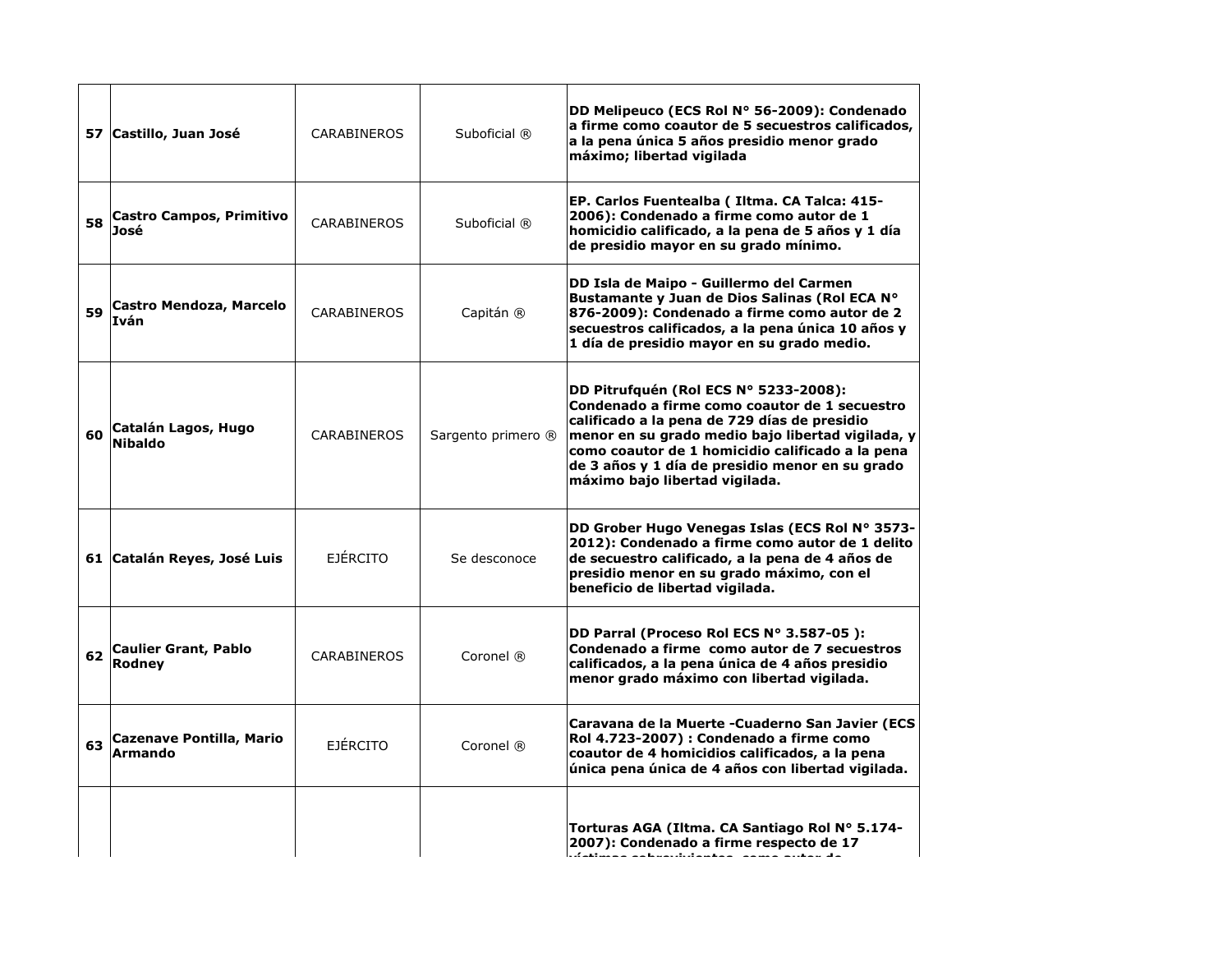| 64 | Cevallos Jones, Edgar<br><b>Beniamín</b>  | <b>FUERZA AÉREA</b> | Coronel ®           | victimas soprevivientes, como autor de<br>prolongación ilegal de detención, uso de rigor<br>innecesario y arresto arbitrario en lugar no<br>establecido por la ley, a la pena única de 3 años y<br>1 día. Con beneficio de libertad vigilada.                                                                                                                                         |
|----|-------------------------------------------|---------------------|---------------------|---------------------------------------------------------------------------------------------------------------------------------------------------------------------------------------------------------------------------------------------------------------------------------------------------------------------------------------------------------------------------------------|
| 65 | Cobos Manríquez, Jorge<br><b>Rodrigo</b>  | FUERZA AÉREA        | Capitán Bandada (R) | DD Carlos Contreras (ECS Rol Nº 6.188-2006):<br>Condenado a firme como autor de 1 homicidio<br>simple, a la pena de 3 años y 1 día presidio<br>menor en grado máximo, con libertad vigilada<br>ECS Rol Nº 5831-13: Condenado como co-autor<br>del delito de secuestro calificado en la persona de<br>Juan Antonio Gianelli Company a tres años de<br>presidio menor en su grado medio |
| 66 | Cofré Silva, Guillermo<br><b>Arturo</b>   | <b>CARABINEROS</b>  | Oficial ®           | DD María Edith Vásquez (ECS Rol Nº 6.308-<br>2008): Condenado a firme como autor de 1<br>secuestro calificado, a la pena de 5 años y 1 día<br>de presidio mayor en su grado mínimo.                                                                                                                                                                                                   |
| 67 | Collen Franzkowsky,<br><b>Rudolf Hans</b> | <b>CIVIL</b>        | Colono Dignidad     | EP Miguel Becerra Hidalgo (Rol ECS Nº 6796-<br>2009): Condenado a firme como encubridor de 1<br>homicidio calificado, a la pena de 541 días de<br>presidio menor en su grado medio con remisión<br>condicional de la pena.                                                                                                                                                            |
| 68 | Contreras Donaire,<br><b>Manuel</b>       | <b>EJÉRCITO</b>     | Suboficial ®        | EP. Tucapel Jiménez (Proceso ECS Rol N° 3231-<br>2003): Condenado a firme como autor de 1<br>homicidio calificado, a la pena de 8 años presidio<br>mayor grado mínimo (En julio de 2005 fue objeto<br>de indulto presidencial con beneficio de remisión<br>condicional de la pena).                                                                                                   |
|    |                                           |                     |                     | DD Miguel Angel Sandoval (Rol ECA N° 517-<br>2004): Condenado a firme como autor de 1<br>secuestro calificado, a la pena de 12 años<br>presidio mayor grado medio<br>DD Diana Arón (ECS Rol Nº3.215-05):<br>Condenado a firme como autor de 1 secuestro<br>calificado, a la pena de 15 años presidio mayor en<br>grado medio.                                                         |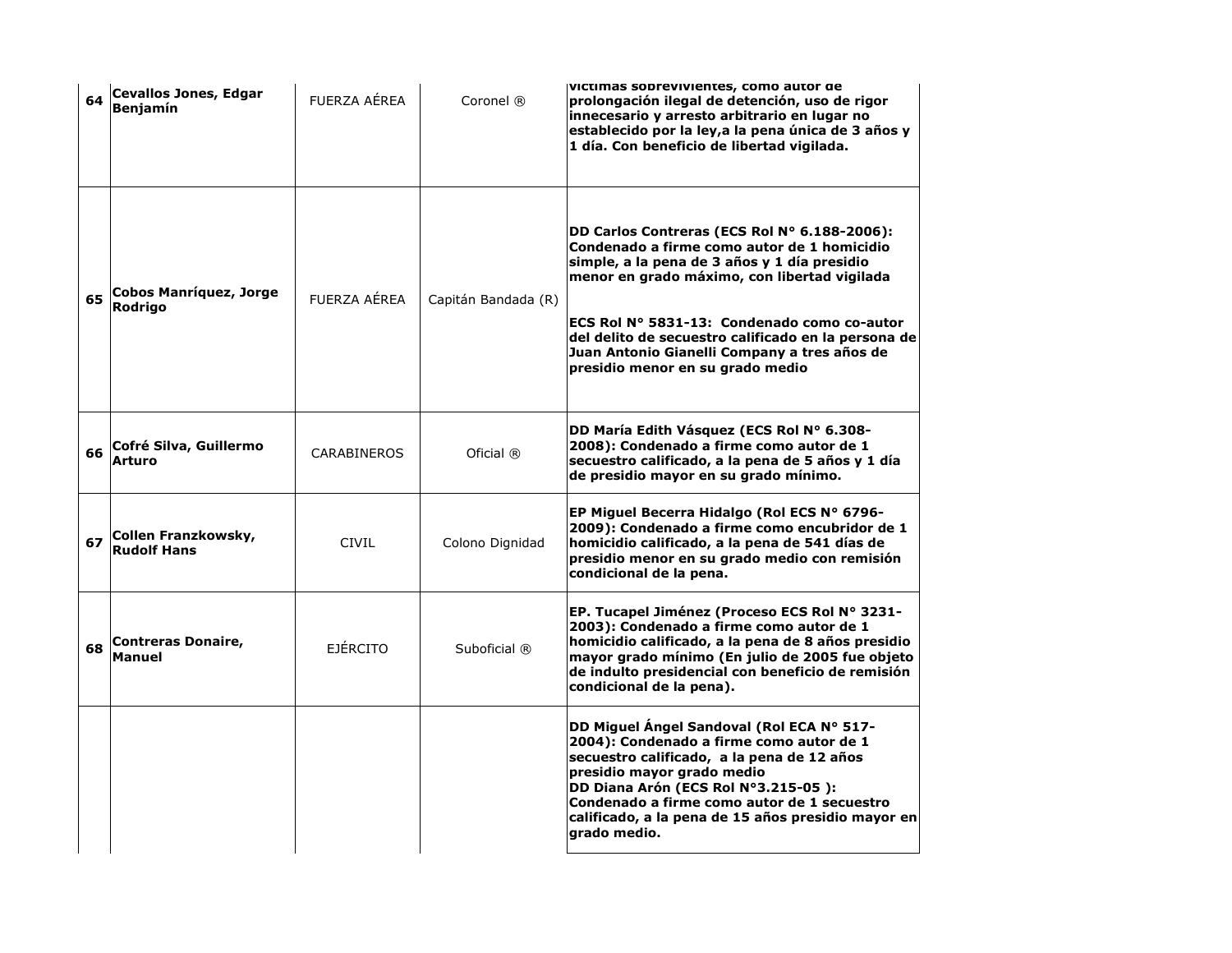**DD Julia del Rosario Retamal (ECS Rol N°3.821- 2006 ): Condenado a firme como autor de 1 secuestro calificado, a la pena de 10 años de presidio mayor en su grado mínimo. DD Luis Dagoberto San Martín (ECS Rol N°2.165- 05 ): Condenado a firme como autor de 1 secuestro calificado, a la pena de 10 años y 1 día presidio mayor grado medio**

**DD Tormen y Guajardo (Rol ECS N° 3907-2007): Condenado a firme como autor de 2 secuestros calificados, a la pena única de 10 años de presidio mayor en su grado mínimo. DD. Carrasco y Olea (ECS Rol N°6.528-2006): Condenado a firme como coautor de 2 secuestros calificados., a la pena de 10 años y 1 día.**

**DD Davidd Silberman (ECS Rol N° 3788-2008): Condenado a firme como autor de 1 secuestro calificado, a la pena de 7 años de presidio mayor en su grado mínimo.** 

**DD Carmen Díaz e Iván Montti (ECS Rol N°1.013- 2008 ): Condenado a firme como autor de 2 secuestros calificados, a la pena única de 7 años de presidio mayor en su grado mínimo.**

**DD Julio Flores Pérez (ECS Rol N° 879-2008 ): Condenado a firme como coautor de 1 secuestro calificado, a la pena de 5 años de presidio menor en su grado máximo.**

**DD Jeria, Miranda y Solovera (ECS Rol N° 695- 2008): Condenado a firme como coautor de 3 secuestros calificados, a la pena única de 5 años de presidio menor en su grado máximo.**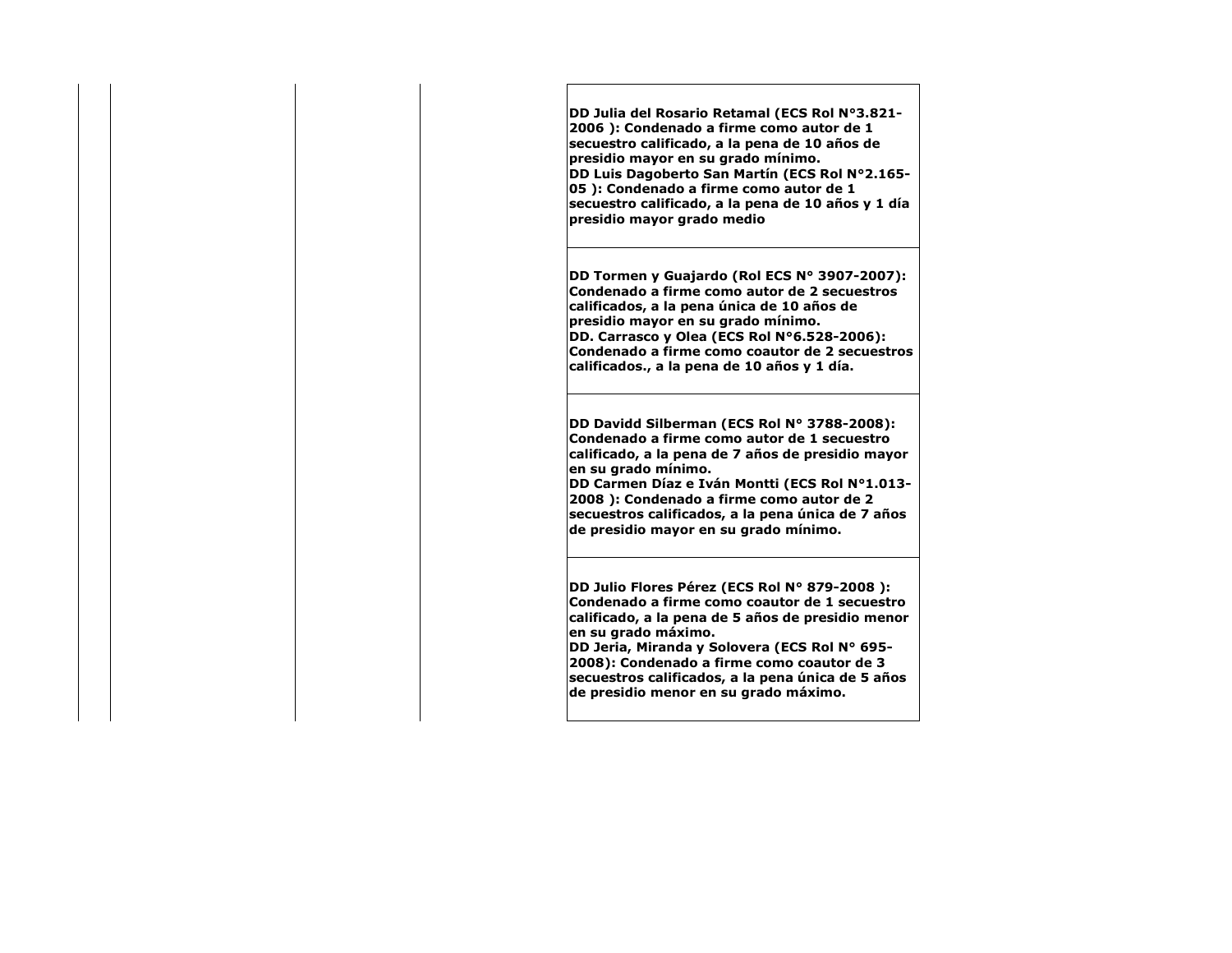| Contreras Sepúlveda,<br>Juan Manuel | <b>EJÉRCITO</b> | General ® | DD Ofelio Lazo Lazo (ECS Rol Nº 6.212-2007):<br>Condenado a firme como coautor de 1 secuestro<br>calificado, a la pena de 5 años y 1 día de presidio<br>mayor en su grado mínimo.<br>DD Sergio Lagos Marín (ECS Rol Nº 874-2008):<br>Condenado a firme como autor de 1 secuestro<br>calificado, a la pena de 5 años de presidio menor<br>en su grado máximo con beneficio de libertad<br>vigilada.                                                                                                        |
|-------------------------------------|-----------------|-----------|-----------------------------------------------------------------------------------------------------------------------------------------------------------------------------------------------------------------------------------------------------------------------------------------------------------------------------------------------------------------------------------------------------------------------------------------------------------------------------------------------------------|
|                                     |                 |           | Plan Leopardo (ECS Rol Nº 877-2008):<br>Condenado a firme como autor de 5 secuestros<br>con homicidio y como autor de 2 secuestros de<br>víctimas sobrevivientes, a la pena única de 10<br>años y 1 día de presidio mayor en su grado<br>medio.<br>DD Luis Muñoz Rodríguez (Rol ECS Nº 921-2009):<br>Condenado a firme como autor de 1 secuestro<br>calificado, a la pena de 5 años y 1 día de presidio<br>mayor en su grado mínimo.                                                                      |
|                                     |                 |           | EP Lumi Videla y DD Sergio Pérez Molina (ECS Rol<br>Nº 925-2009): Condenado a firme como autor de<br>1 homicidio calificado, a la pena de 15 años y 1<br>día de presidio mayor en su grado medio y como<br>autor de 1 secuestro calificado, a la pena de 5<br>años de presidio menor en su grado máximo.<br>DD Antonio Llidó Mengual (ECS Rol Nº 8.939-<br>2009. ): Condenado a firme como autor de 1<br>secuestro calificado, a la pena de 5 años de<br>presidio menor en su grado máximo, lib. vigilada |
|                                     |                 |           | DD Cecilia Bojanic y Flavio Oyarzún (Rol ECA Nº<br>3378-2009): Condenado a firme como autor de 2<br>secuestros calificados, a la pena única de 10 años<br>de presidio mayor en su grado mínimo.<br>DD. Félix de la Jara (ECS Rol Nº 5.847-2008):<br>Condenado a firme como autor de 1 secuestro<br>calificado, a la pena de 5 años de presidio mayor<br>en su grado máximo con libertad vigilada.                                                                                                         |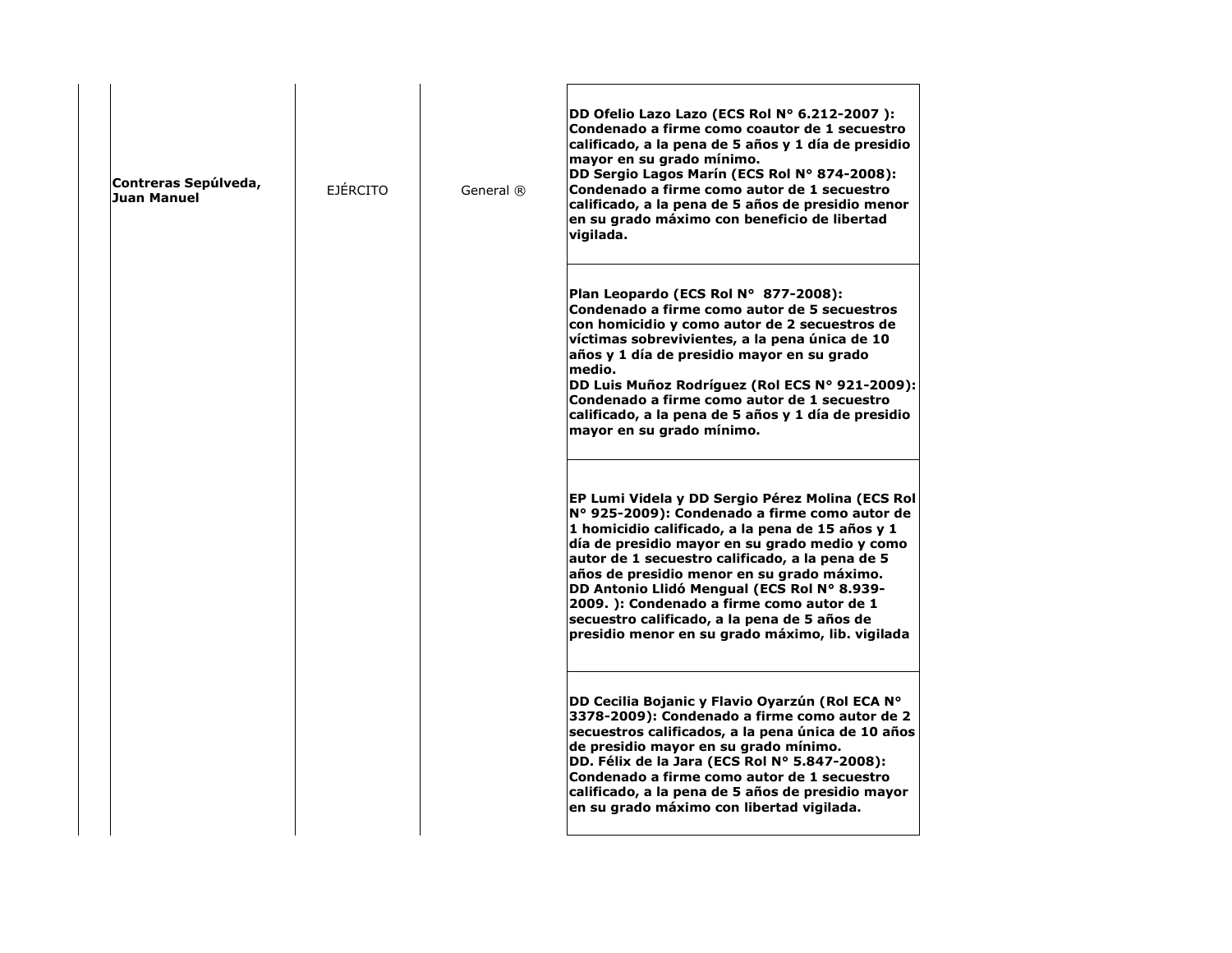|                      | DD María Teresa Bustillos (ECS Rol Nº 1.984-<br>2009): Condenado a firme como autor de 1<br>secuestro calificado, a la pena de 15 años de<br>presidio mayor en su grado medio.                                                                                                                                                                                                                                                                                                                                  |
|----------------------|-----------------------------------------------------------------------------------------------------------------------------------------------------------------------------------------------------------------------------------------------------------------------------------------------------------------------------------------------------------------------------------------------------------------------------------------------------------------------------------------------------------------|
|                      | DD Herbit Ríos Soto (ECS Rol Nº 6.823-2009):<br>Condenado a firme como autor de 1 secuestro<br>calificado, a la pena de 4 años presidio menor<br>grado máximo, libertad vigilada.<br>DD Marcelo Salinas (ECS Rol Nº 1.746-2009):<br>Condenado a firme como autor de 1 secuestro<br>calificado, a la pena de 5 años de presidio menor<br>grado máximo con libertad vigilada.                                                                                                                                     |
|                      | DD Jorge Humberto D'Orival Briceño (Rol ECS Nº<br>923-2009): Condenado a firme como autor de 1<br>secuestro calificado a la pena de 15 años de<br>presidio mayor en su grado medio.<br>EP Carlos Prats González y Sofía Cuthbert<br>Chiarleoni. (Rol ECS Nº 2596-2009): Condenado a<br>firme como autor de 2 homicidios calificados a la<br>pena de 17 años de presidio mayor en su grado<br>máximo y como autor de asociación ilícita a la<br>pena de 3 años y 1 días de presidio menor en su<br>grado máximo. |
|                      | DD Álvaro Barrios Duque(Rol ECS Nº 1369-2009):<br>Condenado a firme como autor de 1 secuestro<br>calificado a la pena de 5 años y 1 día de presidio<br>mayor en su grado mínimo.<br>DD Anselmo Radrigán (Rol ECS Nº 6822-2009):<br>Condenado a firme como autor de 1 secuestro<br>calificado, a la pena de 5 años de presidio menor<br>en su grado maximo, libertad vigilada                                                                                                                                    |
|                      | DD Ariel Santibáñez (ECS Rol Nº 3.807-2009):<br>Condenado a firme como coautor de 1 secuestro<br>calificado, a la pena de 3 años presidio menor<br>grado medio con remisión condicional de la pena.<br>DD Mamerto Espinoza (Rol ECS N° 3680-2011):<br>Condenado a firme en como autor de 1 secuestro<br>calificado a la pena de 3 años y 1 día de presidio<br>menor en su grado máximo.                                                                                                                         |
| Contreras Sepúlveda, |                                                                                                                                                                                                                                                                                                                                                                                                                                                                                                                 |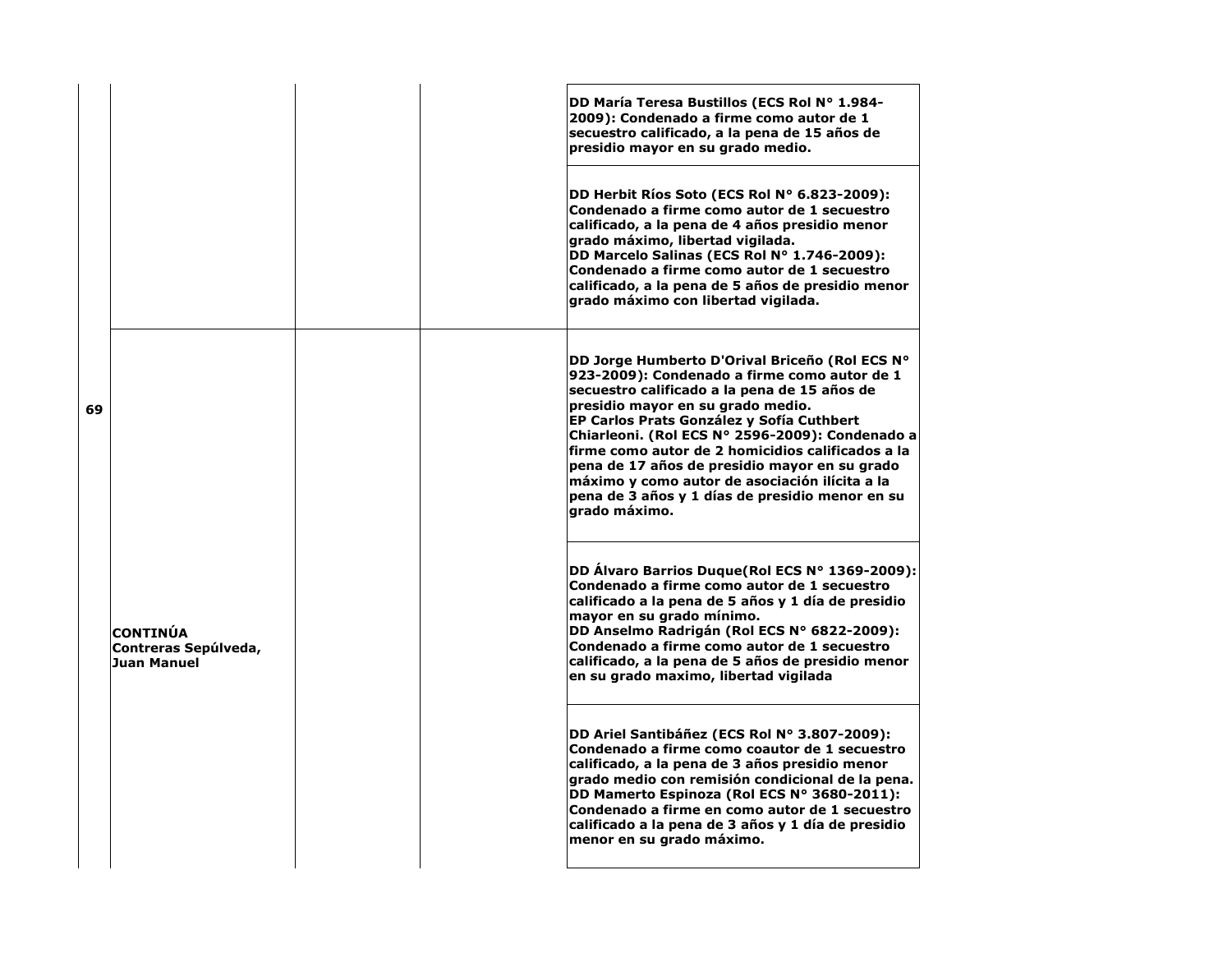| DD González Mella, Mahuida Esquivel y Soto<br>Cerna (ECS Rol Nº 5.285-2010): Condenado a<br>firme como co-autor de 3 secuestros calificados,<br>a la pena única 5 años presidio menor grado<br>maximo, libertad vigilada                                                                                                                                |
|---------------------------------------------------------------------------------------------------------------------------------------------------------------------------------------------------------------------------------------------------------------------------------------------------------------------------------------------------------|
| DD Sergio Montecinos Alfaro (Rol ECS Nº 5719-<br>2010); Condenado firme, como autor de 1<br>secuestro calificado consumado, a la pena de 5<br>años y 1 día de presidio mayor en su grado<br>mínimo.                                                                                                                                                     |
| DD. Fernando Silva y Claudio Silva (ECS Rol Nº<br>1.198-2010): condenado a firme como autor de 2<br>secuestros calificados, a la pena de 5 años y 1 dia<br>de presidio mayor en su grado mínimo.<br>DD Díaz Briones y Jara Castro (Rol Nº 2661-<br>2012): Condenado a firme como autor de 2<br>secuestros calificados, a la pena de 10 años y 1<br>día. |
| EP. San Antonio (ECS Rol N° 8.311-09):<br>Condenado a firme como autor de 6 homicidios<br>calificados, a la pena única de 7 años de presidio<br>mayor en su grado medio.                                                                                                                                                                                |
| DD Jaime Robotham y Claudio Thauby (ECS Rol<br>N°: 5.436-2010): Condenado a firme como autor<br>de 2 secuestros calificados, a la pena única de 5<br>años de presidio menor en su grado máximo                                                                                                                                                          |
| DD Sergio Riffo (Rol ECS Nº 2118-2010):<br>Condenado a firme como autor de 1 secuestro<br>calificado a la pena de 5 años y 1 día de presidio<br>mayor en su grado mínimo.<br>DD Héctor Particio Vergara Doxrud (Rol ECS Nº<br>12566-2011): Condenado a firme como autor de<br>1 secuestro calificado, a la pena de 5 años y 1<br>día.                   |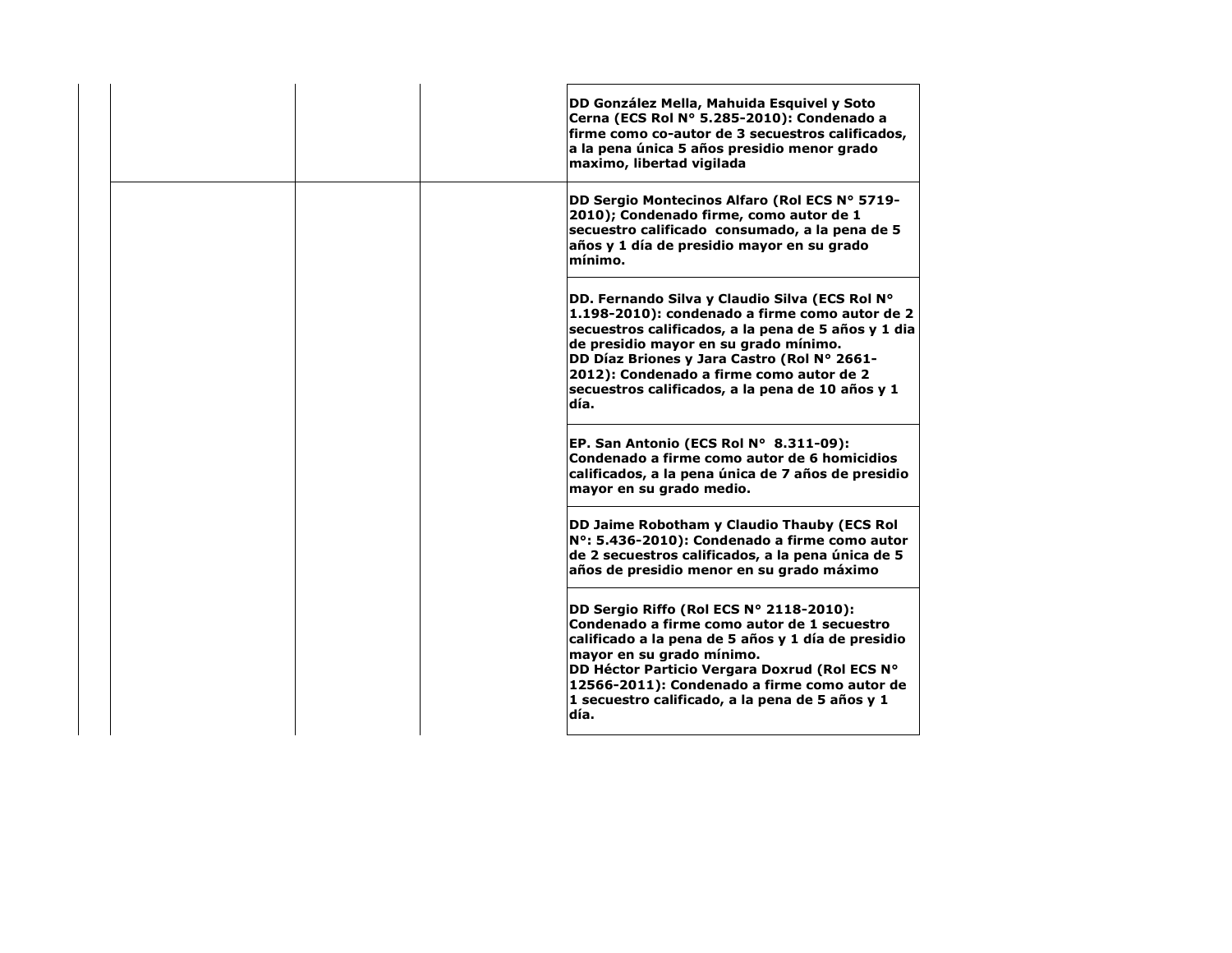**(Rol ECS N° 1424-13 Tejas Verdes) Condenado pena única de 15 años y 1 día, de presidio mayor en su grado máximo por su responsabilidad de autor de los delitos de secuestro calificado de Miguel Andrés Heredía Vásquez; de Rebeca María Espinoza Sepúlveda; de Félix Marmaduke Vargas Fernández; de José Leonardo Pérez Hermosilla; y de José Guillermo Orellana Meza; más la pena única de 5 años y 1 día de presidio mayor en su grado mínimo por su responsabilidad como autor del delito contemplado en el artículo 150 del Código Penal, que le ha sido impuesta en el proceso rol N° 1429-13.**

**(Rol ECS Rol N° 1813-14) Condenado a la pena de quince años y un día de presidio mayor en su grado medio como autor del delito de homicidio calificado en la persona de Luis Fidel Arias Pino, más la pena de tres años de presidio menor en su grado medio como autor del delito de asociación ilícita para la perpetración del delito de homicidio calificado en la persona de Luis Fidel Arias Pino,**

**(Rol ECS Rol N° 4911-13) Se condena por el delito de secuestro calificado de Muriel Dockendorff Navarrete, a la pena de ocho (8) años de presidio mayor en su grado mínimo**

**(Rol ECS Nº 4549-14) Se condena como autor del delito de secuestro calificado cometido en la persona de Carlos Guerrero Gutiérrez, a contar del 31 de diciembre de 1974, a la pena de quince años de presidio mayor en su grado medio y accesorias**

**(Rol ECS Nº 4550-14) Se condeno como autor del delito de secuestro calificado cometido en la persona de Claudio Enrique Contreras Hernández, aa la pena de quince años (15) de presidio mayor en su grado medio y accesorias**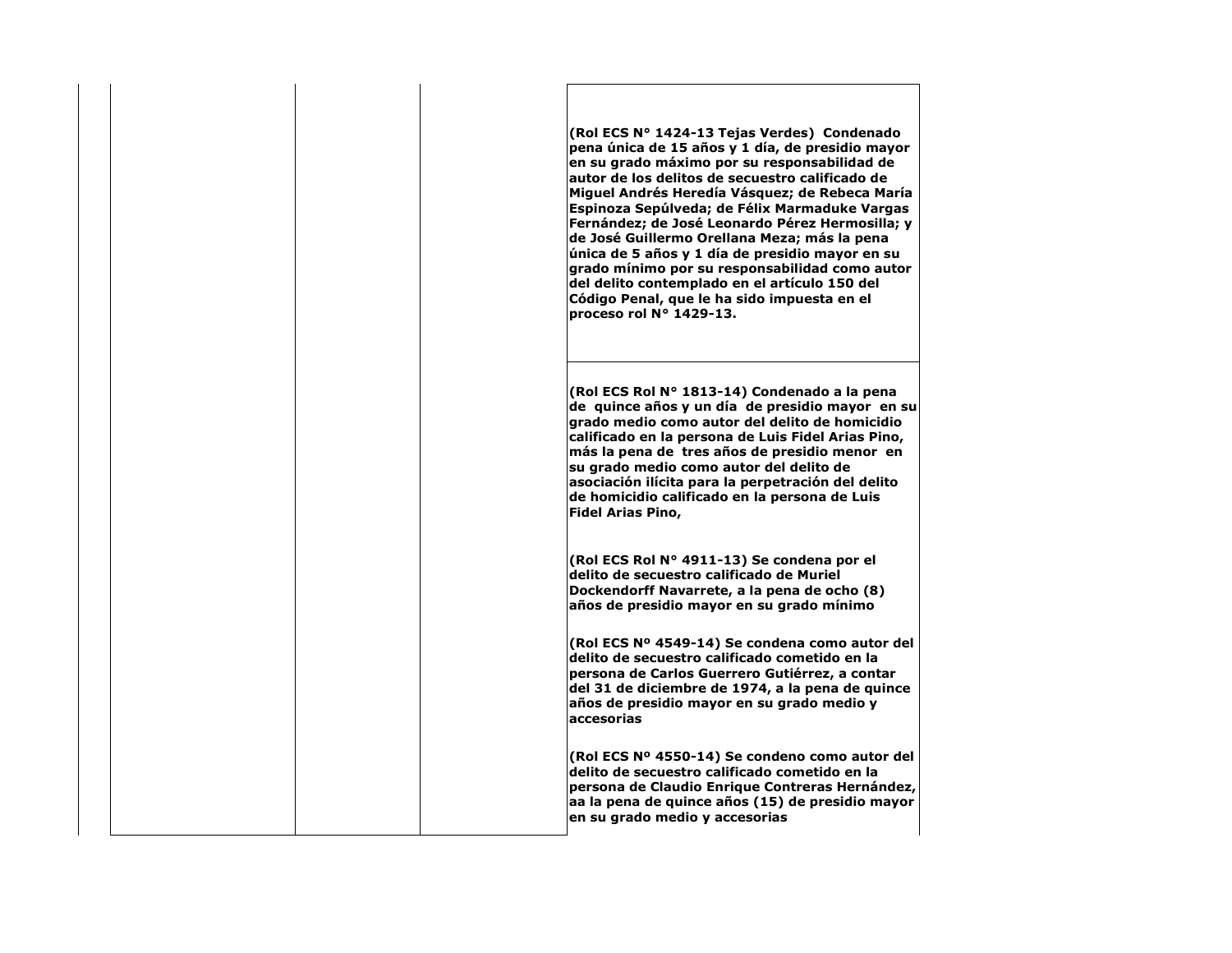| 70 | Corbalán Castilla, Álvaro<br>Julio         | <b>FJÉRCITO</b> | Mayor ®      | EP. Paulina Aquirre (ECS Rol N° 2079-2006):<br>Condenado a firme como autor de 1 homicidio<br>calificado, a la pena de 5 años y 1 día de presidio<br>mayor en su grado mínimo.<br>EP José Carrasco Tapia, Felipe Rivera Gajardo,<br>Abraham Muskatblit Eidelstein yGastón<br>Vidaurrazaga Manríquez (Rol ECS Nº 2406-2008):<br>Condenado a firme como autor de 4 homicidios<br>calificados a la pena de 12 años de presidio<br>mayor en su grado medio.<br>Op. Albania (ECS Rol Nº 39.122): Condenado a<br>firme como coautor de 4 homicidios simples y<br>como coautor de 8 homicidios calificados, a la<br>pena única de 20 años de presidio mayor en su<br>grado máximo.<br>DD Juan Luis Riveras Matus (Rol ECS Nº 3808-<br>2006): Condenado a firme como autor de 1<br>homicidio calificado a la pena de 3 años de<br>presidio menor en su grado medio con remisión<br>condicional de la pena.<br>EP. Juan Alberto Alegría Mundaca (ECS Rol Nº<br>6.472-2006): Condenado a firme como autor de 1<br>homicidio calificado, a la pena presidio perpetuo.<br>EP. Lisandro Sandoval (Iltma CA Rol Nº 12.331-<br>2004): Condenado a firme a 10 años y 1 día como<br>autor de 1 homicidio calificado.<br>EP. Juan Ramón Soto Cerda, Luis Nelson<br>Fernando Araneda Loaiza, Luis Pantaleón<br>Pincheira Llanos y Jaime Cuevas Cuevas (ECS Rol<br>Nº 3841-2012): Condenado a firme como autor<br>de 4 homicidios calificados, a la pena de 12 años<br>de presidio mayor en su grado medio. |
|----|--------------------------------------------|-----------------|--------------|-----------------------------------------------------------------------------------------------------------------------------------------------------------------------------------------------------------------------------------------------------------------------------------------------------------------------------------------------------------------------------------------------------------------------------------------------------------------------------------------------------------------------------------------------------------------------------------------------------------------------------------------------------------------------------------------------------------------------------------------------------------------------------------------------------------------------------------------------------------------------------------------------------------------------------------------------------------------------------------------------------------------------------------------------------------------------------------------------------------------------------------------------------------------------------------------------------------------------------------------------------------------------------------------------------------------------------------------------------------------------------------------------------------------------------------------------------------------------------------------|
| 71 | Cornejo Escobedo, Eliseo<br><b>Antonio</b> | EJÉRCITO        | Suboficial ® | Exhumación DD La Moneda (Rol ECS Nº 4087-<br>2008): Condenado a firme como autor del delito<br>de exhumación ilegal a la pena de 270 días de<br>reclusión menor en su grado mínimo con<br>remisión condicional de la pena.                                                                                                                                                                                                                                                                                                                                                                                                                                                                                                                                                                                                                                                                                                                                                                                                                                                                                                                                                                                                                                                                                                                                                                                                                                                              |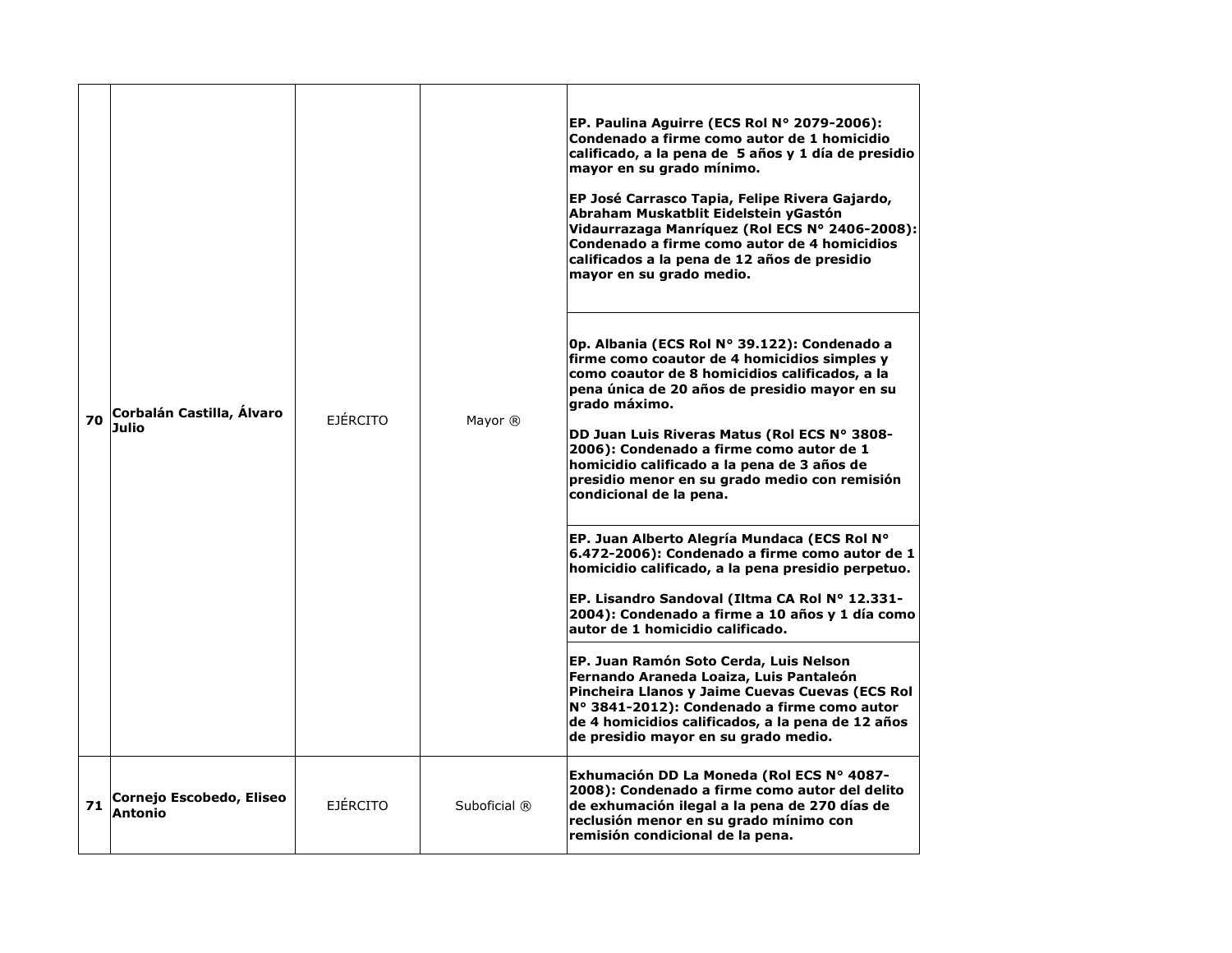| 72 | Corsini Escárate, Silvio<br>Giovanni     | EJÉRCITO        | Capitán ®        | EP. Jecar Neghme (Rol $N^{\circ}$ 4.427-2007):<br>Condenado a firme como coautor de 1 homicidio<br>calificado, a la pena de 3 años de presidio menor<br>en su grado medio con remisión condicional.                        |
|----|------------------------------------------|-----------------|------------------|----------------------------------------------------------------------------------------------------------------------------------------------------------------------------------------------------------------------------|
| 73 | Chávez Baeza, Eduardo<br>Martín          | <b>EJÉRCITO</b> | Empleado Civil ® | EP Gastón Vidaurrazaga Manríquez (Rol ECS N°<br>2406-2008): Condenado a firme como autor de 1<br>homicidio calificado a la pena de 5 años de<br>presidio menor en su grado máximo bajo<br>libertad vigilada.               |
| 74 | Darrigrandi Marques,<br>José Jaime       | EJÉRCITO        | Brigadier ®      | Exhumación DD La Moneda (ECS Rol Nº 4.087-<br>2008): Condenado a firme como autor del delito<br>exhumación ilegal, a la pena de 270 días<br>reclusión menor grado mínimo con remisión<br>condicional.                      |
| 75 | Del Río Del Río, Jorge<br><b>Nibaldo</b> | <b>EJÉRCITO</b> | Coronel ®        | EP. Lautaro (ECS Rol Nº 7.235-2008): Condenado<br>a firme como autor de 3 homicidios calificados, a<br>la pena única de 5 años y 1 día de presidio mayor<br>en su grado mínimo.                                            |
|    | 76 Díaz Ibacache, Eudocio                | CARABINEROS     | Suboficial ®     | DD. Osvaldo Barriga y Hernán Catalán (ECS Rol<br>Nº 2.476-2009): Condenado a firme como autor<br>de 2 secuestros calificados, a la pena única de 5<br>años presidio menor grado máximo con libertad<br>vigilada.           |
| 77 | Díaz López, Sergio<br>Antonio            | EJÉRCITO        | Coronel ®        | DD Juan Luis Riveras Matus (Rol ECS Nº 3808-<br>2006): Condenado a firme como autor de 1<br>homicidio calificado a la pena de 4 años de<br>presidio menor en su gradomáximo bajo libertad<br>vigilada.                     |
| 78 | Donoso Barrera, Víctor<br><b>Ernesto</b> | <b>ARMADA</b>   | Teniente ®       | DD Rudy Cárcamo (Rol ECS Nº 288-2012):<br>Condenado a firme como autor de 1 secuestro<br>calificado, a la pena de 5 años y 1 día.                                                                                          |
| 79 | Durán Muñoz, Isidro<br>Custodio          | <b>EJÉRCITO</b> | Oficial ®        | Exhumación DD La Moneda (Rol ECS Nº 4087-<br>2008): Condenado a firme como autor del delito<br>de exhumación ilegal a la pena de 270 días de<br>reclusión menor en su grado mínimo con<br>remisión condicional de la pena. |
| 80 | <b>During Pohler, Rolf</b><br>Guillermo  | <b>CIVIL</b>    |                  | Mulchen - (ECS Rol Nº 2.372-2009): Condenado<br>a firme como autor de 2 secuestros calificados, a<br>la pena de 4 años presidio menor grado máximo<br>con beneficio de libertad vigilada.                                  |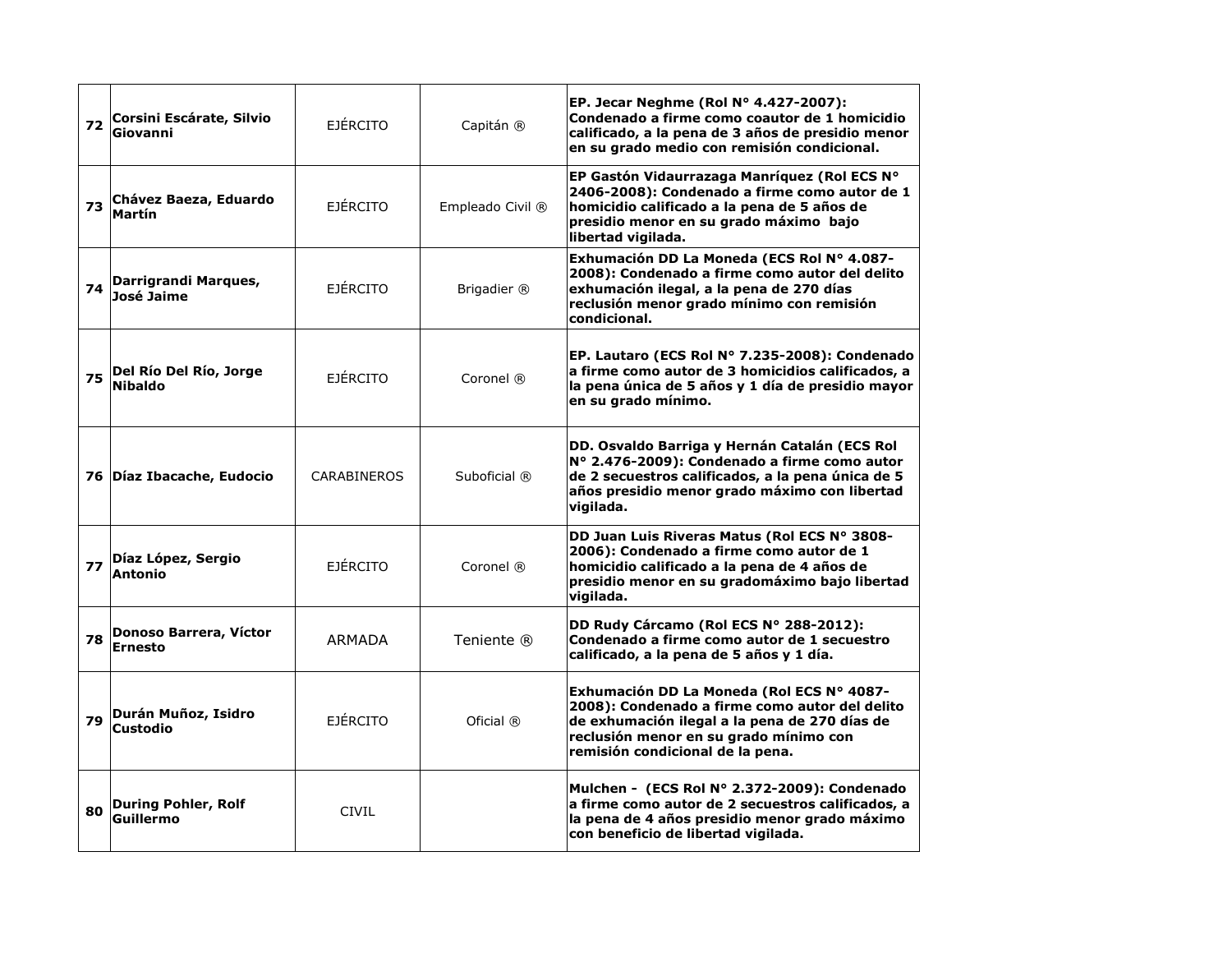| 81 | Escobar Inostroza,<br>Hernán            | <b>CARABINEROS</b> | Coronel ® | DD Nelson Llanquilef (ECS Rol Nº 2.370-2007):<br>Condenado a firme como autor de 1 secuestro<br>calificado, a la pena de 3 años y 1 día presidio<br>menor en grado máximo, con libertad vigilada                                                                                                                                                                                           |
|----|-----------------------------------------|--------------------|-----------|--------------------------------------------------------------------------------------------------------------------------------------------------------------------------------------------------------------------------------------------------------------------------------------------------------------------------------------------------------------------------------------------|
|    |                                         |                    |           | DD Diana Arón (ECS Rol Nº3.215-05):<br>Condenado a firme como autor de 1 secuestro<br>calificado, a la pena de 10 años y un día presidio<br>mayor en grado medio<br>DDD Julio Flores Pérez (ECS Rol Nº 879-2008):<br>Condenado a firme como coautor de 1 secuestro<br>calificado, a la pena de 5 años de presidio menor<br>en su grado máximo.                                             |
|    |                                         |                    |           | EP Carlos Prats González y Sofía Cuthbert<br>Chiarleoni. (Rol ECS Nº 2596-2009): Condenado a<br>firme como autor de 2 homicidios calificados a la<br>pena de 17 años de presidio mayor en su grado<br>máximo y como autor de asociación ilícita a la<br>pena de 3 años y 1 día de presidio menor en su<br>arado máximo.                                                                    |
|    | Espinoza Bravo, Pedro<br><b>Octavio</b> | EJÉRCITO           | Coronel ® | DD Anselmo Radrigán (Rol ECS Nº 6822-2009):<br>Condenado a firme como autor de 1 secuestro<br>calificado, a la pena de 4 años presidio menor en<br>su grado maximo, libertad vigilada.<br>DD Marcelo Salinas (ECS Rol Nº 1.746-2009):<br>Condenado a firme como coautor de 1 secuestro<br>calificado, a la pena de 3 años y 1 día de presidio<br>menor grado máximo con libertad vigilada. |
| 82 |                                         |                    |           | DD Herbit Ríos Soto (ECS Rol Nº 6.823-2009):<br>Condenado a firme como autor de 1 secuestro<br>calificado, a la pena única de 4 años presidio<br>menor grado máximo, libertad vigilada.                                                                                                                                                                                                    |
|    |                                         |                    |           | DD María Teresa Bustillos (ECS Rol Nº 1.984-<br>2009): Condenado a firme como autor de 1<br>secuestro calificado, a la pena de 10 años y 1 día<br>de presidio mayor en su grado medio.                                                                                                                                                                                                     |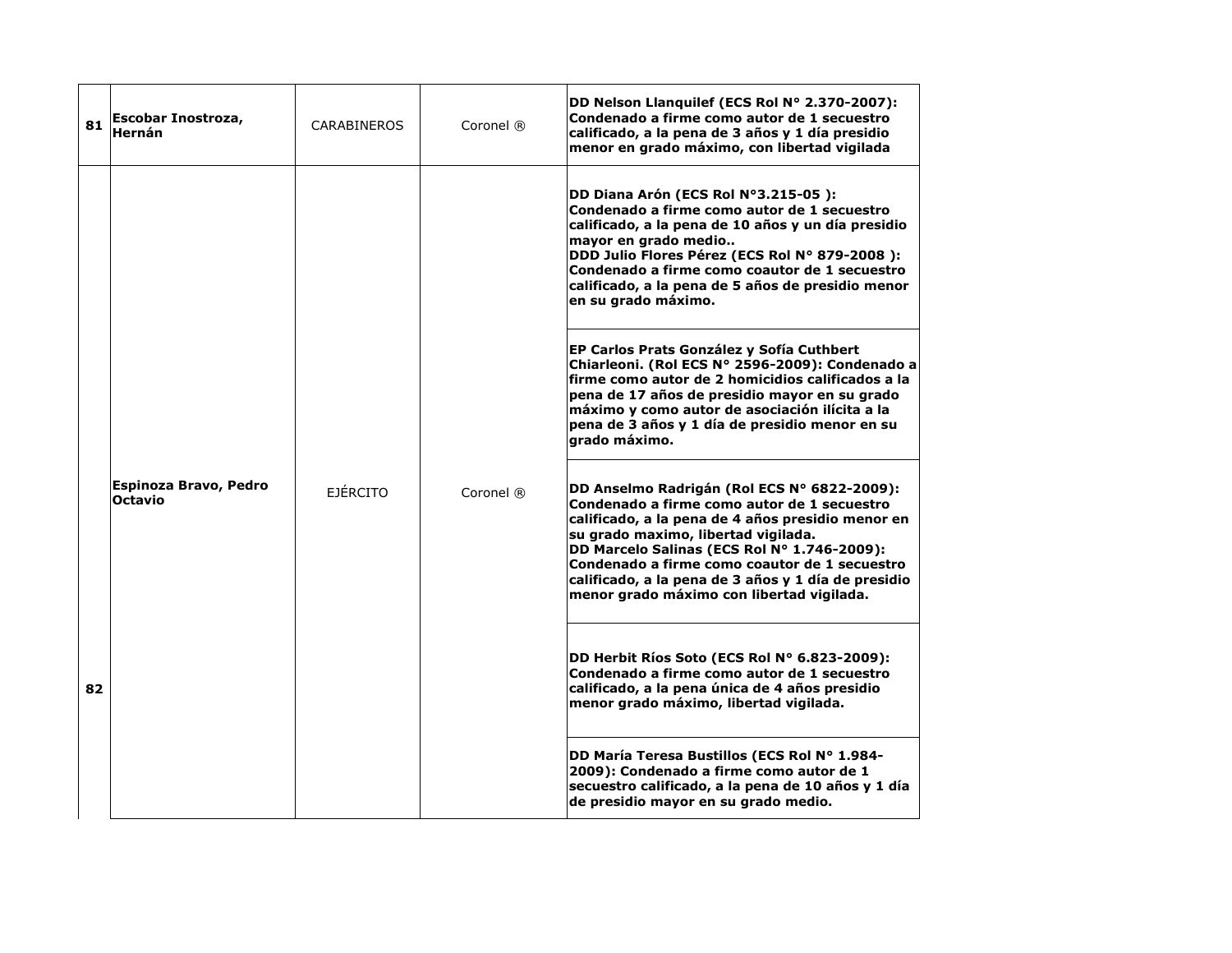|    | <b>CONTINÚA</b><br>Espinoza Bravo, Pedro<br><b>Octavio</b> |                    |                              | DD Jaime Robotham y Claudio Thauby (ECS Rol<br>N°: 5.436-2010): Condenado a firme como autor<br>de 2 secuestros calificados, a la pena única de 5<br>años de presidio menor en su grado máximo<br>(Rol ECS Nº 4549-14) Se condena como autor del<br>delito de secuestro calificado cometido en la<br>persona de Carlos Guerrero Gutiérrez, a contar<br>del 31 de diciembre de 1974, a la pena de quince<br>años de presidio mayor en su grado medio y<br>accesorias |
|----|------------------------------------------------------------|--------------------|------------------------------|---------------------------------------------------------------------------------------------------------------------------------------------------------------------------------------------------------------------------------------------------------------------------------------------------------------------------------------------------------------------------------------------------------------------------------------------------------------------|
|    |                                                            |                    |                              | DD. Claudio Silva (ECS Rol Nº 1.198-2010):<br>Condenado a firme como autor de 1 secuestro<br>calificado, a la pena de 4 años de presidio menor<br>en su grado máximo.                                                                                                                                                                                                                                                                                               |
|    |                                                            |                    |                              | DD Sergio Riffo (Rol ECS Nº 2118-2010):<br>Condenado a firme como autor de 1 secuestro<br>calificado a la pena de 5 años y 1 día de presidio<br>mayor en su grado mínimo.                                                                                                                                                                                                                                                                                           |
| 83 | <b>Estay Reino, Miguel</b><br>Arturo                       | <b>CARABINEROS</b> | Empleado civil<br>DICOMCAR ® | Homicidios Parada, Guerrero y Nattino (ECS Rol<br>Nº 31.030-1995): Condenado a firme como autor<br>de 3 secuestros seguidos de homicidio y como<br>autor de 6 secuestros de víctimas sobrevivientes<br>a 5 años y 1 día de presidio menor, y como autor<br>de uso de pasaporte falso y uso indebido de<br>nombre a la pena de 541 días de presidio menor<br>en su grado medio.                                                                                      |
| 84 | Fachinetti López, Carlos<br>Guillermo                      | <b>EJÉRCITO</b>    | Empleado Civil ®             | EP José Carrasco Tapia (Rol ECS Nº 2406-2008):<br>Condenado a firme como autor de 1 homicidio<br>calificado a la pena de 5 años de presidio menor<br>en su grado máximo bajo libertad vigilada.                                                                                                                                                                                                                                                                     |
| 85 | <b>Fagalde Osorio, Germán</b><br>Víctor                    | <b>CIVIL</b>       | Agricultor                   | DD Pedro Millalén (ECS Rol Nº 5.552-2007):<br>Condenado a firme como autor de 1 secuestro<br>calificado, a la pena de 3 años de presidio menor<br>en su grado medio con remisión condicional.                                                                                                                                                                                                                                                                       |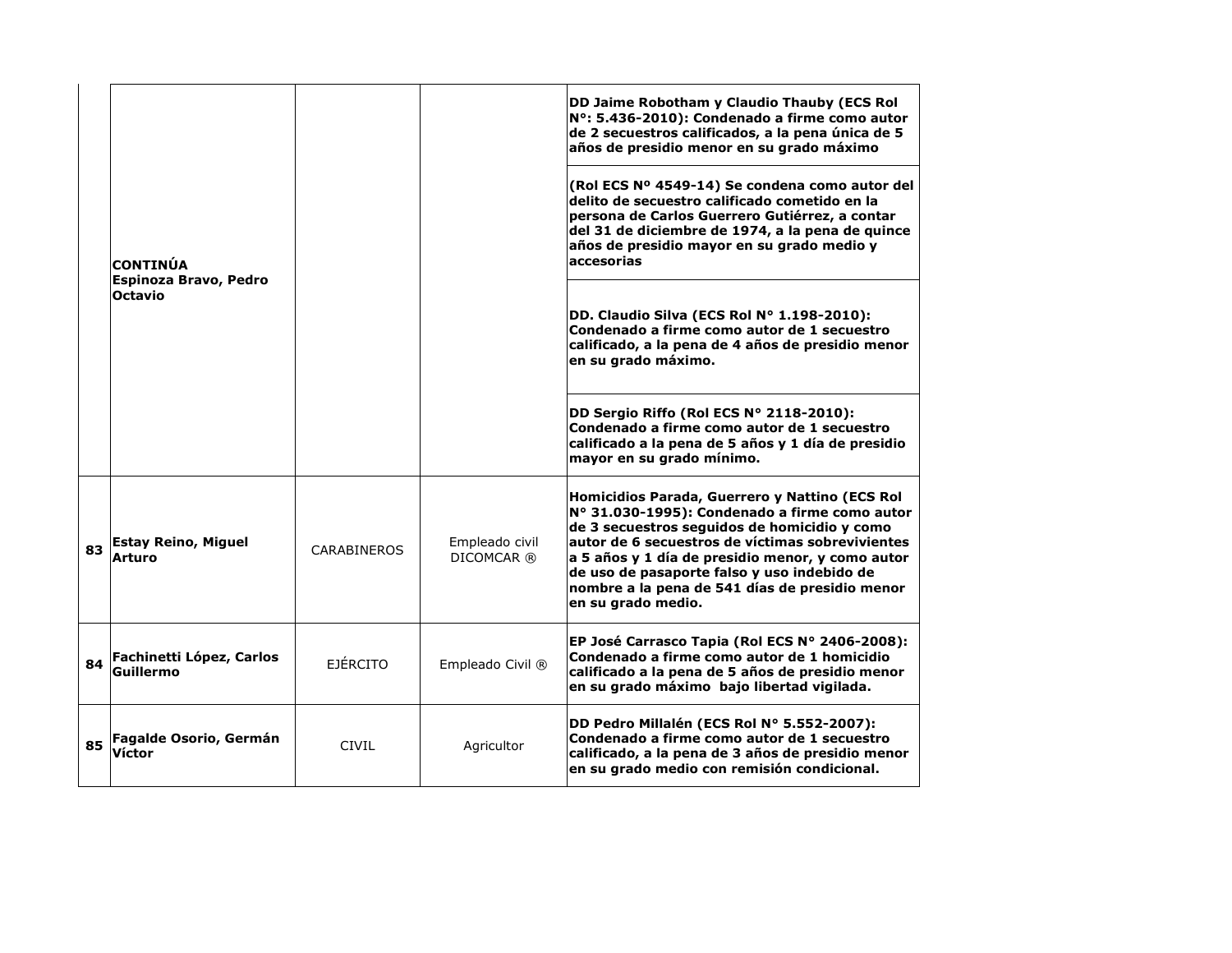| 86 | Fernández Berardi, Juan<br>Ramón Gerardo | EJÉRCITO           | General ® | (ECS Rol Nº 2918-13) Condenado como coautor<br>de los delitos reiterados de homicidio calificado<br>en las personas de Ricardo Montecinos Slaughter,<br>Carlos Adler Zulueta, Beatriz Elena Díaz Agüero,<br>Víctor Alejandro Garretón Romero, Jorge Salas<br>Paradisi y Julio Saa Pizarro, a cumplir la pena de<br>10 años de presidio mayor en su grado mínimo. |
|----|------------------------------------------|--------------------|-----------|------------------------------------------------------------------------------------------------------------------------------------------------------------------------------------------------------------------------------------------------------------------------------------------------------------------------------------------------------------------|
| 87 | Fernández Espinoza,<br><b>Santiago</b>   | <b>CARABINEROS</b> | General ® | DD. Mario Fernández (ECS Rol Nº 1.427-2005):<br>Condenado a firme como autor de 1 secuestro<br>calificado, a la pena condena a 3 años y 1 día con<br>libertad vigilada.                                                                                                                                                                                          |
|    |                                          |                    |           | DD. Raúl Leveque (ECS Rol N° 6.574-07):<br>Condenado a firme como cómplice de 2<br>secuestros calificados, a la pena única de 5 años                                                                                                                                                                                                                             |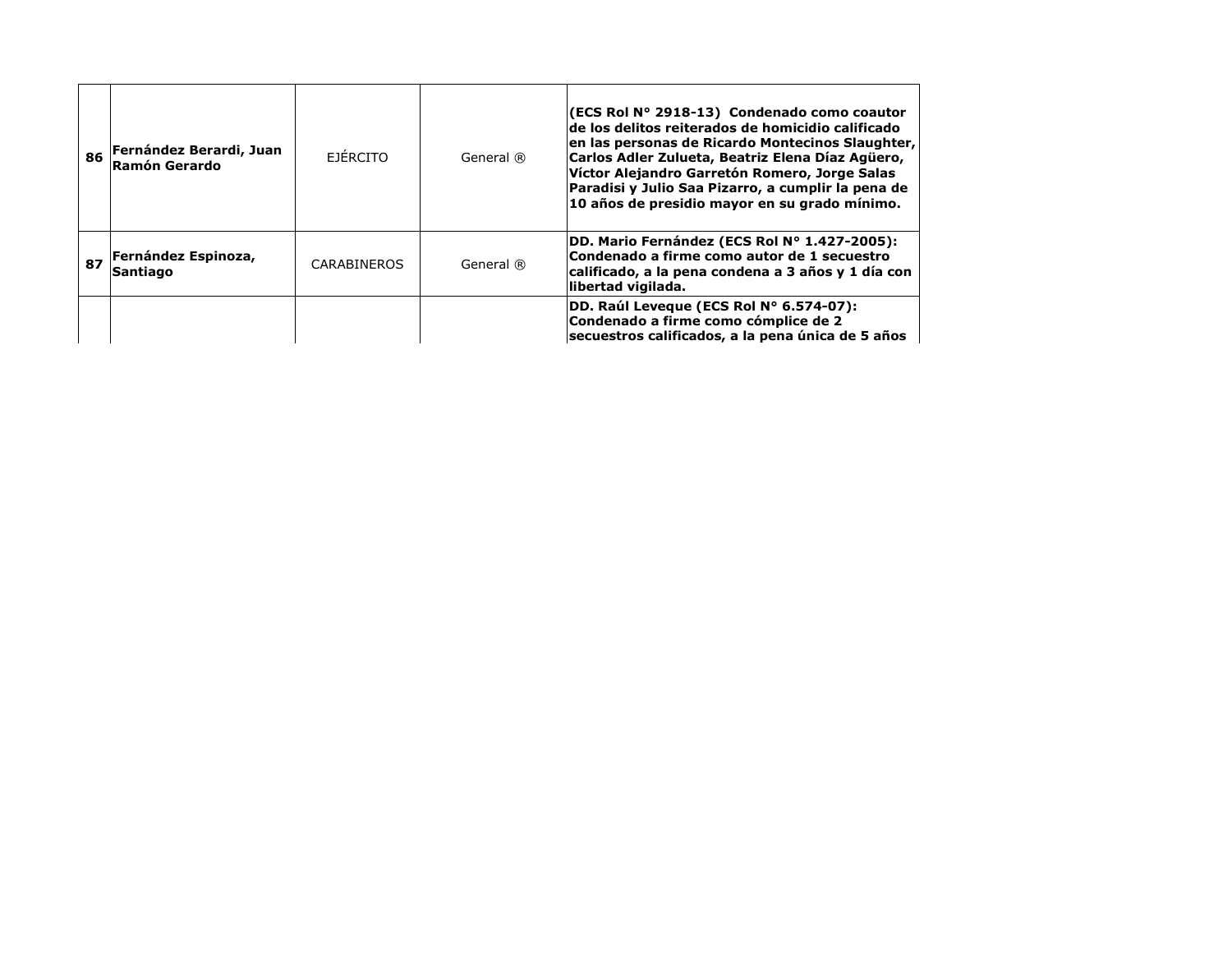|    |                                           |                    |              | y 1 día de presidio mayor en su grado mínimo.                                                                                                                                                                                                                                                                                                                                                                                                                                                                                                                                                                                                                                                                                                                                                                                                                                                                                                                                                                                                                                                                                                                                                                                                                                                                                                                                                                                                                                                                                                                                                                                      |
|----|-------------------------------------------|--------------------|--------------|------------------------------------------------------------------------------------------------------------------------------------------------------------------------------------------------------------------------------------------------------------------------------------------------------------------------------------------------------------------------------------------------------------------------------------------------------------------------------------------------------------------------------------------------------------------------------------------------------------------------------------------------------------------------------------------------------------------------------------------------------------------------------------------------------------------------------------------------------------------------------------------------------------------------------------------------------------------------------------------------------------------------------------------------------------------------------------------------------------------------------------------------------------------------------------------------------------------------------------------------------------------------------------------------------------------------------------------------------------------------------------------------------------------------------------------------------------------------------------------------------------------------------------------------------------------------------------------------------------------------------------|
| 88 | Fernández Hernández,<br>Adrián José       | <b>CARABINEROS</b> | Coronel ®    | DD Humberto Salas (ECS Rol Nº 983-2008):<br>Condenado a firme como coautor de 1 secuestro<br>calificado, a la pena de 5 años de presidio menor<br>en su grado máximo.<br>(ECS Rol Nº 1686 -13) Condenado a firme a 15<br>años de presidio mayor en su grado medio como<br>autor de los delitos de homicidio calificado de<br>Raúl Santana Alarcón, Gustavo Igor Sporman,<br>Martín Núñez Rosas y homicidio calificado en<br>grado de frustrado de Blanca Ester Valderas<br>homicidio calificado de Jorge Ricardo Aguilar<br>Cubillos, Edgardo Eugenio Cárdenas Gómez y<br>Ester Bustamante Llancamin, secuestro calificado<br>de Santiago Domingo Aguilar Duhau y César<br>Osvaldo del Carmen Ávila Lara, secuestro<br>calificado de José Mateo Segundo Vidal Panguilef,<br>José Ligorio Neicúl Paisil, Flavio Heriberto<br>Valderas Mancilla; secuestro calificado de Lucio<br>Hernán Angulo Carrillo, Jorge Ladio Altamirano<br>Vargas y René Burdiles Almonacid; secuestro<br>calificado de Joel Fierro Inostroza, José Ricardo<br>Huenumán Huenumán y Luis Sergio Aros<br>Huichacán; secuestro calificado de Arturo Jesús<br>Valderas Angulo,; secuestro calificado de José<br>Rosario Segundo Panguinamun Ailef, secuestro<br>calificado de Guillermo Ernesto Peters Casas,<br>secuestro calificado de Mario Fernández Acum y<br>torturas a Carlos Hurtado Gallardo, Juan Bernabé<br>Igos Sporman, Luis Orlando Oliveros Angulo, Luis<br>Armando Vargas Coñuel, Juan Orlando Aguilar<br>Angulo, René Orlando Llanquilef Llanquilef,<br>Eliecer Rolando Reyes Gallardo, Ida Ester Torres<br>Santana y Leandro Sanhueza Flores, |
| 89 | Fernández Monjes, Luis<br><b>Humberto</b> | EJÉRCITO           | Suboficial ® | EP María del Rosario Ávalos Castañeda y<br>Bernardo Lejderman Konujowsja, Vicuña (Rol<br>ECS N°696-2008): Condenado a firme como<br>autor de 2 homicidios calificados a la pena de 5<br>años y 1 día de presidio mayor en su grado<br>mínimo.                                                                                                                                                                                                                                                                                                                                                                                                                                                                                                                                                                                                                                                                                                                                                                                                                                                                                                                                                                                                                                                                                                                                                                                                                                                                                                                                                                                      |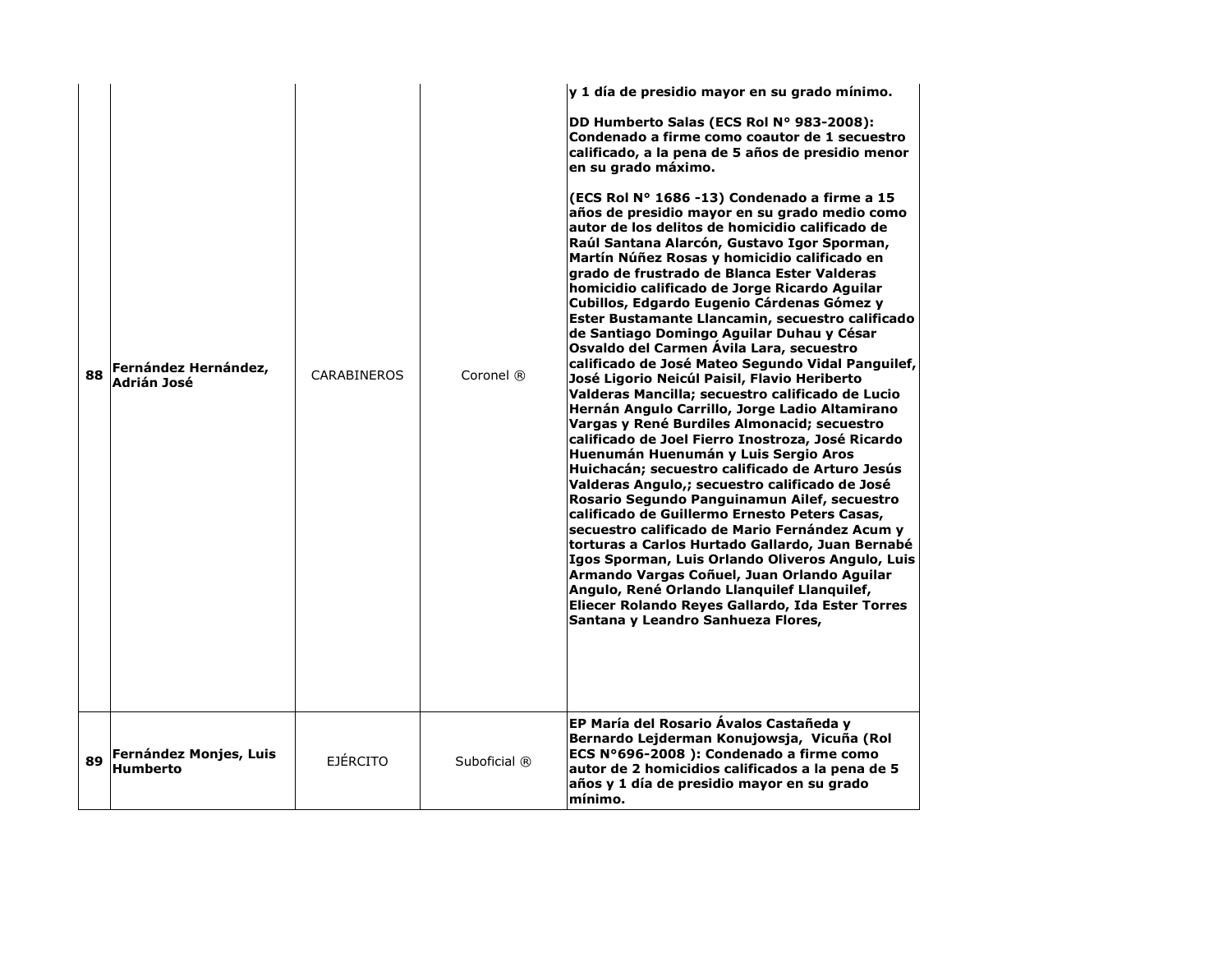| 90 | Fernández Torres,<br>Germán                         | <b>CARABINEROS</b> | Sargento segundo ® | DD Einar Enrique Tenorio- Pitrufquén (Rol ECS<br>Nº 5.233-2008): Condenado a firme como<br>coautor de 1 secuestro calificado a la pena de<br>729 días de presidio menor en su grado medio<br>bajo libertad vigilada.                                                                                                                                                                             |
|----|-----------------------------------------------------|--------------------|--------------------|--------------------------------------------------------------------------------------------------------------------------------------------------------------------------------------------------------------------------------------------------------------------------------------------------------------------------------------------------------------------------------------------------|
|    | <b>Ferrer Lima, Francisco</b><br><b>Maximiliano</b> | <b>EJÉRCITO</b>    | Teniente coronel ® | EP. Tucapel Jiménez (Proceso ECS Rol Nº 3231-<br>2003): Condenado a firme como autor de 1<br>homicidio calificado, a la pena de 8 años presidio<br>mayor grado mínimo.<br>DD Sergio Lagos Marín (ECS Rol Nº 874-2008):<br>Condenado a firme como autor de 1 secuestro<br>calificado, a la pena de 5 años de presidio menor<br>en su grado máximo con beneficio de libertad<br>vigilada.          |
| 91 |                                                     |                    |                    | DD Julio Flores Pérez (ECS Rol Nº 879-2008):<br>Condenado a firme como coautor de 1 secuestro<br>calificado, a la pena de 4 años de presidio menor<br>grado máximo con libertad vigilada.<br>DD Jorge Humberto D'Orival Briceño (Rol ECS Nº<br>923-2009): Condenado a firme como autor de 1<br>secuestro calificado a la pena de 10 años y un día<br>de presidio mayor en su grado medio.        |
|    |                                                     |                    |                    | DD Cecilia Bojanic y Flavio Oyarzún (Rol ECA Nº<br>3378-2009): Condenado a firme como autor de 2<br>secuestros calificados, a la pena única de 4 años<br>de presidio menor en su grado máximo.<br>DD Marcelo Salinas (ECS Rol Nº 1.746-2009):<br>Condenado a firme como autor de 1 secuestro<br>calificado, a la pena de 3 años y 1 día de presidio<br>menor grado máximo con libertad vigilada. |
|    |                                                     |                    |                    | calificado, a la pena única de 4 años presidio<br>menor grado máximo, libertad vigilada.<br>EP Lumi Videla Moya (Rol ECS Nº 925-2009):<br>Condenado a firme como autor de 1 homicidio                                                                                                                                                                                                            |
|    | 92 Ferrier Valeze, Enrique                          | <b>CARABINEROS</b> | Suboficial ®       | DD Pedro Millalén (ECS Rol Nº 5.552-2007):<br>Condenado a firme como autor de 1 secuestro<br>calificado, a la pena de 5 años de presidio menor<br>en su grado máximo con libertad vigilada.                                                                                                                                                                                                      |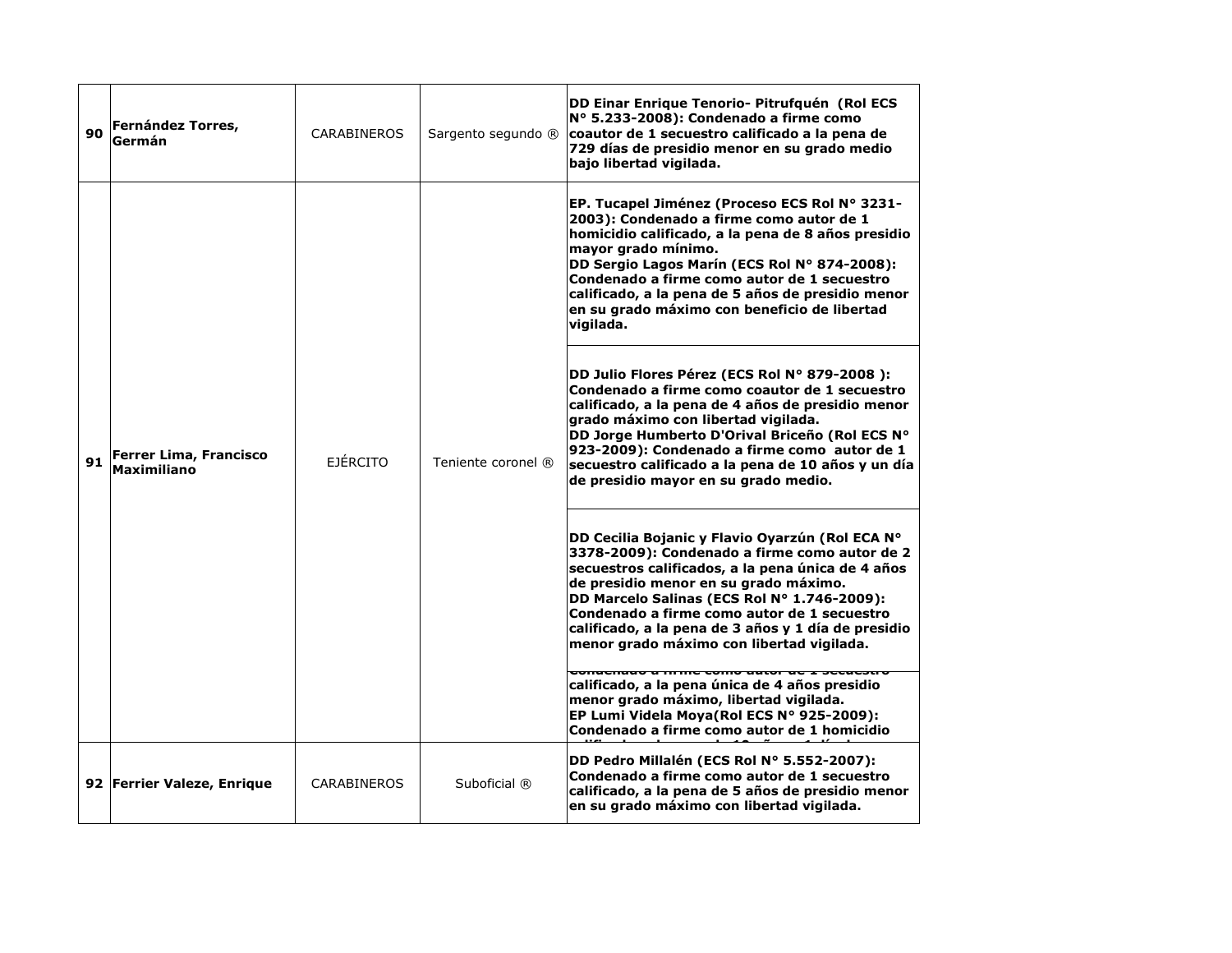| 93 | <b>Figueroa Cifuentes,</b><br>Clenardo                    | <b>CARABINEROS</b> | Suboficial ®       | DD Eduardo González Galeno (Rol ECS Nº 10.655-<br>2011): Condenado a firme como autor de 1<br>secuestro calificado, a la pena de 10 años y 1 día.                                                                                                                                                                                          |
|----|-----------------------------------------------------------|--------------------|--------------------|--------------------------------------------------------------------------------------------------------------------------------------------------------------------------------------------------------------------------------------------------------------------------------------------------------------------------------------------|
| 94 | Flández Vergara, Arturo<br><b>Edalio</b>                  | CARABINEROS        | Suboficial ®       | EP. Puente Pichoy (Rol ECS Nº 4.321-2008):<br>Condenado a firme como autor de 4 homicidios<br>calificados a la pena única de 5 años presidio<br>menor grado máximo con libertad vigilada.                                                                                                                                                  |
| 95 | <b>Flores Cañas, Sebastián</b><br><b>Gustavo Wladimir</b> | EJÉRCITO           |                    | EP. Gloria Stockle Poblete (Rol ECS Nº 2.200-<br>2012): Condenado a firme como autor del delito<br>de homicidio, a la pena de 5 años de presidio<br>menor en su grado máximo. Se le concede<br>beneficio de libertad vigilada.                                                                                                             |
|    | 96 Flores Rivas, Paulino                                  | <b>CARABINEROS</b> | Suboficial ®       | Ejec. Panguipulli (Rol ECS Nº 559-2004):<br>Condenado a firme como autor de 2 homicidios<br>calificados a la pena de 5 años de presidio menor<br>en su grado máximo con libertad vigilada.                                                                                                                                                 |
|    | 97 Friz Esparza, José Mario                               | <b>CARABINEROS</b> | Suboficial ®       | Plan Leopardo (ECS Rol Nº 877-2008):<br>Condenado a firme como autor de 5 secuestros<br>con homicidio y como autor de 2 secuestros de<br>víctimas sobrevivientes, a la pena única de 10<br>años y 1 día de presidio mayor en su grado<br>medio.                                                                                            |
| 98 | <b>Fuentes Castro, José</b><br><b>Florentino</b>          | <b>CARABINEROS</b> | Sargento segundo ® | Homicidios Parada, Guerrero y Nattino (ECS Rol<br>Nº 31.030-1995): Condenado a firme como autor<br>de 3 secuestros seguidos de homicidio y como<br>autor de 5 secuestros de víctimas sobrevivientes<br>a la pena de presidio perpetuo; y como autor de<br>asociación ilícita a la pena de 541 días de presidio<br>menor en su grado medio. |
| 99 | <b>Fuenzalida Rojas, Luis</b><br><b>Antonio</b>           | <b>EJÉRCITO</b>    | Mayor ®            | Exhumación DD La Moneda (Rol ECS Nº 4087-<br>2008): Condenado a firme como autor del delito<br>de exhumación ilegal a la pena de 270 días de<br>reclusión menor en su grado mínimo con<br>remisión condicional de la pena.                                                                                                                 |
|    | 100 Gajardo Arenas, Luis<br>Guillermo                     | <b>CARABINEROS</b> | Oficial ®          | EP - Chillán (ECS Rol Nº 4.419-2009):<br>Condenado a firme como autor de 3 homicidios<br>calificados, a la pena única de 5 años y 1 día de<br>presidio mayor en su grado mínimo                                                                                                                                                            |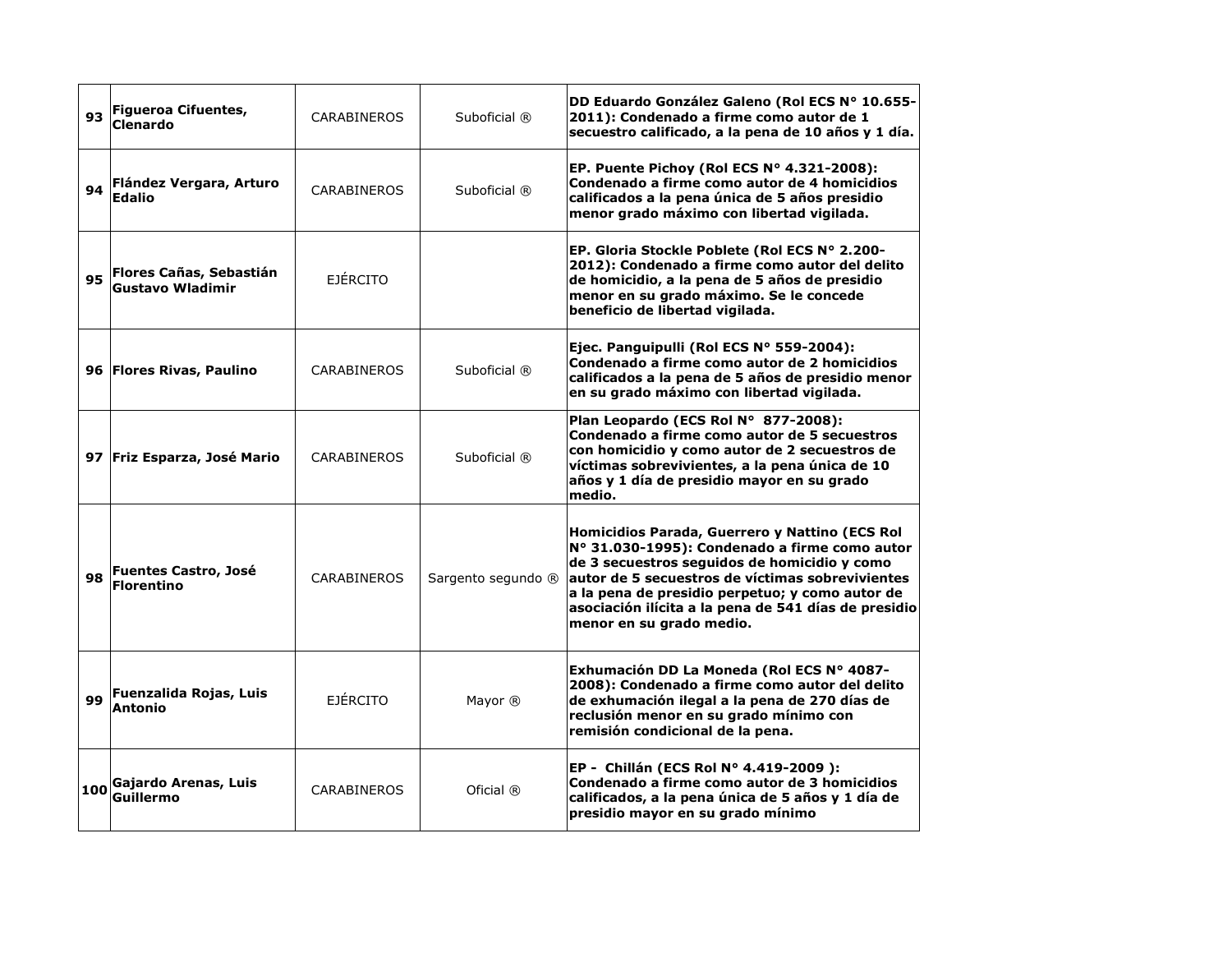| 101 | Gálvez Navarro, Luis<br>Hernán             | <b>EJÉRCITO</b>    | Suboficial          | EP Fernando Vergara Vargas (Rol ECS N° 6308-<br>2007): Condenado a firme como autor de 1<br>homicidio calificado, a la pena de 5 años de<br>presidio menor en su grado máximo bajo libertad<br>vigilada.                                                                                                                                                            |
|-----|--------------------------------------------|--------------------|---------------------|---------------------------------------------------------------------------------------------------------------------------------------------------------------------------------------------------------------------------------------------------------------------------------------------------------------------------------------------------------------------|
|     | 102 Galleguillos Pangue,<br>Rómulo Enrique | CARABINEROS        | Suboficial ®        | Ejec. Matulic (Iltma CA Rol Nº 35-2008):<br>Condenado a firme como autor de 1 homicidio<br>calificado, a la pena de 6 años de presidio mayor<br>en su grado mínimo.                                                                                                                                                                                                 |
| 103 | García Guzmán, Luis<br>Osvaldo             | <b>CIVIL</b>       | Empresario Hotelero | DD. Luis Lagos Torres - Liquiñe (ECS Rol Nº<br>-4.662-2007): Condenado en a firme como autor<br>de 1 secuestro calificado, a la pena de 3 años y 1<br>día, con beneficio libertad vigilada.                                                                                                                                                                         |
|     | 104 Garcia, Germán                         | <b>CARABINEROS</b> |                     | ECS Rol Nº 1686-13 (Caso Rahue). Condenado a<br>8 años de presidio mayor en su grado mínimo<br>como autor de los delitos de homicidio calificado<br>de Martín Núñez Rozas, homicidio calificado<br>frustrado de Blanca Ester Valderas Garrido,<br>secuestro calificado de Joel Fierro Inostroza, José<br>Ricardo Huenumán Huenumán y Luis Sergio Aros<br>Huichacán, |
|     | 105 Garrido Aldunate, Carlos<br>Ramón      | <b>CARABINEROS</b> | Capitán ®           | Hom. Percy Arana (ECS confirma condena, se<br>desconoce número de ingreso): Condenado a<br>firme como autor de violencias innecesarias con<br>resultado de muerte, a la pena de 5 años y un día<br>(Corte Marcial)                                                                                                                                                  |
|     | 106 Garrido Gutiérrez, Juan<br>Hernán      | <b>CARABINEROS</b> | Coronel ®           | EP José Velásquez Velásquez y DD Rubén<br>Velásquez Vargas, Alto Palena (Rol ECS Nº 4155-<br>2008): Condenado a firme como coautor de 1<br>secuestro calificado y como coautor de 1<br>homicidio simple a la pena de 3 años y 1 día de<br>presidio menor en su grado máximo con libertad<br>vigilada.                                                               |
|     |                                            |                    |                     | DD Miguel Sandoval (Rol ECS Nº 517-2004):<br>Condenado a firme como cómplice de secuestro<br>calificado a la nona do 5 años prosidio monor                                                                                                                                                                                                                          |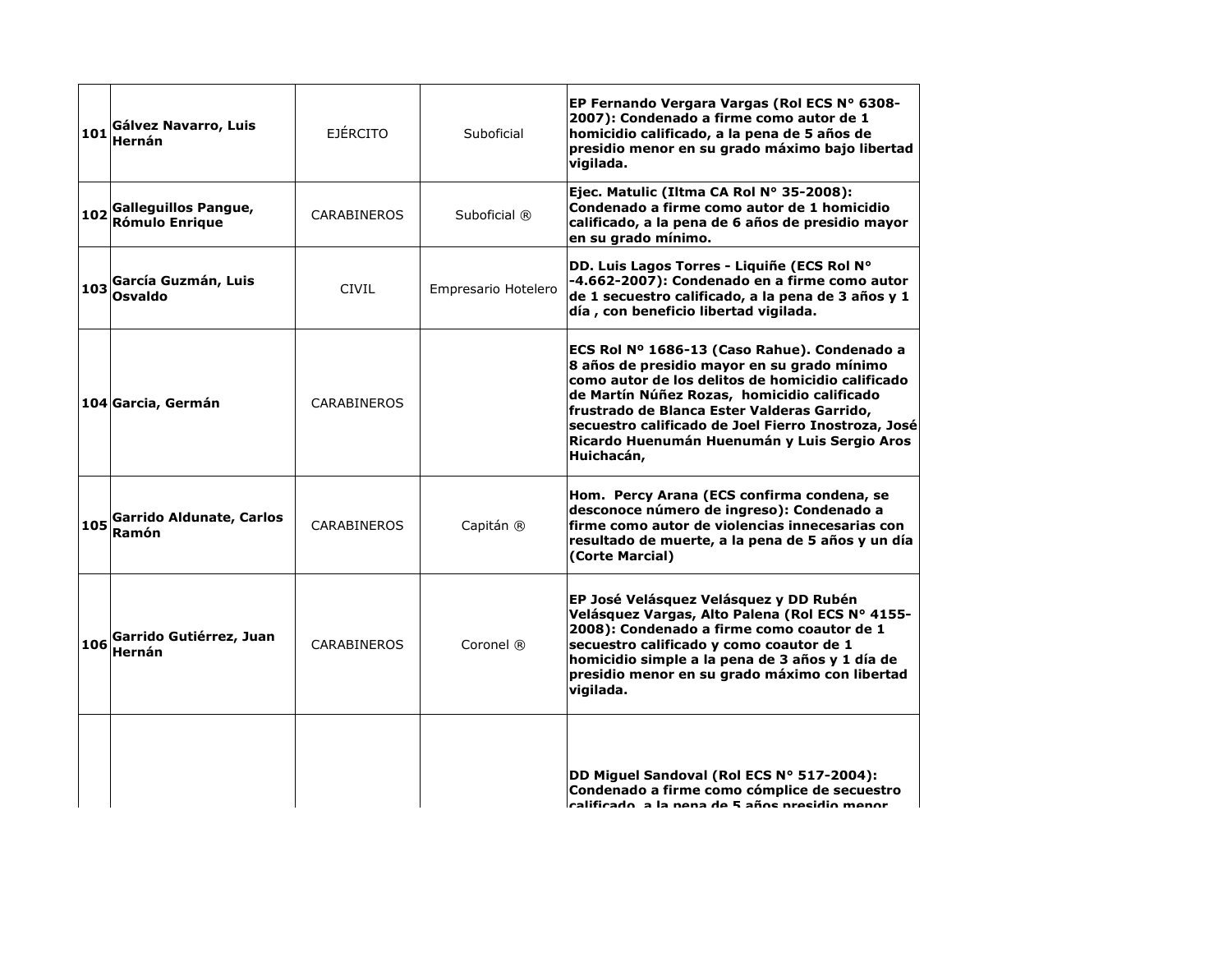|     | 107 Godoy García, Gerardo<br><b>Ernesto</b>             | <b>CARABINEROS</b>  | Teniente coronel ® | aoj a la polla ao o allos prosialo illoilor<br>grado máximo. En libertad desde el 18/05/2009<br>por cumplimiento pena.<br>(Rol ECS Rol Nº 1813-14) Condenado a la pena<br>de 15 años y un día de presidio mayor en su<br>grado medio como autor del delito de homicidio<br>calificado en la persona de Luis Fidel Arias Pino,<br>más la pena de tres años de presidio menor en<br>su grado medio como autor del delito de<br>asociación ilícita para la perpetración del delito<br>de homicidio calificado en la persona de Luis<br><b>Fidel Arias Pino,</b><br>(Rol ECS Rol Nº 4911-13) Se condena por el<br>delito de secuestro calificado de Muriel<br>Dockendorff Navarrete, a la pena de ocho (6)<br>años de presidio mayor en su grado mínimo<br>(Rol ECS Nº 4550-14) Se condeno como autor del<br>delito de secuestro calificado cometido en la<br>persona de Claudio Enrique Contreras Hernández,<br>aa la pena de quince años (15) de presidio mayor<br>en su grado medio y accesorias<br>(Rol ECS Nº 4549-14) Se condena como autor del<br>delito de secuestro calificado cometido en la<br>persona de Carlos Guerrero Gutiérrez, a contar<br>del 31 de diciembre de 1974, a la pena de quince<br>años de presidio mayor en su grado medio y<br>accesorias |
|-----|---------------------------------------------------------|---------------------|--------------------|----------------------------------------------------------------------------------------------------------------------------------------------------------------------------------------------------------------------------------------------------------------------------------------------------------------------------------------------------------------------------------------------------------------------------------------------------------------------------------------------------------------------------------------------------------------------------------------------------------------------------------------------------------------------------------------------------------------------------------------------------------------------------------------------------------------------------------------------------------------------------------------------------------------------------------------------------------------------------------------------------------------------------------------------------------------------------------------------------------------------------------------------------------------------------------------------------------------------------------------------------------------------|
| 108 | Gómez Aguilar, Guillermo<br>Reinaldo                    | <b>FUERZA AÉREA</b> | Coronel ®          | DD Gabriel Marfull (ECS Rol N°1.528-2006):<br>Condenado a firme como autor de 1 homicidio<br>calificado, a la pena de 3 años y 1 día de presidio<br>menor en su grado máximo, con libertad vigilada.                                                                                                                                                                                                                                                                                                                                                                                                                                                                                                                                                                                                                                                                                                                                                                                                                                                                                                                                                                                                                                                                 |
|     | 109 González Betancourt,<br><b>Guillermo Washington</b> | <b>CARABINEROS</b>  | Coronel ®          | Homicidios Parada, Guerrero y Nattino (ECS Rol<br>Nº 31.030-1995): Condenado a firme como autor<br>de 3 secuestros seguidos de homicidio, como<br>autor de 6 secuestros de víctimas sobrevivientes,<br>como autor de asociación ilícita y como autor de<br>robo con intimidación a la pena de 5 años y 1 día<br>de presidio mayor en su grado mínimo.                                                                                                                                                                                                                                                                                                                                                                                                                                                                                                                                                                                                                                                                                                                                                                                                                                                                                                                |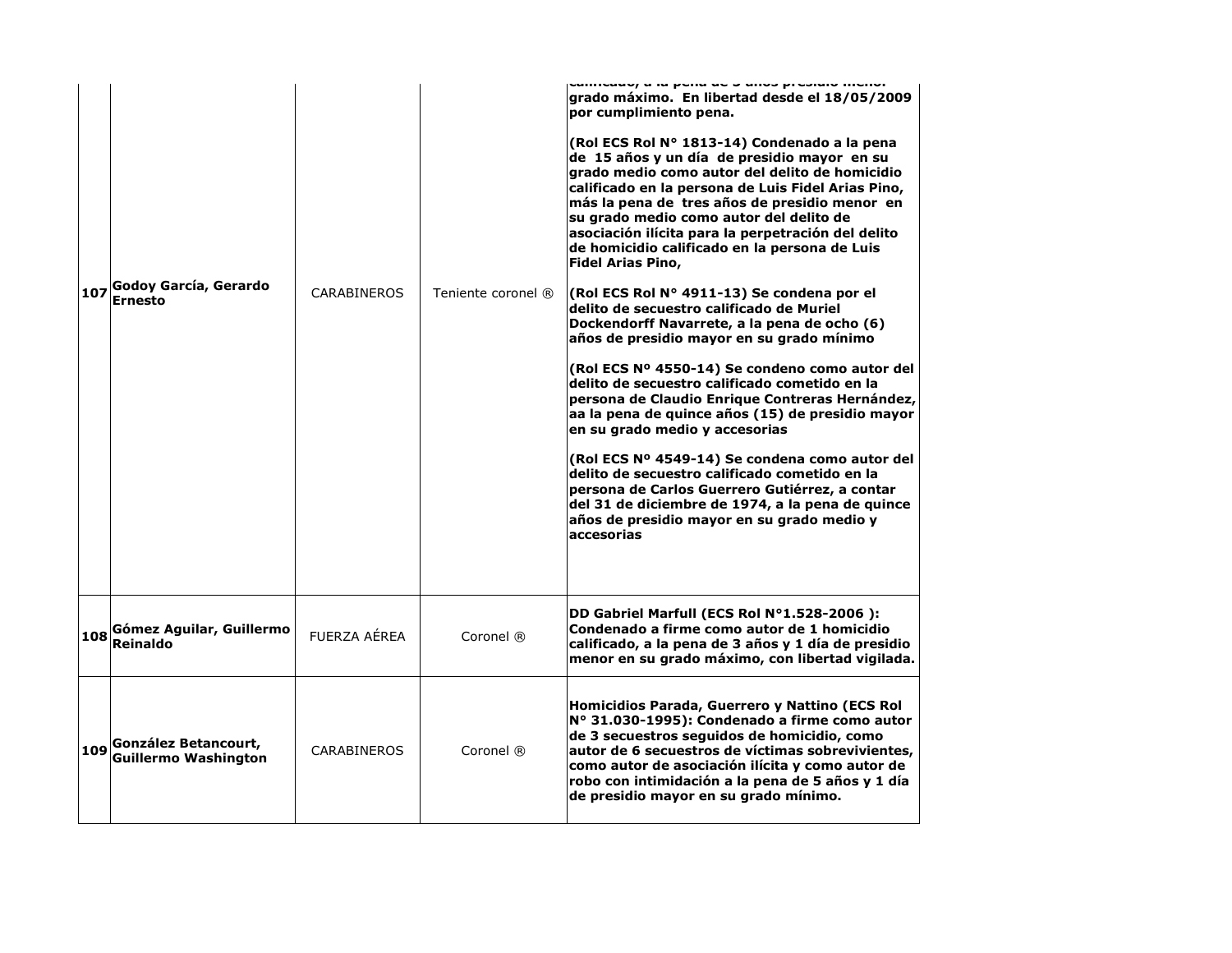|     | 110 González Cortés, Aquiles                       | <b>EJÉRCITO</b> | Coronel ®            | EP Fernando Iribarren González (Rol ECS Nº<br>9474-2009): Condenado a firme como autor de 1<br>homicidio calificado a la pena de 5 años de<br>presidio menor en su grado máximo.                                                                                                                                                                                                          |
|-----|----------------------------------------------------|-----------------|----------------------|-------------------------------------------------------------------------------------------------------------------------------------------------------------------------------------------------------------------------------------------------------------------------------------------------------------------------------------------------------------------------------------------|
| 111 | González D'Arcangeli,<br><b>Hugo Nelson</b>        | ARMADA          | Capitán de corbeta ® | DD Rudy Cárcamo (Rol ECS Nº 288-2012):<br>Condenado a firme como autor de 1 secuestro<br>calificado, a la pena de 5 años y 1 día.                                                                                                                                                                                                                                                         |
|     | 112 González Yáñez, Hugo<br>Enrique                | CARABINEROS     | Suboficial ®         | Víctimas sobrevivientes Linares (Rol ICA Nº 40-<br>2007): Condenado a firme como autor de<br>aplicación de tormentos respecto de 3 personas,<br>a la pena de 61 días de presidio menor en su<br>grado mínimo, con remisión condicional de la<br>pena.                                                                                                                                     |
|     | 113 Guerra Jorquera, Hugo<br><b>Alberto</b>        | <b>FIÉRCITO</b> | Oficial ®            | DD. Liquiñe (ECS Rol Nº -4.662-2007):<br>Condenado en a firme como autor de 11<br>secuestro calificado, a la pena única de 5 años de<br>presidio menor en su grado máximo.                                                                                                                                                                                                                |
| 114 | Guimpert Corvalán,<br><b>Daniel Luis</b>           | ARMADA          | Capitán de corbeta ® | DD Carlos Contreras (ECS Rol Nº 6.188-2006):<br>Condenado a firme como autor de 1 homicidio<br>simple, a la pena de 3 años y 1 día presidio<br>menor en grado máximo, con libertad vigilada.<br>ECS Rol Nº 5831-13: Condenado como co-autor<br>del delito de secuestro calificado en la persona de<br>Juan Antonio Gianelli Company a cuatro años de<br>presidio menor en su grado máximo |
|     | 115 Gutiérrez de la Torre,<br><b>Darío Ernesto</b> | <b>FJÉRCITO</b> | Suboficial ®         | Exhumación DD La Moneda (Rol ECS Nº 4087-<br>2008): Condenado a firme como autor del delito<br>de exhumación ilegal a la pena de 270 días de<br>reclusión menor en su grado mínimo con<br>remisión condicional de la pena.                                                                                                                                                                |
|     |                                                    |                 |                      |                                                                                                                                                                                                                                                                                                                                                                                           |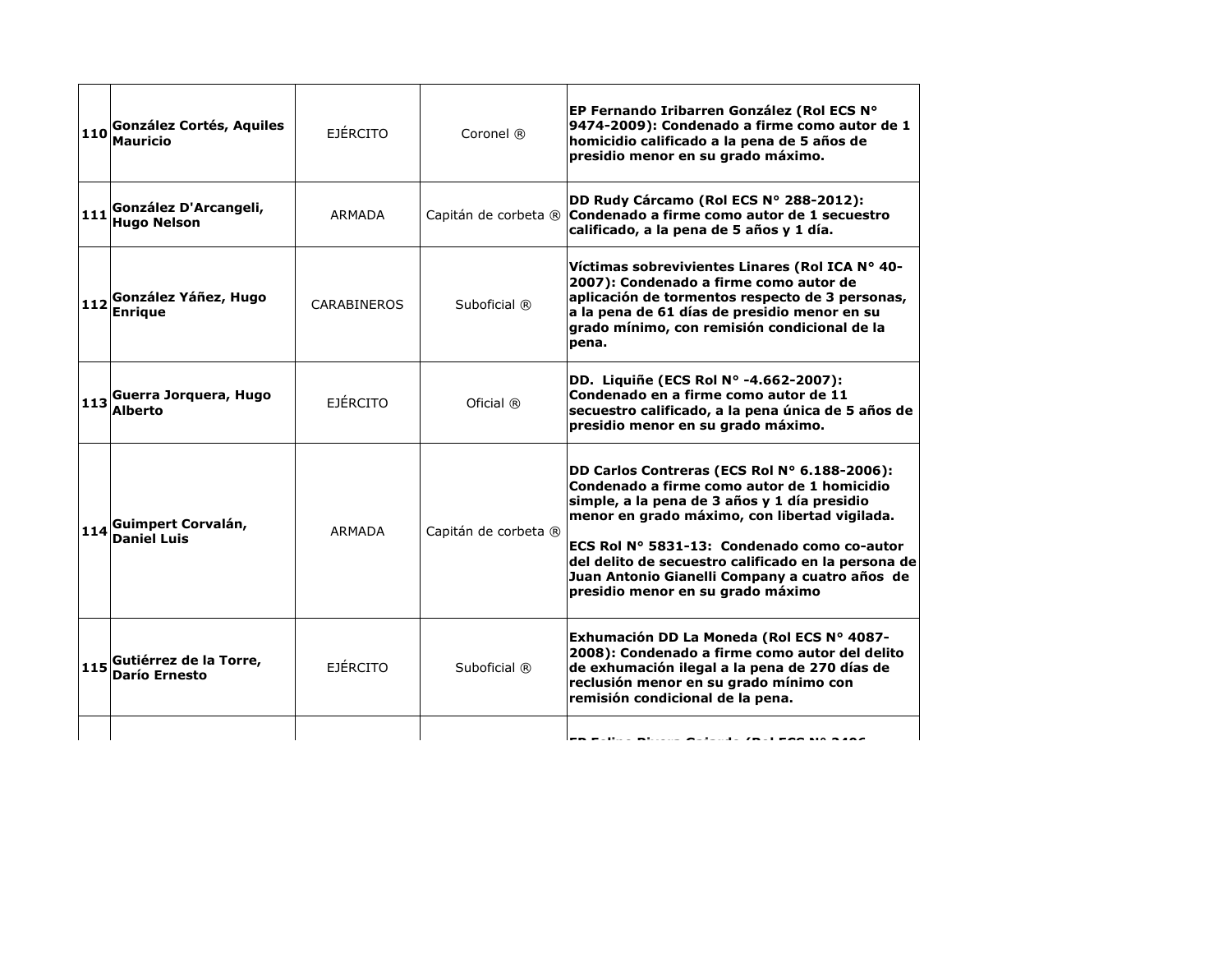| 116 Guzmán Olivares, Pedro<br>  Javier           | <b>EJÉRCITO</b>        | Coronel ®          | EP Felipe Kivera Gajardo (ROI ECS Nº 2406-<br>2008): Condenado a firme como autor de 1<br>homicidio calificado a la pena de 5 años de<br>presidio menor en su grado máximo bajo<br>libertad vigilada.<br>EP. Jecar Neghme (Rol Nº 4427-2007):<br>Condenado a firme como coautor de 1 homicidio<br>calificado, a la pena de 3 años de presidio menor<br>en su grado medio con remisión condicional. |
|--------------------------------------------------|------------------------|--------------------|----------------------------------------------------------------------------------------------------------------------------------------------------------------------------------------------------------------------------------------------------------------------------------------------------------------------------------------------------------------------------------------------------|
| 117 Guzmán Pincheira, Nadir                      | <b>CARABINEROS</b>     | Sargento primero ® | DD Pitrufquén (Rol ECS Nº 5233-2008):<br>Condenado a firme como encubridor de 1<br>homicidio calificado a la pena de 200 días de<br>presidio menor en su grado mínimo con remisión<br>condicional de la pena.                                                                                                                                                                                      |
| 118 Guzmán Rojas, Rodrigo                        | INVESTIGACIONES        | Subcomisario       | Op. Albania (ECS Rol Nº39.122): Condenado a<br>firme como cómplice de 1 homicidio calificado<br>(Hugo Rodrigo Guzmán Rojas), a la pena de 541<br>días de presidio menor en su grado medio, con<br>libertad vigilada.                                                                                                                                                                               |
| 119 Harnish Salazar, Osvaldo<br><b>Francisco</b> | <b>INVESTIGACIONES</b> | Detective ®        | DD Rudy Cárcamo (Rol ECS Nº 288-2012):<br>Condenado a firme como autor de 1 secuestro<br>calificado, a la pena de 5 años y 1 día.                                                                                                                                                                                                                                                                  |
| 120 Henríquez Apablaza, Luis<br>Fernando         | <b>CARABINEROS</b>     | Suboficial ®       | DD y EP - Hernaldo Aguilera y Leomeres Monroy<br>(Iltma. CA Temuco Rol Nº81-2008): Condenado<br>a firme como autor de 2 homicidios calificados, a<br>la pena de 10 años y un día de presidio mayor<br>grado medio.                                                                                                                                                                                 |
| 121 Henríquez Palma, Erasmo<br>Ananías           | <b>CARABINEROS</b>     | Suboficial ®       | DD y EP - Hernaldo Aguilera y Leomeres Monroy<br>(Iltma. CA Temuco Rol Nº 81-2008 ): Condenado<br>a firme como autor de 2 homicidios calificados, a<br>la pena de 10 años y un día de presidio mayor<br>grado medio.                                                                                                                                                                               |
| 122 Hernández Araya,<br>Laureano Enrique         | <b>CARABINEROS</b>     | Suboficial mayor ® | DD Jorge Villarroel Vilches (Rol Ilma. Corte<br>Apelaciones Valparaiso Rol Nº 333-2005):<br>Condenado a firme como coautor de 1 secuestro<br>calificado a la pena de 3 años y 1 día de presidio<br>menor en su grado máximo.                                                                                                                                                                       |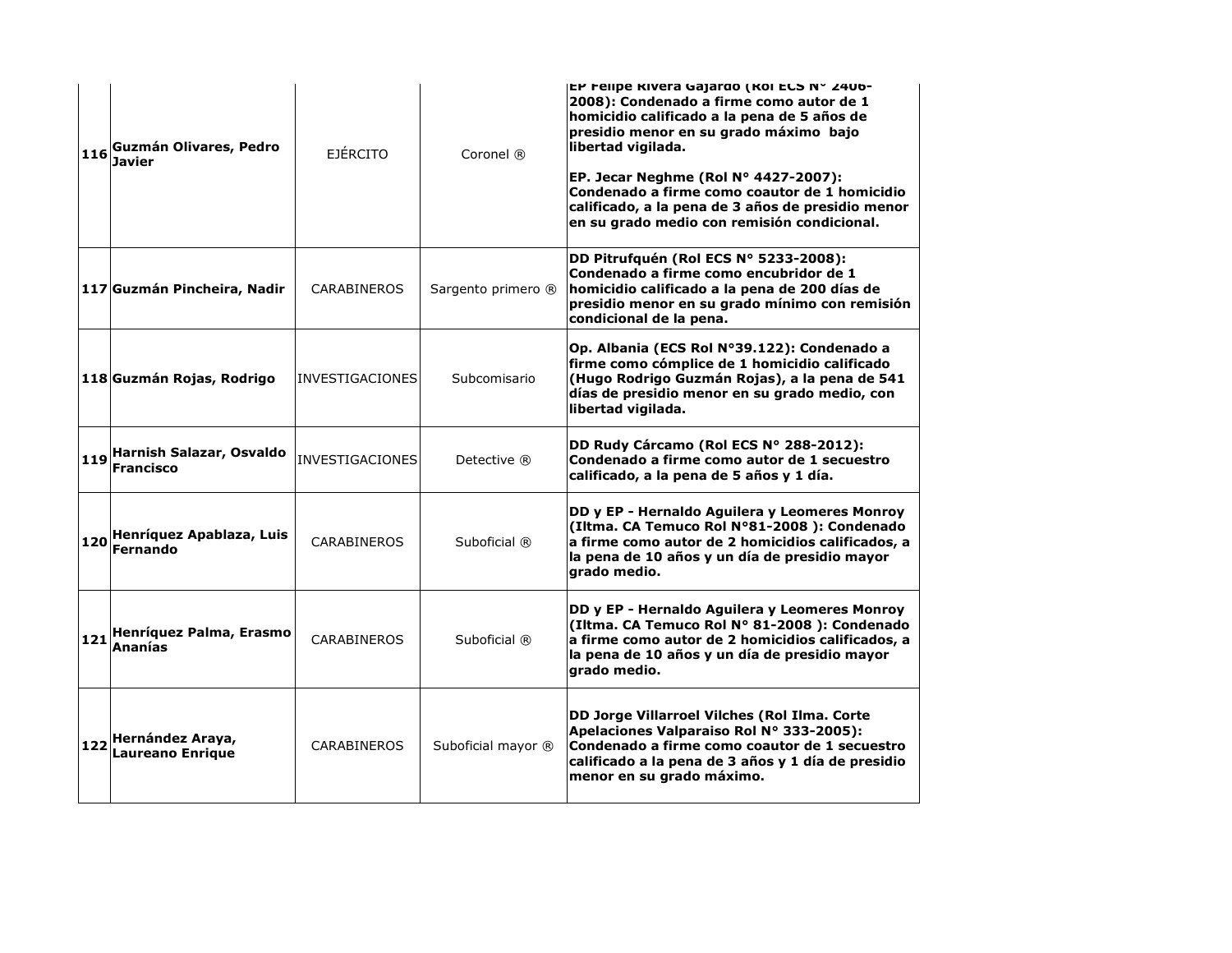| 123 Hernández Ponce, Juan<br>Arturo       | <b>CARABINEROS</b>     | Suboficial ®               | DD y EP - Hernaldo Aguilera y Leomeres Monroy<br>(Iltma. CA Temuco Rol Nº 81-2008 ): Condenado<br>a firme como autor de 2 homicidios calificados, a<br>la pena de 10 años y un día de presidio mayor<br>arado medio.                                                                                                                                            |
|-------------------------------------------|------------------------|----------------------------|-----------------------------------------------------------------------------------------------------------------------------------------------------------------------------------------------------------------------------------------------------------------------------------------------------------------------------------------------------------------|
| 124 Hernández Valle, Hugo<br>del Tránsito | <b>INVESTIGACIONES</b> | Inspector ®                | DD González Mella, Mahuida Esquivel y Soto<br>Cerna (ECS Rol Nº 5.285-2010): Condenado a<br>firme como co-autor de 3 secuestros calificados,<br>a la pena de 3 años y 1 dia presidio menor en<br>grado máximo, con libertad vigilada                                                                                                                            |
| 125 Herrera Jiménez, Carlos               | <b>EJÉRCITO</b>        | Mayor ®                    | EP. Tucapel Jiménez (Proceso ECS Rol Nº 3231-<br>2003): Condenado a firme como coautor de 1<br>homicidio calificado, a la pena de10 años presidio<br>mayor grado minimo, UNIFICADA (Alegria<br>Mundaca)<br>EP. Juan Alberto Alegría Mundaca (ECS Rol Nº<br>6.472-2006): Condenado a firme como autor de 1<br>homicidio calificado, a la pena presidio perpetuo. |
|                                           |                        |                            | EP Mario Fernández López (se desconoce rol<br>ECS): condenado a firme como autor de<br>violencias innecesarias causando la muerte, a la<br>pena de 10 años y 1 día.                                                                                                                                                                                             |
| 126 Huaiquimilla Coñoepán,<br>Juan Luis   | <b>CARABINEROS</b>     | Coronel ®                  | Homicidios Parada, Guerrero y Nattino (ECS Rol<br>Nº 31.030-1995): Condenado a firme como<br>cómplice del secuestro de Santiago Nattino, como<br>autor de 6 secuestros de víctimas<br>sobrevivientes, como encubridor de robo con<br>intimidación, y como autor de asociación ilícita a<br>la pena de 5 años y 1 día de presidio mayor.                         |
| 127 Hurtado Lazcano, Julio<br>Enzo        | <b>CARABINEROS</b>     | Cabo primero ®             | Homicidios Parada, Guerrero y Nattino (ECS Rol<br>Nº 31.030-1995): Condenado a firme como<br>cómplice del secuestro de 1 víctima sobreviviente<br>a la pena de 41 días de prisión en su grado<br>máximo.                                                                                                                                                        |
| 128 Inzunza Poblete, Juan<br>Enrique      | <b>CIVIL</b>           | Corredor de<br>propiedades | DD Velásquez (Rol ECS Nº 604-2010): Condenado<br>a firme como coautor de 1 secuestro calificado, a<br>la pena de 3 años de presidio menor en su grado<br>medio con remisión condicional de la pena.                                                                                                                                                             |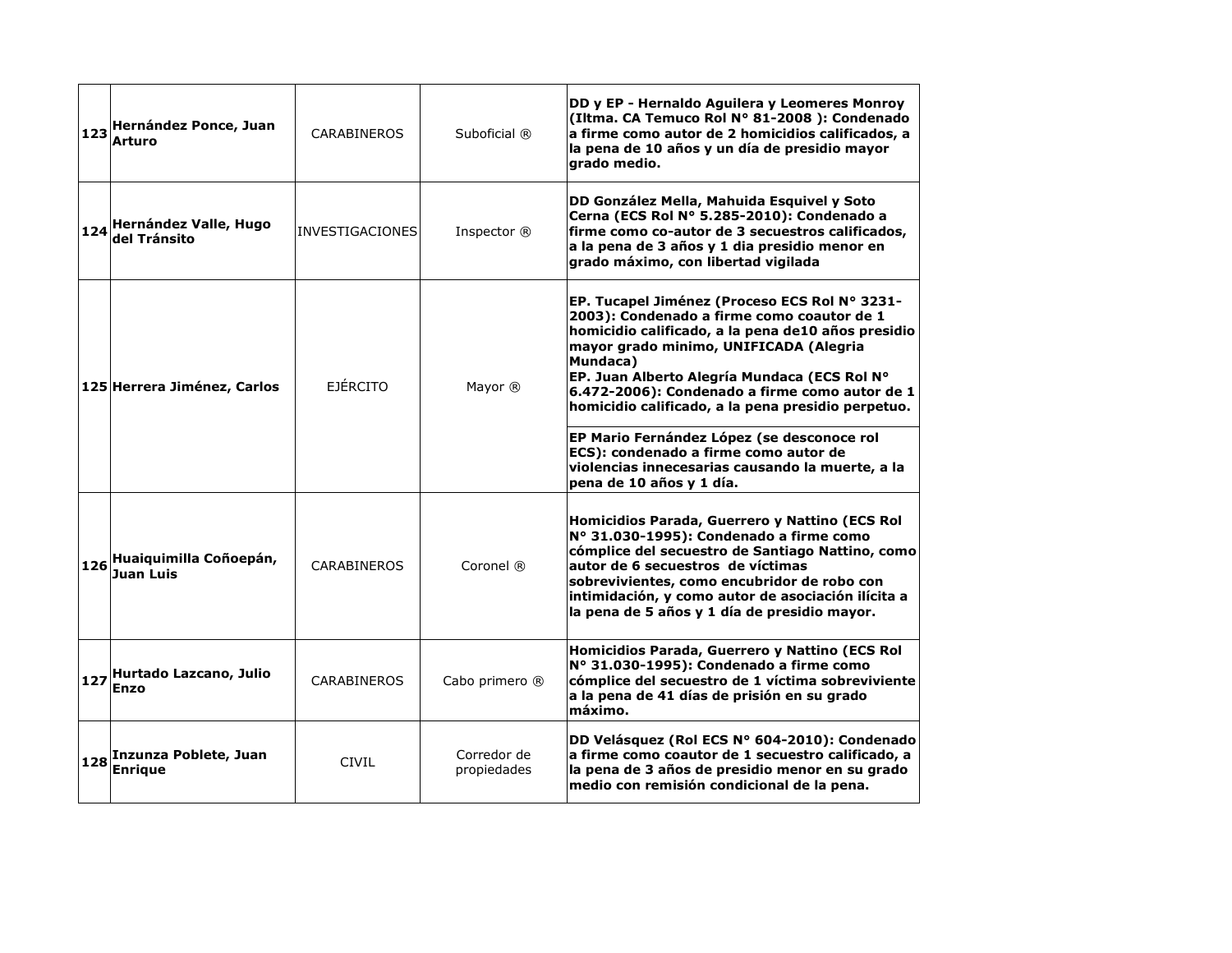|     | 129 Iturriaga Neumann,<br>Jorge                       | EJÉRCITO           | Empleado civil ® | EP Carlos Prats González y Sofía Cuthbert<br>Chiarleoni. (Rol ECS Nº 2596-2009): Condenado a<br>firme como cómplice de 2 homicidios calificados<br>a la pena de 5 años de presidio menor en su<br>grado máximo.                                                                                                                                                                                                                                                            |
|-----|-------------------------------------------------------|--------------------|------------------|----------------------------------------------------------------------------------------------------------------------------------------------------------------------------------------------------------------------------------------------------------------------------------------------------------------------------------------------------------------------------------------------------------------------------------------------------------------------------|
| 130 | Iturriaga Neumann, Raúl<br>Eduardo                    | EJÉRCITO           | General ®        | EP Carlos Prats González y Sofía Cuthbert<br>Chiarleoni. (Rol ECS Nº 2596-2009): Condenado a<br>firme como autor de 2 homicidios calificados a la<br>pena de 15 años y 1 días de presidio mayor en su<br>grado máximo y como autor de asociación ilícita<br>a la pena de 100 días de presidio menor en su<br>grado mínimo.<br>DD. Carrasco y Olea (ECS Rol Nº6.528-2006):<br>Condenado a firme como coautor de 2 secuestros<br>calificados., a la pena de 10 años y 1 día. |
|     |                                                       |                    |                  | DD. Félix de la Jara (ECS Rol Nº 5.847-2008):<br>Condenado a firme como autor de 1 secuestro<br>calificado, a la pena de 3 años presidio menor<br>grado medio con remisión condicional                                                                                                                                                                                                                                                                                     |
|     | <b>CONTINÚA</b><br>Iturriaga Neumann, Raúl<br>Eduardo |                    |                  | Cerna (ECS Rol Nº 5.285-2010): Condenado a<br>firme como co-autor de 3 secuestros calificados,<br>a la pena de 3 años y 1 dia presidio menor en                                                                                                                                                                                                                                                                                                                            |
|     |                                                       |                    |                  | DD Luis Dagoberto San Martín Vergara (ECS Rol<br>N°2.165-05): Condenado a firme como autor de<br>1 secuestro calificado, a la pena de 5 años y 1 día<br>presidio mayor grado mínimo                                                                                                                                                                                                                                                                                        |
|     | $131$ Jeldres Rodríguez,<br>Patricio Enrique          | <b>CARABINEROS</b> | Teniente         | Secuestro calificado de DD Gilberto de la Cruz<br>Pino Baeza y de DD Sergio Cádiz Cortés (ECS Rol<br>Nº 2387-13): Condenado firme como autor a<br>cinco años y un día de presidio mayor en su<br>grado mínimo,                                                                                                                                                                                                                                                             |
|     | 132 Jofré Herrera, Luis<br>Ernesto                    | <b>CARABINEROS</b> | $Cabo$ $R$       | Homicidios Parada, Guerrero y Nattino (ECS Rol<br>Nº 31.030-1995): Condenado a firme como autor<br>de los secuestros de Parada, Guerrero y Nattino,<br>como autor de 5 secuestros de víctimas<br>sobrevivientes y como autor de asociación ilícita<br>a la pena de 800 días de presidio menor; como<br>autor de lesiones a la pena de 541 días de<br>presidio menor en su grado medio.                                                                                     |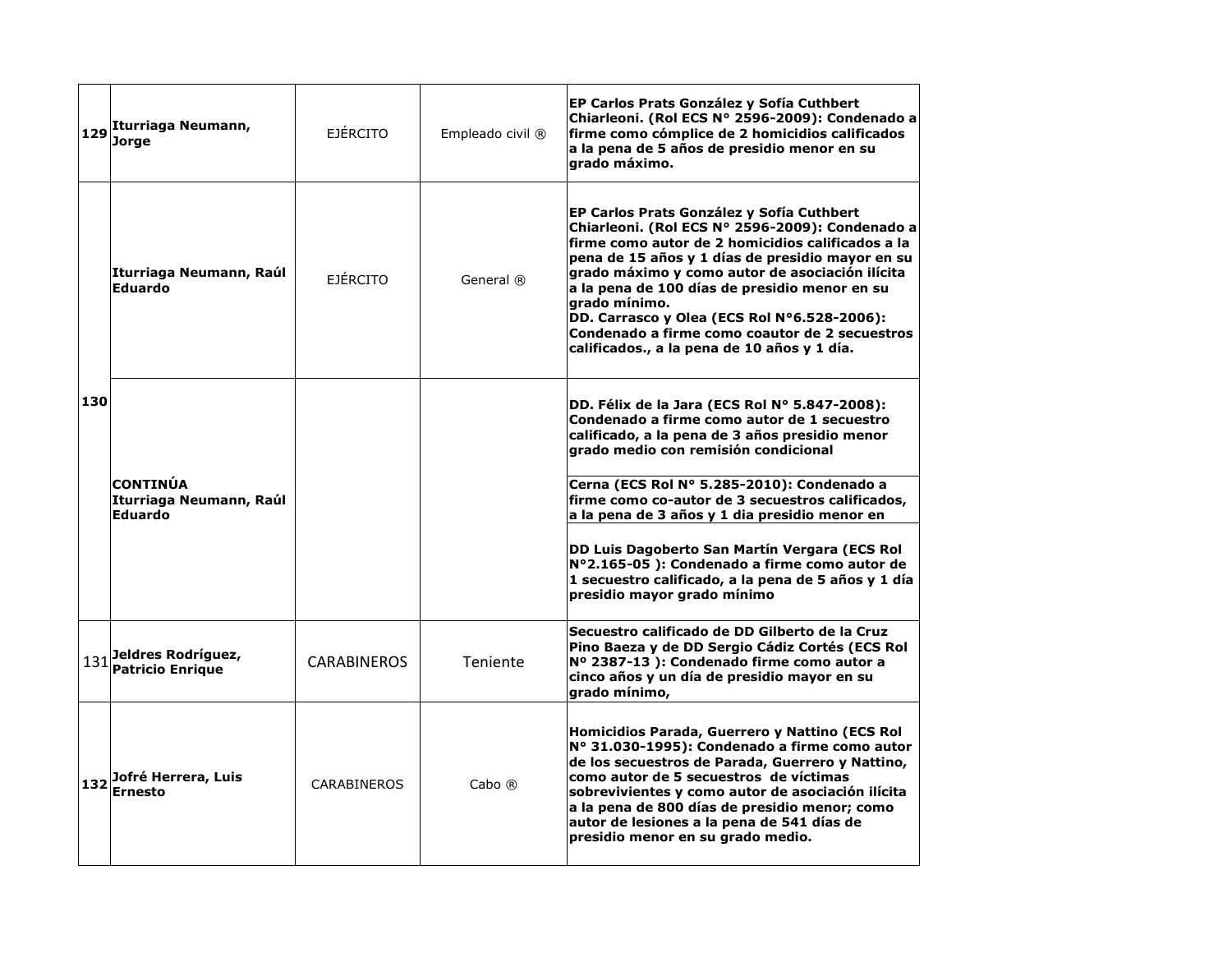|     | 133 Jofré Rojas, Jorge<br><b>Enrigue</b>   | <b>EJÉRCITO</b> | Suboficial ®       | EP Gastón Vidaurrazaga Manríquez (Rol ECS N°<br>2406-2008): Condenado a firme como autor de 1<br>homicidio calificado a la pena de 5 años de<br>presidio menor en su grado máximo bajo<br>libertad vigilada.                                                                                                                                                                                                                                                                                                                                                                                                                             |
|-----|--------------------------------------------|-----------------|--------------------|------------------------------------------------------------------------------------------------------------------------------------------------------------------------------------------------------------------------------------------------------------------------------------------------------------------------------------------------------------------------------------------------------------------------------------------------------------------------------------------------------------------------------------------------------------------------------------------------------------------------------------------|
| 134 | Jorquera Abarzúa, Juan<br><b>Alejandro</b> | <b>EJÉRCITO</b> | Sargento primero ® | EP Gastón Vidaurrazaga Manríquez (Rol ECS N°<br>2406-2008): Condenado a firme como autor de 1<br>homicidio calificado a la pena de 5 años de<br>presidio menor en su grado máximo bajo<br>libertad vigilada.                                                                                                                                                                                                                                                                                                                                                                                                                             |
|     | 135 Julio Reyes, Humberto                  | <b>EJÉRCITO</b> | General ®          | DD Linares (Rol ECS N° 2263-2010): Condenado<br>a firme como autor de 1 secuestro calificado. a la<br>pena de 3 años y 1 día de presidio menor en su<br>grado máximo, bajo libertad vigilada.                                                                                                                                                                                                                                                                                                                                                                                                                                            |
|     | Klug Rivera, Walther                       | <b>EJÉRCITO</b> |                    | (ROL ECS Nº 17,030-2013) Condenado como<br>autor de 7 HC y 14 SC a la pena de 10 años y 1<br>día                                                                                                                                                                                                                                                                                                                                                                                                                                                                                                                                         |
| 136 | Kosiel Hornig, Klaudio<br>Erich            | <b>EJÉRCITO</b> | Mayor ®            | (Rol ECS Nº 1424-13 Tejas Verdes) Condenado<br>pena única de 10 años y 1 día, de presidio mayor<br>en su grado máximo por su responsabilidad de<br>autor de los delitos de secuestro calificado de<br>Miguel Andrés Heredía Vásquez; de Rebeca María<br>Espinoza Sepúlveda; de Félix Marmaduke Vargas<br>Fernández; de José Leonardo Pérez Hermosilla; y<br>de José Guillermo Orellana Meza; más la pena<br>única de 5 años y 1 día de presidio mayor en su<br>grado mínimo por su responsabilidad como autor<br>del delito contemplado en el artículo 150 del<br>Código Penal, que le ha sido impuesta en el<br>proceso rol N° 1429-13. |
|     |                                            |                 |                    | DD Miquel Sandoval (Rol ECS Nº 517-2004):<br>Condenado a firme como autor de 1 secuestro<br>calificado, a la pena de 10 años y 1 día de<br>presidio mayor en su grado medio.<br>DD Ofelio Lazo Lazo (ECS Rol N°6212-2007):<br>Condenado a firme como coautor de 1 secuestro<br>calificado, a la pena de 3 años de presidio menor<br>en su grado medio.                                                                                                                                                                                                                                                                                   |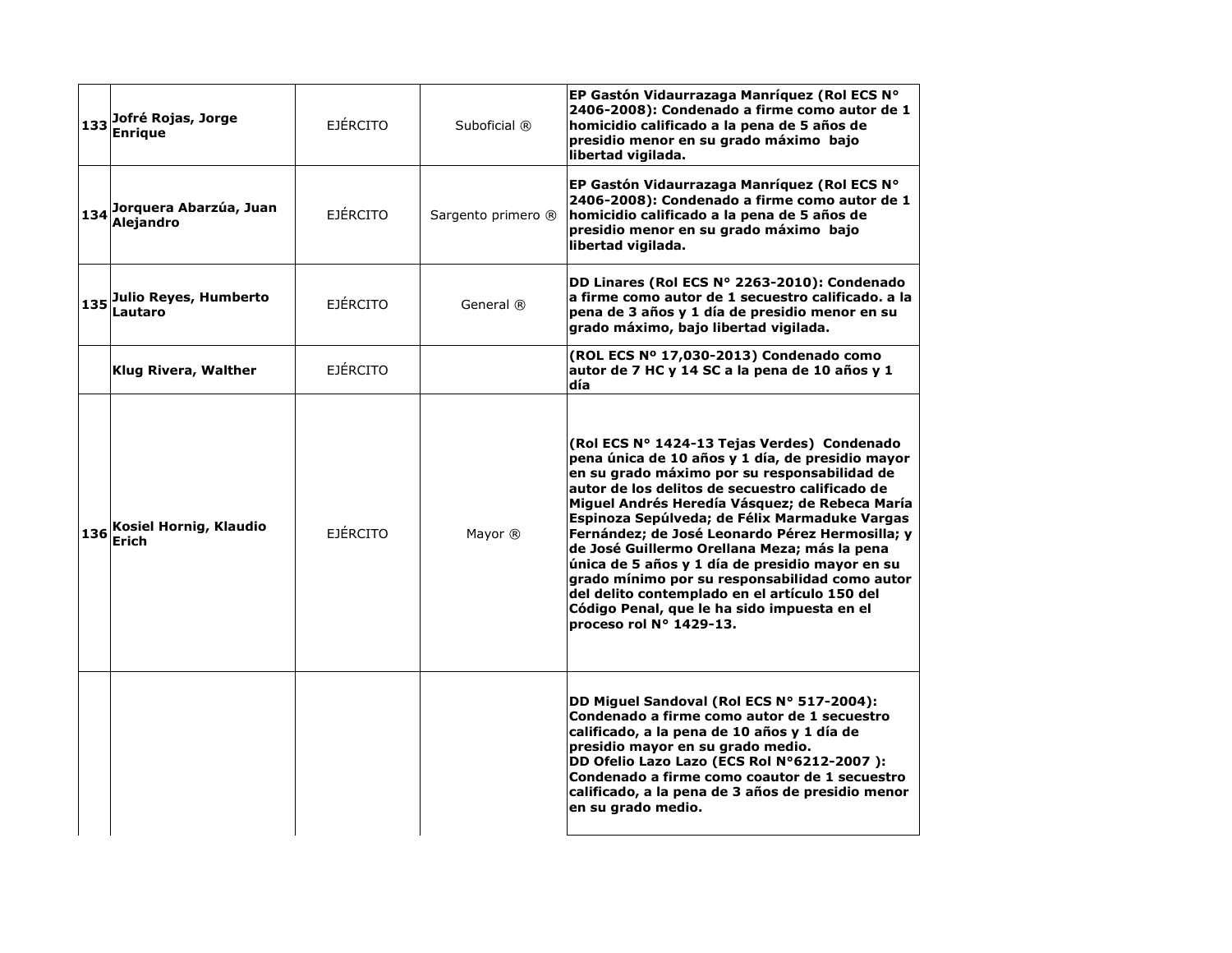|                                        |                 |             | DD Hernán Galo González Inostroza y otros (Rol<br>ECS Nº 3452-2006): Condenado a firme como<br>autor de 4 secuestros calificados a la pena de 10<br>años de presidio mayor en su grado mínimo.<br>DD Luis San Martín Vergara (Rol ECS Nº 2165-<br>2005): Condenado a firme como autor de 1<br>secuestro calificado a la pena de 5 años y 1 día<br>de presidio mayor en su grado mínimo.                                          |
|----------------------------------------|-----------------|-------------|----------------------------------------------------------------------------------------------------------------------------------------------------------------------------------------------------------------------------------------------------------------------------------------------------------------------------------------------------------------------------------------------------------------------------------|
|                                        |                 |             | DD Diana Arón (ECS Rol Nº3.215-05):<br>Condenado a firme como autor de 1 secuestro<br>calificado, a la pena de 15 años presidio mayor en<br>grado medio.<br>DD Manuel Cortez Joo (Proceso Nº 30):<br>Condenado a firme como autor de 1 secuestro<br>calificado a la pena de 5 años y 1 día.                                                                                                                                      |
| <b>Krassnoff Martchenko,</b><br>Miguel | <b>FIÉRCITO</b> | Brigadier ® | DD Carmen Díaz e Iván Montti (ECS Rol Nº1.013-<br>2008): Condenado a firme como cómplice de 2<br>secuestros calificados, a la pena de 540 días<br>presidio menor grado mínimo con remisión<br>condicional pena.<br>DD Sergio Lagos Marín (ECS Rol Nº 874-2008):<br>Condenado a firme como autor de 1 secuestro<br>calificado, a la pena de 5 años de presidio menor<br>en su grado máximo con beneficio de libertad<br>vigilada. |
|                                        |                 |             | DD Julio Flores Pérez (ECS Rol Nº 879-2008):<br>Condenado a firme como coautor de 1 secuestro<br>calificado, a la pena de 4 años de presidio menor<br>grado máximo con libertad vigilada.<br>DD Jorge Humberto D'Orival Briceño (Rol ECS N°<br>923-2009): Condenado a firme como autor de 1<br>secuestro calificado a la pena de 10 años y un día<br>de presidio mayor en su grado medio.                                        |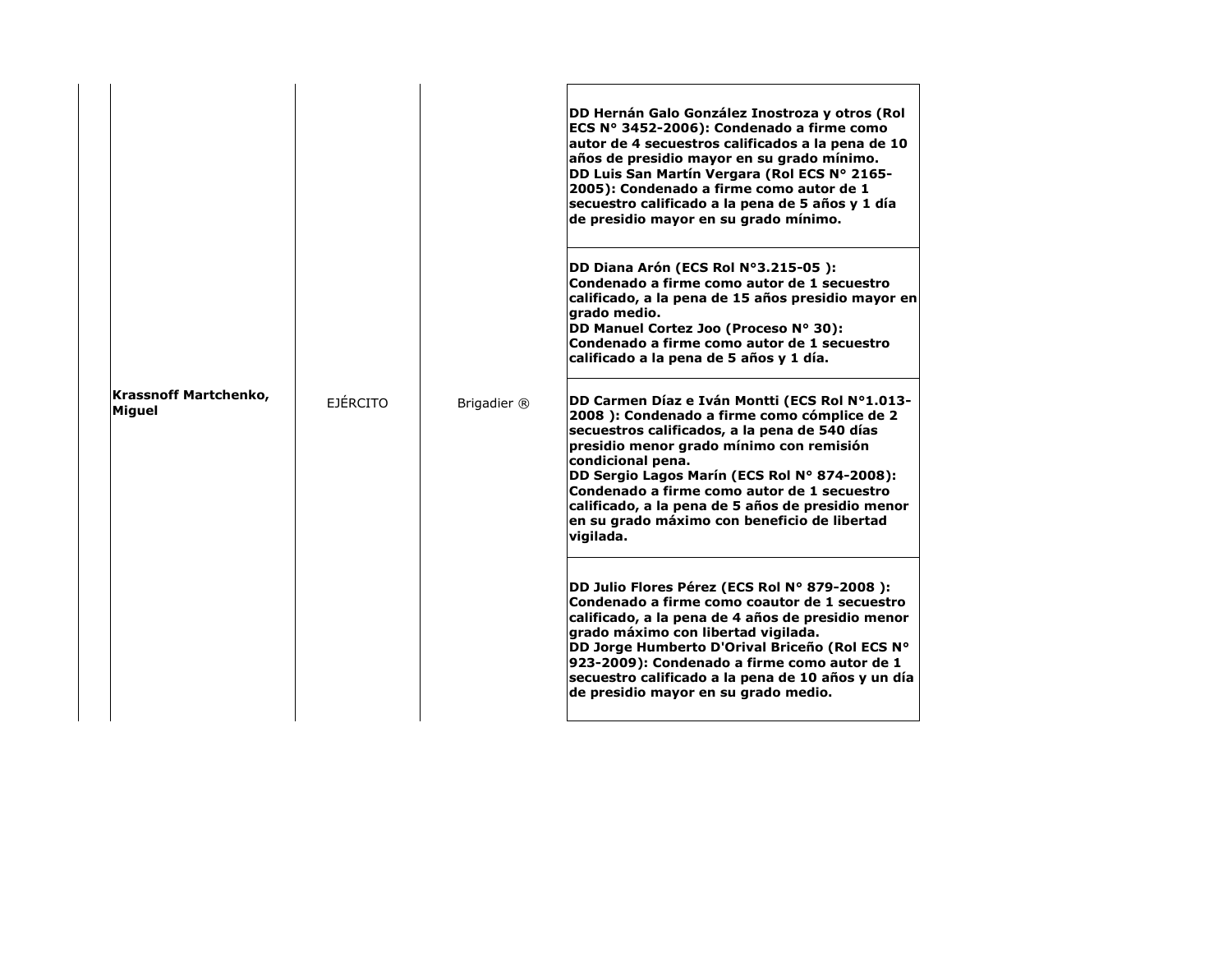|     |  | DD Luis Muñoz Rodríguez (Rol ECS Nº 921-2009):<br>Condenado a firme como autor de 1 secuestro<br>calificado, a la pena de 5 años y 1 día de presidio<br>mayor en su grado mínimo.<br>DD Cecilia Bojanic y Flavio Oyarzún (Rol ECS N°<br>3378-2009): Condenado a firme como autor de 2<br>secuestros calificados, a la pena única de 4 años<br>de presidio menor en su grado máximo.   |
|-----|--|---------------------------------------------------------------------------------------------------------------------------------------------------------------------------------------------------------------------------------------------------------------------------------------------------------------------------------------------------------------------------------------|
| 137 |  | DD María Teresa Bustillos (ECS Rol Nº 1.984-<br>2009): Condenado a firme como autor de 1<br>secuestro calificado, a la pena de 10 años y 1 día<br>de presidio mayor en su grado medio.<br>DD Anselmo Radrigán (Rol ECS Nº 6822-2009):<br>Condenado a firme como autor de 1 secuestro<br>calificado, a la pena de 4 años presidio menor en<br>su grado maximo, libertad vigilada.      |
|     |  | DD Álvaro Barrios Duque (Rol ECS Nº 1369-2009):<br>Condenado a firme como autor de 1 secuestro<br>calificado a la pena de 5 años y 1 día de presidio<br>mayor en su grado mínimo.<br>DD Marcelo Salinas (ECS Rol Nº 1.746-2009):<br>Condenado a firme como coautor de 1 secuestro<br>calificado, a la pena de 3 años y 1 día de presidio<br>menor grado máximo con libertad vigilada. |
|     |  | DD Antonio Llidó Mengual (ECS Rol Nº 8.939-<br>2009. ): Condenado a firme como autor de 1<br>secuestro calificado, a la pena de 5 años de<br>presidio menor en su grado máximo, lib. vigilada                                                                                                                                                                                         |
|     |  | EP Lumi Videla y DD Sergio Pérez Molina (Rol ECS<br>N° 925-2009): Condenado a firme como autor de<br>1 homicidio calificado, a la pena de 10 años y 1<br>día de presidio mayor en su grado medio y como<br>autor de 1 secuestro calificado, a la pena de 5<br>años de presidio menor en su grado máximo.                                                                              |
|     |  | DD Sergio Montecinos Alfaro (Rol ECS Nº 5719-<br>2010); Condenado firme, como autor de 1<br>secuestro calificado consumado, a la pena de 5<br>años y 1 día de presidio mayor en su grado<br>mínimo.                                                                                                                                                                                   |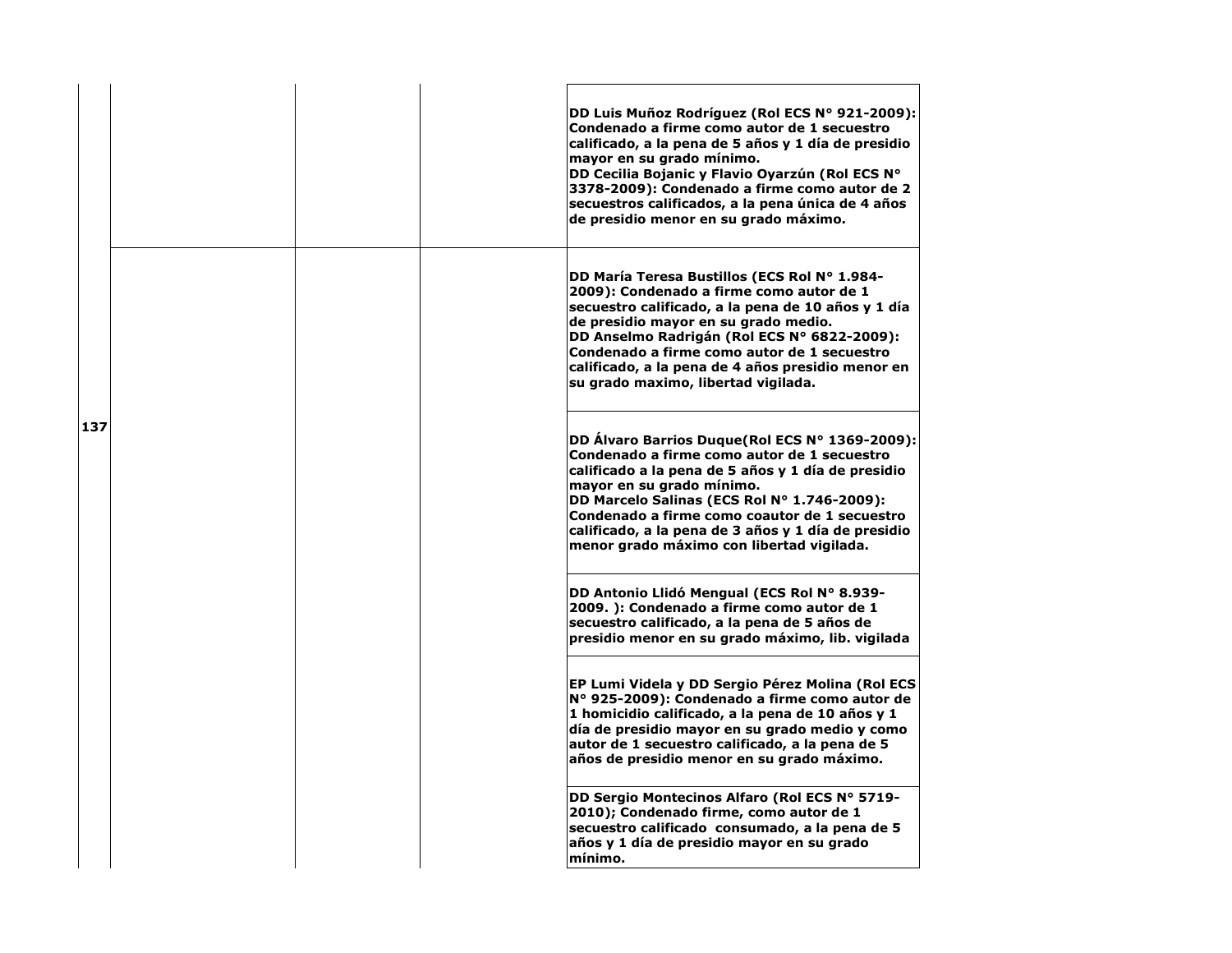| <b>CONTINÚA</b><br>Krassnoff Martchenko,<br><b>Miguel</b> | <b>EJÉRCITO</b> | Brigadier ®      | DD. Fernando Silva y Claudio Silva (ECS Rol Nº<br>1.198-2010): condenado a firme como autor de 2<br>secuestros calificados, a la pena de 5 años y 1 dia<br>de presidio mayor en su grado mínimo.                                                                                                                                                                                                                                       |
|-----------------------------------------------------------|-----------------|------------------|----------------------------------------------------------------------------------------------------------------------------------------------------------------------------------------------------------------------------------------------------------------------------------------------------------------------------------------------------------------------------------------------------------------------------------------|
|                                                           |                 |                  | DD Jaime Robotham y Claudio Thauby (ECS Rol<br>Nº: 5.436-2010): Condenado a firme como autor<br>de 2 secuestros calificados, a la pena única de 5<br>años de presidio menor en su grado máximo                                                                                                                                                                                                                                         |
|                                                           |                 |                  | DD Herbit Ríos Soto (ECS Rol Nº 6.823-2009):<br>Condenado a firme como autor de 1 secuestro<br>calificado, a la pena única de 4 años presidio<br>menor grado máximo, libertad vigilada.<br>DD Mamerto Espinoza (Rol ECS Nº 3680-2011):<br>Condenado a firme en como autor de 1 secuestro<br>calificado a la pena de 3 años y 1 día de presidio<br>menor en su grado máximo.                                                            |
|                                                           |                 |                  | DD Sergio Riffo (Rol ECS Nº 2118-2010):<br>Condenado a firme como autor de 1 secuestro<br>calificado a la pena de 5 años y 1 día de presidio<br>mayor en su grado mínimo.                                                                                                                                                                                                                                                              |
|                                                           |                 |                  | (Rol ECS Rol Nº 4911-13) Se condena por el<br>delito de secuestro calificado de Muriel<br>Dockendorff Navarrete, a la pena de ocho (8)<br>años de presidio mayor en su grado mínimo                                                                                                                                                                                                                                                    |
|                                                           |                 |                  | (Rol ECS Rol Nº 1813-14) Condenado a la pena<br>de quince años y un día de presidio mayor en su<br>grado medio como autor del delito de homicidio<br>calificado en la persona de Luis Fidel Arias Pino,<br>más la pena de tres años de presidio menor en<br>su grado medio como autor del delito de<br>asociación ilícita para la perpetración del delito<br>de homicidio calificado en la persona de Luis<br><b>Fidel Arias Pino,</b> |
| 138 Lara Cataldo, Víctor Hugo                             | <b>EJÉRCITO</b> | Empleado Civil ® | DD Héctor Particio Vergara Doxrud (Rol ECS Nº<br>12566-2011): Condenado a firme como autor de<br>1 secuestro calificado, a la pena de 5 años y 1<br>día.                                                                                                                                                                                                                                                                               |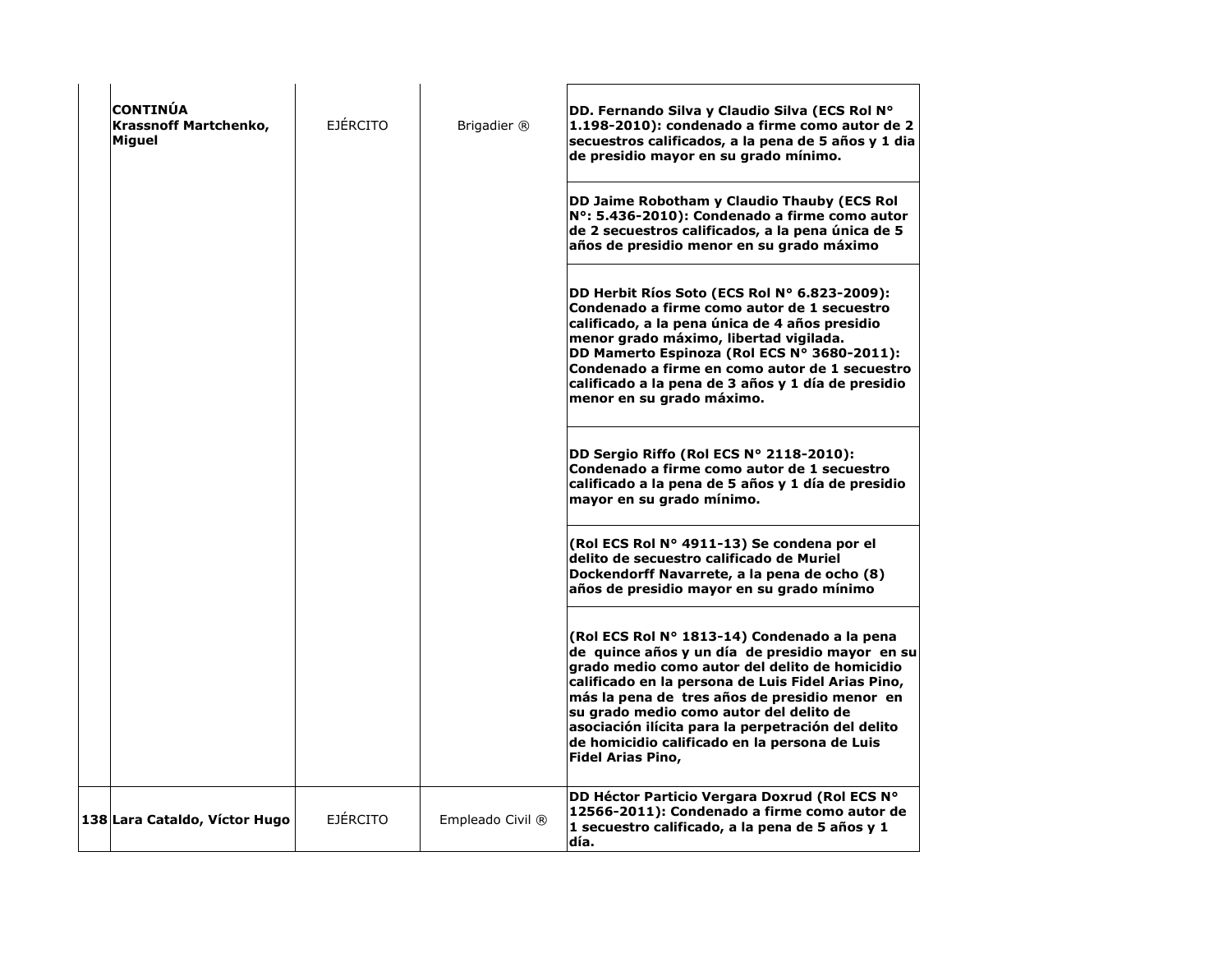| 139 | Lauriani Maturana,<br><b>Fernando Eduardo</b>            | EJÉRCITO           | Coronel ®          | DD Jaime Robotham y Claudio Thauby (ECS Rol<br>Nº: 5.436-2010): Condenado a firme como autor<br>de 2 secuestros calificados, a la pena única de 5<br>años de presidio menor en su grado máximo<br>DD Herbit Ríos Soto (ECS Rol Nº 6.823-2009):<br>Condenado a firme como autor de 1 secuestro<br>calificado, a la pena única de 4 años presidio<br>menor grado máximo, libertad vigilada.<br>(Rol ECS Nº 4549-14) Se condena como autor del<br>delito de secuestro calificado cometido en la<br>persona de Carlos Guerrero Gutiérrez, a contar<br>del 31 de diciembre de 1974, a la pena de quince<br>años de presidio mayor en su grado medio y<br>accesorias<br>(Rol ECS Nº 4550-14) Se condeno como autor del<br>delito de secuestro calificado cometido en la<br>persona de Claudio Enrique Contreras Hernández,<br>aa la pena de quince años (15) de presidio mayor<br>en su grado medio y accesorias<br>DD Cecilia Bojanic y Flavio Oyarzún (Rol ECS N° |
|-----|----------------------------------------------------------|--------------------|--------------------|---------------------------------------------------------------------------------------------------------------------------------------------------------------------------------------------------------------------------------------------------------------------------------------------------------------------------------------------------------------------------------------------------------------------------------------------------------------------------------------------------------------------------------------------------------------------------------------------------------------------------------------------------------------------------------------------------------------------------------------------------------------------------------------------------------------------------------------------------------------------------------------------------------------------------------------------------------------|
|     |                                                          |                    |                    | 3378-2009): Condenado a firme como autor de 2<br>secuestros calificados, a la pena única de 4 años<br>de presidio menor en su grado máximo.                                                                                                                                                                                                                                                                                                                                                                                                                                                                                                                                                                                                                                                                                                                                                                                                                   |
|     | <b>Lawrence Mires, Ricardo</b><br>$140\frac{L}{V}$ íctor | <b>CARABINEROS</b> | Teniente coronel ® | DD Ariel Santibáñez (ECS Rol Nº 3.807-2009):<br>Condenado a firme como coautor de 1 secuestro<br>calificado, a la pena de 3 años presidio menor<br>grado medio con remisión condicional de la pena.                                                                                                                                                                                                                                                                                                                                                                                                                                                                                                                                                                                                                                                                                                                                                           |
|     |                                                          |                    |                    | DD Guillermo Del Canto Ramírez (ECS Rol<br>N°3.809-2009): Condenado a firme como autor<br>de 1 secuestro calificado, a la pena de 3 años y 1<br>día de presidio menor en su grado máximo, con<br>libertad vigilada.<br>UD LINATES (ROI ECS Nº 2263-2010): Condenado<br>a firme como autor de 5 secuestros calificados a                                                                                                                                                                                                                                                                                                                                                                                                                                                                                                                                                                                                                                       |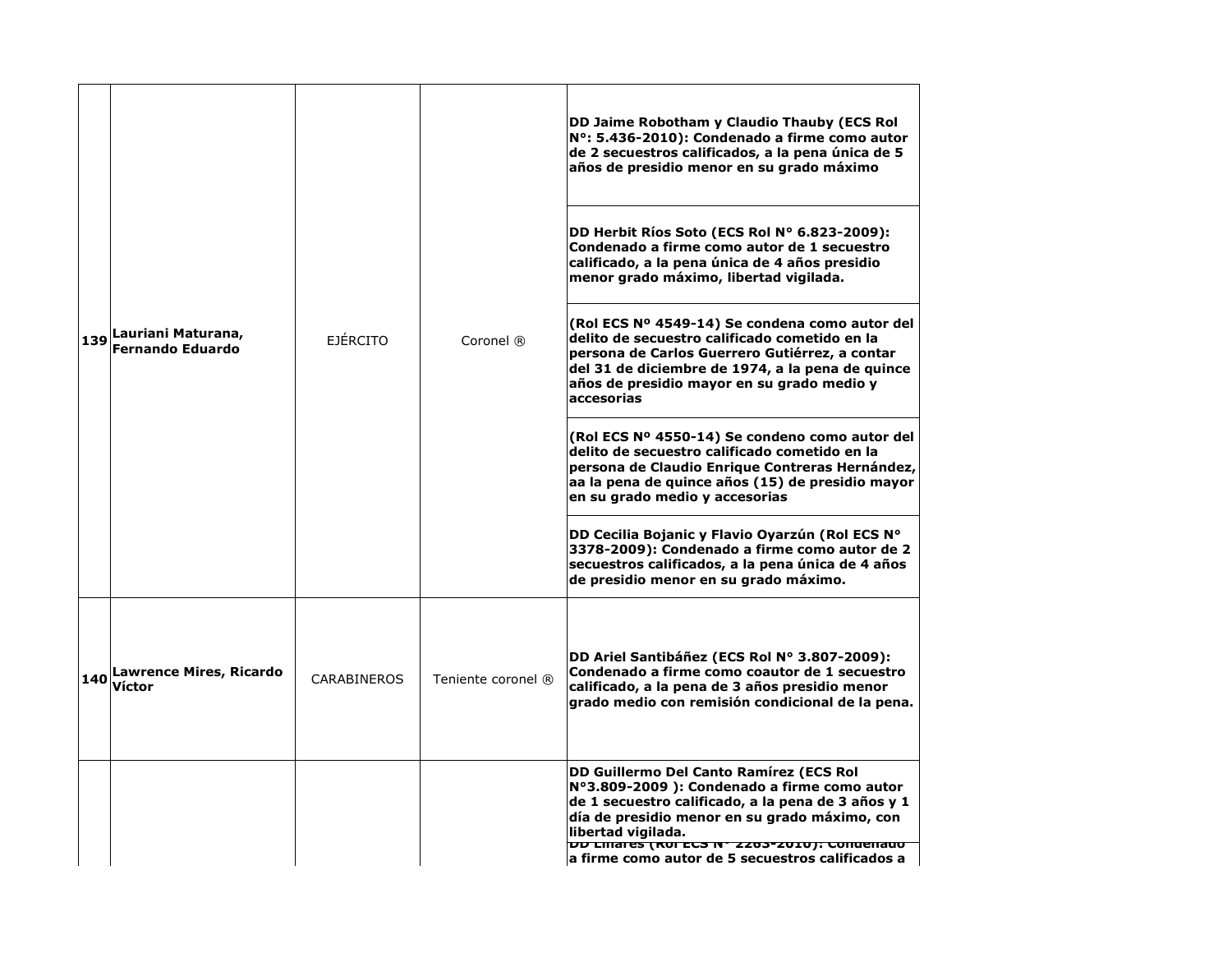|     |                                                        |                    |                    | la pena de 5 años y 1 día de presidio mayor en su<br>arada mínima                                                                                                                                                                                                                                                                                                                                                                 |
|-----|--------------------------------------------------------|--------------------|--------------------|-----------------------------------------------------------------------------------------------------------------------------------------------------------------------------------------------------------------------------------------------------------------------------------------------------------------------------------------------------------------------------------------------------------------------------------|
| 141 | Lecaros Carrasco, Claudio<br>Abdón                     | <b>EJÉRCITO</b>    | Teniente coronel ® | DD Gerardo Encina Pérez (Rol ECS Nº 5279-<br>2009): Condenado por sentencia a firme como<br>autor de 1 homicidio calificado, a la pena de 5<br>años de presidio menor en su grado máximo.<br>DD Miquel Figueroa Mercado (Yerbas Buenas).<br>(Rol ECS Nº 3302-2009): Condenado a firme<br>como autor de 1 secuestro calificado, a la pena<br>de 3 años de presidio menor en su grado medio<br>con remisión condicional de la pena. |
|     |                                                        |                    |                    | Víctimas sobrevivientes Linares (Rol ICA Nº 40-<br>2007): Condenado a firme como autor de<br>aplicación de tormentos respecto de 2 personas,<br>a 2 penas de 61 días de presidio menor en su<br>grado mínimo, con remisión condicional de la<br>pena.                                                                                                                                                                             |
|     | 142 Leddy Araneda, Enrique                             | <b>EJÉRCITO</b>    | Brigadier ®        | EP. Jecar Neghme (Rol Nº 4.427-2007):<br>Condenado a firme como coautor de 1 homicidio<br>calificado, a la pena de 3 años de presidio menor<br>en su grado medio con remisión condicional.                                                                                                                                                                                                                                        |
|     | 143 Letelier Verdugo, Miguel<br>Segundo                | <b>EJÉRCITO</b>    | Suboficial ®       | EP. Tucapel Jiménez (Proceso ECS Rol Nº 3231-<br>2003): Condenado a firme como autor de 1<br>homicidio calificado, a la pena de 8 años presidio<br>mayor grado mínimo.                                                                                                                                                                                                                                                            |
|     | 144 Lingua Latorre, Teodoro<br>144 Ivo (o Ivo Teodoro) | <b>CIVIL</b>       |                    | Ejec. Gloria Stockle Poblete (Rol ECS N° 2200-<br>2012): Condenado a firme como autor del delito<br>de homicidio, a la pena de 5 años de presidio<br>menor en su grado máximo. Se le concede<br>beneficio de libertad vigilada.                                                                                                                                                                                                   |
|     | 145 Llaupe Deumacán, Juan<br>Segundo                   | <b>CARABINEROS</b> | Suboficial ®       | DD Melipeuco (ECS Rol Nº 56-2009): Condenado<br>a firme como coautor de 5 secuestros calificados,<br>a la pena única 5 años presidio menor grado<br>máximo; libertad vigilada                                                                                                                                                                                                                                                     |
|     |                                                        |                    |                    | EP Joan Alsina (Rol ECS N° 2257-2005):<br>Condenado a firme como autor de 1 homicidio<br>calificado a la pena de 3 años y 1 día de presidio<br>menor en su grado máximo bajo libertad vigilada.                                                                                                                                                                                                                                   |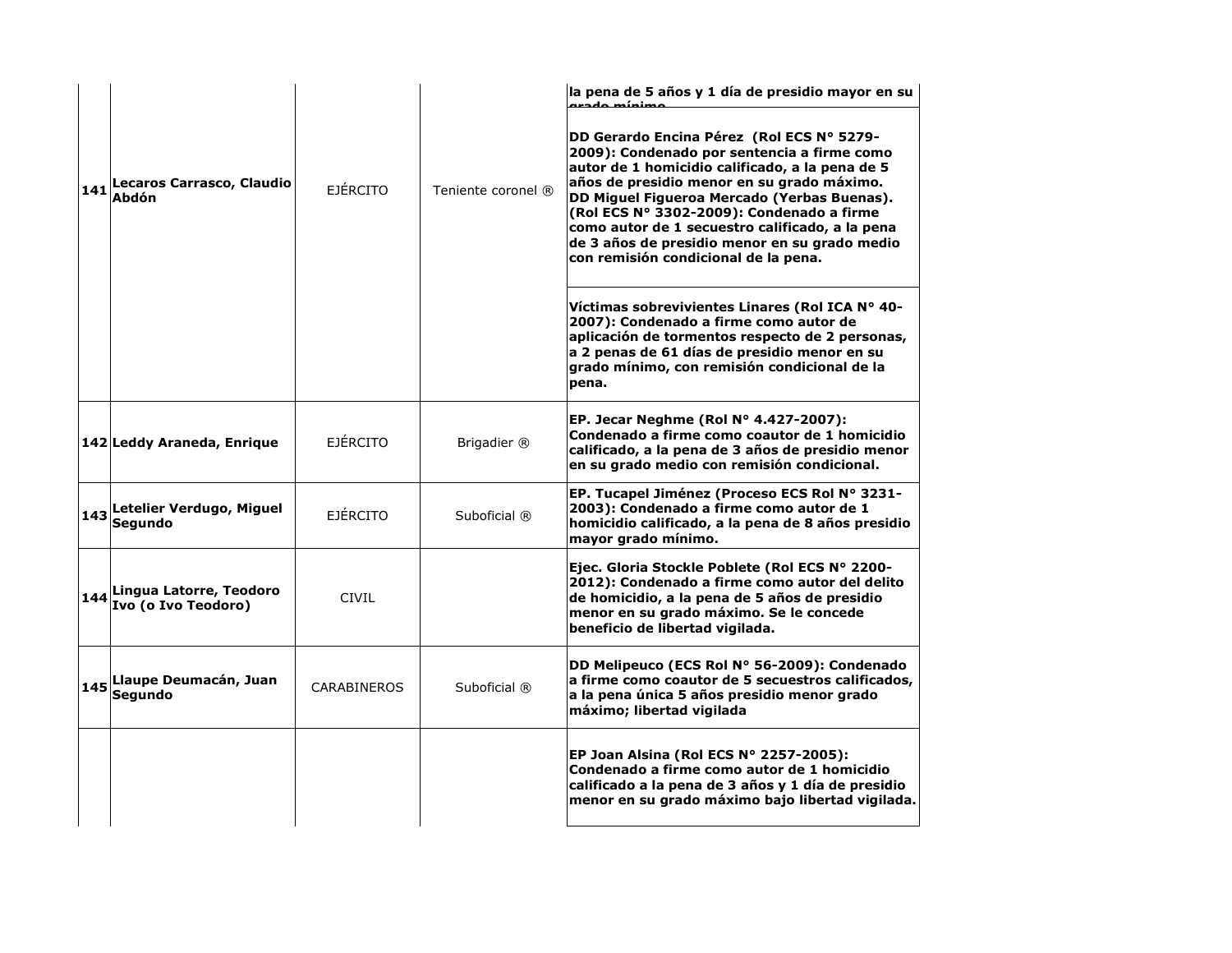| 146 López Almarza, Donato<br>Alejandro       | EJÉRCITO               | Mayor ®                       | DD Hospital San Juan de Dios Rol ECS N° 2414-<br>2010): Condenado a firme como autor de 1<br>secuestro calificado a la pena de 3 años y 1 día<br>de presidio menor en su grado máximo bajo<br>libertad vigilada.<br>EP Víctor Vidal Tejeda, Carlos Fariña, y Héctor<br>Araya Garrido (Rol ECS Nº7827-2008):<br>Condenado a firme como autor de 3 homicidios<br>calificados a la pena de 5 años de presidio menor<br>en su grado máximo bajo libertad vigilada. |
|----------------------------------------------|------------------------|-------------------------------|----------------------------------------------------------------------------------------------------------------------------------------------------------------------------------------------------------------------------------------------------------------------------------------------------------------------------------------------------------------------------------------------------------------------------------------------------------------|
| 147 López Cofré, Edgardo<br><b>Saturnino</b> | <b>CARABINEROS</b>     | Suboficial ®                  | DD. Osvaldo Barriga y Hernán Catalán (ECS Rol<br>Nº 2.476-2009): Condenado a firme como autor<br>de 2 secuestros calificados, a la pena única de 5<br>años presidio menor grado máximo con libertad<br>vigilada.                                                                                                                                                                                                                                               |
| 148 López Tapia, Carlos José                 | <b>FIÉRCITO</b>        | Coronel ® y Prof.<br>Eiército | DD Julia del Rosario Retamal (ECS Rol Nº3821-<br>2006): Condenado a firme como autor de 1<br>secuestro calificado, a la pena de 5 años y 1 día<br>de presidio mayor en su grado mínimo.<br>DD Jeria, Miranda y Solovera (ECS Rol Nº 695-<br>2008): Condenado a firme como coautor de 3<br>secuestros calificados, a la pena única de 3 años<br>presidio menor grado medio con remisión<br>condicicional de la pena.                                            |
| 149 Lukowiak Luppy,<br>Reinaldo Alberto      | <b>CARABINEROS</b>     | Suboficial mayor ®            | DD Pitrufquén (Rol ECS N° 5233-2008):<br>Condenado a firme como coautor de 1 secuestro<br>calificado y como coautor de 1 homicidio<br>calificado a la pena de 3 años y 1 día de presidio<br>menor en su grado máximo bajo libertad vigilada.<br>presigio menor en su grago minimo pajo libertag                                                                                                                                                                |
| 150 Maass del Valle, Gonzalo<br>Fernando     | <b>INVESTIGACIONES</b> | Subcomisario ®                | vigilada.<br>Op. Albania (ECS Rol Nº 39.122): Condenado a<br>na autor de 1 homicidio calificado                                                                                                                                                                                                                                                                                                                                                                |
| 151 Madrid Hayden, Carlos<br>Arturo          | FUERZA AÉREA           | Coronel ®                     | DD Juan Luis Riveras Matus (Rol ECS Nº 3808-<br>2006): Condenado a firme como autor de 1<br>homicidio calificado a la pena de 3 años de<br>presidio menor en su grado medio con remisión<br>condicional de la pena.                                                                                                                                                                                                                                            |
| Mancilla Manríquez,<br>152 Francesco         |                        |                               | ECS Rol Nº 6318-13: Condenado a firme a 5 años<br>de presidio menor en su grado máximo, como<br>autor del delito de homicidio calificado de Jorge<br>Manuel Parra Alarcón, otorgándosele el beneficio<br>de libertad vigilada.                                                                                                                                                                                                                                 |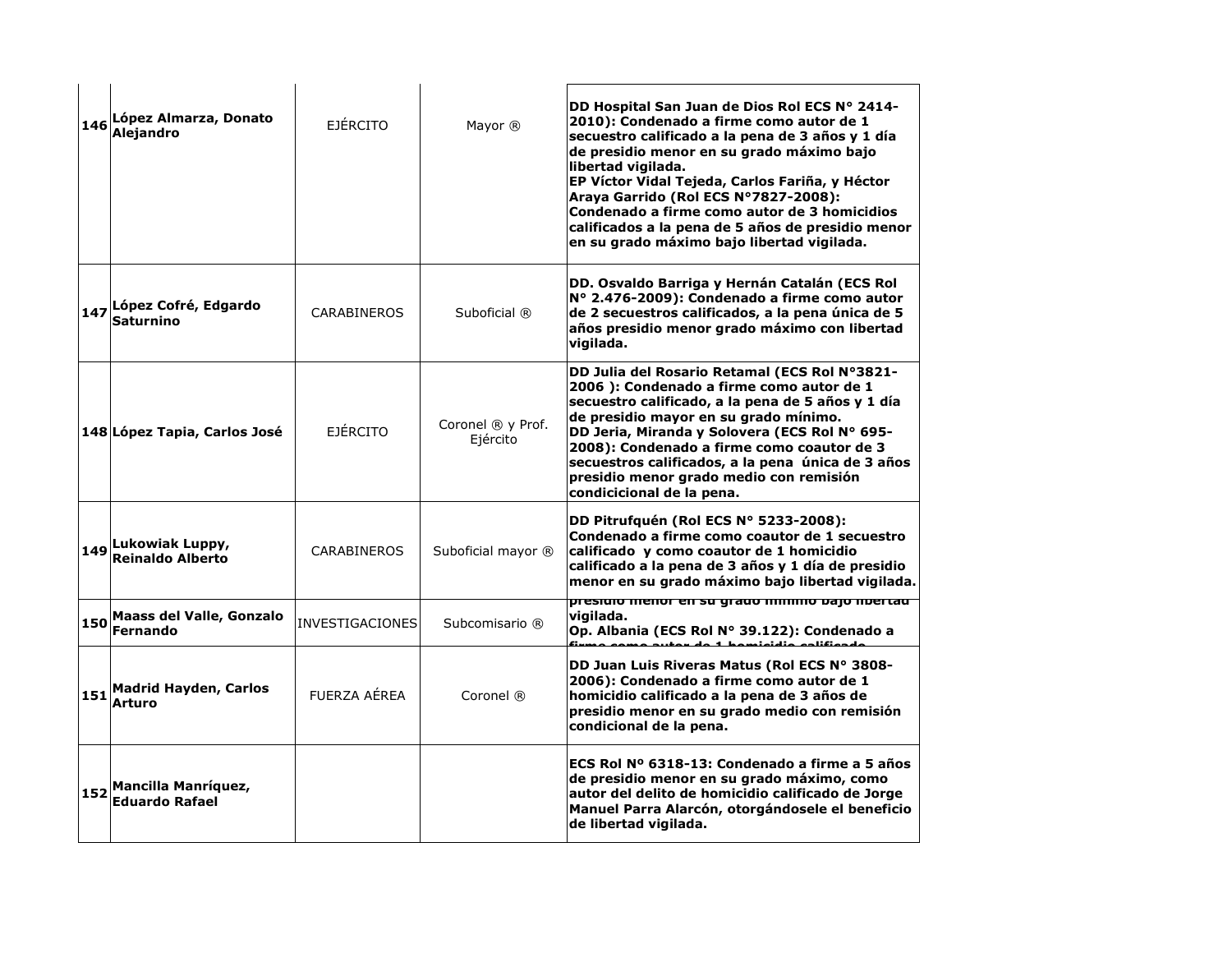|     | 153 Manríquez Bravo, César   | <b>FJÉRCITO</b> | Brigadier General ® | DD Marcelo Salinas (ECS Rol Nº 1.746-2009):<br>Condenado a firme como coautor de 1 secuestro<br>calificado, a la pena de 3 años y 1 día de presidio<br>menor grado máximo con libertad vigilada.<br>DD Mamerto Espinoza (Rol ECS Nº 3680-2011):<br>Condenado a firme en como coautor de 1<br>secuestro calificado a la pena de 3 años y 1 día<br>de presidio menor en su grado máximo bajo<br>libertad vigilada.<br><b>DD Héctor Particio Vergara Doxrud (Rol ECS N°</b><br>12566-2011): Condenado a firme como autor de<br>1 secuestro calificado, a la pena de 5 años y 1<br>día. |
|-----|------------------------------|-----------------|---------------------|-------------------------------------------------------------------------------------------------------------------------------------------------------------------------------------------------------------------------------------------------------------------------------------------------------------------------------------------------------------------------------------------------------------------------------------------------------------------------------------------------------------------------------------------------------------------------------------|
| 154 | Manzo Durán, Orlando<br>José | GENDARMERÍA     | Mayor ®             | DD Jorge Humberto D'Orival Briceño (Rol ECS N°<br>923-2009): Condenado a firme como cómplice de<br>1 secuestro calificado a la pena de 5 años de<br>presidio menor en su grado máximo con libertad<br>vigilada.<br>DD Cecilia Bojanic y Flavio Oyarzún (Rol ECS N°<br>3378-2009): Condenado a firme como autor de 2<br>secuestros calificados, a la pena única de 3 años<br>presidio menor grado medio con remisión<br>condicional.                                                                                                                                                 |
|     |                              |                 |                     | <b>DD Héctor Particio Vergara Doxrud (Rol ECS N°</b><br>12566-2011): Condenado a firme como autor de<br>1 secuestro calificado, a la pena de 5 años y 1<br>día.<br>(Rol ECS Rol Nº 4911-13) Se condena por el<br>delito de secuestro calificado de Muriel<br>Dockendorff Navarrete, a la pena de ocho (6)<br>años de presidio mayor en su grado mínimo                                                                                                                                                                                                                              |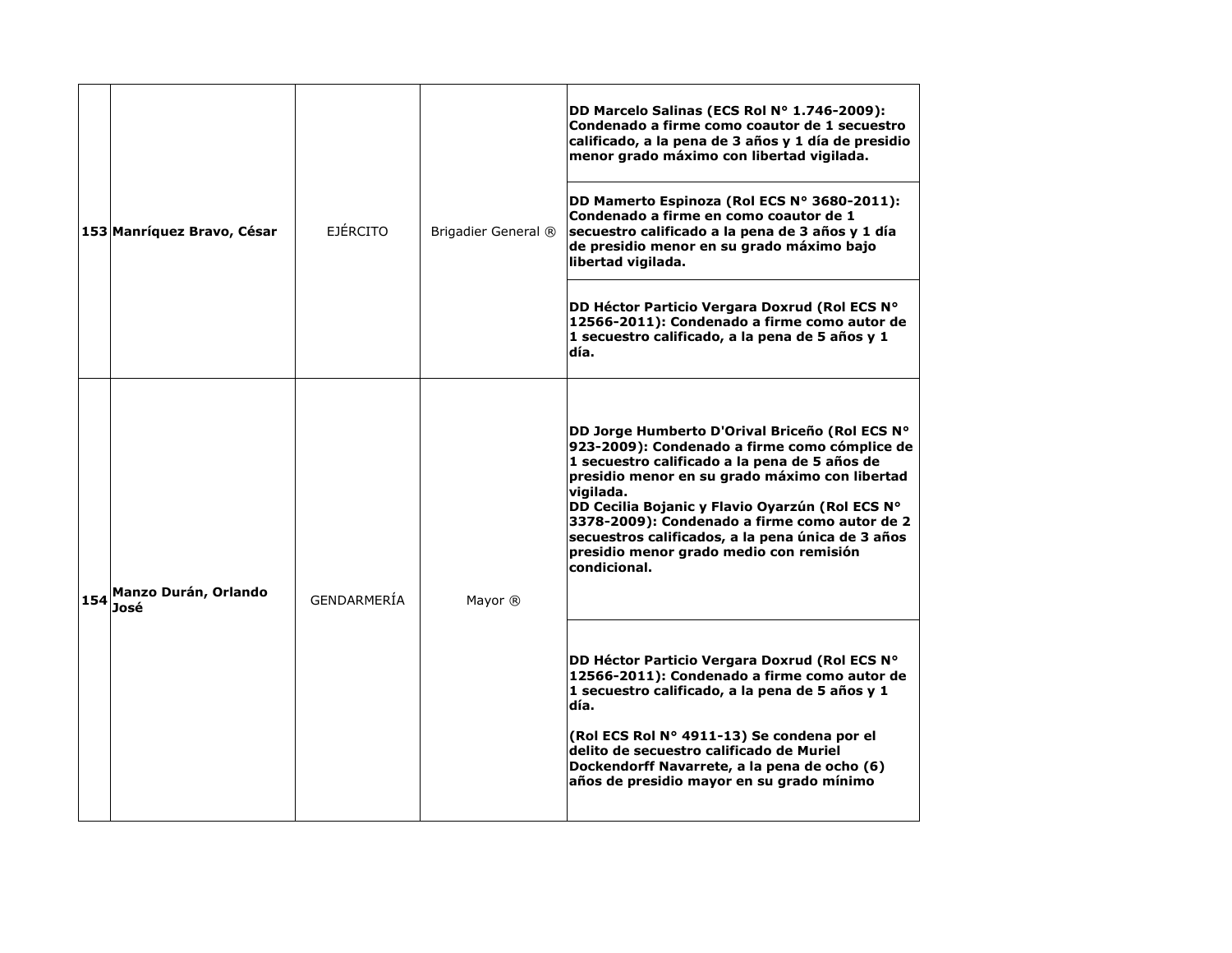|     | 155 Marín Jiménez, Jorge<br>Segundo                 | <b>CARABINEROS</b> | Suboficial ®       | EP. Hermanos Vergara Toledo (ECS Rol Nº 7.089-<br>2009): Condenado a firme como autor de 1<br>homicidio calificado y como autor de 1 homicidio<br>simple, a la pena única de 10 años y 1 día de<br>presidio mayor en su grado medio.                                                                                     |
|-----|-----------------------------------------------------|--------------------|--------------------|--------------------------------------------------------------------------------------------------------------------------------------------------------------------------------------------------------------------------------------------------------------------------------------------------------------------------|
|     | 156 Martínez Moena, Patricio<br>Gustavo             | <b>EJÉRCITO</b>    | General ®          | DD Mario López Aliaga (Rol ECS N° 8019-2010):<br>Condenado a firme como autor de 1 secuestro<br>calificado a la pena de 541 días de presidio<br>menor en su grado medio con remisión<br>condicional de la pena.<br>(Rol ECS Rol Nº 17,030-2013): Condeando a<br>firme como autor de 7 HC y 14 SC a la pena de 20<br>años |
|     | 157 Martínez Villarroel, Mario<br>Cristián de Luján | <b>EJÉRCITO</b>    | Teniente Coronel ® | EP Gloria Stockle Poblete (Rol ECS Nº 2200-<br>2012): Condenado a firme como autor del delito<br>de homicidio, a la pena de 5 años de presidio<br>menor en su grado máximo. Se le concede el<br>beneficio de libertad vigilada.                                                                                          |
|     | 158 Maturana Concha, Jorge                          | <b>CARABINEROS</b> | Capitán ®          | <u> דאר Mulchen (ECS Rol N° 2.372-2009): Condenado</u><br>a firme como autor de 4 secuestros calificados, a<br>la pena única de de 15 años y 1 día de presidio<br>navor on cu arado mávimo                                                                                                                               |
|     | 159 Medina, Óscar Humberto                          | <b>CARABINEROS</b> | Suboficial ®       | DD Quilleco (Rol ECS Nº 2422-2008): Condenado<br>a firme como autor de 4 secuestros calificados y<br>absuelto respecto de un secuestro calificado a la<br>pena de 4 años de presidio menor en su grado<br>máximo bajo libertad vigilada.                                                                                 |
|     | 160 Medina Salazar, Sergio                          | <b>FIÉRCITO</b>    | Oficial ®          | Exhumación DD La Moneda (Rol ECS Nº 4087-<br>2008): Condenado a firme como autor del delito<br>de exhumación ilegal a la pena de 270 días de<br>reclusión menor en su grado mínimo con<br>remisión condicional de la pena.                                                                                               |
| 161 | Mena Salinas, Odlanier<br>Rafael                    | <b>EJÉRCITO</b>    | General ®          | Caravana Cuaderno Arica (ECS Rol Nº 4.961-<br>2007): Condenado a firme como autor de 3<br>homicidios calificados, a la pena única de 6 años<br>de presidio mayor en su grado mínimo.                                                                                                                                     |
|     | $\mathbf{r}$ and $\mathbf{r}$ and $\mathbf{r}$      |                    |                    | DD Jaime Aldoney Vargas (Rol ECS Nº 4915-<br>2009): Condenado a firme como cómplice de 1<br>secuestro calificado, a la pena de 4 años de<br>presidio menor en su grado máximo con libertad<br>vigilada                                                                                                                   |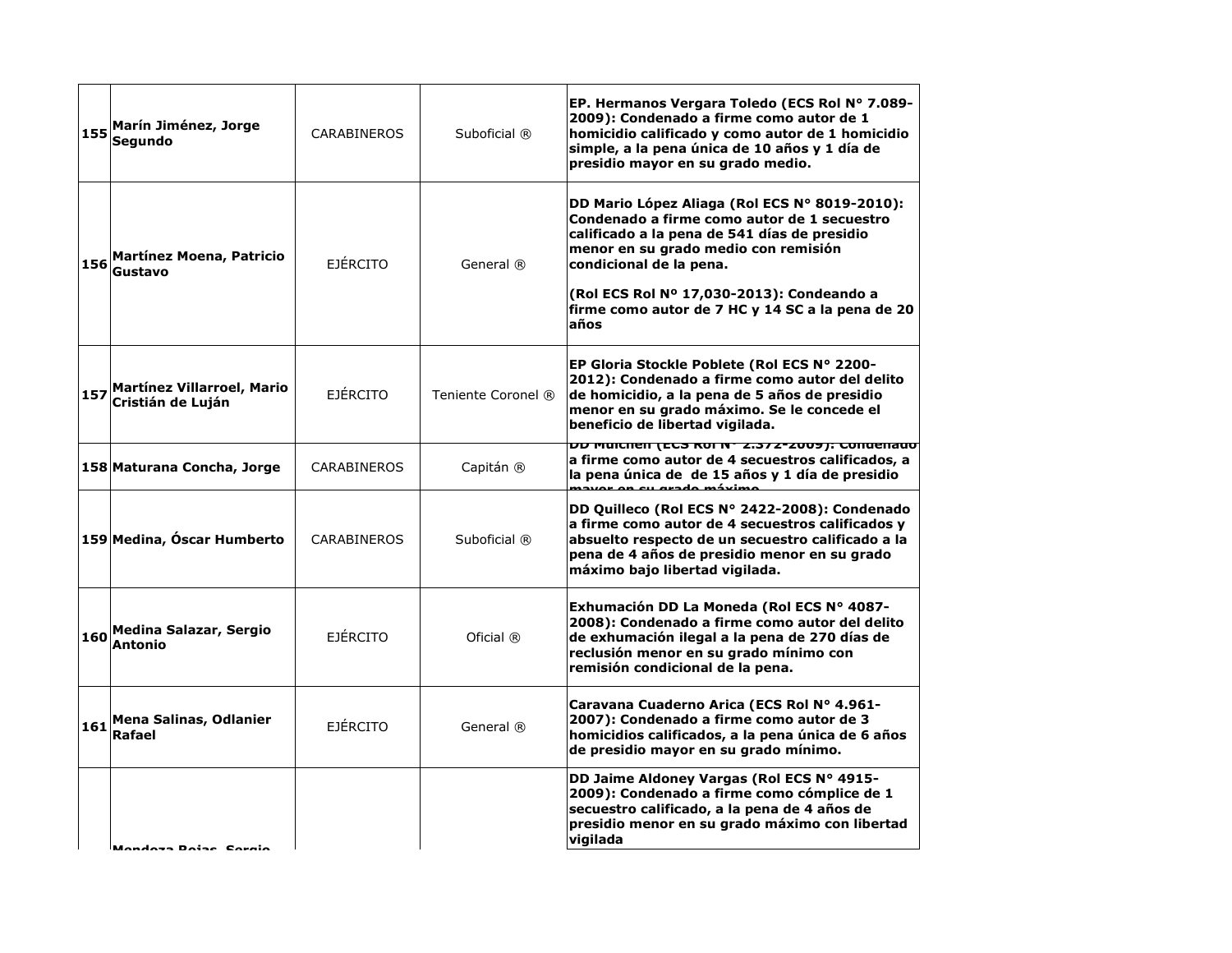| $\left  162\right $ mengoza kojas, sergio    | ARMADA             | Capitán de navia        | Ejec. Oscar Farías (ECS Rol Nº 5.219-2010):<br>Condenado a firme como encubridor de 1<br>homicidio calificado, a la pena de 3 años presidio<br>menor grado medio, con remisión condicional de<br>la pena.                                                                                                                                                                                                                                                                                                                                                                                                                                                                                                                                                                                                                    |
|----------------------------------------------|--------------------|-------------------------|------------------------------------------------------------------------------------------------------------------------------------------------------------------------------------------------------------------------------------------------------------------------------------------------------------------------------------------------------------------------------------------------------------------------------------------------------------------------------------------------------------------------------------------------------------------------------------------------------------------------------------------------------------------------------------------------------------------------------------------------------------------------------------------------------------------------------|
| 163 Michea Muñoz, Julio Luis<br>Omar         | CARABINEROS        | Coronel ®               | Homicidios Parada, Guerrero y Nattino (ECS Rol<br>N° 31.030-1995): Condenado a firme como autor<br>de los secuestros de 5 víctimas sobrevivientes a<br>la pena de 541 días de presidio menor en su<br>grado medio y como autor de asociación ilícita a<br>la pena de 541 días de presidio menor en su<br>grado medio.                                                                                                                                                                                                                                                                                                                                                                                                                                                                                                        |
| 164 Miquel Carmona, Hernán<br>Patricio       | FUERZA AÉREA       | Capitán ®               | Op. Albania (ECS Rol Nº39.122): Condenado a<br>firme como autor de 1 homicidio calificado<br>(Elizabeth Escobar), a la pena de 5 años de<br>presidio menor en su grado máximo, con libertad<br>vigilada.                                                                                                                                                                                                                                                                                                                                                                                                                                                                                                                                                                                                                     |
| 165 Miranda Monardes, David<br><b>Adolfo</b> | <b>EJÉRCITO</b>    | <b>Teniente Coronel</b> | EP. San Antonio (ECS Rol $N^{\circ}$ 8.311-09):<br>Condenado a firme como autor de 6 homicidios<br>calificados, a la pena única de 6 años de presidio<br>mayor en su grado medio.<br>(Rol ECS Nº 1424-13 Tejas Verdes) Condenado<br>pena única de 10 años y 1 día, de presidio mayor<br>en su grado máximo por su responsabilidad de<br>autor de los delitos de secuestro calificado de<br>Miguel Andrés Heredía Vásquez; de Rebeca María<br>Espinoza Sepúlveda; de Félix Marmaduke Vargas<br>Fernández; de José Leonardo Pérez Hermosilla; y<br>de José Guillermo Orellana Meza; más la pena<br>única de 3 años y 1 día de presidio menor en su<br>grado medio por su responsabilidad como autor<br>del delito contemplado en el artículo 150 del<br>Código Penal, que le ha sido impuesta en el<br>proceso rol N° 1429-13. |
| 166 Molina Cisternas,<br>Alejandro           | <b>CARABINEROS</b> | Suboficial ®            | DD. Carrasco y Olea (ECS Rol Nº6.528-2006):<br>Condenado a firme como coautor de 2 secuestros<br>calificados., a la pena de 5 años y 1 día.                                                                                                                                                                                                                                                                                                                                                                                                                                                                                                                                                                                                                                                                                  |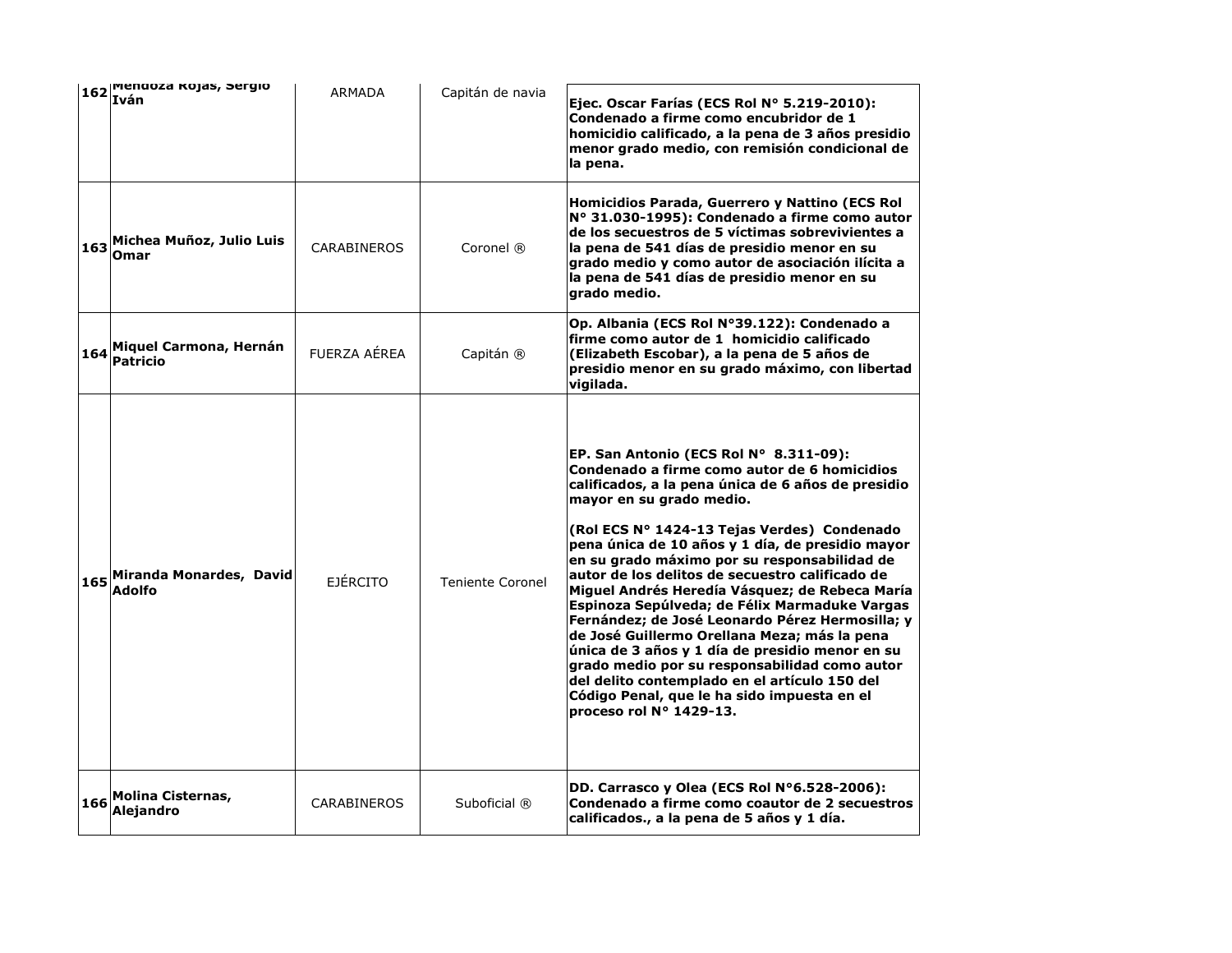|     | 167 Moncada Sáez, Froilán               | <b>CARABINEROS</b>     | Suboficial ®                                         | EP Gerardo Poblete (ECS Rol Nº 4.378-2008):<br>Condenado a firme como autor de 1 homicidio<br>calificado, a la pena de 6 años de presidio mayor<br>en su grado mínimo                                                                                                                                                                                                                                |
|-----|-----------------------------------------|------------------------|------------------------------------------------------|------------------------------------------------------------------------------------------------------------------------------------------------------------------------------------------------------------------------------------------------------------------------------------------------------------------------------------------------------------------------------------------------------|
|     | 168 Mondión Romo, Rodolfo<br>Ramón      | <b>ARMADA</b>          | Subteniente ®                                        | DD José Matías Ñanco (ECS Rol N°2.666-04):<br>Condenado a firme como encubridor de 1<br>homicidio, a la pena de 541 días presidio menor<br>en su grado medio con remisión condicional.                                                                                                                                                                                                               |
| 169 | <b>Morales Acevedo, Manuel</b><br>Ángel | <b>EJÉRCITO</b>        | Empleado civil ®<br>y suboficial ® de<br>Carabineros | firme como autor de 1 homicidio simple y como<br>cómplice de 1 homicidio calificado, a la pena<br>única de 5 años y 1 día de presidio mayor en su                                                                                                                                                                                                                                                    |
| 170 | Morales Morales, José<br><b>Miguel</b>  | <b>INVESTIGACIONES</b> | Inspector ®                                          | Op. Albania (ECS Rol Nº 39.122): Condenado a<br>firme como autor de 1 homicidio calificado<br>(Elizabeth Morales), a la pena de 3 años y 1 día<br>de presidio menor grado máximo, con libertad<br>vigilada.                                                                                                                                                                                          |
|     | 171 Morales Pereira, Andrés<br>de Jesús | EJÉRCITO               | Capitán ®                                            | DD Reinaldo Poseck Pedreros (Rol ECS Nº 6855-<br>2008): Condenado a firme como autor de 1<br>secuestro calificado a la pena de 5 años de<br>presidio menor en su grado máximo con libertad<br>vigilada.<br>DD Cecil Patricio Alarcón Valenzuela (ROL ECS Nº<br>519-2013), Condenado a a cinco años de presidio<br>menor en su grado máximo, . Se le concedió el<br>beneficio de la libertad vigilada |
|     |                                         |                        |                                                      | DD Linares (Rol ECS Nº 2263-2010): Condenado<br>a firme como autor de 5 secuestros calificados a<br>la pena de 5 años y 1 día de presidio mayor en su<br>grado mínimo.                                                                                                                                                                                                                               |
|     | 172 Morales Salgado, Juan<br>Hernán     | <b>FIÉRCITO</b>        | Coronel ®                                            | EP Carlos Prats González y Sofía Cuthbert<br>Chiarleoni. (Rol ECS Nº 2596-2009): Condenado a<br>firme como autor de 2 homicidios calificados a la<br>pena de 15 años y 1 días de presidio mayor en su<br>grado máximo y como autor de asociación ilícita<br>a la pena de 100 días de presidio menor en su<br>grado mínimo.                                                                           |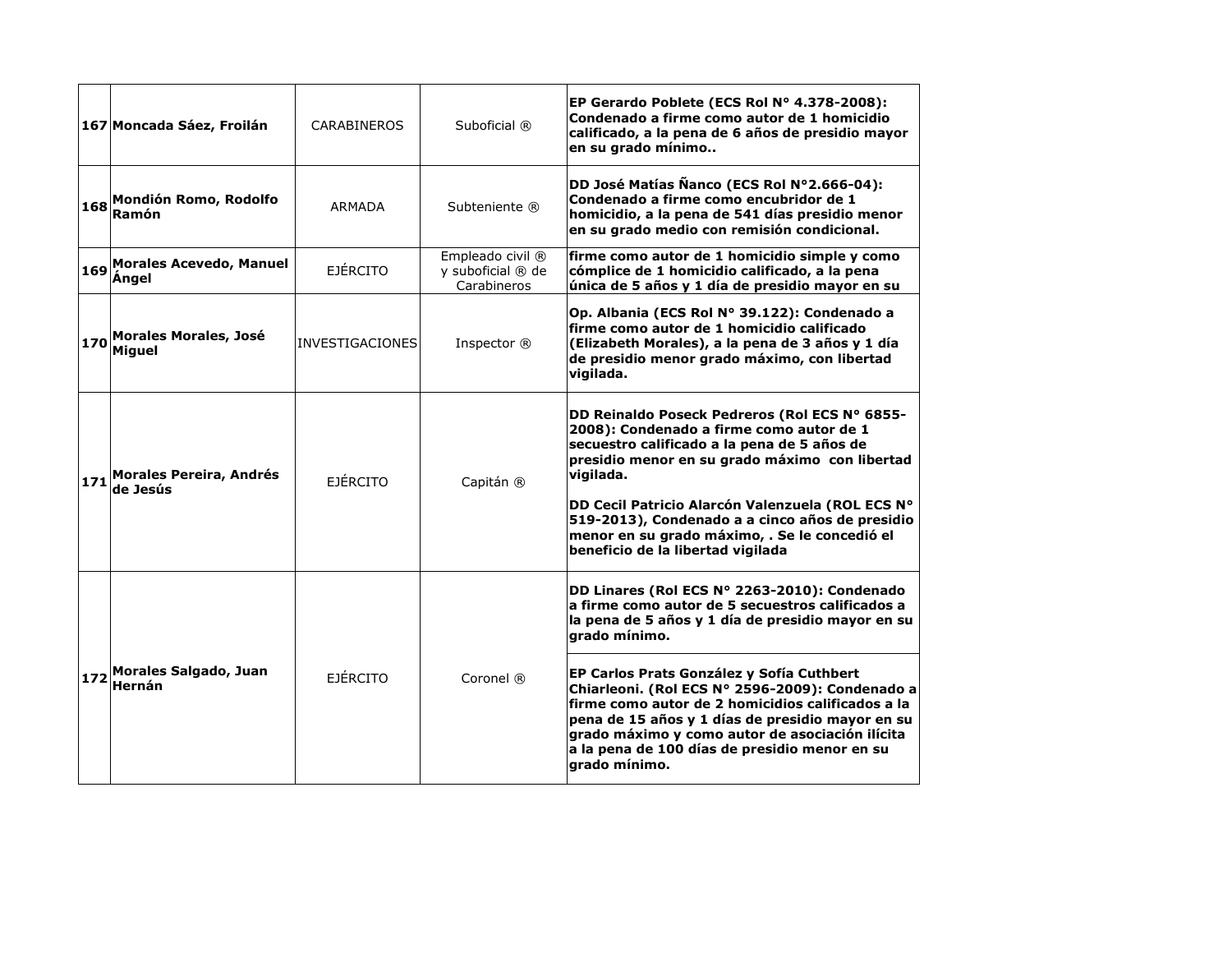| DD Miguel Sandoval (Rol ECS Nº 517-2004):<br>Condenado a firme como autor de 1 secuestro<br>calificado, a la pena de 11 años presidio mayor<br>arado medio.<br>DD Tormen y Guajardo (Rol ECS Nº 3907-2007):<br>Condenado a firme como autor de 2 secuestros<br>calificados, a la pena Pena única de 10 años de<br>presidio mayor en su grado mínimo.                               |
|------------------------------------------------------------------------------------------------------------------------------------------------------------------------------------------------------------------------------------------------------------------------------------------------------------------------------------------------------------------------------------|
| DD Ofelio Lazo Lazo (ECS Rol Nº 6.212-2007):<br>Condenado a firme como autor de 1 secuestro<br>calificado, a la pena de 3 años de presidio menor<br>en su grado medio.<br>DD Davidd Silberman (ECS Rol Nº 3788-2008):<br>Condenado a firme como autor de 1 secuestro<br>calificado, a la pena de 7 años de presidio mayor<br>en su grado mínimo                                    |
| Plan Leopardo (ECS Rol Nº 877-2008):<br>Condenado a firme como autor de 5 secuestros<br>con homicidio y como autor de 2 secuestros de<br>víctimas sobrevivientes, a la pena única de 10<br>años y 1 día de presidio mayor en su grado<br>medio.<br>DD Manuel Cortez Joo (Proceso Nº 30):<br>Condenado a firme como autor de 1 secuestro<br>calificado a la pena de 5 años y 1 día. |
| DD Hernán Galo González Inostroza y otros (Rol<br>ECS Nº 3452-2006): Condenado a firme como<br>autor de 4 secuestros calificados a la pena de 10<br>años de presidio mayor en su grado mínimo.<br>DD Diana Arón (ECS Rol Nº3.215-05):<br>Condenado a firme como autor de 1 secuestro<br>calificado, a la pena de 10 años y un dia presidio<br>mayor en grado medio.                |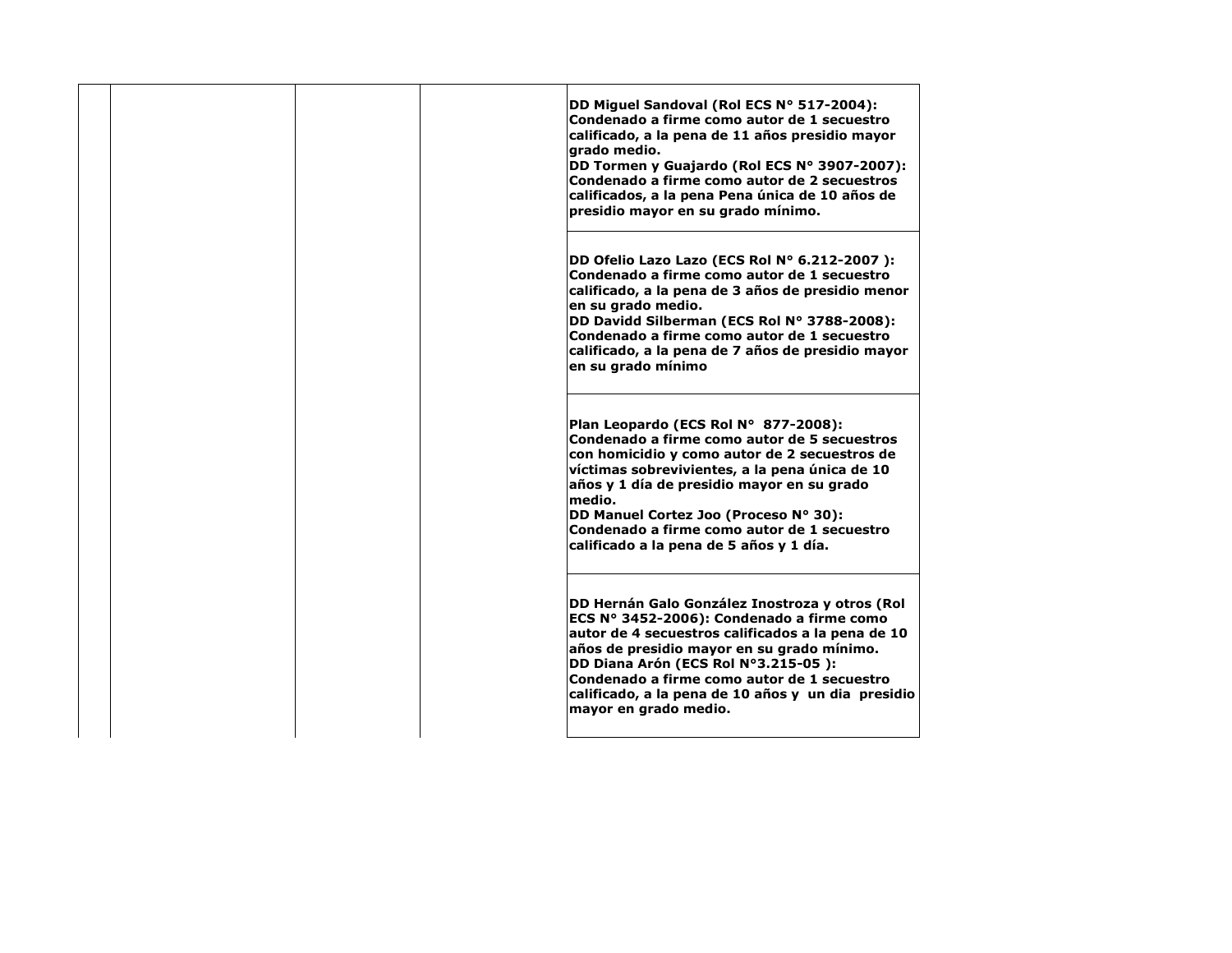|     | <b>Moren Brito, Marcelo Luis</b> | EJÉRCITO | Coronel ® | DD Sergio Lagos Marín (ECS Rol Nº 874-2008):<br>Condenado a firme como autor de 1 secuestro<br>calificado, a la pena de 5 años de presidio menor<br>en su grado máximo con beneficio de libertad<br>vigilada.<br>DDD Julio Flores Pérez (ECS Rol Nº 879-2008):<br>Condenado a firme como coautor de 1 secuestro<br>calificado, a la pena de 4 años de presidio menor<br>grado máximo con libertad vigilada. |
|-----|----------------------------------|----------|-----------|-------------------------------------------------------------------------------------------------------------------------------------------------------------------------------------------------------------------------------------------------------------------------------------------------------------------------------------------------------------------------------------------------------------|
|     |                                  |          |           | DD Carmen Díaz e Iván Montti (ECS Rol Nº1.013-<br>2008): Condenado a firme como cómplice de 2<br>secuestros calificados, a la pena única de 4 años<br>presidio menor grado máximo con libertad<br>vigilada.<br>DD Jorge Humberto D'Orival Briceño (Rol ECS Nº<br>923-2009): Condenado a firme como autor de 1<br>secuestro calificado a la pena de 10 años y un día<br>de presidio mayor en su grado medio. |
|     |                                  |          |           | DD Luis Muñoz Rodríguez (Rol ECS Nº 921-2009):<br>Condenado a firme como autor de 1 secuestro<br>calificado, a la pena de 5 años y 1 día de presidio<br>mayor en su grado mínimo.                                                                                                                                                                                                                           |
|     |                                  |          |           | DD Álvaro Barrios Duque(Rol ECS Nº 1369-2009):<br>Condenado a firme como autor de 1 secuestro<br>calificado a la pena de 5 años y 1 día de presidio<br>mayor en su grado mínimo.<br>DD María Teresa Bustillos (ECS Rol Nº 1.984-<br>2009): Condenado a firme como autor de 1<br>secuestro calificado, a la pena de 10 años y 1 día<br>de presidio mayor en su grado medio.                                  |
| 173 |                                  |          |           | DD Anselmo Radrigán (Rol ECS Nº 6822-2009):<br>Condenado a firme como autor de 1 secuestro<br>calificado, a la pena de 4 años presidio menor en<br>su grado maximo, libertad vigilada.<br>DD Cecilia Bojanic y Flavio Oyarzún (Rol ECS Nº<br>3378-2009): Condenado a firme como autor de 2<br>secuestros calificados, a la pena única de 4 años<br>presidio menor grado máximo con libertad<br>vigilada.    |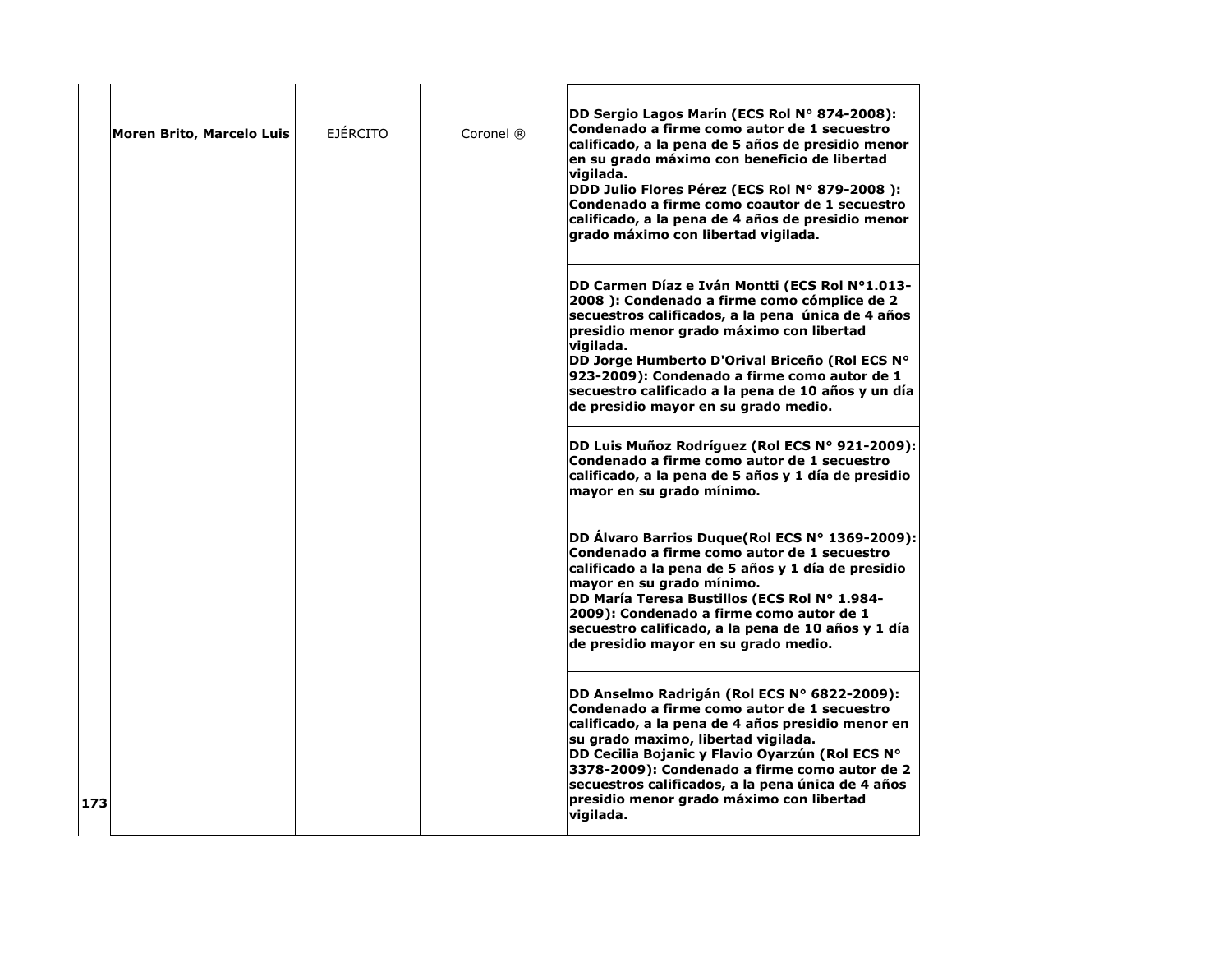|  | EP Lumi Videla (Rol ECS Nº 925-2009):<br>Condenado a firme como autor de 1 homicidio<br>calificado, a la pena de 10 años y 1 día de<br>presidio mayor en su grado medio.                                                                                                                                                                                                                             |
|--|------------------------------------------------------------------------------------------------------------------------------------------------------------------------------------------------------------------------------------------------------------------------------------------------------------------------------------------------------------------------------------------------------|
|  | DD Ariel Santibáñez (ECS Rol Nº 3.807-2009):<br>Condenado a firme como coautor de 1 secuestro<br>calificado, a la pena de 3 años presidio menor<br>grado medio con remisión condicional de la pena.<br>DD Antonio Llidó Mengual (ECS Rol Nº 8.939-<br>2009. ): Condenado a firme como autor de 1<br>secuestro calificado, a la pena de 5 años de<br>presidio menor en su grado máximo, lib. vigilada |
|  | DD Sergio Montecinos Alfaro (Rol ECS Nº 5719-<br>2010); Condenado firme, como autor de 1<br>secuestro calificado consumado, a la pena de 5<br>años y 1 día de presidio mayor en su grado<br>mínimo.                                                                                                                                                                                                  |
|  | DD. Fernando Silva y Claudio Silva (ECS Rol Nº<br>1.198-2010): condenado a firme como autor de 2<br>secuestros calificados, a la pena de 5 años y 1 dia<br>de presidio mayor en su grado mínimo.                                                                                                                                                                                                     |
|  | DD Jaime Robotham y Claudio Thauby (ECS Rol<br>Nº: 5.436-2010): Condenado a firme como autor<br>de 2 secuestros calificados, a la pena única de 5<br>años de presidio menor en su grado máximo                                                                                                                                                                                                       |
|  | DD Herbit Ríos Soto (ECS Rol Nº 6.823-2009):<br>Condenado a firme como autor de 1 secuestro<br>calificado, a la pena única de 4 años presidio<br>menor grado máximo, libertad vigilada.<br>DD Mamerto Espinoza (Rol ECS Nº 3680-2011):<br>Condenado a firme en como autor de 1 secuestro<br>calificado a la pena de 3 años y 1 día de presidio<br>menor en su grado máximo.                          |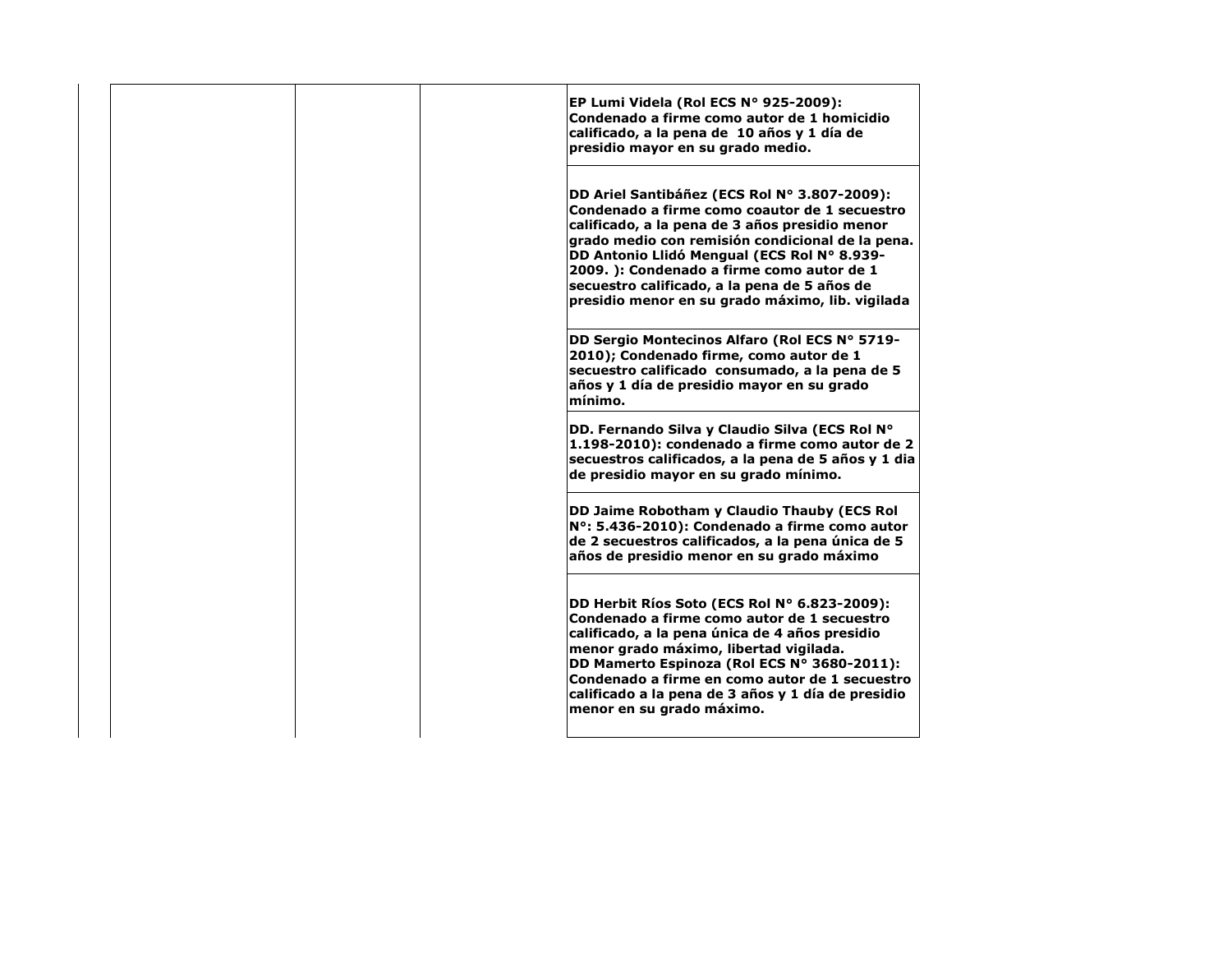| <b>CONTINÚA</b><br>Moren Brito, Marcelo Luis | (Rol ECS Rol Nº 1813-14) Condenado a la pena<br>de quince años y un día de presidio mayor en su<br>grado medio como autor del delito de homicidio<br>calificado en la persona de Luis Fidel Arias Pino,<br>más la pena de tres años de presidio menor en<br>su grado medio como autor del delito de<br>asociación ilícita para la perpetración del delito<br>de homicidio calificado en la persona de Luis<br><b>Fidel Arias Pino,</b> |
|----------------------------------------------|----------------------------------------------------------------------------------------------------------------------------------------------------------------------------------------------------------------------------------------------------------------------------------------------------------------------------------------------------------------------------------------------------------------------------------------|
|                                              | DD Sergio Riffo (Rol ECS Nº 2118-2010):<br>Condenado a firme como autor de 1 secuestro<br>calificado a la pena de 5 años y 1 día de presidio<br>mayor en su grado mínimo.<br>DD Héctor Particio Vergara Doxrud (Rol ECS N°<br>12566-2011): Condenado a firme como autor de<br>1 secuestro calificado, a la pena de 5 años y 1<br>día.                                                                                                  |
|                                              | (Rol ECS Rol Nº 4911-13) Se condena por el<br>delito de secuestro calificado de Muriel<br>Dockendorff Navarrete, a la pena de ocho (8)<br>años de presidio mayor en su grado mínimo                                                                                                                                                                                                                                                    |
|                                              | (Rol ECS Nº 4550-14) Se condeno como autor del<br>delito de secuestro calificado cometido en la<br>persona de Claudio Enrique Contreras Hernández,<br>aa la pena de quince años (15) de presidio mayor<br>en su grado medio y accesorias                                                                                                                                                                                               |
|                                              | (Rol ECS Nº 4549-14) Se condena como autor del<br>delito de secuestro calificado cometido en la<br>persona de Carlos Guerrero Gutiérrez, a contar<br>del 31 de diciembre de 1974, a la pena de quince<br>años de presidio mayor en su grado medio y<br>accesorias                                                                                                                                                                      |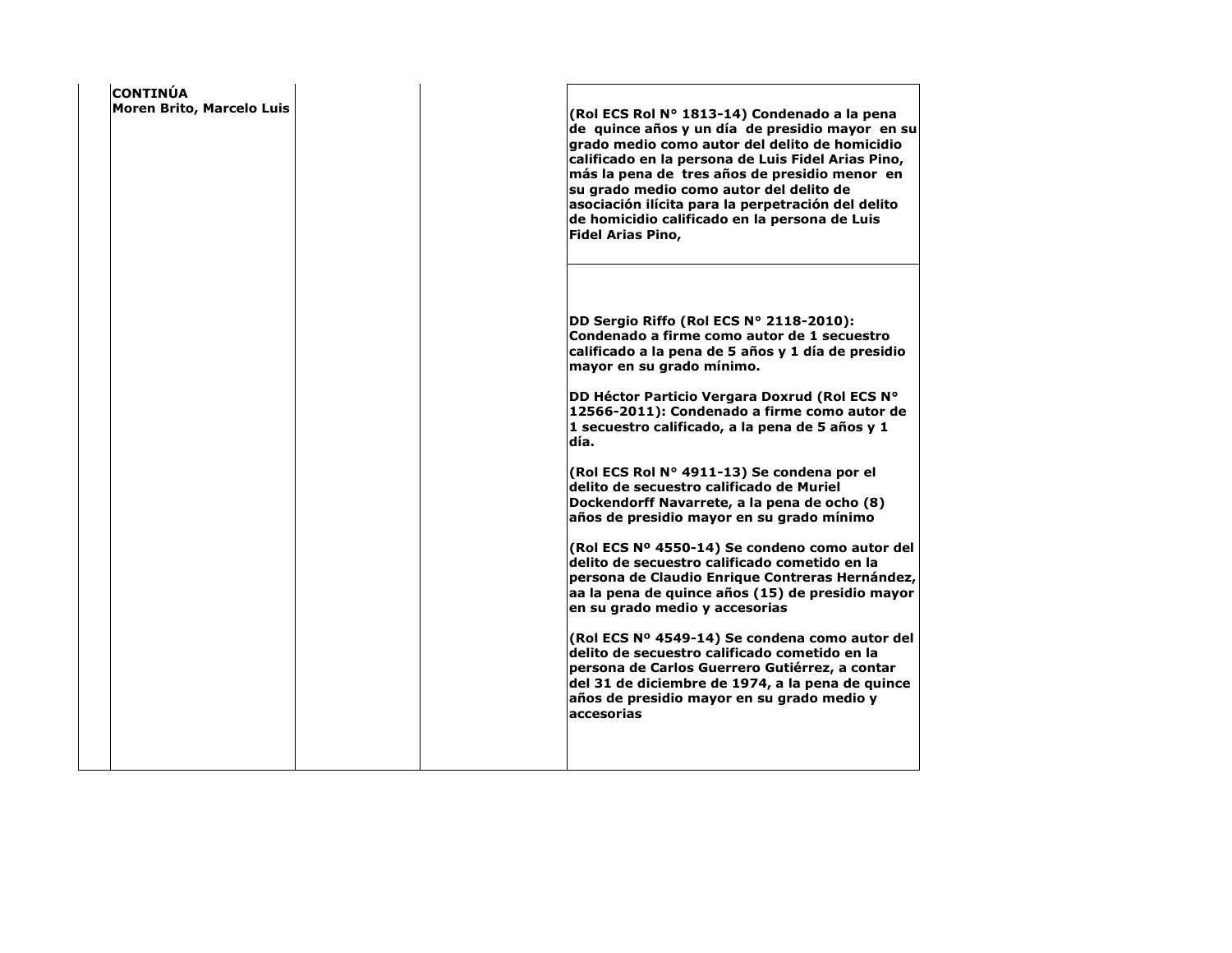| 174 Moreno Mena, Carlos<br>Hernán   | <b>CARABINEROS</b> | Teniente coronel ® | DD Pitrufquén (Rol ECS N° 5233-2008):<br>Condenado a firme como coautor de 1 secuestro<br>calificado a la pena de 729 días de presidio<br>menor en su grado medio bajo libertad vigilada, y<br>como coautor de 1 homicidio calificado a la pena<br>de 3 años y 1 día de presidio menor en su grado<br>máximo bajo libertad vigilada.                                                                                                                                                                                                                                                                                                                                                         |
|-------------------------------------|--------------------|--------------------|----------------------------------------------------------------------------------------------------------------------------------------------------------------------------------------------------------------------------------------------------------------------------------------------------------------------------------------------------------------------------------------------------------------------------------------------------------------------------------------------------------------------------------------------------------------------------------------------------------------------------------------------------------------------------------------------|
| 175 Muñoz Albornoz, Gustavo         | <b>CARABINEROS</b> |                    | ECS Rol Nº 1686-13 (Caso Rahue). Condenado a<br>de 10 años y un día de presidio mayor en su<br>grado medio como autor de los delitos de<br>homicidio calificado de Martín Núñez Rosas,<br>cometido en Osorno entre el 16 y 18 de<br>septiembre de 1973, homicidio calificado en<br>grado de frustrado de Blanca Ester Valderas<br>Garrido, cometido entre el 16 y 18 de septiembre<br>de 1973, en Osorno; y autor de los delitos de<br>secuestro calificado de Joel Fierro Inostroza,<br>José Ricardo Huenumán Huenumán y Luis Sergio<br>Aron Huichacán, cometidos entre el 15 y el 17 de<br>septiembre de 1973 y de Arturo Jesús Valderas<br>Angulo perpetrado el 16 de septiembre de 1973. |
|                                     |                    |                    | DD Carlos Contreras (ECS Rol Nº 6.188-2006):<br>Condenado a firme como autor de 1 homicidio<br>simple, a la pena de 3 años y 1 día presidio<br>menor en grado máximo, con libertad vigilada.                                                                                                                                                                                                                                                                                                                                                                                                                                                                                                 |
|                                     |                    |                    | DD Humberto de las Nieves Fuentes Rodríguez<br>(Rol ECS N° 2581-2009): Condenado por<br>sentencia a firme como autor de 1 secuestro<br>calificado, a la pena de 5 años de presidio menor<br>en su grado máximo con libertad vigilada.                                                                                                                                                                                                                                                                                                                                                                                                                                                        |
| 176 Muñoz Gamboa, Manuel<br>Agustín | <b>CARABINEROS</b> | Capitán ®          | Homicidios Parada, Guerrero y Nattino (ECS Rol<br>Nº 31.030-1995): Condenado a firme como autor<br>de asociación ilícita a la pena de 541 días de<br>presidio menor en su grado medio.                                                                                                                                                                                                                                                                                                                                                                                                                                                                                                       |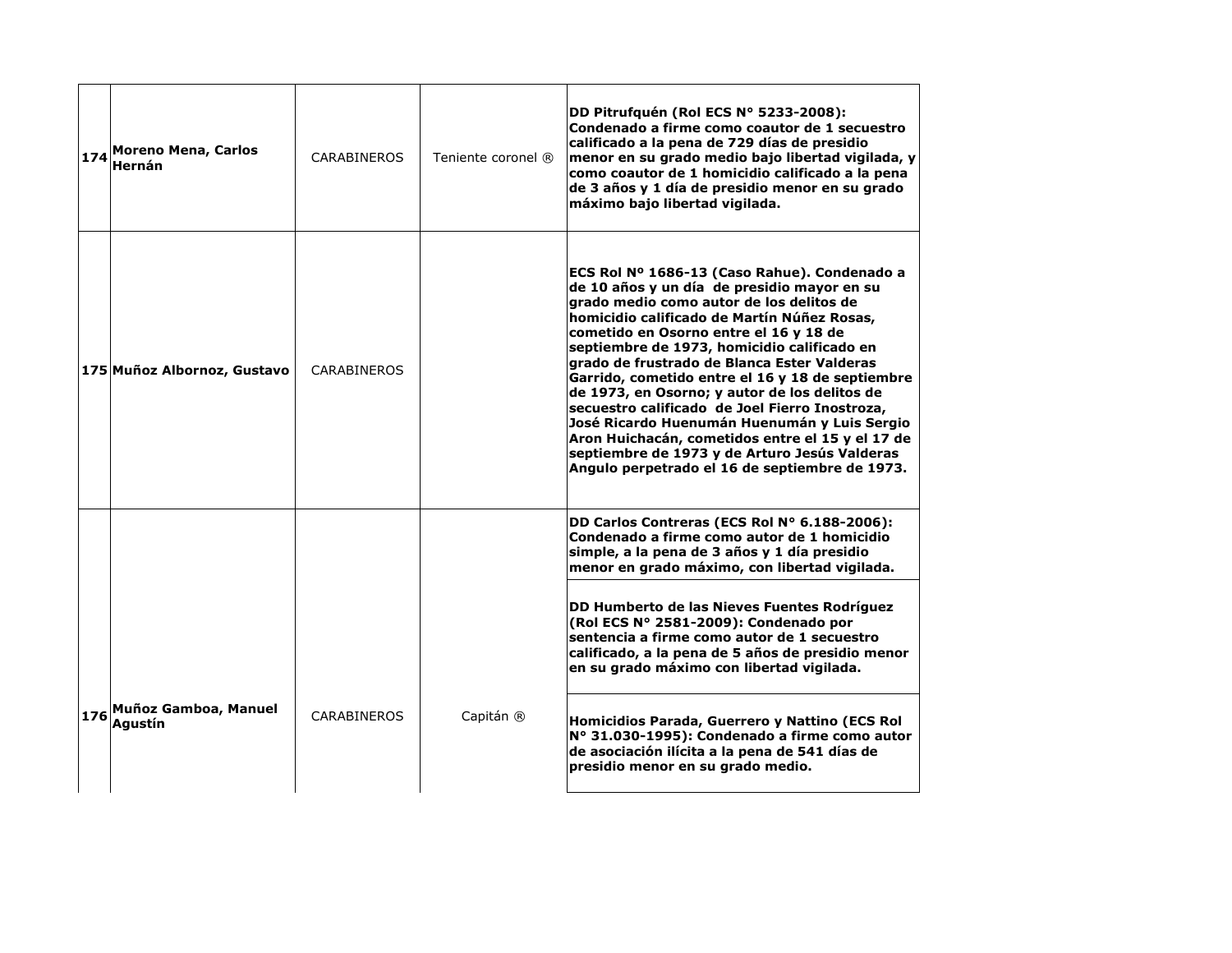|     |                                            |                    |                    | ECS Rol Nº 5831-13: Condenado a cinco años y<br>un día de presidio mayor en su grado mínimo<br>como autor de los delitos reiterados de<br>secuestro calificado cometidos en las personas de<br>José del Carmen Sagredo Pacheco, Alfredo<br>Ernesto Salinas Vásquez y Juan Antonio Gianelli<br>Company |
|-----|--------------------------------------------|--------------------|--------------------|-------------------------------------------------------------------------------------------------------------------------------------------------------------------------------------------------------------------------------------------------------------------------------------------------------|
|     | 177 Muñoz Orellana, Víctor<br>Manuel       | EJÉRCITO           | Sargento segundo   | EP Gastón Vidaurrazaga Manríquez (Rol ECS Nº<br>2406-2008): Condenado a firme como autor de 2<br>homicidios calificados a la pena de 7 años de<br>presidio mayor en su grado mínimo.                                                                                                                  |
| 178 | Muñoz Uribe, Miguel<br>Pablo               | EJÉRCITO           | Suboficial ®       | Ejec. Porvenir (ECS Rol Nº 6-2009): Condenado a<br>firme como autor de 3 homicidios calificados, a<br>la pena única de 7 años de presidio mayor en su<br>grado mínimo.                                                                                                                                |
|     | 179 Neira Donoso, Emilio<br><b>Enrique</b> | <b>FIÉRCITO</b>    | Teniente coronel ® | Op. Albania (ECS Rol Nº 39.122): Condenado a<br>firme como autor de 2 homicidios calificados, a la<br>pena única de 8 años de presidio mayor en su<br>grado mínimo.                                                                                                                                   |
|     | 180 Nuñez Magallanes, Jaime<br>Rosendo     | EJÉRCITO           | Coronel            | (Rol ECS Nº 1424-13 Tejas Verdes) Condenado<br>a 3 años por su responsabilidad como autor del<br>delito contemplado en el artículo 150 del Código<br>Penal, que le ha sido impuesta en el proceso rol<br>Nº 1429-13.                                                                                  |
| 181 | Raúl Hernán Neveu<br>Cortesi               | <b>CARABINEROS</b> |                    | Luis Almonacid Arellano (ECS Rol Nº 1260-13)<br>Condenó a a la pena de cinco años de presidio<br>menor en su grado máximo como autor del delito<br>de homicidio simple, otorgándosele el beneficio<br>de la libertad vigilada.                                                                        |
|     | 182 Norambuena Aguilar,<br>Jaime Eduardo   | <b>FIÉRCITO</b>    | Teniente coronel   | EP. Jecar Neghme (Rol Nº 4.427-2007):<br>Condenado a firme como coautor de 1 homicidio<br>calificado, a la pena de 3 años de presidio menor<br>en su grado medio con remisión condicional.                                                                                                            |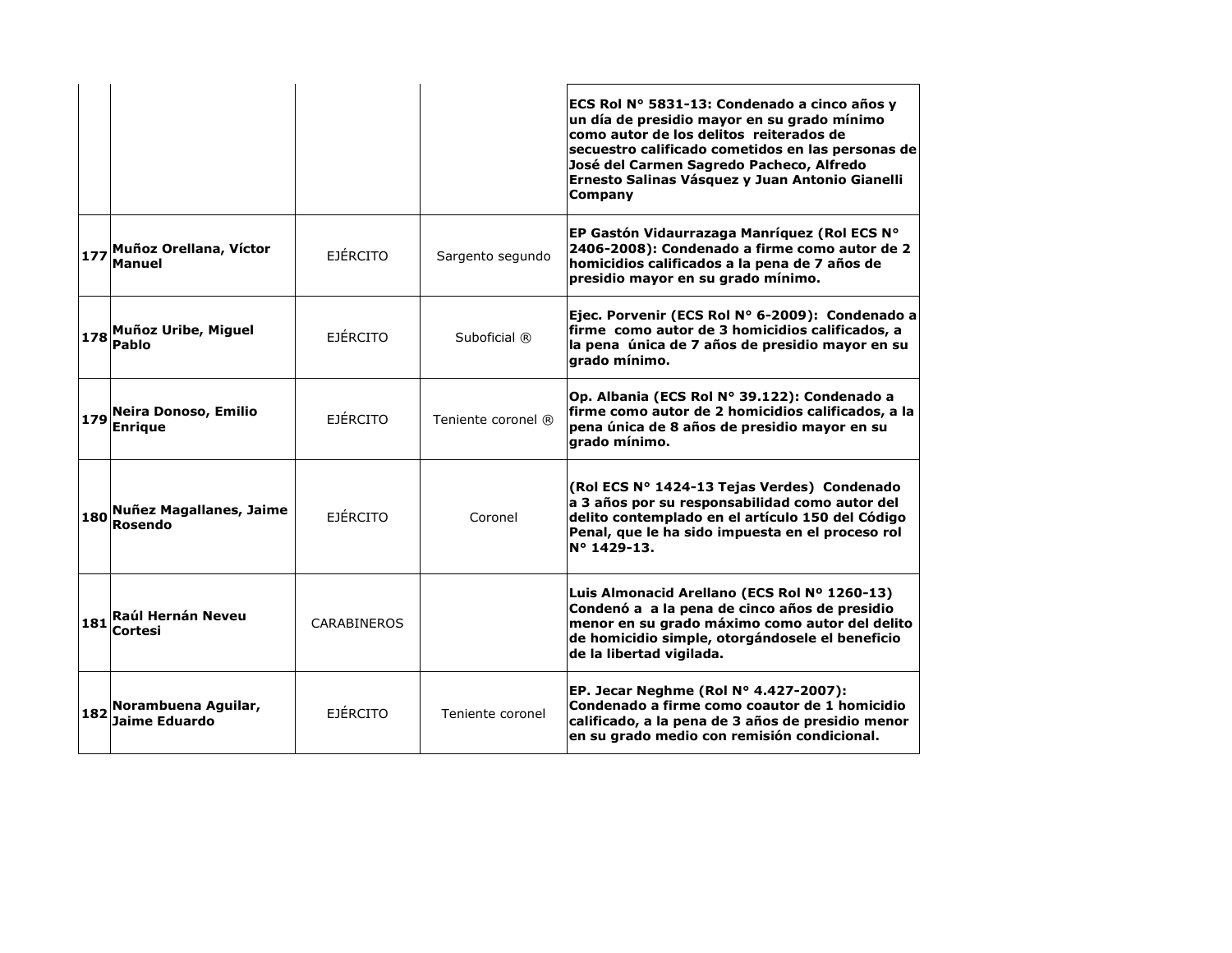| 183 | <b>Obando Rodríguez, Carlos</b><br>José         | CARABINEROS        |              | (ECS Rol Nº 1686 -13) Condenado firme a a 5<br>años de presidio menor en su grado máximo,<br>como autor del delito de homicidio calificado de<br>José Gilberto González de la Torre, cometido en<br>El Salto de Pilmaiquén, Río Bueno, en septiembre<br>u octubre de 1973 y además como autor de los<br>delitos de secuestro calificado de Alfredo<br>Segundo y Eduardo Pacheco Molina, Juan<br>Segundo mancilla Delgado, Teobaldo José<br>Paillacheo Catalán, Valentín Cárdenas Arriagada y<br>Enrique González Angulo, cuya perpetración se<br>inició en Río Bueno, Mantilhue, Chiscaihue y El<br>Salto de Pilmaiquén, el 3 de octubre de 1977<br>(sic), otorgándosele el beneficio de la libertad<br>vigilada. |
|-----|-------------------------------------------------|--------------------|--------------|-------------------------------------------------------------------------------------------------------------------------------------------------------------------------------------------------------------------------------------------------------------------------------------------------------------------------------------------------------------------------------------------------------------------------------------------------------------------------------------------------------------------------------------------------------------------------------------------------------------------------------------------------------------------------------------------------------------------|
|     | 184 Opazo Insunza, Hugo                         | <b>CARABINEROS</b> | Suboficial ® | DD José García Franco (ECS Rol Nº 2.335-2009):<br>Condenado a firme como coautor de 1 secuestro<br>calificado, a la pena de 4 años presidio menor en<br>su grado máximo, con libertad vigilada.                                                                                                                                                                                                                                                                                                                                                                                                                                                                                                                   |
|     | 185 Orellana Seguel,<br><b>Francisco Javier</b> | <b>EJÉRCITO</b>    | Suboficial   | EP Fernando Vergara Vargas (Rol ECS N° 6308-<br>2007): Condenado a firme como autor de 1<br>homicidio calificado, a la pena de 5 años de<br>presidio menor en su grado máximo bajo libertad<br>vigilada.                                                                                                                                                                                                                                                                                                                                                                                                                                                                                                          |
|     | 186 Ormeño Stuardo, Israel                      | <b>CIVIL</b>       |              | DD José E. Cuevas (Rol ECS Nº 1511-2009):<br>Condenado a firme como autor de 1 secuestro<br>calificado a la pena de 3 años y 1 día de presidio<br>menor en su grado máximo bajo libertad vigilada.                                                                                                                                                                                                                                                                                                                                                                                                                                                                                                                |
|     | 187 Orozco Sepúlveda, Héctor<br><b>Manuel</b>   | <b>EJÉRCITO</b>    | General ®    | DD Guillermo Jorquera (ex agente DINE) (Rol<br>ECS Nº 5789-2007): Condenado a firme como<br>autor de 1 secuestro calificado a la pena de 4<br>años de presidio con beneficio de libertad<br>vigilada.                                                                                                                                                                                                                                                                                                                                                                                                                                                                                                             |
|     | 188 Ortiz Toledo, Juan<br>Antonio               | <b>EJÉRCITO</b>    | Suboficial   | Ejec. Porvenir (ECS Rol Nº 6-2009): Condenado a<br>firme como autor de 3 homicidios calificados, a<br>la pena única de 7 años de presidio mayor en su<br>grado mínimo.                                                                                                                                                                                                                                                                                                                                                                                                                                                                                                                                            |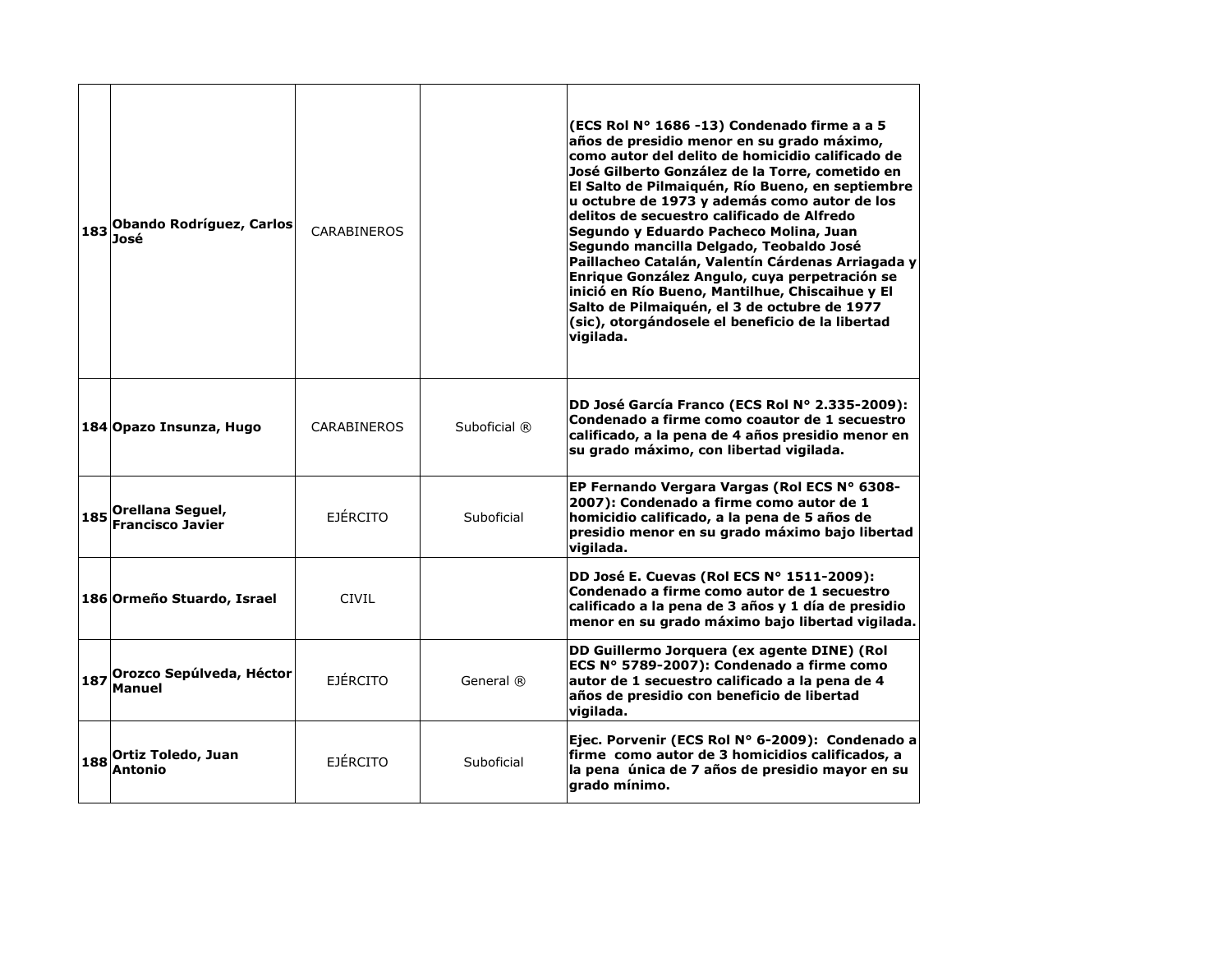| 189 Orvietto Tiplitzky,                          | <b>FJÉRCITO</b>    | Coronel ®          | (Rol ECS Nº 1424-13 Tejas Verdes) Condenado<br>pena única de 10 años y 1 día, de presidio mayor<br>en su grado máximo por su responsabilidad de<br>autor de los delitos de secuestro calificado de<br>Miguel Andrés Heredía Vásquez; de Rebeca María<br>Espinoza Sepúlveda; de Félix Marmaduke Vargas<br>Fernández; de José Leonardo Pérez Hermosilla; y<br>de José Guillermo Orellana Meza; más la pena<br>única de 5 años y 1 día de presidio mayor en su<br>grado mínimo por su responsabilidad como autor<br>del delito contemplado en el artículo 150 del<br>Código Penal, que le ha sido impuesta en el<br>proceso rol Nº 1429-13. |
|--------------------------------------------------|--------------------|--------------------|------------------------------------------------------------------------------------------------------------------------------------------------------------------------------------------------------------------------------------------------------------------------------------------------------------------------------------------------------------------------------------------------------------------------------------------------------------------------------------------------------------------------------------------------------------------------------------------------------------------------------------------|
| 190 Osorio Gardasanich, Luis<br><b>Alberto</b>   | EJÉRCITO           | Coronel ®          | DD Chihuío (Rol ECS Nº 8314-2009): Condenado<br>a firme como autor de 17 homicidios calificados a<br>la pena de 10 años de presidio mayor en su grado<br>medio.                                                                                                                                                                                                                                                                                                                                                                                                                                                                          |
| $\big 191\big $ Osorio Morales, Joel de<br>Jesús | <b>CARABINEROS</b> | Sargento segundo ® | DD Nelson Llanguilef (ECS Rol N° 2.370-2007):<br>Condenado a firme como autor de 1 secuestro<br>calificado, a la pena de 3 años y 1 día presidio<br>menor en grado máximo, con libertad vigilada                                                                                                                                                                                                                                                                                                                                                                                                                                         |
| 192 Osses Chavarría, Luis<br><b>Eduardo</b>      | <b>CARABINEROS</b> | Oficial ®          | DD Chihuío (Rol ECS Nº 8314-2009): Condenado<br>a firme como cómplice de 4 homicidios<br>calificados a la pena de 3 años y 1 día de presidio<br>menor con libertad vigilada.                                                                                                                                                                                                                                                                                                                                                                                                                                                             |
| 193 Osses Quezada, Alberto                       | <b>CARABINEROS</b> | Cabo primero ®     | DD Melipeuco (ECS Rol Nº 56-2009): Condenado<br>a firme como autor de 2 secuestros calificados, a<br>la pena única de 3 años 1 día presidio menor<br>grado maximo; libertad vigilada                                                                                                                                                                                                                                                                                                                                                                                                                                                     |
| 194 Ovalle Hidalgo, Hernán<br><b>Reinaldo</b>    | EJÉRCITO           | Coronel ®          | EP Sumar, Ofelia Villarroel y otros (Rol ECS 516-<br>2007): Condenado a firme como cómplice de 3<br>homicidios calificados a la pena de 12 años de<br>presidio mayor en su grado medio.                                                                                                                                                                                                                                                                                                                                                                                                                                                  |
| 195 Pacheco Padilla, José<br><b>Horacio</b>      | <b>CIVIL</b>       |                    | DD Jorge Patricio Narvaez (ECS Rol Nº 2372-<br>2009) : Condenado a firme como autor de 1<br>secuestro calificado, a la pena de 3 años de<br>presidio menor grado medio con remisión condic.<br>pena.                                                                                                                                                                                                                                                                                                                                                                                                                                     |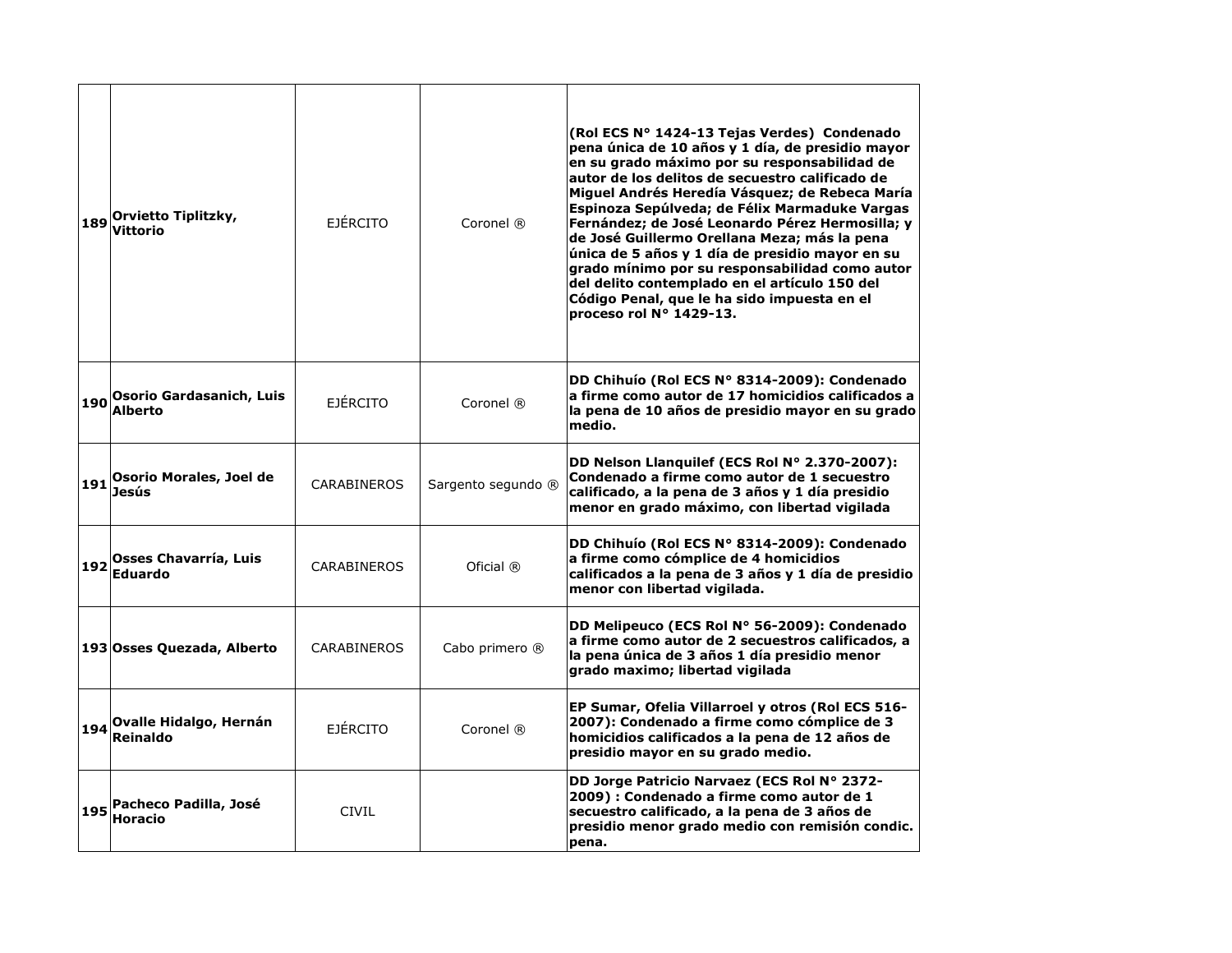|  | 196 Padilla Villán, Patricio<br>Vicente | <b>EJÉRCITO</b>    | Se desconoce       | DD Grober Hugo Venegas Islas (ECS Rol Nº 3573-<br>2012): Condenado a firme como autor de 1 delito<br>de secuestro calificado, a la pena de 4 años de<br>presidio menor en su grado máximo, con el<br>beneficio de libertad vigilada.                                                                  |
|--|-----------------------------------------|--------------------|--------------------|-------------------------------------------------------------------------------------------------------------------------------------------------------------------------------------------------------------------------------------------------------------------------------------------------------|
|  | 197 Palma, Jorje                        | <b>CARABINEROS</b> | Suboficial ®       | DD Rubén Velásquez Vargas, Alto Palena (Rol ECS<br>Nº 4155-2008): Condenado a firme como coautor<br>de 1 secuestro calificado a la pena de 3 años y 1<br>día de presidio menor en su grado máximo bajo<br>libertad vigilada                                                                           |
|  |                                         | FUFRZA AFRFA       | Empleado civil ®   | DD David Urrutia Galaz (Rol ECS Nº 4691-2007):<br>Condenado a firme como autor de 1 homicidio<br>calificado a 4 años de presidio menor en su grado<br>máximo con libertad vigilada.                                                                                                                   |
|  | 198 Palma Ramírez, César<br>Luis        |                    |                    | DD Carlos Contreras (ECS Rol Nº 6.188-2006):<br>Condenado a firme como autor de 1 homicidio<br>simple, a la pena de 3 años y 1 día presidio<br>menor en grado máximo, con libertad vigilada.                                                                                                          |
|  |                                         |                    |                    | DD Humberto de las Nieves Fuentes Rodríguez<br>(Rol ECS Nº 2581-2009): Condenado por<br>sentencia a firme como autor de 1 secuestro<br>calificado, a la pena de 5 años de presidio menor<br>en su grado máximo con libertad vigilada.                                                                 |
|  |                                         |                    |                    | ECS Rol Nº 5831-13: Condenado a cinco años y<br>un día de presidio mayor en su grado mínimo<br>como autor de los delitos reiterados de<br>secuestro calificado cometidos en las personas de<br>José del Carmen Sagredo Pacheco, Alfredo<br>Ernesto Salinas Vásquez y Juan Antonio Gianelli<br>Company |
|  | 199 Parada Muñoz, José<br>Alejandro     | EJÉRCITO           | Suboficial mayor ® | Caravana de la Muerte -Cuaderno San Javier (ECS<br>Rol 4.723-2007) : Condenado a firme como<br>coautor de 4 homicidios calificados, a la pena<br>única pena única de 4 años con libertad vigilada.                                                                                                    |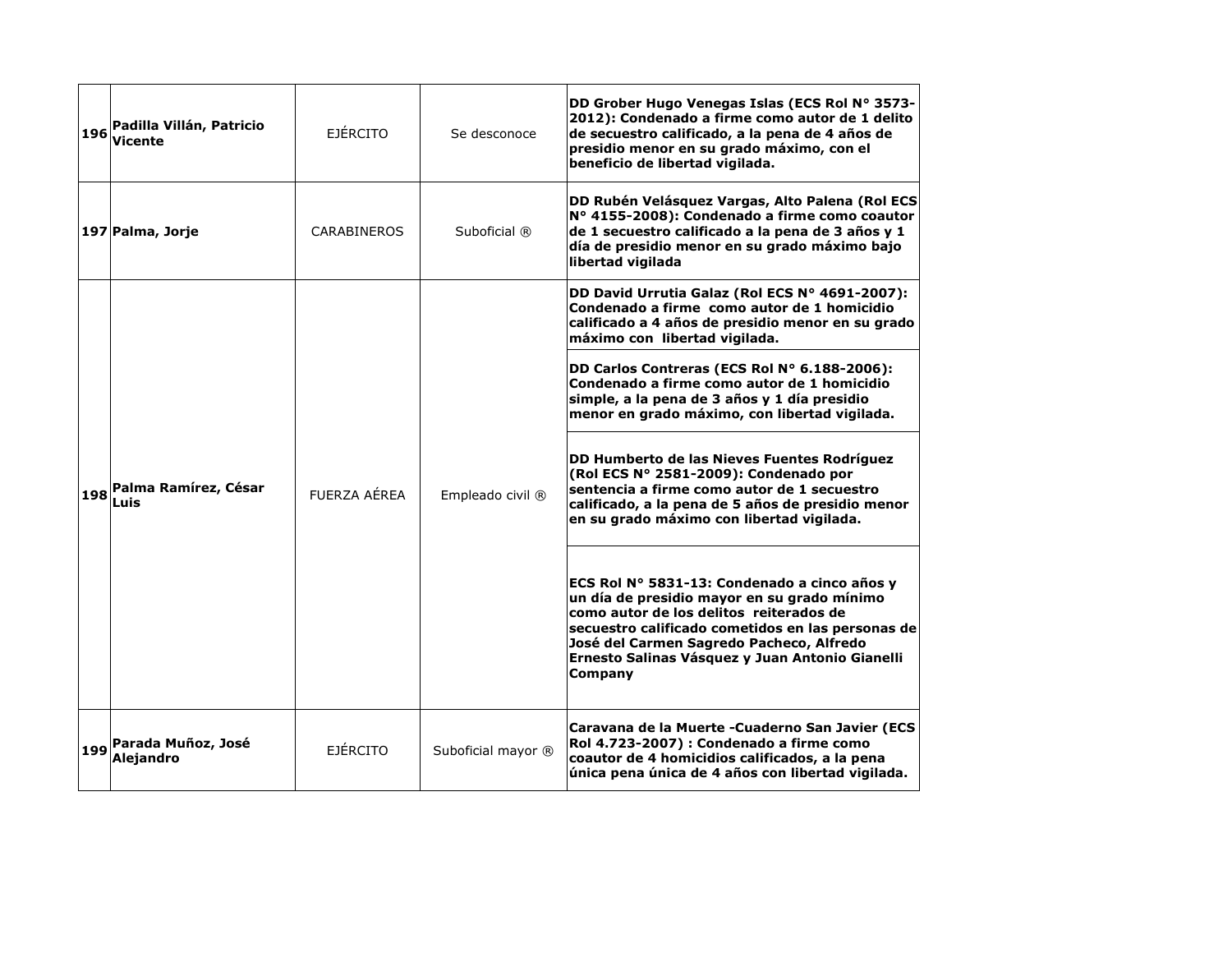| 200 | Pasmiño Sepúlveda, Juan<br>Héctor               | CARABINEROS     | Suboficial ®        | DD y EP Freire (ICA 81-2008): Condenado a firme<br>como autor de los homicidios calificados de<br>Hernaldo Aguilera y Leomeres Monroy a la pena<br>de 10 años de presidio mayor en su grado medio.                                                                                                                                                                                                            |
|-----|-------------------------------------------------|-----------------|---------------------|---------------------------------------------------------------------------------------------------------------------------------------------------------------------------------------------------------------------------------------------------------------------------------------------------------------------------------------------------------------------------------------------------------------|
| 201 | <b>Paz Bustamante, Nelson</b><br><b>Alberto</b> | <b>FIÉRCITO</b> | Suboficial ®        | UD AIVATO BATTIOS DUQUE( ROI ECS N° 1309-2009):<br>Condenado a firme como autor de 1 secuestro<br>calificado a la pena de 5 años y 1 día de presidio<br>cu arado mínimo                                                                                                                                                                                                                                       |
|     | 202 Pereira Rojas, Heriberto                    | FUERZA AÉREA    | Suboficial ®        | DD Longuimay (Rol ECS N° 5337-2008):<br>Condenado a firme como coautor de 2 secuestros<br>calificados a la pena de 3 años y 1 día de presidio<br>menor en su grado máximo bajo libertad vigilada.<br>DD Nelson Curiñir (Rol ECS Nº 5836-2008):<br>Condenado a firme como cómplice de 1 homicidio<br>calificado a la pena de 3 años y 1 día de presidio<br>menos en su grado máximo bajo libertad<br>vigilada. |
|     | 203 Pérez Egert, Francisco<br>Javier            | EJÉRCITO        | Brigadier general ® | DD y EP Escuela Caballería de Quillota (Rol ECS<br>Nº 7346-2009): Condenado a firme como autor<br>de 9 secuestros calificados a la pena de 4 años de<br>presidio menor en su grado máximo con libertad<br>vigilada.                                                                                                                                                                                           |
|     | 204 Pérez Martínez, Rodrigo                     | <b>FIÉRCITO</b> | Mayor ®             | Op. Albania (ECS Rol Nº 39.122): Condenado a<br>firme como autor de 1 homicidio calificado<br>(Patricia Quiroz), a la pena de 5 años de presidio<br>menor en su grado máximo, con libertad vigilada.                                                                                                                                                                                                          |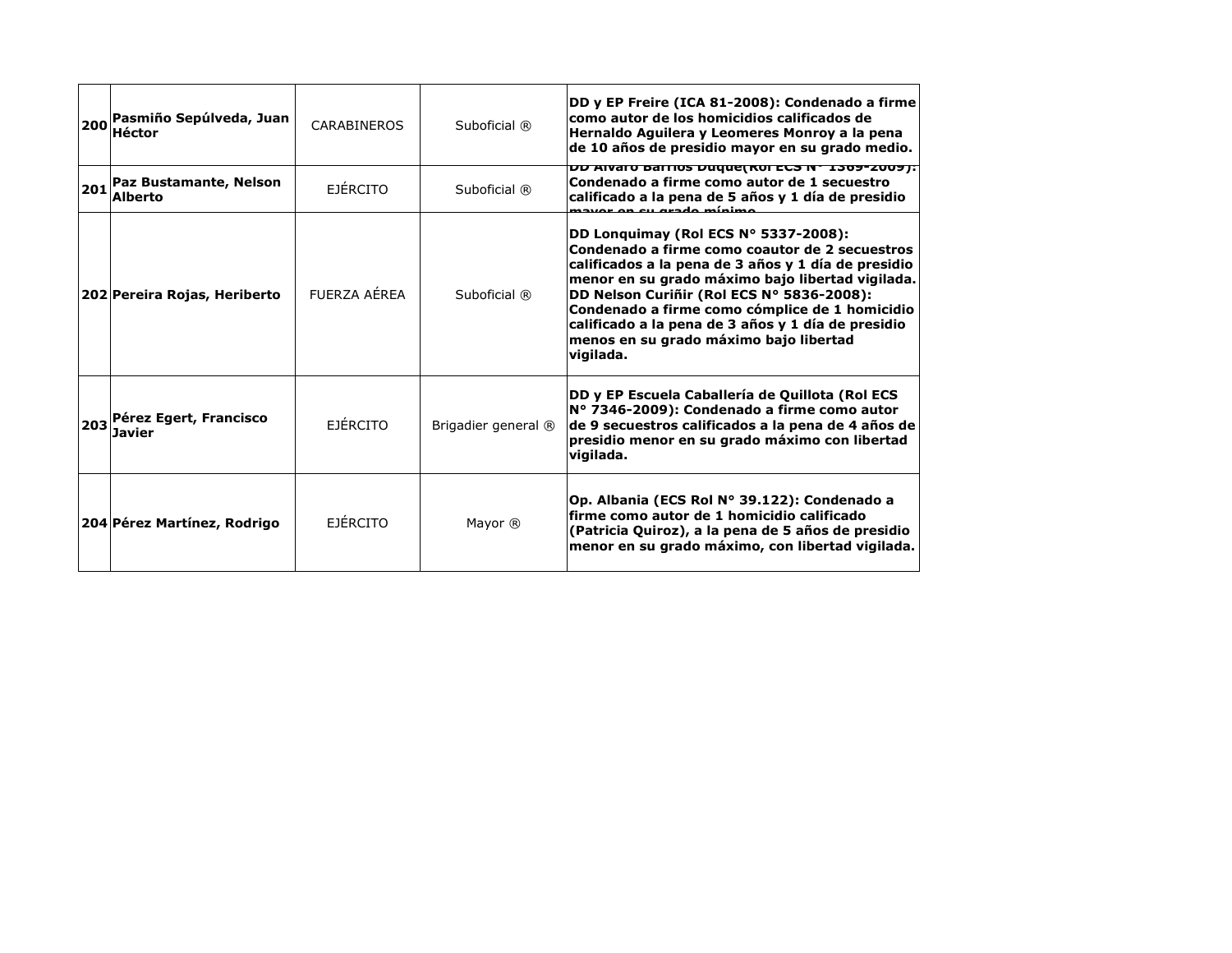| 205 Pérez Torres, Rafael                           | <b>CARABINEROS</b> |                     | ECS Rol Nº 1686-13 (Caso Rahue). Condenado a<br>12 años de presidio mayor en su grado medio<br>como autor de los delitos de homicidio calificado<br>de Martín Núñez Rosas, cometido en Osorno<br>entre el 16 y el 18 de septiembre de 1973;<br>homicidio calificado en grado de frustrado de<br>Blanca Ester Valderas Garrido, cometido entre el<br>16 y el 18 de septiembre de 1973, en Osorno;<br>autor de los delitos de secuestro calificado de<br>Santiago Domingo Aguilar Duhau y César Osvaldo<br>del Carmen Ávila Lara, perpetrados entre el 17 y<br>27 de septiembre de 1973, en Osorno; autor de<br>los delitos de secuestro calificado de Joel Fierro<br>Inostroza, José Ricardo Huenumán Huenumán y<br>Luis Sergio Aros Huichacán, cometidos entre el<br>15 y el 17 de septiembre de 1973 y de Arturo<br>Jesús Valderas Angulo, perpetrado el 16 de<br>septiembre de 1973. |
|----------------------------------------------------|--------------------|---------------------|----------------------------------------------------------------------------------------------------------------------------------------------------------------------------------------------------------------------------------------------------------------------------------------------------------------------------------------------------------------------------------------------------------------------------------------------------------------------------------------------------------------------------------------------------------------------------------------------------------------------------------------------------------------------------------------------------------------------------------------------------------------------------------------------------------------------------------------------------------------------------------------|
| 206 Pinto Pérez, Víctor Raúl                       | <b>FIÉRCITO</b>    | Brigadier general ® | EP. Tucapel Jiménez (Proceso ECS Rol Nº 3231-<br>2003): Condenado a firme como autor de 1<br>homicidio calificado, a la pena de 8 años presidio<br>mayor grado mínimo.                                                                                                                                                                                                                                                                                                                                                                                                                                                                                                                                                                                                                                                                                                                 |
| 207 Polanco Gallardo,<br><b>Fernando Guillermo</b> | <b>FIÉRCITO</b>    | Brigadier ®         | EP María del Rosario Ávalos Castañeda y<br>Bernardo Lejderman Konujowsja, Vicuña (Rol<br>ECS Nº696-2008): Condenado a firme como<br>autor de 2 homicidios calificados a la pena de 5<br>años y 1 día de presidio mayor en su grado<br>mínimo.                                                                                                                                                                                                                                                                                                                                                                                                                                                                                                                                                                                                                                          |
| 208 Quilodrán Burgos,<br>Leonardo                  | <b>FIÉRCITO</b>    | Suboficial ®        | DD y EP Escuela Caballería de Quillota (Rol ECS<br>Nº 7346-2009): Condenado a firme como autor<br>de 9 secuestros calificados, a la pena de 4 años<br>de presidio menor en su grado máximo con<br>libertad vigilada.                                                                                                                                                                                                                                                                                                                                                                                                                                                                                                                                                                                                                                                                   |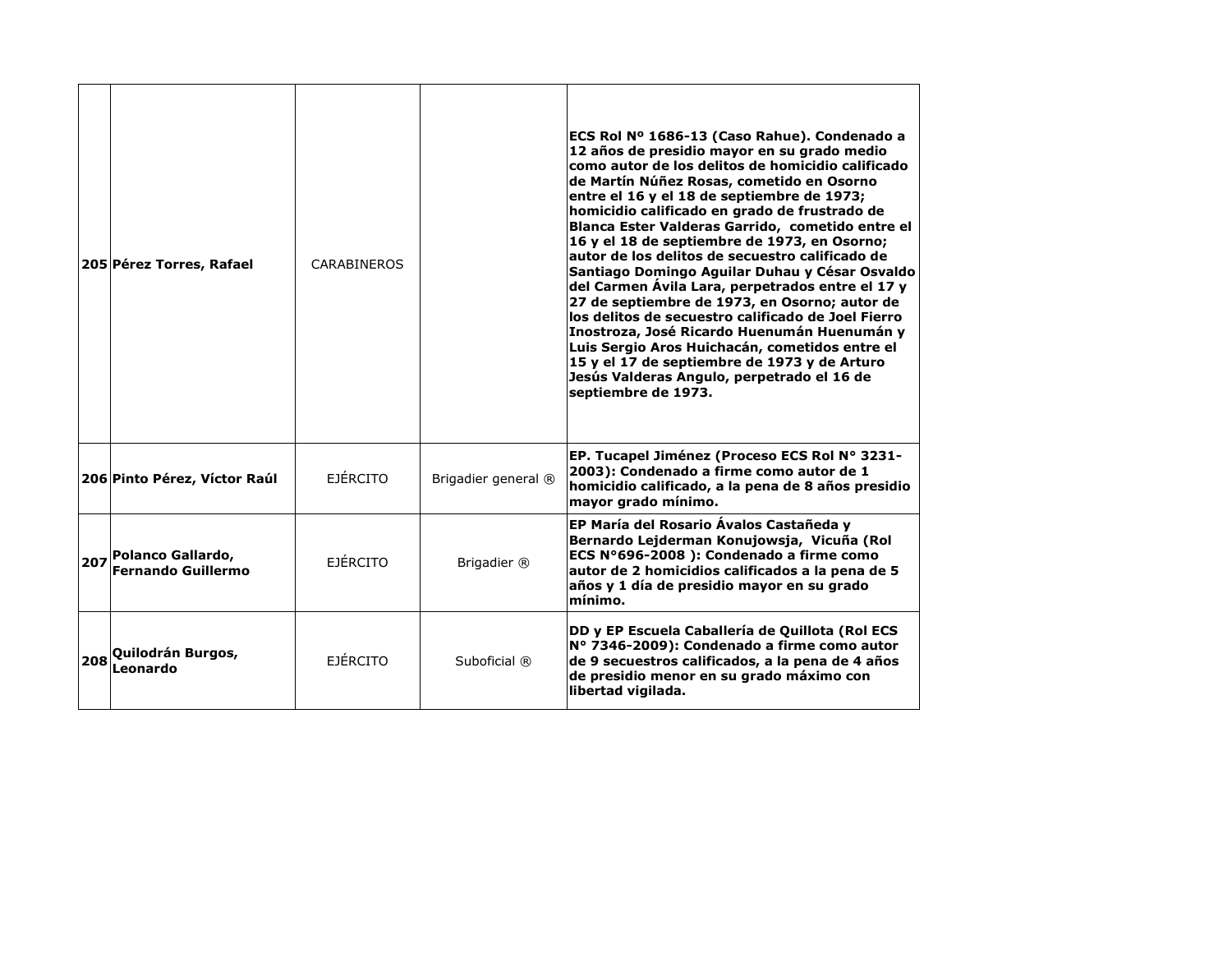| 209 Quintana Salazar, Raúl                      | EJÉRCITO           | <b>Teniente Coronel</b> | (Rol ECS N° 1424-13 Tejas Verdes) Condenado<br>pena única de 10 años y 1 día, de presidio mayor<br>en su grado máximo por su responsabilidad de<br>autor de los delitos de secuestro calificado de<br>Miguel Andrés Heredía Vásquez; de Rebeca María<br>Espinoza Sepúlveda; de Félix Marmaduke Vargas<br>Fernández; de José Leonardo Pérez Hermosilla; y<br>de José Guillermo Orellana Meza; más la pena<br>única de 5 años y 1 día de presidio mayor en su<br>grado mínimo por su responsabilidad como autor<br>del delito contemplado en el artículo 150 del<br>Código Penal, que le ha sido impuesta en el<br>proceso rol N° 1429-13. |
|-------------------------------------------------|--------------------|-------------------------|------------------------------------------------------------------------------------------------------------------------------------------------------------------------------------------------------------------------------------------------------------------------------------------------------------------------------------------------------------------------------------------------------------------------------------------------------------------------------------------------------------------------------------------------------------------------------------------------------------------------------------------|
| 210 Quiroz Ruiz, Iván Raúl<br><b>Belarmino</b>  | <b>CARABINEROS</b> | Teniente coronel ®      | EP José Carrasco Tapia y Abraham Muskatblit<br>Eidelstein (Rol ECS Nº 2406-2008): Condenado a<br>firme como autor de 2 homicidios calificados a la<br>pena de 7 años de presidio mavor en su grado<br>mínimo.<br>Op. Albania (ECS Rol Nº 39.122): Condenado a<br>firme como autor de 7 homicidios calificados, a la<br>pena única de 10 años y 1 día de presidio mayor<br>en su grado medio.                                                                                                                                                                                                                                             |
| 211 Ramírez Hald, Hernán<br>Alejandro           | <b>EJÉRCITO</b>    | General ®               | EP. Tucapel Jiménez (Proceso ECS Rol Nº 3231-<br>2003): Condenado a firme como cómplice de 1<br>homicidio calificado, a la pena de 800 días<br>presidio menor grado medio, remitidos.                                                                                                                                                                                                                                                                                                                                                                                                                                                    |
| 212 Ramírez Romero, Jorge<br>Fernando           | <b>FIÉRCITO</b>    | Empleado civil ®        | EP Fernando Vergara Vargas (Rol ECS N° 6308-<br>2007): Condenado a firme como autor de 1<br>homicidio calificado, a la pena de 5 años de<br>presidio menor en su grado máximo bajo libertad<br>vigilada.                                                                                                                                                                                                                                                                                                                                                                                                                                 |
| 213 Ramírez Rurange, Hernán                     | EJÉRCITO           | General ®               | EP. Tucapel Jiménez (Proceso ECS Rol Nº 3231-<br>2003): Condenado a firme como encubridor de 1<br>homicidio calificado, a la pena de 800 días<br>presidio menor grado medio, remitidos.                                                                                                                                                                                                                                                                                                                                                                                                                                                  |
| 214 Rebolledo Sotelo, Enrique<br><b>Alberto</b> | FUERZA AÉREA       | Suboficial ®            | DD Longuimay (Rol ECS N° 5337-2008):<br>Condenado a firme como coautor de 2 secuestros<br>calificados a la pena de 3 años y 1 día de presidio<br>menor en su grado máximo bajo libertad vigilada.                                                                                                                                                                                                                                                                                                                                                                                                                                        |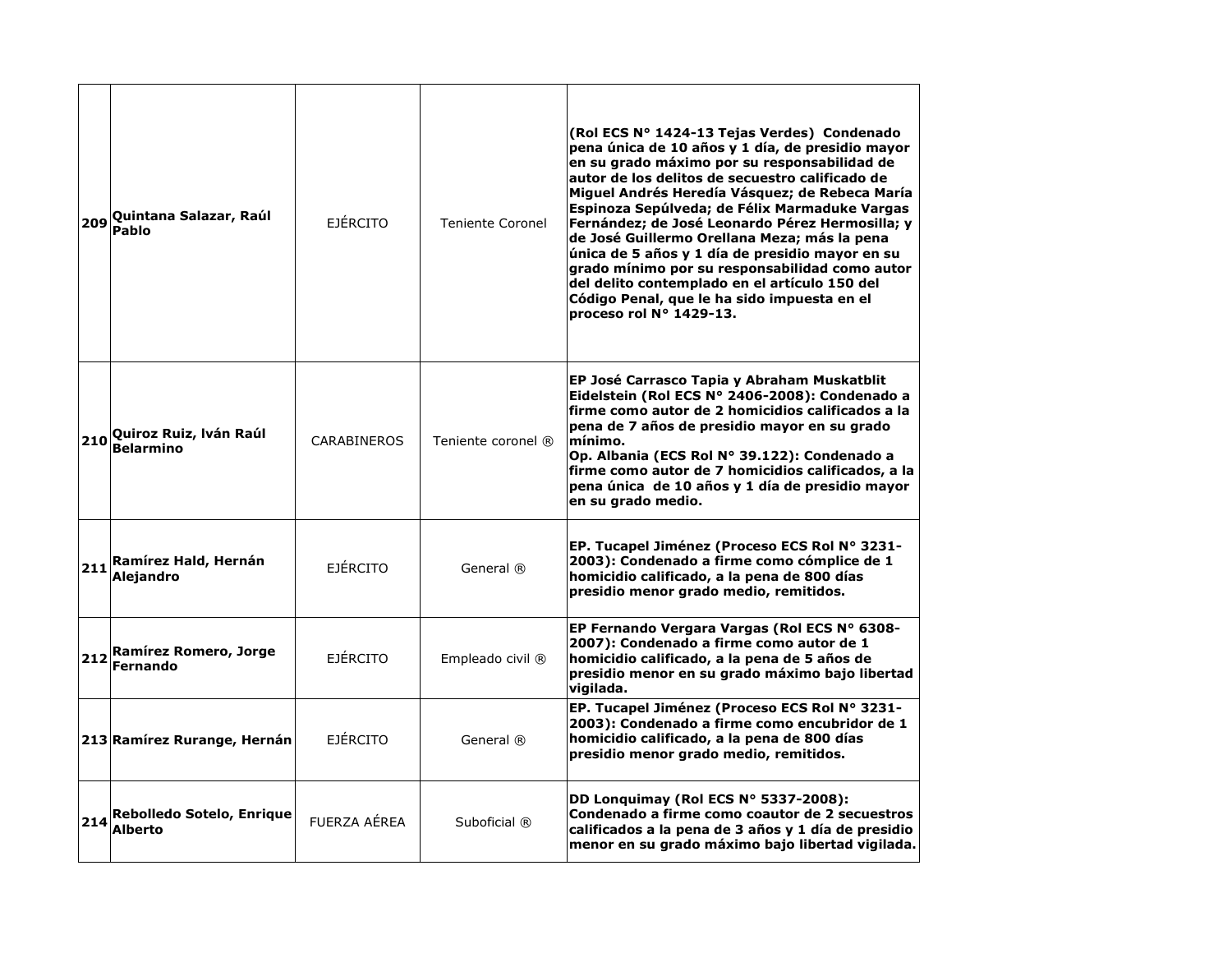|     | 215 Recabal Bascuñán, Rafael<br>Laureano   | <b>EJÉRCITO</b>    | Suboficial ® | DD Juan Rodríguez Escobar, José Abel Díaz Toro<br>y José Enrique Conejeros Troncoso, Cajón<br>(Cautín). (Rol ECS Nº 7235-2008): Condenado a<br>firme como coautor de 3 secuestros calificados a<br>la pena de 4 años de presidio menor en su grado<br>máximo bajo libertad vigilada. |
|-----|--------------------------------------------|--------------------|--------------|--------------------------------------------------------------------------------------------------------------------------------------------------------------------------------------------------------------------------------------------------------------------------------------|
|     | 216 Retamal Carrasco, Víctor<br>del Carmen | CARABINEROS        | Suboficial ® | DD Nelson Llanguilef (ECS Rol Nº 2.370-2007):<br>Condenado a firme como autor de 1 secuestro<br>calificado, a la pena de 3 años y 1 día presidio<br>menor en grado máximo, con libertad vigilada                                                                                     |
|     | 217 Reyes Herrera, Leonardo                | FUERZA AÉREA       | (R)          | DD Longuimay (Rol ECS N° 5337-2008):<br>Comandante de grupo Condenado a firme como coautor de 2 secuestros<br>calificados a la pena de 3 años y 1 día de presidio<br>menor en su grado máximo bajo libertad vigilada.                                                                |
|     | 218 Riquelme Troncoso,<br>Israel Antonio   | CARABINEROS        | Suboficial ® | DD Melipeuco (ECS Rol Nº 56-2009): Condenado<br>a firme como autor de 3 secuestros calificados, a<br>la pena única de 4 años presidio menor en su<br>grado maximo; libertad vigilada.                                                                                                |
|     | 219 Rivera Bozzo, Sergio                   | <b>ARMADA</b>      | Teniente ®   | DD Lago Ranco (Rol ECS Nº 6525-2006):<br>Condenado a firme como autor de 4 homicidios<br>calificados a la pena de 5 años y 1 día de presidio<br>mayor en su grado mínimo.                                                                                                            |
|     |                                            |                    |              | DD José Matías Ñanco (ECS Rol N°2.666-04):<br>Condenado a firme como autor de 1 homicidio, a<br>la pena de 5 años y 1 día de presidio mayor en su<br>grado mínimo.                                                                                                                   |
| 220 | Rivera Obando, Juan<br><b>Bautista</b>     | <b>CARABINEROS</b> | Suboficial ® | Ejec. Puente Pichoy (Rol ECS Nº 4.321-2008):<br>Condenado a firme como autor de 4 homicidios<br>calificados a la pena única de 4 años presidio<br>menor grado máximo con libertad vigilada.                                                                                          |
|     | 221 Rodríguez Carrillo, Rufino             | <b>CARABINEROS</b> | Suboficial ® | Ejec. Panguipulli (Rol ECS Nº 559-2004):<br>Condenado a firme como autor de 2 homicidios<br>calificados a la pena de 5 años de presidio menor<br>en su grado máximo con libertad vigilada.                                                                                           |
|     | 222 Rodríguez Guerrero,<br>Nelson Eugenio  | <b>CARABINEROS</b> |              | ECS Rol Nº 1686-13 (Caso Rahue). Condenado a<br>4años de presidio menor en su grado máximo,<br>como autor de los delitos de secuestro calificado<br>de Mario Armando Opazo Guarda, Arturo Chacón<br>Salgado, Nolberto Salgado Salgado, y de Carlos<br>Zapata Águila,                 |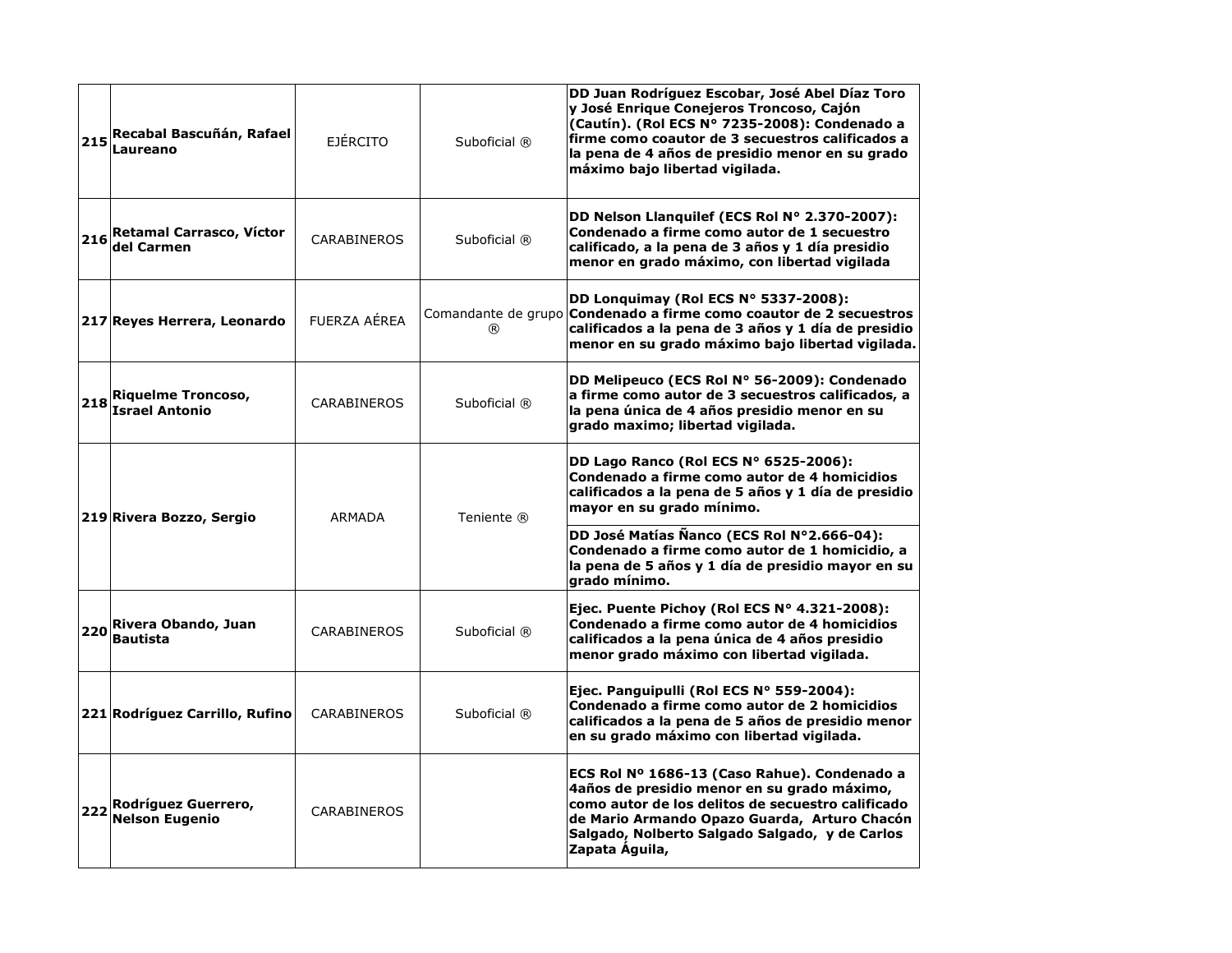|     | 223 Rojas Tapia, Fernando<br>Rafael   | EJÉRCITO           | Teniente Coronel ®             | EP. Juan Ramón Soto Cerda, Luis Nelson<br>Fernando Araneda Loaiza, Luis Pantaleón<br>Pincheira Llanos y Jaime Cuevas Cuevas (ECS Rol<br>Nº 3841-2012): Condenado a firme como autor<br>de 4 homicidios calificados, a la pena de 10años y<br>1 día de presidio mayor en su grado medio.                                                                                            |
|-----|---------------------------------------|--------------------|--------------------------------|------------------------------------------------------------------------------------------------------------------------------------------------------------------------------------------------------------------------------------------------------------------------------------------------------------------------------------------------------------------------------------|
| 224 | Romero Muñoz, Carlos<br>Luis          | <b>EJÉRCITO</b>    | Mayor ® y ex fiscal<br>militar | Caravana de la Muerte -Cuaderno San Javier (ECS<br>Rol 4.723-2007) : Condenado a firme como<br>coautor de 4 homicidios calificados, a la pena<br>única de 6 años de presidio mayor en su grado<br>mínimo.                                                                                                                                                                          |
| 225 | <b>Romo Morales, Luis</b><br>Fernando | <b>CARABINEROS</b> | Mayor ® y abogado              | DD Carlos Montecinos Urra y José Cofre Bobadilla<br>(Rol ECS Nº 216-2007): Condenado a firme como<br>autor de 2 secuestros calificados a la pena de 5<br>años y 1 día de presidio mayor en su grado<br>mínimo.                                                                                                                                                                     |
|     |                                       |                    |                                | DD David Urrutia Galaz (Rol ECS Nº 4691-2007):<br>Condenado a firme como autor de 1 homicidio<br>calificado a 5 años de presidio menor en su grado<br>máximo con libertad vigilada.<br>DD Carlos Contreras (ECS Rol Nº 6.188-2006):<br>Condenado a firme como autor de 1 homicidio<br>simple, a la pena de 3 años y 1 día presidio<br>menor en grado máximo, con libertad vigilada |
|     | Duiz Runger Freddy                    |                    |                                | DD Juan Luis Riveras Matus (Rol ECS Nº 3808-<br>2006): Condenado a firme como autor de 1<br>homicidio calificado a la pena de 3 años de                                                                                                                                                                                                                                            |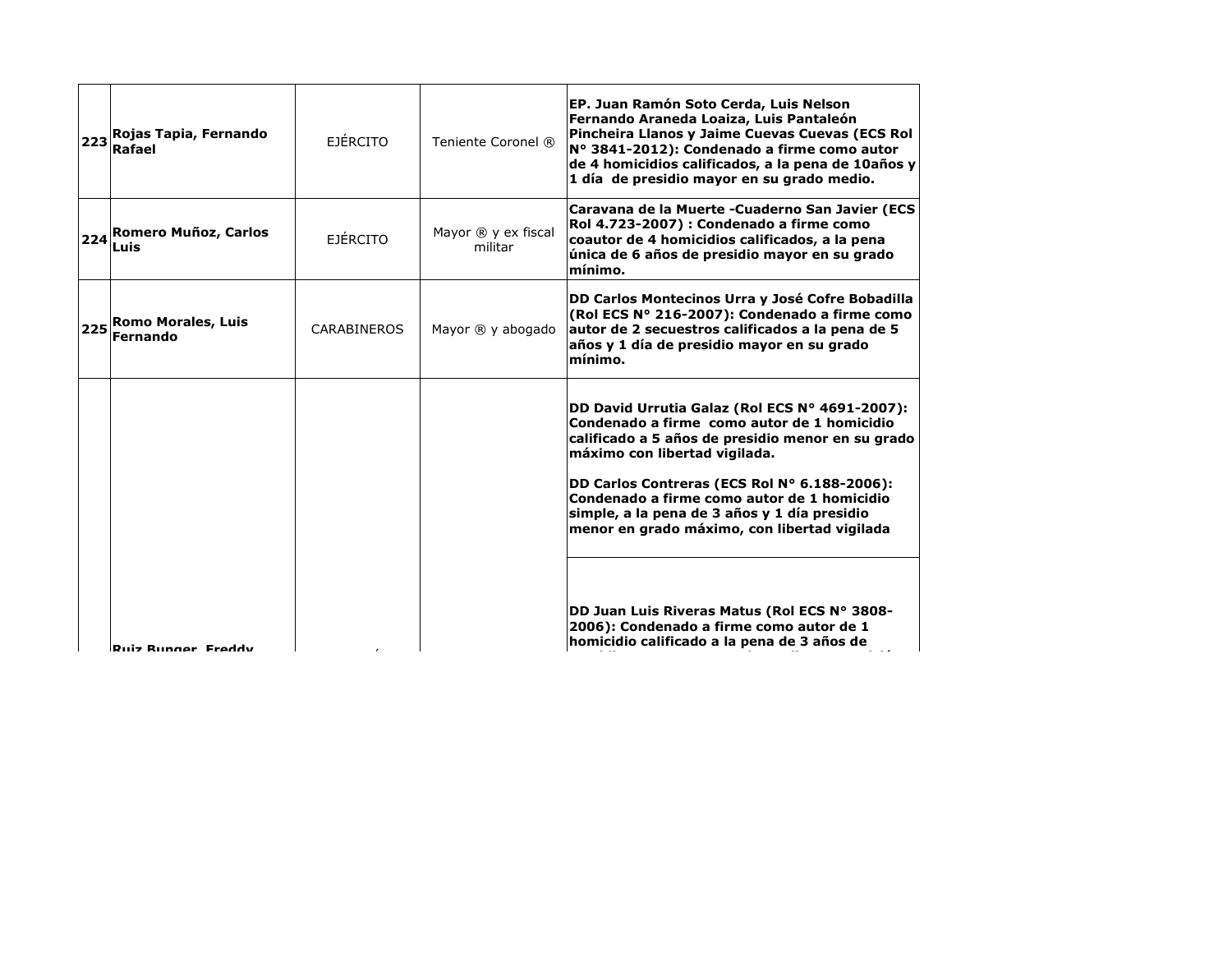| 226 <br>Enrique                        | <b>FUERZA AEREA</b> | General ® | presidio menor en su grado medio con remisión<br>condicional de la pena.<br>DD Humberto de las Nieves Fuentes Rodríguez<br>(Rol ECS Nº 2581-2009): Condenado por<br>sentencia a firme como autor de 1 secuestro<br>calificado, a la pena de 5 años de presidio menor<br>en su grado máximo con libertad vigilada.<br>ECS Rol Nº 5831-13: Condenado a cinco años y<br>un día de presidio mayor en su grado mínimo<br>como autor de los delitos reiterados de<br>secuestro calificado cometidos en las personas de<br>José del Carmen Sagredo Pacheco, Alfredo<br>Ernesto Salinas Vásquez y Juan Antonio Gianelli<br>Company |
|----------------------------------------|---------------------|-----------|----------------------------------------------------------------------------------------------------------------------------------------------------------------------------------------------------------------------------------------------------------------------------------------------------------------------------------------------------------------------------------------------------------------------------------------------------------------------------------------------------------------------------------------------------------------------------------------------------------------------------|
|                                        |                     |           | DD David Urrutia Galaz (Rol ECS Nº 4691-2007):<br>Condenado a firme como autor de 1 homicidio<br>calificado a 5 años de presidio menor en su grado<br>máximo con libertad vigilada.<br>DD Carlos Contreras (ECS Rol Nº 6.188-2006):<br>Condenado a firme como autor de 1 homicidio<br>simple, a la pena de 3 años y 1 día presidio<br>menor en grado máximo, con libertad vigilada.                                                                                                                                                                                                                                        |
| 227 Saavedra Loyola, Juan<br>Francisco | FUFRZA AFRFA        | Coronel ® | DD Humberto de las Nieves Fuentes Rodríguez<br>(Rol ECS Nº 2581-2009): Condenado por<br>sentencia a firme como autor de 1 secuestro<br>calificado, a la pena de 5 años de presidio menor<br>en su grado máximo con libertad vigilada.                                                                                                                                                                                                                                                                                                                                                                                      |
|                                        |                     |           | ECS Rol Nº 5831-13: Condenado a cinco años y<br>un día de presidio mayor en su grado mínimo<br>como autor de los delitos reiterados de<br>secuestro calificado cometidos en las personas de<br>José del Carmen Sagredo Pacheco, Alfredo<br>Ernesto Salinas Vásquez y Juan Antonio Gianelli<br>Company                                                                                                                                                                                                                                                                                                                      |
|                                        |                     |           |                                                                                                                                                                                                                                                                                                                                                                                                                                                                                                                                                                                                                            |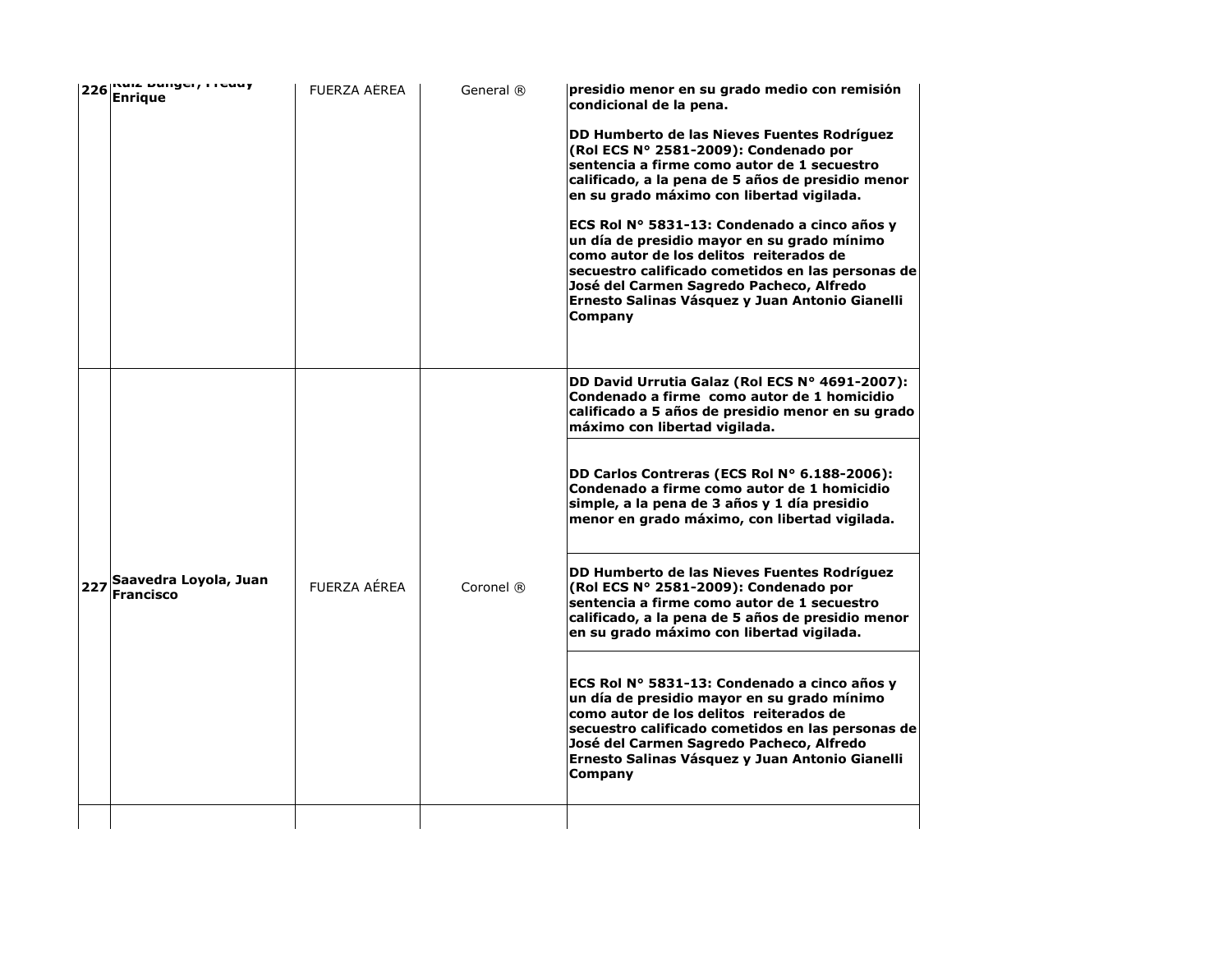|     | 228 Sáez Mardones, Alejandro<br>Julio             | CARABINEROS        | Cabo primero ®  | DD Carlos Contreras (ECS Rol Nº 6.188-2006):<br>Condenado a firme como autor de 1 homicidio<br>simple, a la pena de 3 años y 1 día presidio<br>menor en grado máximo, con libertad vigilada                                                                                                                                     |
|-----|---------------------------------------------------|--------------------|-----------------|---------------------------------------------------------------------------------------------------------------------------------------------------------------------------------------------------------------------------------------------------------------------------------------------------------------------------------|
|     |                                                   |                    |                 | Homicidios Parada, Guerrero y Nattino (ECS Rol<br>Nº 31.030-1995): Condenado a firme como autor<br>de asociación ilícita a la pena de 541 días de<br>presidio menor en su grado medio; y como autor<br>de 3 secuestros seguidos de homicidio y de 6<br>secuestros de víctimas sobrevivientes a la pena<br>de presidio perpetuo. |
|     | 229 Salas Wenzel, Hugo Iván                       | <b>FIÉRCITO</b>    | Mayor general ® | Op. Albania (ECS Rol Nº 39.122): Condenado a<br>firme como coautor de 5 homicidios simples y<br>como coautor de 7 homicidios calificados, a la<br>pena única de presidio perpetuo.                                                                                                                                              |
| 230 | <b>Salazar Fuentes, Claudio</b><br><b>Alberto</b> | <b>CARABINEROS</b> | $C$ aho $\Re$   | Homicidios Parada, Guerrero y Nattino (ECS Rol<br>Nº 31.030-1995): Condenado a firme como autor<br>de asociación ilícita a la pena de 541 días de<br>presidio menor en su grado medio; y como autor<br>de 3 secuestros seguidos de homicidio y de 6<br>secuestros de víctimas sobrevivientes a la pena<br>de presidio perpetuo. |
| 231 | Salazar Muñoz, José<br>Germán                     | <b>CARABINEROS</b> | Suboficial ®    | DD Juan Heredia Olivares (Rol ECS Nº 6105-<br>2008): Condenado a firme como autor de 1<br>secuestro calificado a la pena de 3 años y 1 día<br>bajo libertad vigilada.                                                                                                                                                           |
|     | 232 San Martín Riquelme,<br><b>Santiago</b>       | <b>CARABINEROS</b> | Cabo primero ®  | Homicidios Parada, Guerrero y Nattino (ECS Rol<br>Nº 31.030-1995): Condenado a firme como autor<br>de los secuestros de 5 víctimas sobrevivientes a<br>la pena de 800 días de presidio menor.                                                                                                                                   |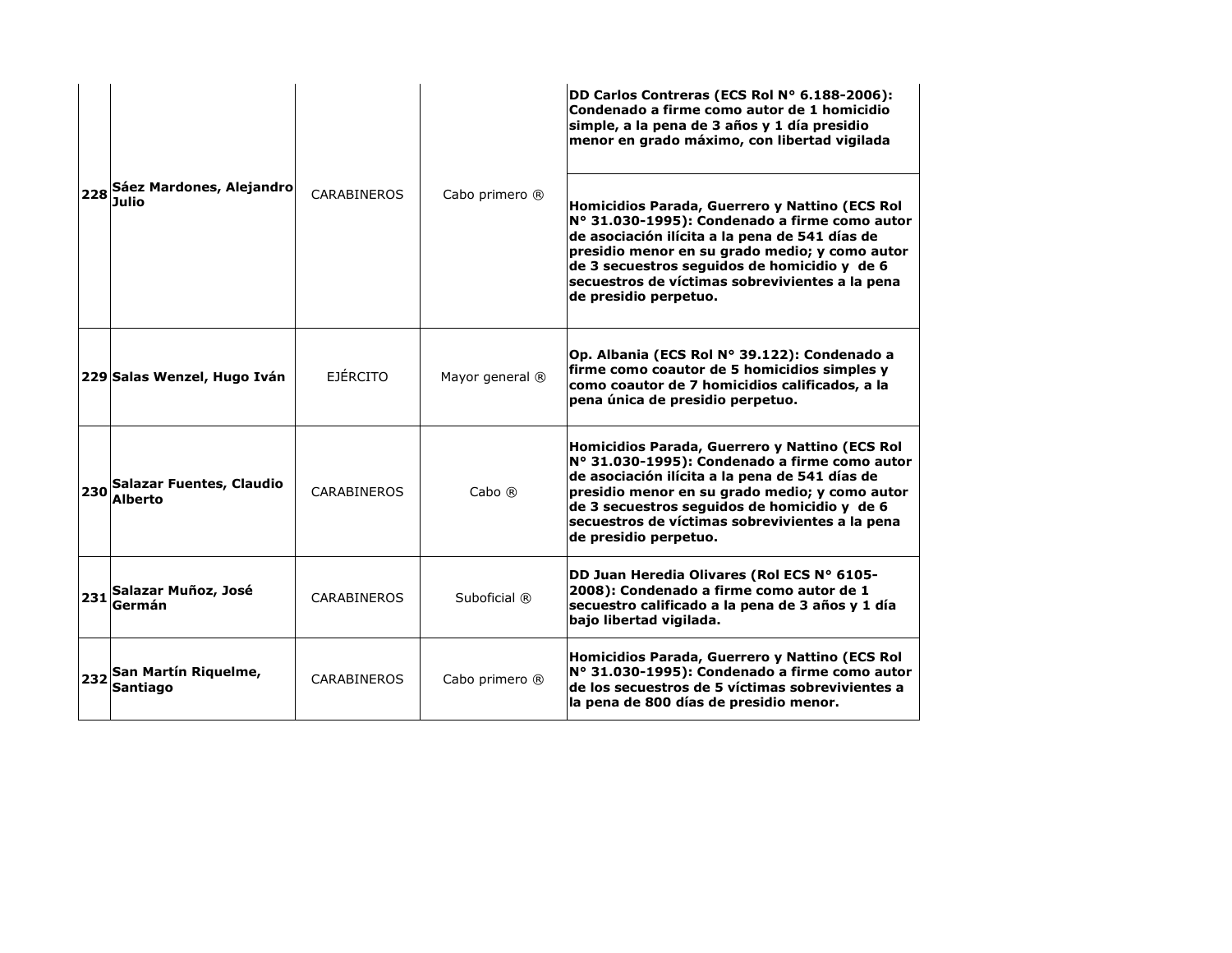| 233 Sandoval Arancibia,<br><b>Enrique Erasmo</b>            | EJÉRCITO           | Mayor ®          | DD Carlos Fariña Oyarce, DD y EP Menores La<br>Pincoya (Rol ECS Nº 7827-2008). Condenado a<br>firme como autor de 1 homicidio calificado a la<br>pena de 5 años de presidio menor en su grado<br>máximo bajo libertad vigilada.<br>EP. Juan Ramón Soto Cerda, Luis Nelson<br>Fernando Araneda Loaiza, Luis Pantaleón<br>Pincheira Llanos y Jaime Cuevas Cuevas (ECS Rol<br>Nº 3841-2012): Condenado a firme como autor<br>de 4 homicidios calificados, a la pena de 10años y<br>1 día de presidio mayor en su grado medio. |
|-------------------------------------------------------------|--------------------|------------------|----------------------------------------------------------------------------------------------------------------------------------------------------------------------------------------------------------------------------------------------------------------------------------------------------------------------------------------------------------------------------------------------------------------------------------------------------------------------------------------------------------------------------|
| 234 Sanhueza Ros, Luis<br>Arturo                            | <b>EJÉRCITO</b>    | Capitán ®        | Op. Albania (ECS Rol Nº 39.122): Condenado a<br>firme como autor de 1 homicidio calificado (Julio<br>Guerra), a la pena de 5 años de presidio menor<br>en su grado máximo, con libertad vigilada.                                                                                                                                                                                                                                                                                                                          |
|                                                             |                    |                  | en su grado medio con remisión condicional.<br>EP Fernando Vergara Vargas (Rol ECS N° 6308-<br>2007): Condenado a firme como autor de 1                                                                                                                                                                                                                                                                                                                                                                                    |
| 235 Sanhueza Sanhueza,<br><b>Claudio Segundo</b>            | <b>EJÉRCITO</b>    | Empleado civil ® | EP Fernando Iribarren González (Rol ECS N°<br>9474-2009): Condenado a firme como autor de 1<br>homicidio calificado a la pena de 5 años de<br>presidio menor en su grado máximo.                                                                                                                                                                                                                                                                                                                                           |
| 236 Saravia Henríquez, Sergio<br>Enrique                    | <b>CARABINEROS</b> | Capitán ®        | Homicidios Parada, Guerrero y Nattino (ECS Rol<br>Nº 31.030-1995): Condenado a firme como<br>cómplice de los secuestros de 6 víctimas<br>sobrevivientes, a la pena de 60 días de prisión.                                                                                                                                                                                                                                                                                                                                  |
| 237 Schafer Schneider Paul                                  | <b>CIVIL</b>       | Colono Dignidad  |                                                                                                                                                                                                                                                                                                                                                                                                                                                                                                                            |
| Schnellenkamp<br>238 Nelaimischkies, Kurt<br><b>Herbert</b> | <b>CIVIL</b>       | Colono Dignidad  | EP Miguel Becerra Hidalgo (Rol ECS Nº 6796-<br>2009): Condenado a firme como encubridor de 1<br>homicidio calificado, a la pena de 541 días de<br>presidio menor en su grado medio con remisión<br>condicional de la pena.                                                                                                                                                                                                                                                                                                 |
| 239 Segura Santander, Noé                                   | <b>CARABINEROS</b> | Suboficial ®     | EP José Velásquez Velásquez y DD Rubén<br>Velásquez Vargas, Alto Palena (Rol ECS Nº 4155-<br>2008): Condenado a firme como coautor de 1<br>secuestro calificado y como coautor de 1<br>homicidio simple a la pena de 3 años y 1 día de<br>presidio menor en su grado máximo con libertad<br>vigilada.                                                                                                                                                                                                                      |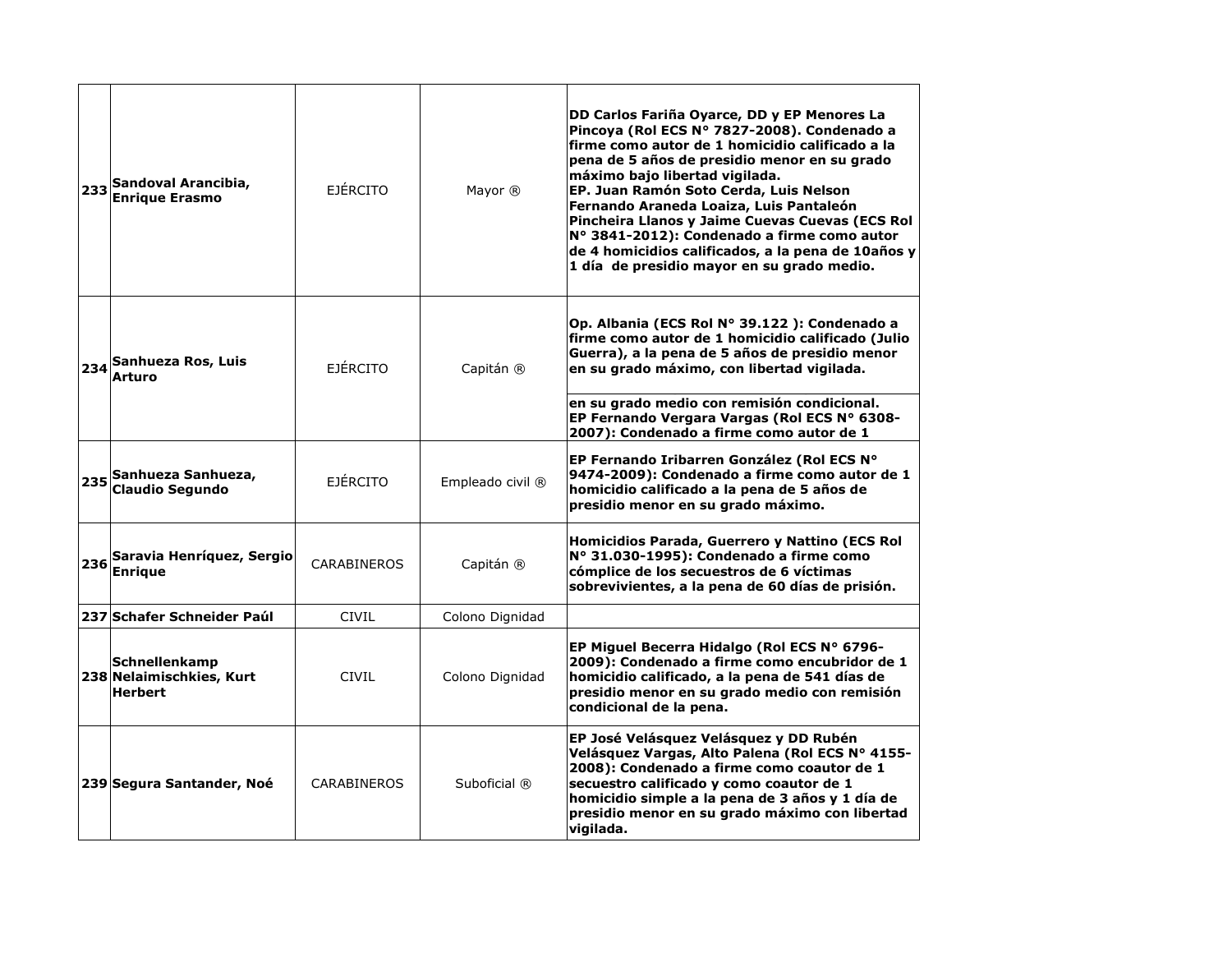| 240 | Sepúlveda Tapia, Óscar<br>Orlando             | <b>CARABINEROS</b> | Capitán ®                   | DD Juan Félix Iturra Lillo (Rol ECS Nº 4126-<br>2006): Condenado a firme como autor de 1<br>secuestro calificado a la pena de 5 años de<br>presidio menor en su grado máximo bajo libertad<br>vigilada.                                                                                                                              |
|-----|-----------------------------------------------|--------------------|-----------------------------|--------------------------------------------------------------------------------------------------------------------------------------------------------------------------------------------------------------------------------------------------------------------------------------------------------------------------------------|
|     | 241 Sesnic Guerricabeitia,<br>Conrado Alfredo | <b>CARABINEROS</b> | Coronel ®                   | DD Rudy Cárcamo Ruiz (Rol ECS Nº 288-2012):<br>Condenado a firme como autor de 1 secuestro<br>calificado, a la pena de 5 años y 1 día.                                                                                                                                                                                               |
|     | 242 Silva Reichart, Erich<br><b>Antonio</b>   | <b>EJÉRCITO</b>    | Teniente coronel            | Op. Albania (ECS Rol Nº 39.122): Condenado a<br>firme como autor de 1 homicidio calificado<br>(Esther Cabrera), a la pena de 5 años de presidio<br>menor en su grado máximo con libertad vigilada.                                                                                                                                   |
|     | 243 Silva Rebeco, Juan<br><b>Enrigue</b>      | <b>EJÉRCITO</b>    | Teniente coronel            | DD Juan Rodríguez Escobar, José Abel Díaz Toro<br>y José Enrique Conejeros Troncoso, Cajón<br>(Cautín). (Rol ECS Nº 7235-2008): Condenado a<br>firme como coautor de 3 secuestros calificados a<br>la pena de 5 años de presidio menor en su grado<br>máximo bajo libertad vigilada.                                                 |
|     | 244 Silva Soto, Domingo<br><b>Antonio</b>     | <b>CARABINEROS</b> | Cabo primero ®              | DD Pitrufquén (Rol ECS N° 5233-2008):<br>Condenado a firme como coautor de 1 secuestro<br>calificado a la pena de 729 días de presidio<br>menor en su grado medio bajo libertad vigilada, y<br>como coautor de 1 homicidio calificado a la pena<br>de 3 años y 1 día de presidio menor en su grado<br>máximo bajo libertad vigilada. |
|     | 245 Soto Duarte, Miguel<br>Ángel              | <b>CARABINEROS</b> | Mayor ®                     | EP. Paulina Aguirre (ECS Rol Nº 2079-2006):<br>Condenado a firme como autor de 1 homicidio<br>calificado, a la pena de 5 años y 1 día de presidio<br>mayor en su grado mínimo.                                                                                                                                                       |
|     | 246 Soto Herrera, Jorge<br>Eduardo            | FUERZA AÉREA       | Suboficial ®                | DD Longuimay (Rol ECS Nº 5337-2008):<br>Condenado a firme como coautor de 2 secuestros<br>calificados a la pena de 3 años y 1 día de presidio<br>menor en su grado máximo bajo libertad vigilada.                                                                                                                                    |
|     | 247 Soto Pinto, Luis Alberto                  | FUERZA AÉREA       | Comandante<br>escuadrilla ® | DD Lonquimay (Rol ECS N° 5337-2008):<br>Condenado a firme como coautor de 2 secuestros<br>calificados a la pena de 3 años y 1 día de presidio<br>menor en su grado máximo bajo libertad vigilada.                                                                                                                                    |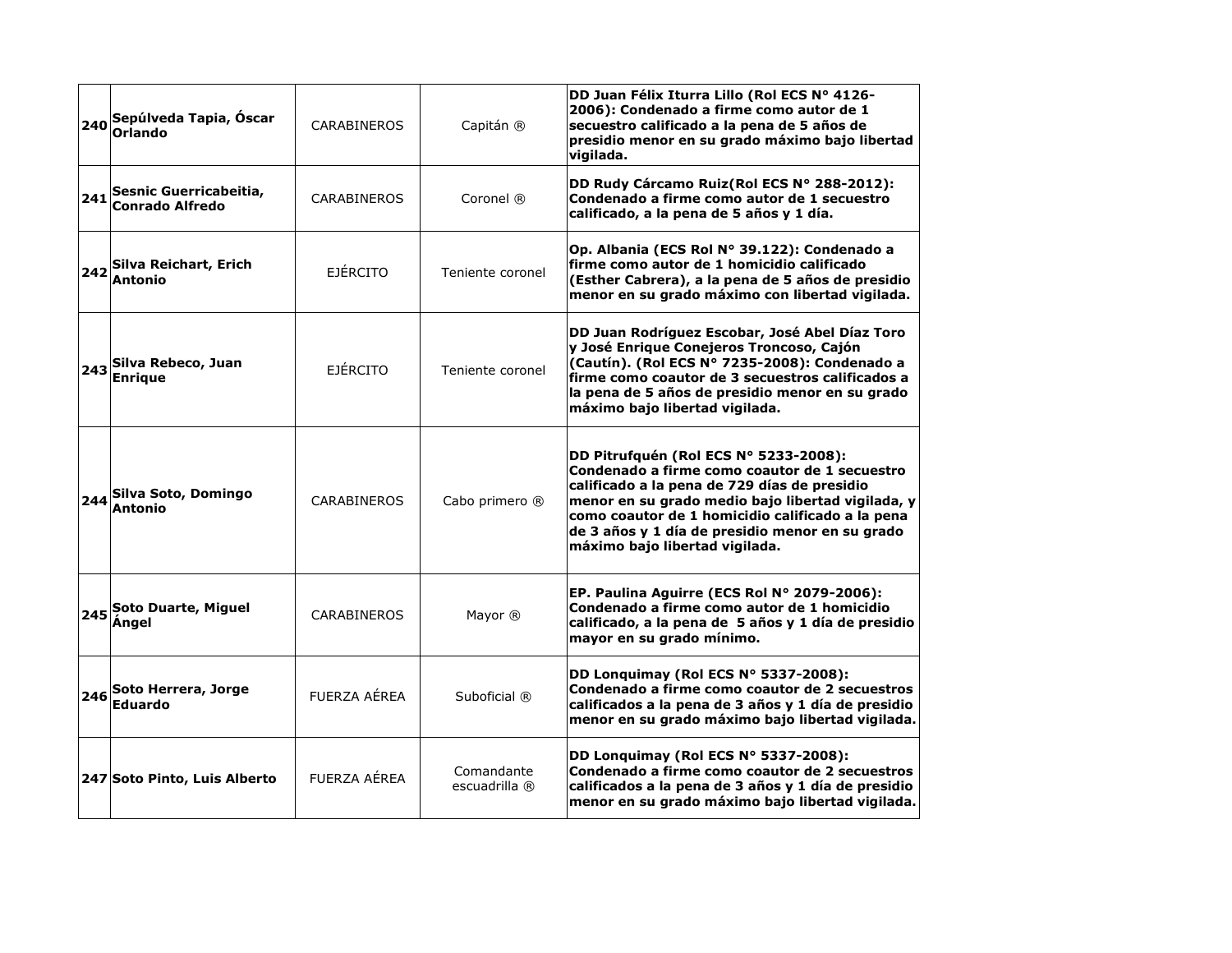|     | 248 Soto Segura, Gamaliel                          | <b>CARABINEROS</b> | Mayor ®            | DD Eduardo González Galeno (Rol ECS Nº 10655-<br>2011): Condenado a firme como autor de 1<br>secuestro calificado, a la pena de 10 años y 1 día.                                                                                                                  |
|-----|----------------------------------------------------|--------------------|--------------------|-------------------------------------------------------------------------------------------------------------------------------------------------------------------------------------------------------------------------------------------------------------------|
|     | 249 Toledo Puente, Francisco<br><b>Nelson</b>      | CARABINEROS        | Suboficial ®       | EP. Hermanos Vergara Toledo (ECS Rol Nº 7.089-<br>2009): Condenado a firme como autor de 1<br>homicidio calificado, a la pena de 7 años de<br>presidio mayor en su grado mínimo.                                                                                  |
|     | <b>Torré Sáez, Ciro Ernesto</b>                    | <b>CARABINEROS</b> | Teniente coronel ® | ECS Nº 925-2009): Condenado a firme como<br>autor de 1 secuestro calificado a la pena de 5<br>años de presidio menor en su grado máximo con                                                                                                                       |
| 250 | <b>CONTINÚA</b><br><b>Torré Sáez, Ciro Ernesto</b> |                    |                    | DD Mamerto Espinoza (Rol ECS Nº 3680-2011):<br>Condenado a firme en como autor de 1 secuestro<br>calificado a la pena de 3 años y 1 día de presidio<br>menor en su grado máximo bajo libertad vigilada.                                                           |
|     | 251 Torres Rivera, Ángel<br>Custodio               | <b>EJÉRCITO</b>    | Coronel ®          | DD y EP Escuela Caballería de Quillota (Rol ECS<br>Nº 7346-2009): Condenado a firme como autor<br>de 9 secuestros calificados a la pena de 5 años de<br>presidio menor en su grado máximo con libertad<br>vigilada.                                               |
| 252 | <b>Torres Silva, Juan</b><br>Fernando              | EJÉRCITO           | General ®          | EP. Tucapel Jiménez (Proceso ECS Rol Nº 3231-<br>2003): Condenado a firme como encubridor de 1<br>homicidio calificado, a la pena de 800 días<br>presidio menor grado medio, remitidos.                                                                           |
|     |                                                    |                    |                    | DD David Urrutia Galaz (Rol ECS Nº 4691-2007):<br>Condenado a firme como autor de 1 homicidio<br>calificado a 5 años de presidio menor en su grado<br>máximo.                                                                                                     |
|     | 253 Trujillo Miranda, Otto<br><b>Silvio</b>        | FUERZA AÉREA       | Empleado civil ®   | DD Humberto de las Nieves Fuentes Rodríguez<br>(Rol ECS Nº 2581-2009): Condenado por<br>sentencia a firme como cómplice de 1 secuestro<br>calificado, a la pena de 3 años y 1 día de presidio<br>menor en su grado máximo con remisión<br>condicional de la pena. |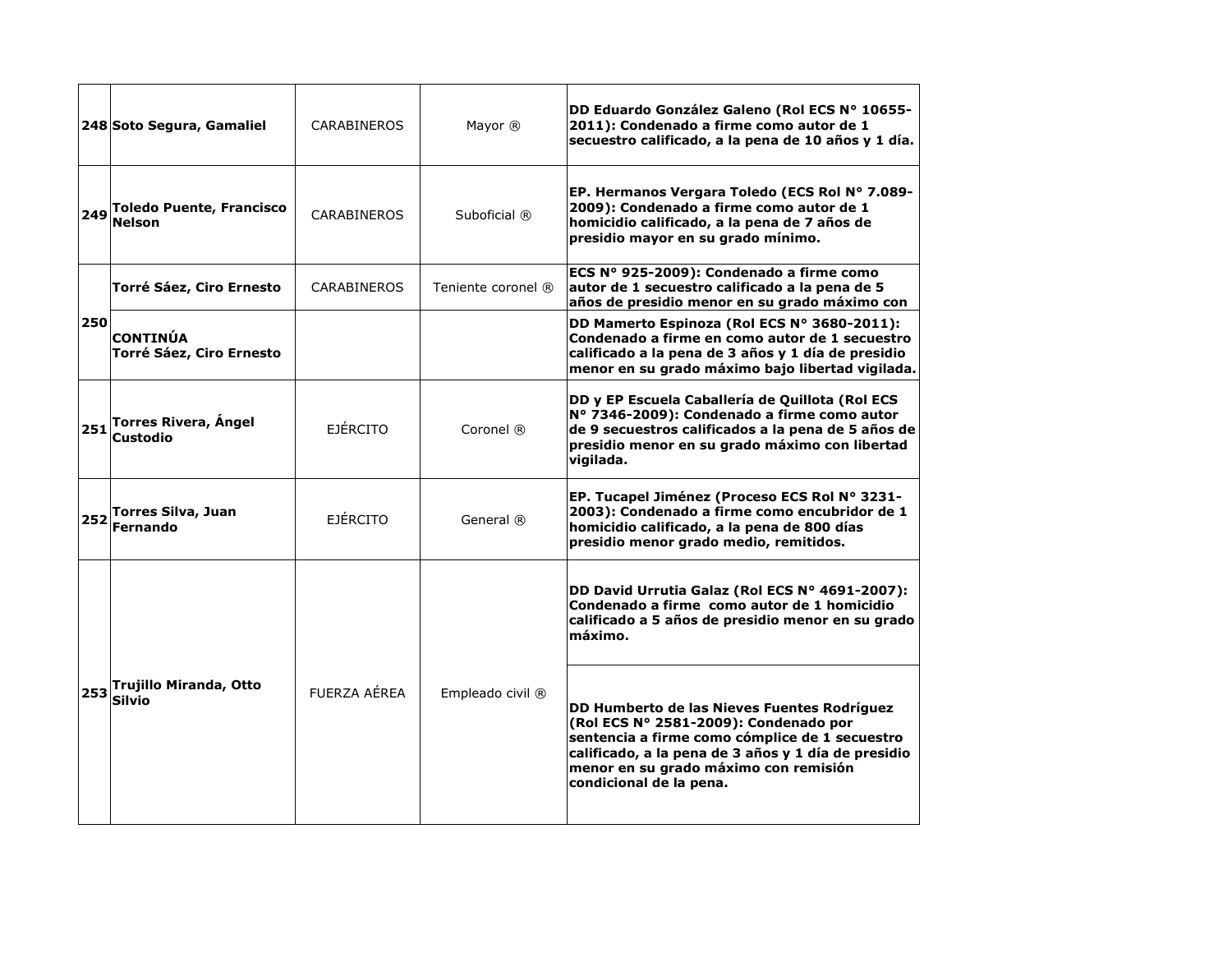| 254 | Urdangarín Romero,<br><b>Jaime Miguel</b>    | <b>ARMADA</b>   | Capitán de navío ® | DD Jaime Aldoney Vargas (Rol ECS Nº 4915-<br>2009): Condenado a firme como autor de 1<br>secuestro calificado, a la pena de 5 años de<br>presidio menor en su grado máximo con libertad<br>vigilada                                                                                                                                                                                                                                                                                                             |
|-----|----------------------------------------------|-----------------|--------------------|-----------------------------------------------------------------------------------------------------------------------------------------------------------------------------------------------------------------------------------------------------------------------------------------------------------------------------------------------------------------------------------------------------------------------------------------------------------------------------------------------------------------|
| 255 | Urrich González, Gerardo<br><b>Ernesto</b>   | <b>EJÉRCITO</b> | Mayor ®            | DD. Carrasco y Olea (ECS Rol Nº6.528-2006):<br>Condenado a firme como coautor de 2 secuestros<br>calificados., a la pena de 5 años y 1 día.<br>(ECS Rol Nº 2918-13) Condenado como coautor<br>de los delitos reiterados de homicidio calificado<br>en las personas de Ricardo Montecinos Slaughter,<br>Carlos Adler Zulueta, Beatriz Elena Díaz Agüero,<br>Víctor Alejandro Garretón Romero, Jorge Salas<br>Paradisi y Julio Saa Pizarro, a cumplir la pena de<br>10 años de presidio mayor en su grado mínimo. |
|     | 256 Valdebenito Isler, Jorge<br><b>Aliro</b> | FUERZA AÉREA    | Suboficial ®       | DD Longuimay (Rol ECS N° 5337-2008):<br>Condenado a firme como coautor de 2 secuestros<br>calificados a la pena de 3 años y 1 día de presidio<br>menor en su grado máximo bajo libertad vigilada.                                                                                                                                                                                                                                                                                                               |
|     | 257 Valdebenito Valdebenito,<br>Óscar        | CARABINEROS     | Sargento segundo ® | Homicidios Parada, Guerrero y Nattino (ECS Rol<br>Nº 31.030-1995): Condenado a firme como<br>cómplice de los secuestros de 5 víctimas<br>sobrevivientes.                                                                                                                                                                                                                                                                                                                                                        |
|     | 258 Valdés Alarcón,<br>Reginaldo de la Cruz  | EJÉRCITO        | Suboficial ®       | EP Carlos Prats González y Sofía Cuthbert<br>Chiarleoni. (Rol ECS Nº 2596-2009): Condenado a<br>firme como cómplice de 2 homicidios calificados<br>a la pena de 541 días de presidio menor en su<br>grado medio con remisión condicional de la pena.                                                                                                                                                                                                                                                            |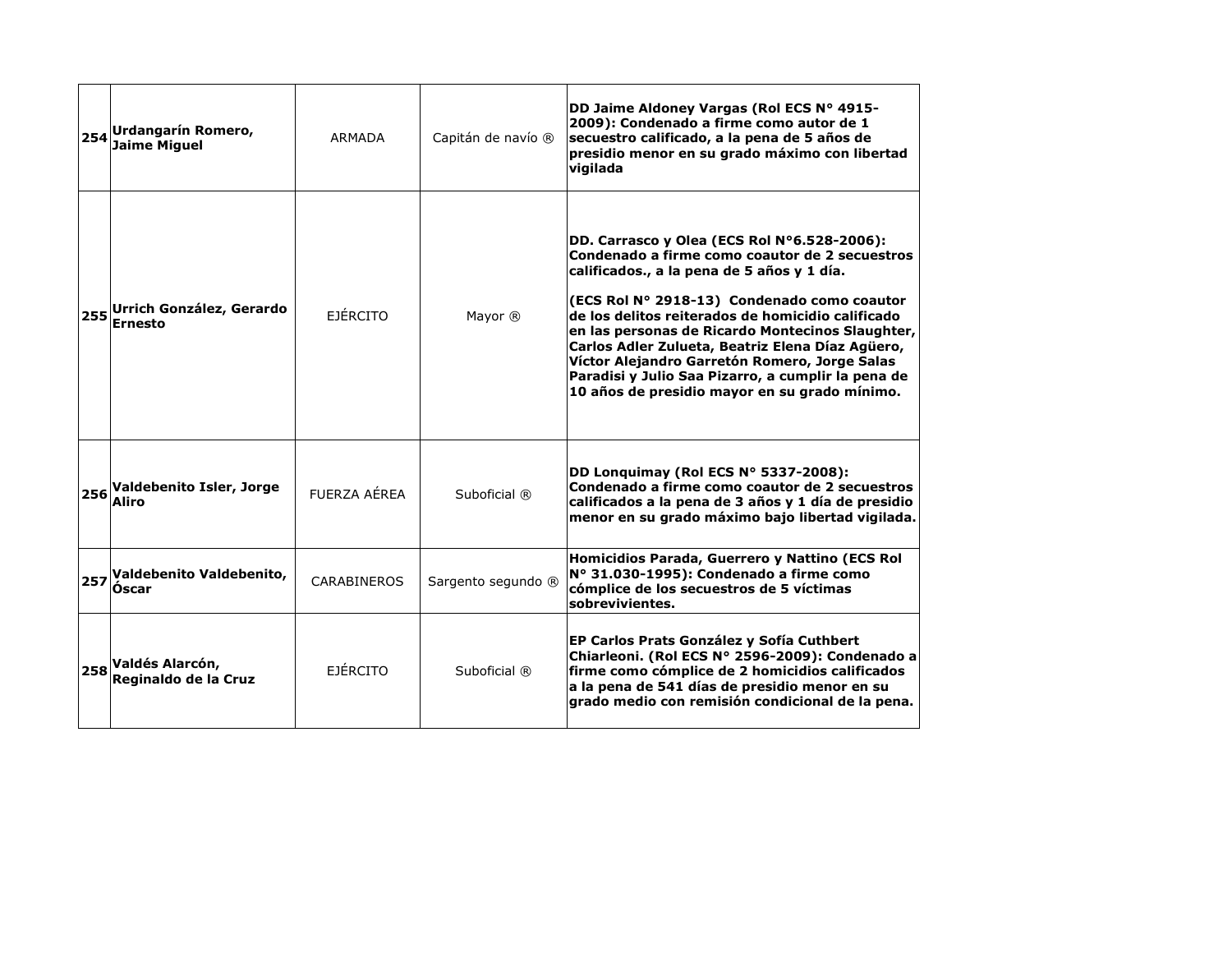|     | 259 Valdéz Cornejo, Nelson<br>Patricio     | <b>INVESTIGACIONES</b> | Prefecto                                            | (Rol ECS Nº 1424-13 Tejas Verdes) Condenado<br>pena única de 10 años y 1 día, de presidio mayor<br>en su grado máximo por su responsabilidad de<br>autor de los delitos de secuestro calificado de<br>Miguel Andrés Heredía Vásquez; de Rebeca María<br>Espinoza Sepúlveda; de Félix Marmaduke Vargas<br>Fernández; de José Leonardo Pérez Hermosilla; y<br>de José Guillermo Orellana Meza; más la pena<br>única de 5 años y 1 día de presidio mayor en su<br>grado mínimo por su responsabilidad como autor<br>del delito contemplado en el artículo 150 del<br>Código Penal, que le ha sido impuesta en el<br>proceso rol N° 1429-13. |
|-----|--------------------------------------------|------------------------|-----------------------------------------------------|------------------------------------------------------------------------------------------------------------------------------------------------------------------------------------------------------------------------------------------------------------------------------------------------------------------------------------------------------------------------------------------------------------------------------------------------------------------------------------------------------------------------------------------------------------------------------------------------------------------------------------------|
| 260 | Valdivia Kéller, Germán<br><b>Patricio</b> | ARMADA                 | Capitán de navío ®                                  | DD Jaime Aldoney Vargas (Rol ECS Nº 4915-<br>2009): Condenado a firme como autor de 1<br>secuestro calificado, a la pena de 5 años de<br>presidio menor en su grado máximo con libertad<br>vigilada                                                                                                                                                                                                                                                                                                                                                                                                                                      |
| 261 | Valdovinos Morales, René<br><b>Armando</b> | <b>FIÉRCITO</b>        | Suboficial ®                                        | presigio menor en su grago maximo pajo libertag<br>vigilada.<br>Op. Albania (ECS Rol Nº 39.122): Condenado a<br>como autor do 1 homicidio cimple                                                                                                                                                                                                                                                                                                                                                                                                                                                                                         |
|     | 262 Valenzuela Cuevas,<br>Ramón Eduardo    | <b>CARABINEROS</b>     | Sargento segundo ®                                  | Homicidios Parada, Guerrero y Nattino (ECS Rol<br>Nº 31.030-1995): Condenado a firme como<br>cómplice de robo con intimidación del automóvil<br>de una víctima sobreviviente a la pena de 541<br>días de presidio menor en su grado medio.                                                                                                                                                                                                                                                                                                                                                                                               |
|     | 263 Vargas Bories, Jorge<br><b>Octavio</b> | EJÉRCITO               | Teniente (R) y E. Civil<br>$(\widehat{\mathsf{R}})$ | EP José Humberto Carrasco Tapia, Abraham<br>Muskablit Eidelstein (Rol ECS Nº 2406-2008):<br>Condenado a firme como autor de 2 homicidios<br>calificados a la pena de 7 años de presidio mayor<br>en su grado mínimo.                                                                                                                                                                                                                                                                                                                                                                                                                     |
|     | 264 Velásquez Núñez, José<br>René          | <b>CARABINEROS</b>     | Suboficial ®                                        | DD Jorge Eduardo Villarroel Vilches (Rol ICA Nº<br>333-2005): Condenado a firme como coautor de<br>1 secuestro calificado a la pena de 3 años y 1 día<br>de presidio menor en su grado máximo con<br>libertad vigilada.                                                                                                                                                                                                                                                                                                                                                                                                                  |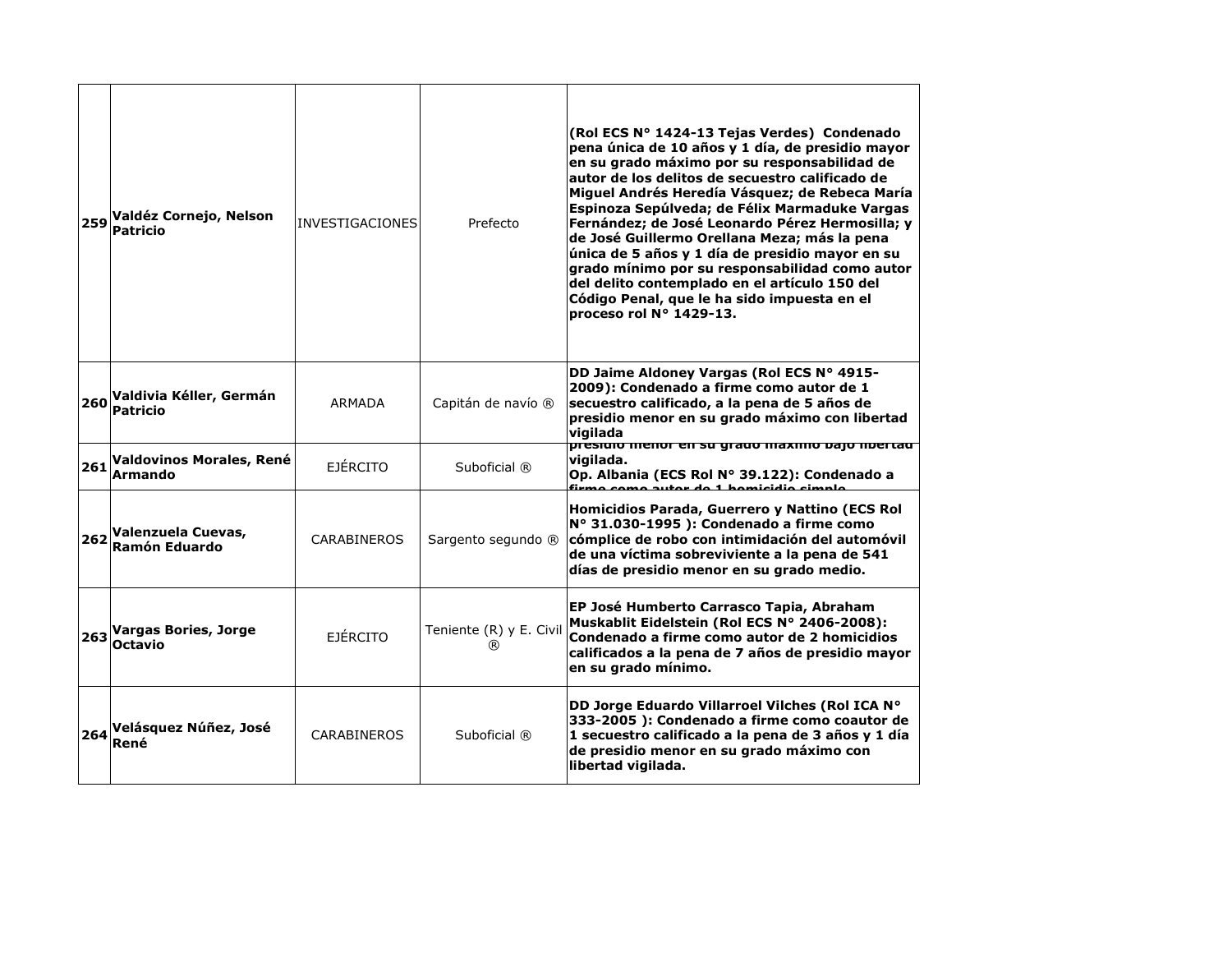|     | 265 Vera Arriagada, Julio                                         | <b>ARMADA</b>          | Subteniente ®              | DD José Matías Ñanco (Rol ECS N° 2666-2004):<br>Condenado a firme como encubridor de 1<br>homicidio a la pena de 541 días de presidio<br>menor en su grado medio con remisión<br>condicional de la pena.                                          |
|-----|-------------------------------------------------------------------|------------------------|----------------------------|---------------------------------------------------------------------------------------------------------------------------------------------------------------------------------------------------------------------------------------------------|
| 266 | Vera Jünemann, Javier<br><b>Luis Felipe</b>                       | ARMADA                 | Subteniente ®              | DD José Matías Ñanco (Rol ECS Nº 2666-2004):<br>Condenado a firme como encubridor de 1<br>homicidio a la pena de 541 días de presidio<br>menor en su grado medio con remisión<br>condicional de la pena.                                          |
|     | 267 Vergara Rebolledo,<br>Alfredo Segundo                         | <b>CARABINEROS</b>     | Suboficial ®               | DD Antonio Aninao Morales y Mario Rubén<br>Morales Bañares (Rol ECS Nº 56-2009):<br>Condenado a firme como autor de 2 secuestros<br>calificados, a la pena de 3 años y 1 día de<br>presidio menor en su grado máximo bajo libertad<br>vigilada.   |
| 268 | Vidal Hurtado, Guillermo<br>Ignacio                               | ARMADA                 | Capitán de navío ®         | DD Jaime Aldoney Vargas (Rol ECS Nº 4915-<br>2009): Condenado a firme como autor de 1<br>secuestro calificado, a la pena de 5 años de<br>presidio menor en su grado máximo con libertad<br>vigilada.                                              |
| 269 | Vignolo Quezada, José<br>Lautaro                                  | <b>EJÉRCITO</b>        | Se desconoce               | DD Grober Hugo Venegas Islas (ECS Rol Nº 3573-<br>2012): Condenado a firme como autor de 1 delito<br>de secuestro calificado, a la pena de 4 años de<br>presidio menor en su grado máximo, con el<br>beneficio de libertad vigilada.              |
|     | 270 Villablanca Méndez, Juan<br><b>Manuel</b>                     | <b>CARABINEROS</b>     | Suboficial ®               | DD Juan Heredia (Proceso Nº 196): Condenado a<br>firme como autor de 1 secuestro calificado, a la<br>pena de 3 años y 1 día bajo libertad vigilada.                                                                                               |
|     | Villalobos Lobos, Patricio<br>271 Maximiliano Horacio<br>Valentín | <b>ARMADA</b>          | Capitán de navío ®         | DD Jaime Aldoney Vargas (Rol ECS Nº 4915-<br>2009): Condenado a firme como autor de 1<br>secuestro calificado, a la pena de 5 años de<br>presidio menor en su grado máximo con libertad<br>vigilada                                               |
|     |                                                                   | <b>INVECTICACIONEC</b> | $C$ amianula $\widehat{A}$ | Víctimas sobrevivientes Linares (Rol ICA 40-<br>2007): Condenado a firme como autor de<br>aplicación de tormentos respecto de 9 personas,<br>a la pena de 61 días de presidio menor en su<br>grado mínimo con remisión condicional de la<br>pena. |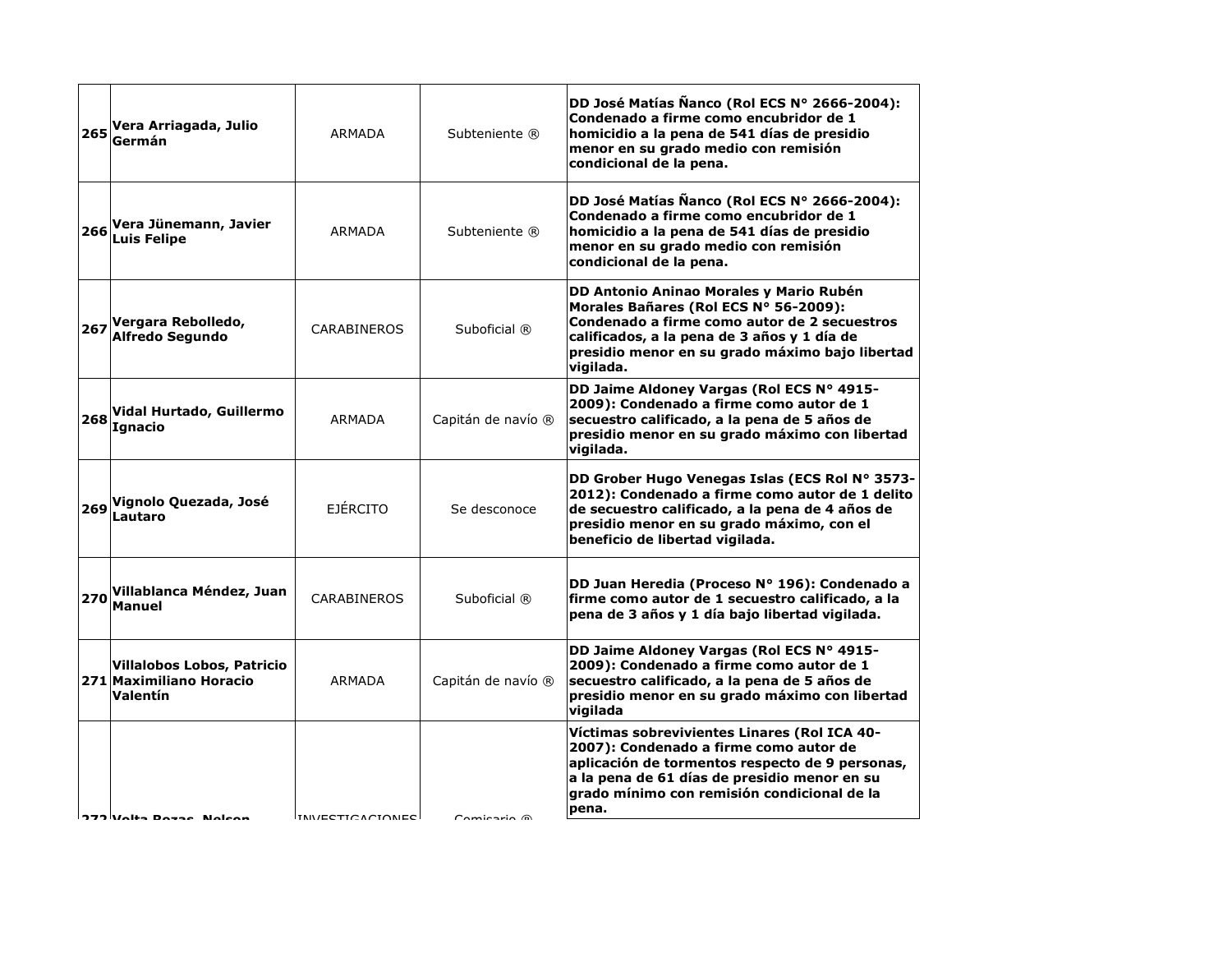|     | <b>Z/ZIVUILA KUZAS, IVEISUII</b>          | <b>LINVESTIGACIUNES</b> | <b>LUITINGHO (B)</b> | DD Guillermo Del Canto Ramírez (ECS Rol<br>Nº3.809-2009): Condenado a firme como<br>cómplice de 1 secuestro calificado, a la pena de<br>541 días de presidio menor en su grado medio, se<br>le otorga el beneficio de la remisión condicional<br>de la pena                                                                                                                                                          |
|-----|-------------------------------------------|-------------------------|----------------------|----------------------------------------------------------------------------------------------------------------------------------------------------------------------------------------------------------------------------------------------------------------------------------------------------------------------------------------------------------------------------------------------------------------------|
|     | 273 Walker Ramos, Daniel<br><b>Javier</b> | <b>EJÉRCITO</b>         | Coronel ®            | DD y EP Escuela Caballería de Quillota (Rol ECS)<br>Nº 7436-2009): Condenado a firme como autor<br>de 9 secuestros calificados a 4 años de presidio<br>menor en su grado máximo bajo libertad vigilada.                                                                                                                                                                                                              |
|     |                                           |                         |                      | DD Carmen Margarita Díaz Darricarrere e Eugenio<br>Iván Montti Cordero (Rol ECS Nº 1013-2008):<br>Condenado a firme como cómplice de 2<br>secuestros calificados a la pena de 4 años de<br>presidio menor en su grado máximo bajo libertad<br>vigilada.<br>DD Manuel Edgardo del Carmen Cortez Joo (Rol<br>ECS Nº45-2006): Condenado a firme como autor<br>de 1 secuestro calificado a la pena de 5 años y 1<br>día. |
|     |                                           |                         |                      | DD Anselmo Osvaldo Radrigán Plaza (Rol ECS Nº<br>6822-2009): Condenado a firme como autor de 1<br>secuestro calificado a la pena de 4 años de<br>presidio menor en su grado máximo.                                                                                                                                                                                                                                  |
|     |                                           |                         |                      | DD Julio Fidel Flores Pérez (Rol ECS N°879-<br>2008): Condenado a firme como cómplice de 1<br>secuestro calificado a a pena de 4 años de<br>presidio menor en su grado máximo bajo libertad<br>vigilada.                                                                                                                                                                                                             |
| 274 | <b>Wenderoth Pozo, Rolf</b><br>Gonzalo    | EJÉRCITO                | Coronel ®            | DD Jaime Eugenio Robotham Bravo y Claudio<br>Francisco Thauby Pacheco (Rol ECS Nº 5436-<br>2010): Condenado a firme como autor de 2<br>secuestros calificados a la pena de 5 años de<br>presidio menor en su grado máximo.                                                                                                                                                                                           |
|     |                                           |                         |                      | (Rol ECS Nº 4549-14) Se condena como autor del<br>delito de secuestro calificado cometido en la<br>persona de Carlos Guerrero Gutiérrez, a contar<br>del 31 de diciembre de 1974, a la pena de quince<br>años de presidio mayor en su grado medio y<br>accesorias                                                                                                                                                    |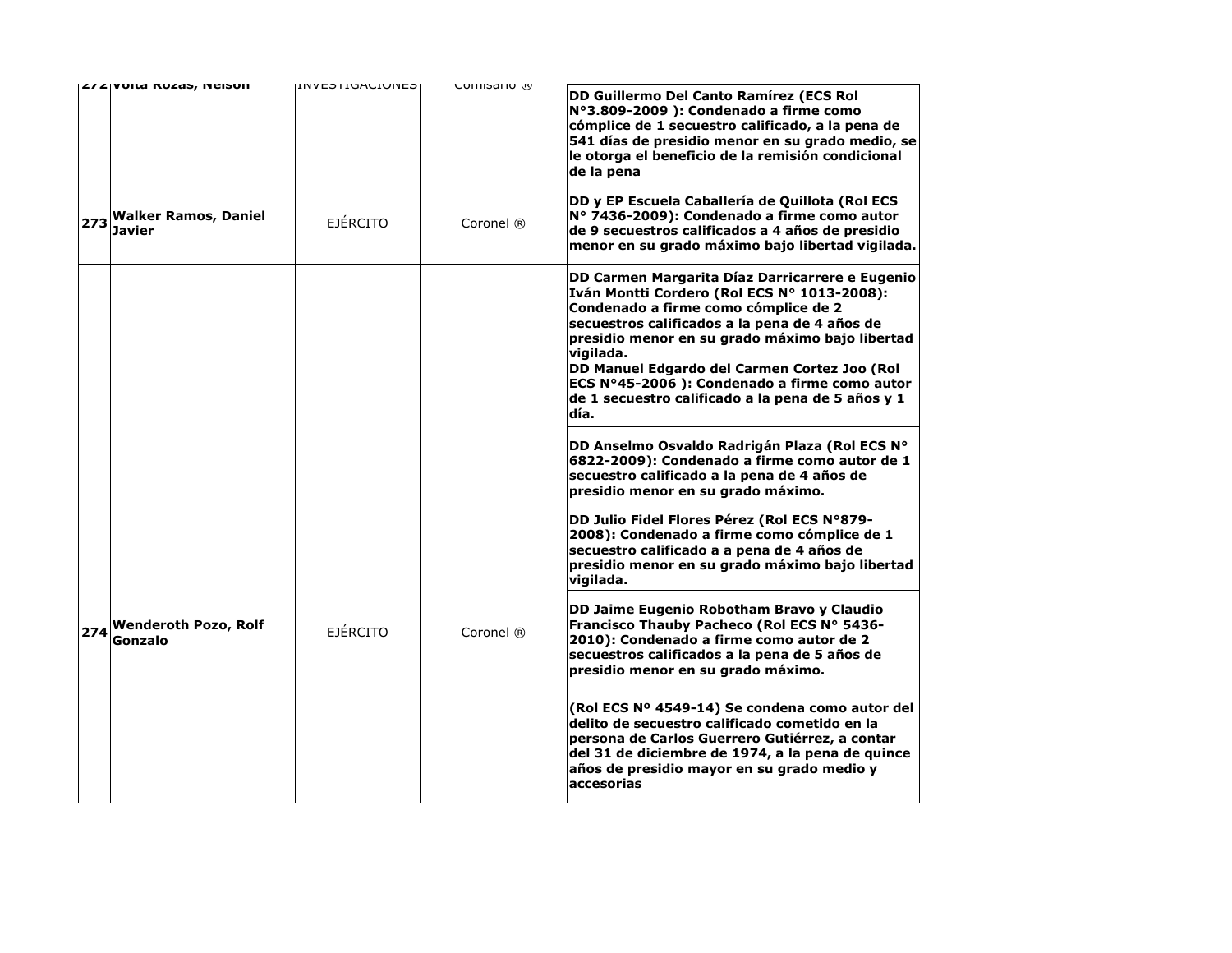|     |                                               |              |              | DD Herbit Ríos Soto (Rol ECS Nº 6823-2009):<br>Condenado a firme como autor de 1 secuestro<br>calificado a la pena de 4 años de presidio menor<br>en su grado máximo.                                                                                                                                                                            |
|-----|-----------------------------------------------|--------------|--------------|--------------------------------------------------------------------------------------------------------------------------------------------------------------------------------------------------------------------------------------------------------------------------------------------------------------------------------------------------|
|     |                                               |              |              | (Rol ECS Nº 4550-14) Se condeno como autor del<br>delito de secuestro calificado cometido en la<br>persona de Claudio Enrique Contreras Hernández,<br>aa la pena de quince años (15) de presidio mayor<br>en su grado medio y accesorias                                                                                                         |
|     |                                               |              |              | DD Sergio Humberto Lagos Marín (Rol ECS N°<br>874-2008): Condenado a firme como autor de 1<br>secuestro calificado a la pena de 5 años de<br>presidio menor en su grado máximo bajo libertad<br>vigilada.                                                                                                                                        |
| 275 | Willeke Floel, Christoph<br><b>Georg Paul</b> | EJÉRCITO     | Brigadier ®  | EP Carlos Prats González y Sofía Cuthbert<br>Chiarleoni. (Rol ECS Nº 2596-2009): Condenado a<br>firme como autor de 2 homicidios calificados a la<br>pena de 15 años y 1 día de presidio mayor en su<br>grado máximo y como autor de asociación ilícita<br>a la pena de 100 días de presidio menor en su<br>grado mínimo.                        |
|     | 276 Yáñez Silva, Luis Osmán                   | FUERZA AÉREA | Suboficial ® | EP Lumi Videla (Rol ECS Nº 925-2009):<br>Condenado a firme como cómplice de 1 homicidio<br>calificado a la pena de 10 años y 1 día de presidio<br>mayor en su grado medio                                                                                                                                                                        |
|     |                                               |              |              | DD Jorge Aillon Lara y María Arriagada Jerez (Rol<br>ECS Nº 5337-2008): Condenado a firme como<br>coautor de 2 secuestros calificados a la pena de 3<br>años y un día de presidio menor en su grado<br>máximo con libertad vigilada.                                                                                                             |
|     | 277 Zamora Rodríguez,<br><b>Patricio</b>      | CARABINEROS  | Capitán ®    | EP Percy Max Arana Saldaña (ECS confirma<br>condena, se desconoce número de ingreso):<br>Condenado a firme como autor de violencias<br>innecesarias con resultado de muerte, a la pena<br>de 5 años y un día (Corte Marcial)): Condenado a<br>firme como autor de violencias innecesarias con<br>resultado de muerte a la pena de 5 años y 1 día |
|     |                                               |              |              | Leonidas Guerrero Ceballos y Santiago Esteban<br>Nattina Allanda y asura aytay da las sasy                                                                                                                                                                                                                                                       |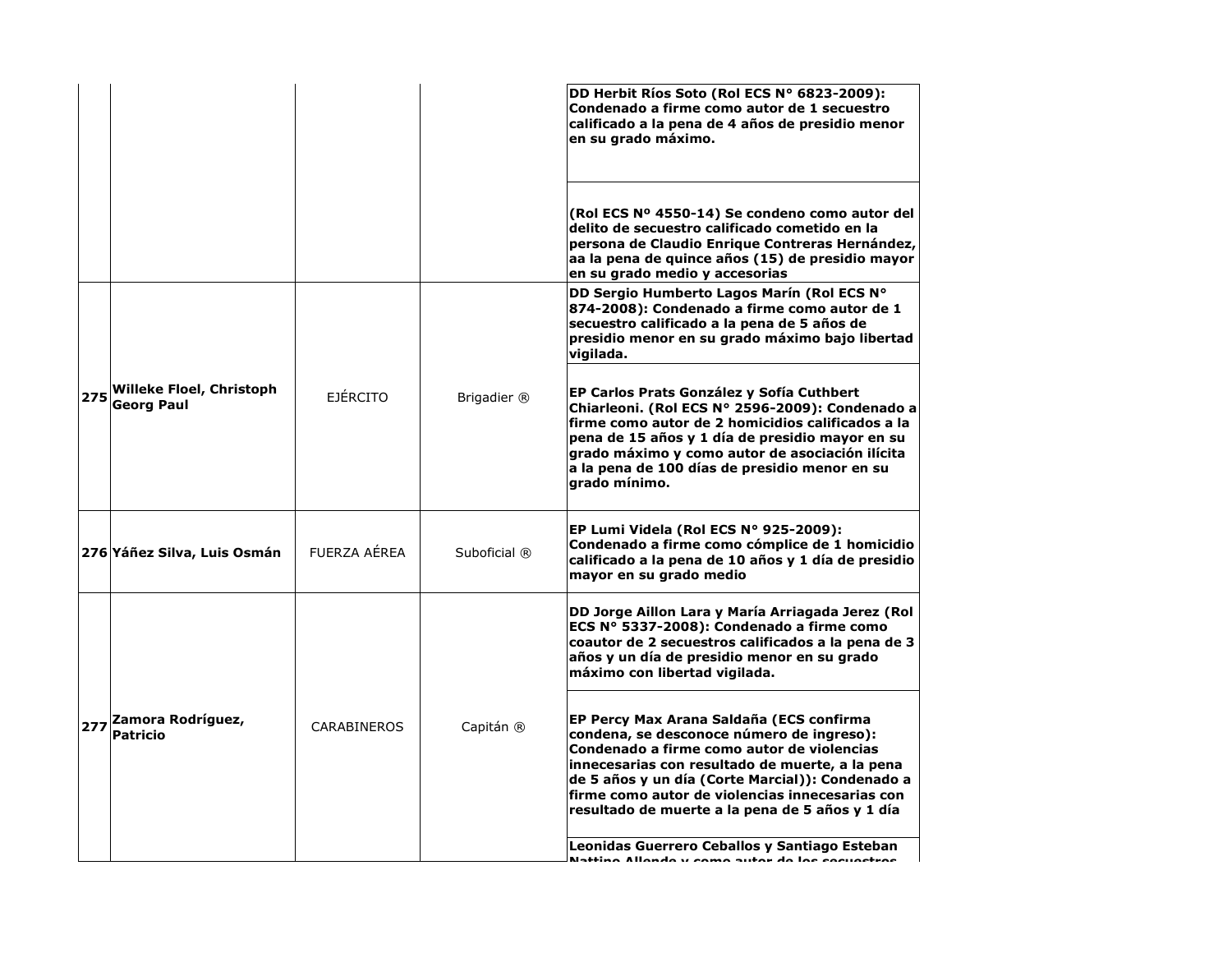|     |                                          |                 |                    | Nattino Allende y como autor de los secuestros                                                                                                                                                                                                                                                                                                                                                                                                                                                                                                                        |
|-----|------------------------------------------|-----------------|--------------------|-----------------------------------------------------------------------------------------------------------------------------------------------------------------------------------------------------------------------------------------------------------------------------------------------------------------------------------------------------------------------------------------------------------------------------------------------------------------------------------------------------------------------------------------------------------------------|
|     |                                          |                 |                    | de otras 5 personas.                                                                                                                                                                                                                                                                                                                                                                                                                                                                                                                                                  |
|     |                                          |                 |                    | DD Carmen Margarita Díaz Darricarrere e Eugenio<br>Iván Montti Cordero (Rol ECS Nº 1013-2008):<br>Condenado a firme como cómplice de 2<br>secuestros calificados a la pena de 540 días de<br>presidio menor en su grado mínimo con remisión<br>condicional de la pena.<br>DD Hernán Galo González Inostroza, María Elena<br>González Inostroza, Elsa Victoria Leuthner Muñoz<br>y Ricardo Aurelio Troncoso Muñoz (Rol ECS N°<br>3452-2006): Condenado a firme como autor de 4<br>secuestros calificados a la pena de 10 años de<br>presidio mayor en su grado mínimo. |
|     | Zapata Reyes, Basclay<br><b>Humberto</b> | <b>EJÉRCITO</b> | Suboficial mayor ® | DD Manuel Edgardo del Carmen Cortez Joo (Rol<br>ECS Nº45-2006): Condenado a firme como autor<br>de 1 secuestro calificado a la pena de 3 años y 1<br>día bajo libertad vigilada.<br>DD Julio Fidel Flores Pérez (Rol ECS N°879-<br>2008): Condenado a firme como cómplice de 1<br>secuestro calificado a a pena de 3 años de<br>presidio menor en su grado máximo con remisión<br>condicional de la pena.                                                                                                                                                             |
| 278 |                                          |                 |                    | DD Sergio Humberto Lagos Marín (Rol ECS N°<br>874-2008): Condenado a firme como autor de 1<br>secuestro calificado a la pena de 5 años de<br>presidio menor en su grado máximo bajo libertad<br>vigilada.<br>DD Jorge Humberto D'Orival Briceño (Rol ECS Nº<br>923-2009): Condenado a firme como cómplice de<br>1 secuestro calificado a la pena de 5 años de<br>presidio menor en su grado máximo con libertad<br>vigilada.                                                                                                                                          |
|     |                                          |                 |                    | DD Anselmo Osvaldo Radrigán Plaza (Rol ECS Nº<br>6822-2009): Condenado a firme como autor de 1<br>secuestro calificado a la pena de 4 años de<br>presidio menor en su grado máximo.<br><b>DD Álvaro Miquel Barrios Duque (Rol ECS)</b><br>Nº1369-2009): Condenado a firme como autor de<br>1 secuestro calificado a la pena de 5 años y 1 día<br>de presidio mayor en su grado mínimo.                                                                                                                                                                                |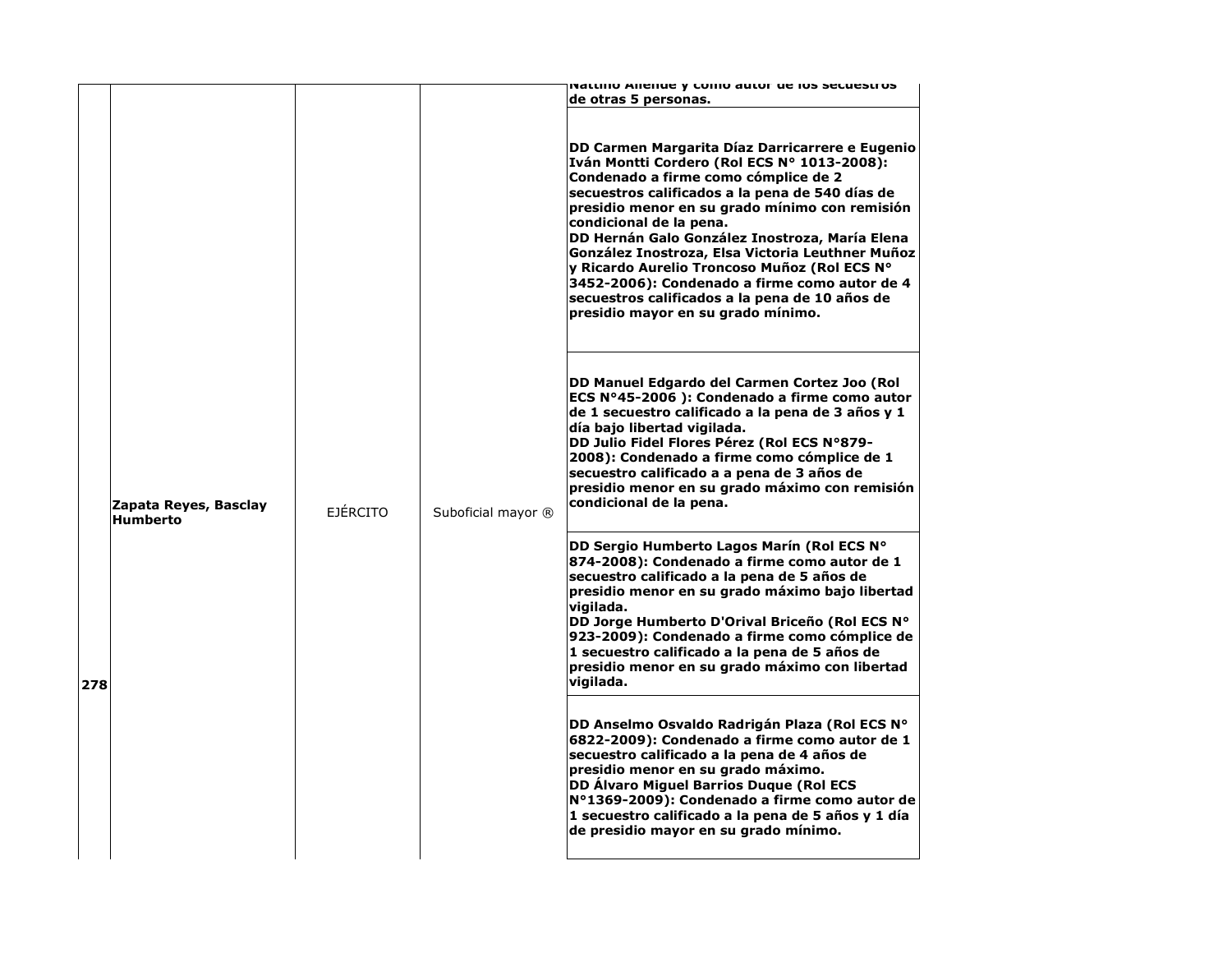|  |                                                      |                    |             | EP Lumi Videla (Rol ECS Nº 925-2009):<br>Condenado a firme como cómplice de 1 homicidio<br>calificado a la pena de 5 años y 1 día de presidio<br>mayor en su grado mínimo.                                                                                                                                                |
|--|------------------------------------------------------|--------------------|-------------|---------------------------------------------------------------------------------------------------------------------------------------------------------------------------------------------------------------------------------------------------------------------------------------------------------------------------|
|  |                                                      |                    |             | DD Antonio Llidó Mengual (Rol ECS Nº 8939-<br>3009): Condenado a firme como autor de 1<br>secuestro calificado a la pena de 5 años de<br>presidio menor en su grado máximo.                                                                                                                                               |
|  | <b>CONTINÚA</b><br>Zapata Reyes, Basclay<br>Humberto |                    |             | DD Herbit Guillermo Ríos Soto (Rol ECS Nº 6823-<br>2009): Condenado a firme como autor de 1<br>secuestro calificado a la pena de 4 años de<br>presidio menor en su grado máximo.                                                                                                                                          |
|  |                                                      |                    |             | DD Fernando Guillermo Silva Camus y Claudio<br>Guillermo Silva Peralta (Rol ECS Nº 1.198-2010):<br>Condenado a firme como autor de 2 secuestros<br>calificados a la pena de 5 años y 1 día de presidio<br>mayor en su grado mínimo.                                                                                       |
|  |                                                      |                    |             | (Rol ECS Rol Nº 4911-13) Se condena por el<br>delito de secuestro calificado de Muriel<br>Dockendorff Navarrete, a la pena de ocho (6)<br>años de presidio mayor en su grado mínimo                                                                                                                                       |
|  | 279 Zara Holger, José Octavio                        | <b>EJÉRCITO</b>    | Brigadier ® |                                                                                                                                                                                                                                                                                                                           |
|  |                                                      |                    |             | EP Carlos Prats González y Sofía Cuthbert<br>Chiarleoni. (Rol ECS Nº 2596-2009): Condenado a<br>firme como autor de 2 homicidios calificados a la<br>pena de 15 años y 1 día de presidio mayor en su<br>grado máximo y como autor de asociación ilícita<br>a la pena de 100 días de presidio menor en su<br>grado mínimo. |
|  | 280 Apablaza Rozas, Sergio Ri                        | <b>CARABINEROS</b> |             |                                                                                                                                                                                                                                                                                                                           |
|  |                                                      |                    |             |                                                                                                                                                                                                                                                                                                                           |
|  | 281 Rioseco Paredes, Manuel                          | <b>CARABINEROS</b> |             |                                                                                                                                                                                                                                                                                                                           |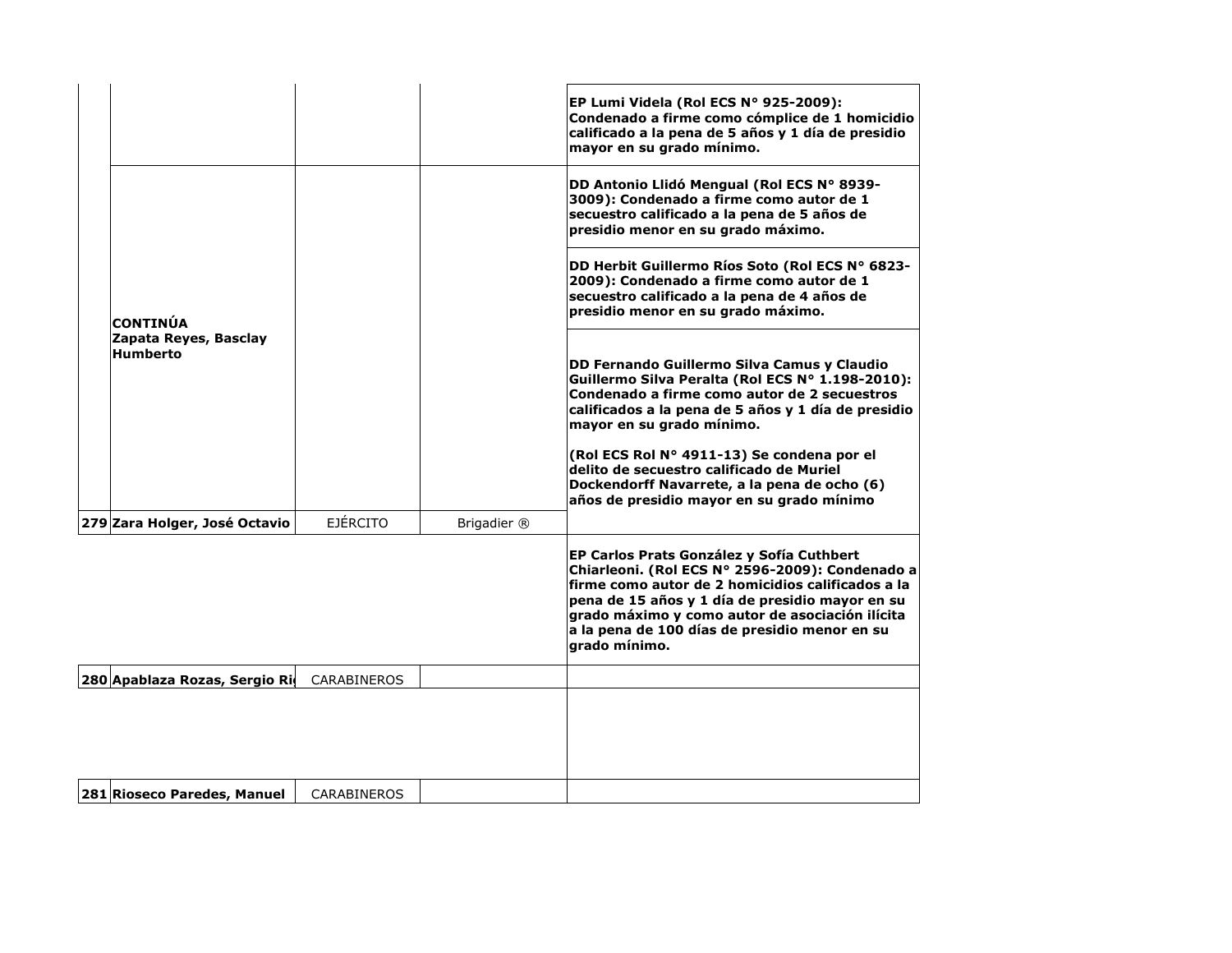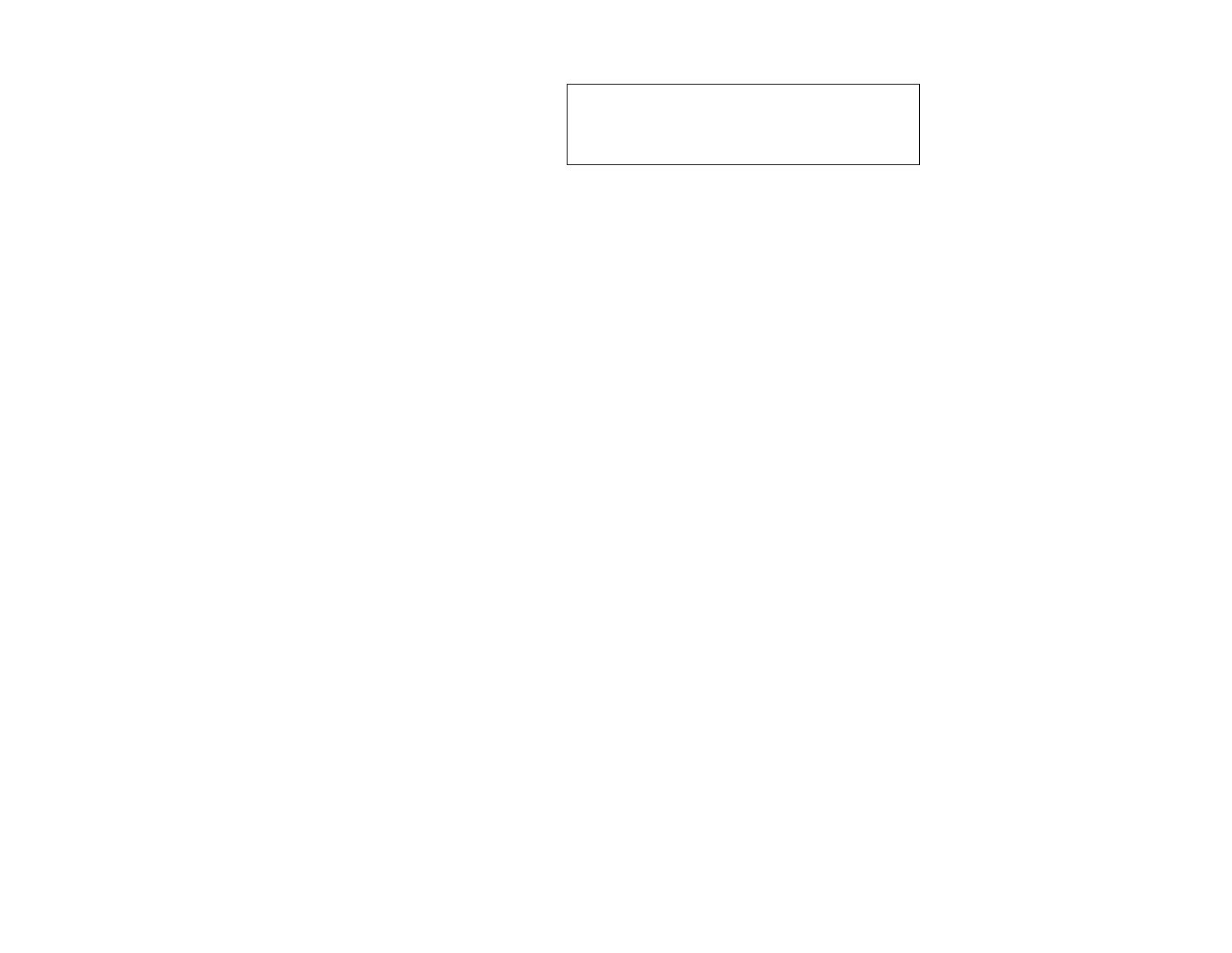## **NÓMINA CONSOLIDADA DE PROCESADOS, ACUSADOS Y CONDENADOS POR VIOLACIONES A LOS DERECHOS HUMANOS, AL 15 DE DICIEMBRE DE 2014.**

| $N^{\circ}$    | <b>NOMBRE AGENTE</b>                    |
|----------------|-----------------------------------------|
| 1              | Abarzúa Cáceres, Juan Patricio          |
| $\overline{2}$ | Abello Vildósola, Juan Lorenzo          |
| 3              | Abrego Diamanti, Pedro                  |
| 4              | Aburto Vera, Samuel                     |
| 5              | Acevedo Acevedo, Heriberto del Carmen   |
| 6              | Acevedo Trujillo, Osvaldo Patricio      |
| $\overline{7}$ | Acuña Acuña, Ramón                      |
| 8              | Acuña Luengo, César Luis                |
| 9              | Aedo Toro, Héctor Rolando               |
| 10             | <b>Aguilar Barrientos, Antonio</b>      |
| 11             | Aguilar Oyarce, Raúl Segundo            |
| 12             | Aguilera Díaz, José Luis                |
| 13             | Aguillón Henríquez, Carlos Alberto      |
| 14             | Aguirre Aguirre, José Rafael            |
| 15             | Aguirre Álvarez, Miguel Chile           |
| 16             | Aguirre Cortés, Manuel Segundo          |
| 17             | Ahumada Despouy, Joyce Ana              |
| 18             | Ahumada Molina, Jorge Raimundo          |
| 19             | Alarcón Carrasco, Renato Aníbal         |
| 20             | Alarcón Vergara, Hugo Enrique           |
| 21             | Albarrán Espinoza, Ricardo              |
| 22             | Aldoney Hansen, Guillermo Samuel        |
| 23             | Alfaro Fernández, Pedro René            |
| 24             | Alfaro Mundaca, Hermon Helec            |
| 25             | Aliaga Soto, Máximo Ramón               |
| 26             | <b>Alister Contreras, Pablo Aquiles</b> |
| 27             | Allende Tello, Manuel Ricardo           |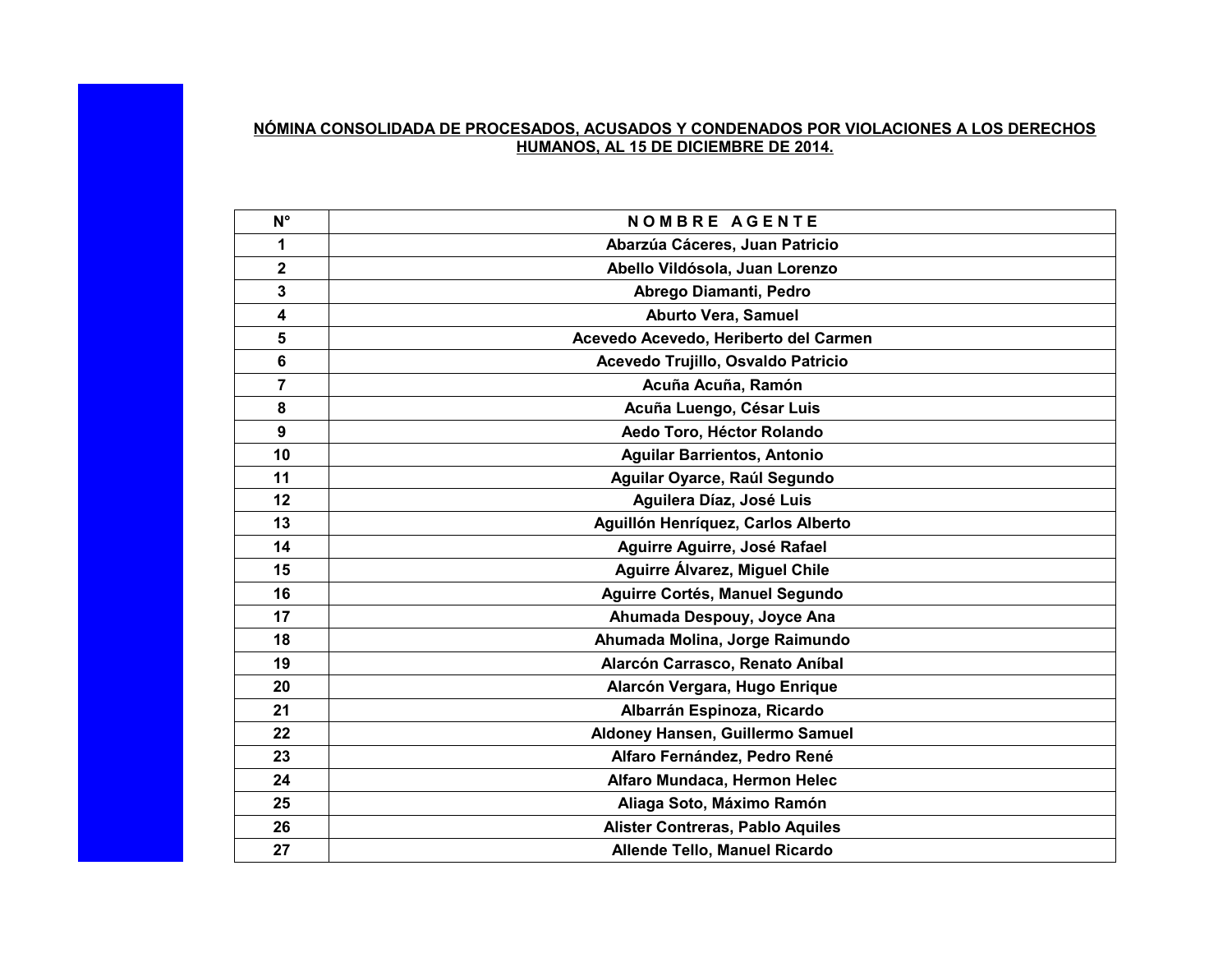| 28 | <b>Almonacid Almonacid, Guido</b>         |
|----|-------------------------------------------|
| 29 | Almuna Guzmán, Palmira Isabel             |
| 30 | Altamirano Sanhueza, Orlando del Tránsito |
| 31 | Altez España, Risiere del Prado           |
| 32 | Álvarez Droguett, Víctor Manuel           |
| 33 | Álvarez Sgolia, Ramsés Arturo             |
| 34 | Álvarez Vega, Hiro                        |
| 35 | Alveal, José Tito                         |
| 36 | Ambler Hinojosa, Alex Vicent              |
| 37 | Ampuero Alarcón, Roberto Antonio          |
| 38 | Ampuero Ulloa, José Germán                |
| 39 | Andaur Leiva, Luis Enrique                |
| 40 | Andrade Calderón, Héctor Leoncio          |
| 41 | Andrade Gómez, Jorge Claudio              |
| 42 | Angulo Fuchslocher, Armando Rubén         |
| 43 | Anziani Riquelme, César Gabriel           |
| 44 | Apablaza Meneses, Gustavo Humberto        |
| 45 | Aqueveque Pérez, José Arcadio             |
| 46 | Aracena González, Rubén Darío             |
| 47 | Aracena Romo, Luis Mario                  |
| 48 | Arancibia Rozas, Hernán Gabriel           |
| 49 | Arancibia Solar, Pedro Pablo              |
| 50 | Araneda Araneda, Pedro Ariel              |
| 51 | Aravena Longa, Gerardo Alejandro          |
| 52 | Aravena Ruiz, José Abel                   |
| 53 | Aravena Sáez, Planté Euclides             |
| 54 | Aravena Sepúlveda, Kenny Godofredo        |
| 55 | Araya Maureira, Luis Ricardo              |
| 56 | Araya Pardo, Eduardo Enrique              |
| 57 | Araya Silva, Carlos Roberto               |
| 58 | Arellano Stark, Sergio                    |
| 59 | Arenas González, Óscar Enrique            |
| 60 | Arévalo Cid, Sergio                       |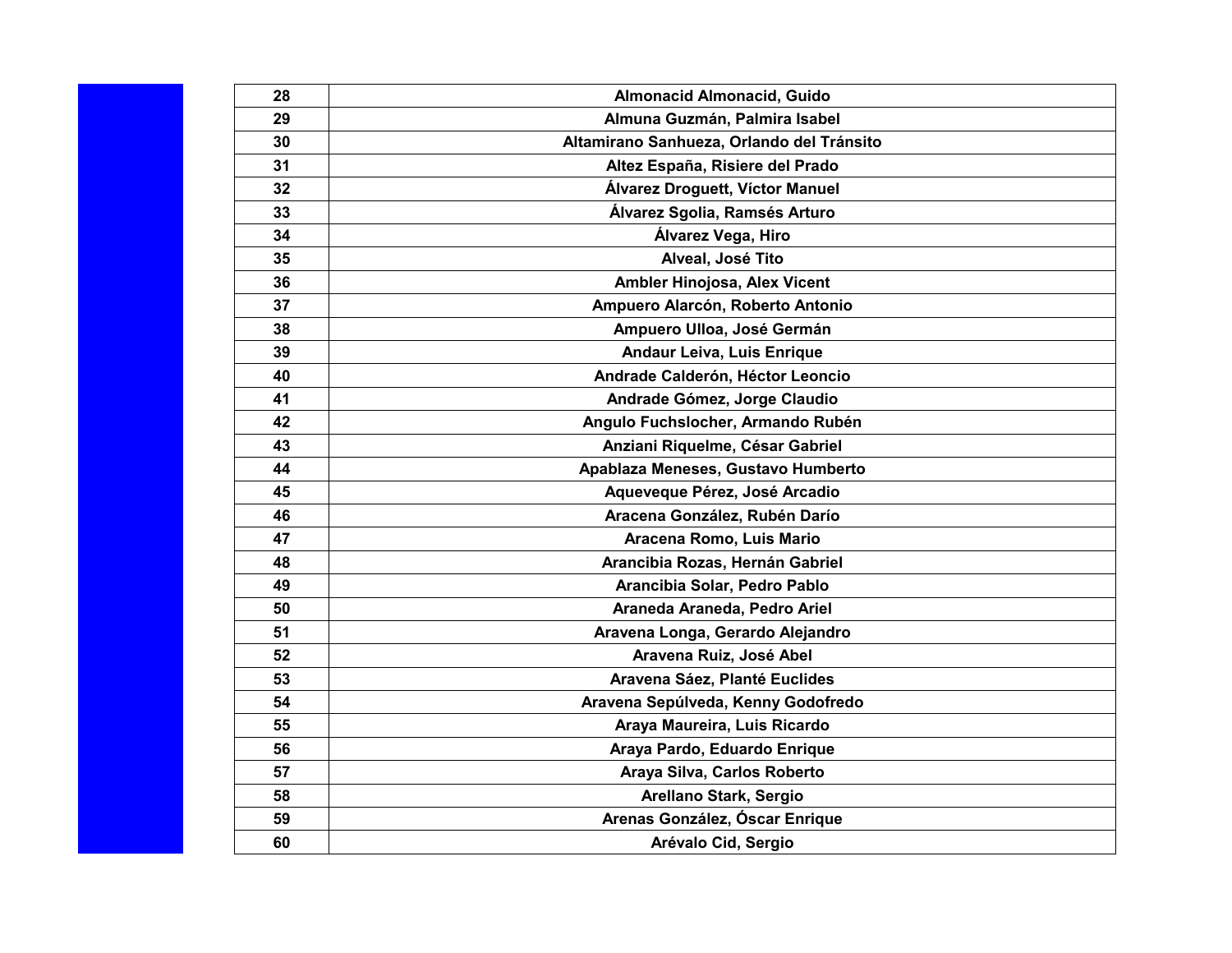| 61 | Arias González, Gonzalo Enrique                    |
|----|----------------------------------------------------|
| 62 | Arias Suazo, José Mauricio                         |
| 63 | Arias Unzueta, Ramón                               |
| 64 | Arredondo González, Sergio                         |
| 65 | Arriagada Domínguez, Samuel                        |
| 66 | Arriagada Echeverría, Juan Carlos                  |
| 67 | Arriagada Mora, Jorge Hugo                         |
| 68 | Arriagada Pasmiño, Osvaldo                         |
| 69 | Asenjo Zegers, Gonzalo<br>(FALLECIDO)              |
| 70 | Aspé Rojas, Celinda Angélica                       |
| 71 | Astete Almendras, Luciano                          |
| 72 | Astete Cáceres, Camilo                             |
| 73 | Astate Sanchez, Orlando Sergio                     |
| 74 | Astudillo Adonis, Alejandro Francisco              |
| 75 | Ávalos Muñoz, Germán Eduardo                       |
| 76 | Avendaño González, Manuel Heriberto                |
| 77 | Avendaño Valck, Hugo Víctor                        |
| 78 | <b>Babileck Druding, Heriberto</b>                 |
| 79 | Baeza Sanhueza, Luis Alberto                       |
| 80 | Bahamonde, Raúl                                    |
| 81 | <b>Balcázar Soto, Juan Manuel</b>                  |
| 82 | <b>Baros Muñoz, Antonio</b>                        |
| 83 | <b>Barra Bustamante, Luis Alberto</b>              |
| 84 | Barra Von Kretschman, Sergio Manuel<br>(FALLECIDO) |
| 85 | Barraza Quintero, Blas Daniel                      |
| 86 | Barrera Jara, Sergio José                          |
| 87 | Barría Igor, Rubén Osvaldo                         |
| 88 | Barría Roger, Hugo Rodrigo                         |
| 89 | Barría Vargas, José Desiderio                      |
| 90 | <b>Barrientos Camadro, Jorge Marcelo</b>           |
| 91 | Barrientos Núñez, Pedro Pablo                      |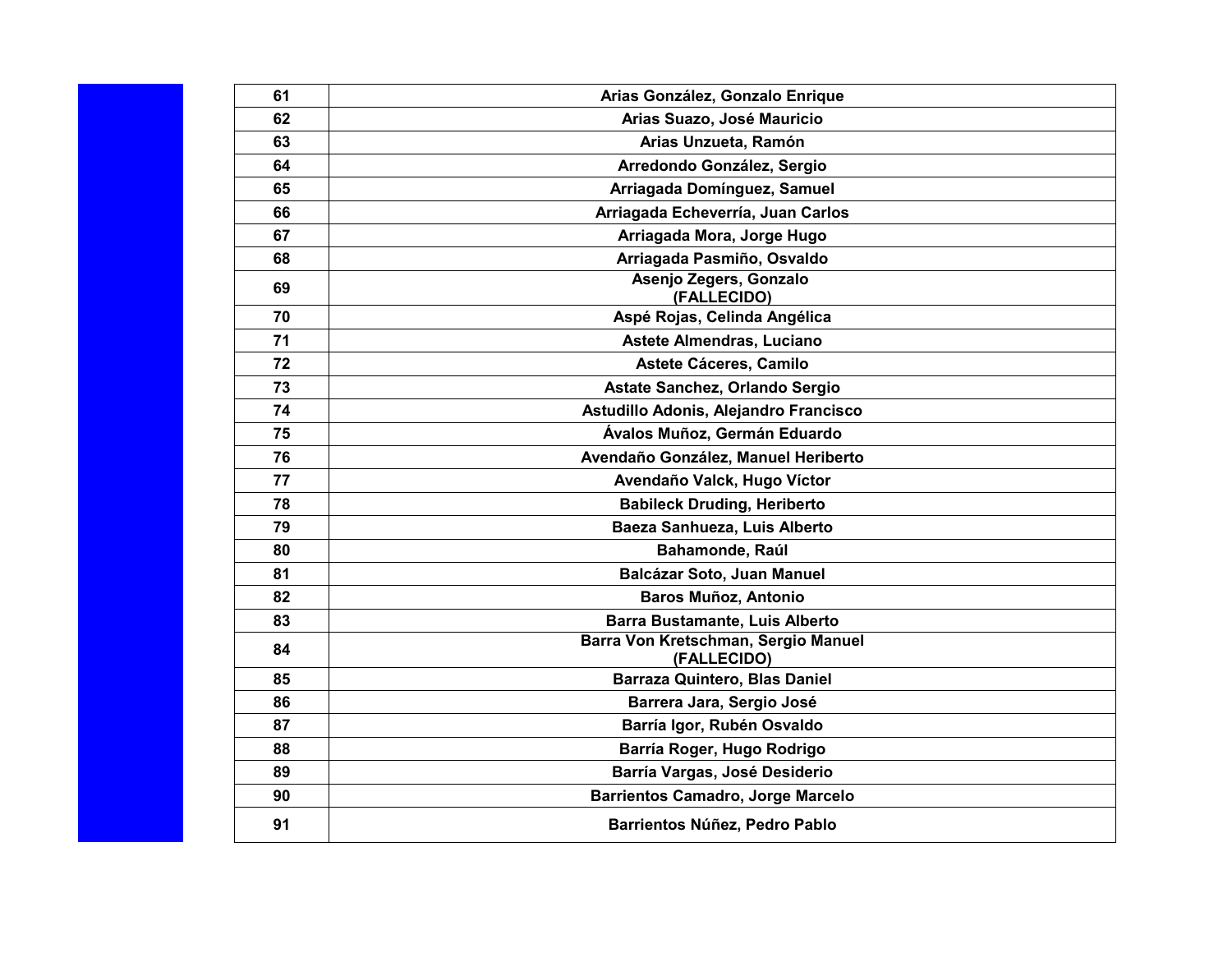| 92  | Barriga Muñoz, Germán Jorge<br>(FALLECIDO)   |
|-----|----------------------------------------------|
| 93  | <b>Baros Muñoz, Antonio</b>                  |
| 94  | <b>Barros Espinace, Julio Antonio</b>        |
| 95  | <b>Barros Rojas, Clara Rosa</b>              |
| 96  | <b>Barrueto Barting, Luis Enrique</b>        |
| 97  | <b>Barrueto Barting, Manuel Darío</b>        |
| 98  | <b>Bauer Donoso, Krantz Johans</b>           |
| 99  | Bécker Soliz, Rolando<br>(FALLECIDO)         |
| 100 | Bello Calderón, Franklin                     |
| 101 | <b>Belmar Corral, Enrique</b>                |
| 102 | Beltrán Gálvez, José Miguel                  |
| 103 | Benavides Escobar, César Raúl                |
| 104 | Benavides Villarreal, Sergio Alfonso Eugenio |
| 105 | Bermúdez Roco, Guillermo                     |
| 106 | Bermúdez Méndez, Carlos Justo                |
| 107 | Bezmalinovic Hidalgo, Carlos Mauricio        |
| 108 | <b>Bethke Wulf, Ernesto Luis</b>             |
| 109 | Bitterlich Jaramillo, Pedro Segundo          |
| 110 | Boehmwald Soto, Óscar                        |
| 111 | <b>Bohn Sauterel Berthold Erwin</b>          |
| 112 | Bolumburu Taboada, Eliana Carlota            |
| 113 | Bórquez Angulo, René                         |
| 114 | Bórquez Bernucci, Christián Edgardo          |
| 115 | Bozzo Bazzo, Benimiano Antonio               |
| 116 | <b>Brady Roche, Herman Julio</b>             |
| 117 | Bravo Espinoza, Nelson Iván                  |
| 118 | Bravo Huaiquiñir, Segundo Erasmo             |
| 119 | Bravo Llanos, René Iván                      |
| 120 | <b>Briones Burgos, Héctor Wacinton</b>       |
| 121 | Buch López, Manuel Alejandro                 |
| 122 | <b>Burgos Belauzarán, Juan Carlos</b>        |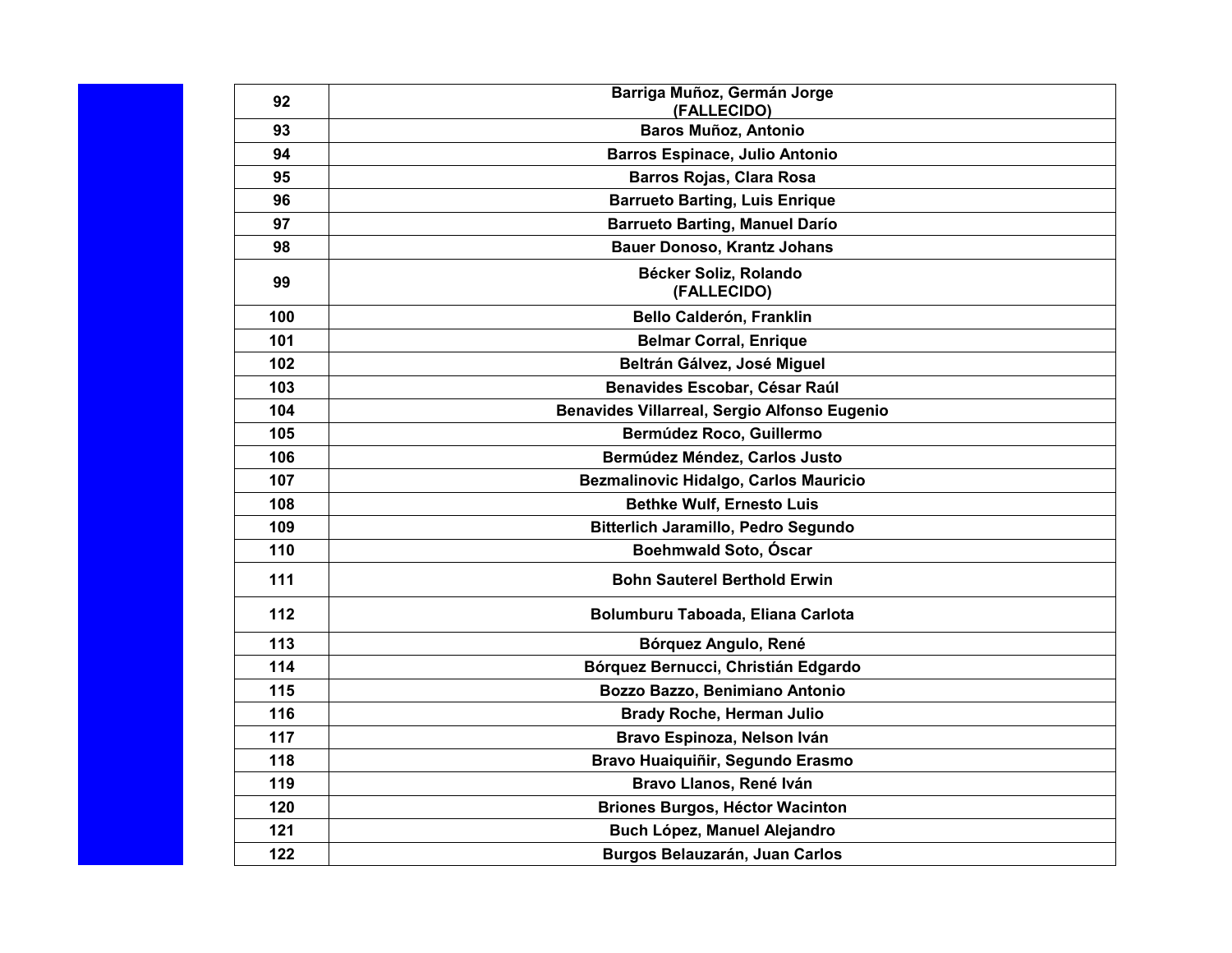| 123 | <b>Burgos Dejean, Omar</b>               |
|-----|------------------------------------------|
| 124 | Burgos Díaz, Fernando Remigio            |
| 125 | <b>Burgos Sandoval, José</b>             |
| 126 | <b>Burgos San Juan, Luis Alfonso</b>     |
| 127 | Burgueño Robles, Patricio Horacio        |
| 128 | <b>Bustamante León, Juan Miguel</b>      |
| 129 | <b>Bustamante Oliva, Aquiles</b>         |
| 130 | <b>Bustos Carrasco, Marco Antonio</b>    |
| 131 | Caamaño Medina, Pedro Ernesto            |
| 132 | Cabello Yáñez, Mario del Carmen          |
| 133 | Cabezas Mardones, Eduardo Patricio       |
| 134 | Cabezas Salazar, Félix Renato            |
| 135 | Cabezón Catanzaro, Luis Juan Fernando    |
| 136 | Cabrera Aguilar, Armando                 |
| 137 | Cáceres González, José Raúl              |
| 138 | Cáceres Jorquera, Ramón Pedro            |
| 139 | Caifual Lemuñir, Eugenio                 |
| 140 | Calderón Carreño, Gladys de las Mercedes |
| 141 | Callejas Honores, Mariana Inés           |
| 142 | Camillieri Soto, Horacio Hugo            |
| 143 | Camilo Ahumada, Gustavo Adolfo           |
| 144 | <b>Campos Dávila, Víctor Manuel</b>      |
| 145 | Campos Figueroa, Moisés Paulino          |
| 146 | <b>Campos Poblete, Luis Enrique</b>      |
| 147 | <b>Campos Valladares, Víctor Mario</b>   |
| 148 | Canales Varas, Hernán Ricardo            |
| 149 | Canario Santibáñez, José Nelson          |
| 150 | <b>Cancino Varas, Daniel Valentín</b>    |
| 151 | Caniulaf Hualme, Juan de Dios            |
| 152 | Cantín Leyton, Alex Adalberto            |
| 153 | Canto Arriagada, Luis Alfonso            |
| 154 | Cárcamo Pérez, Ramón Hernán              |
| 155 | Cardemil Figueroa, René José Guillermo   |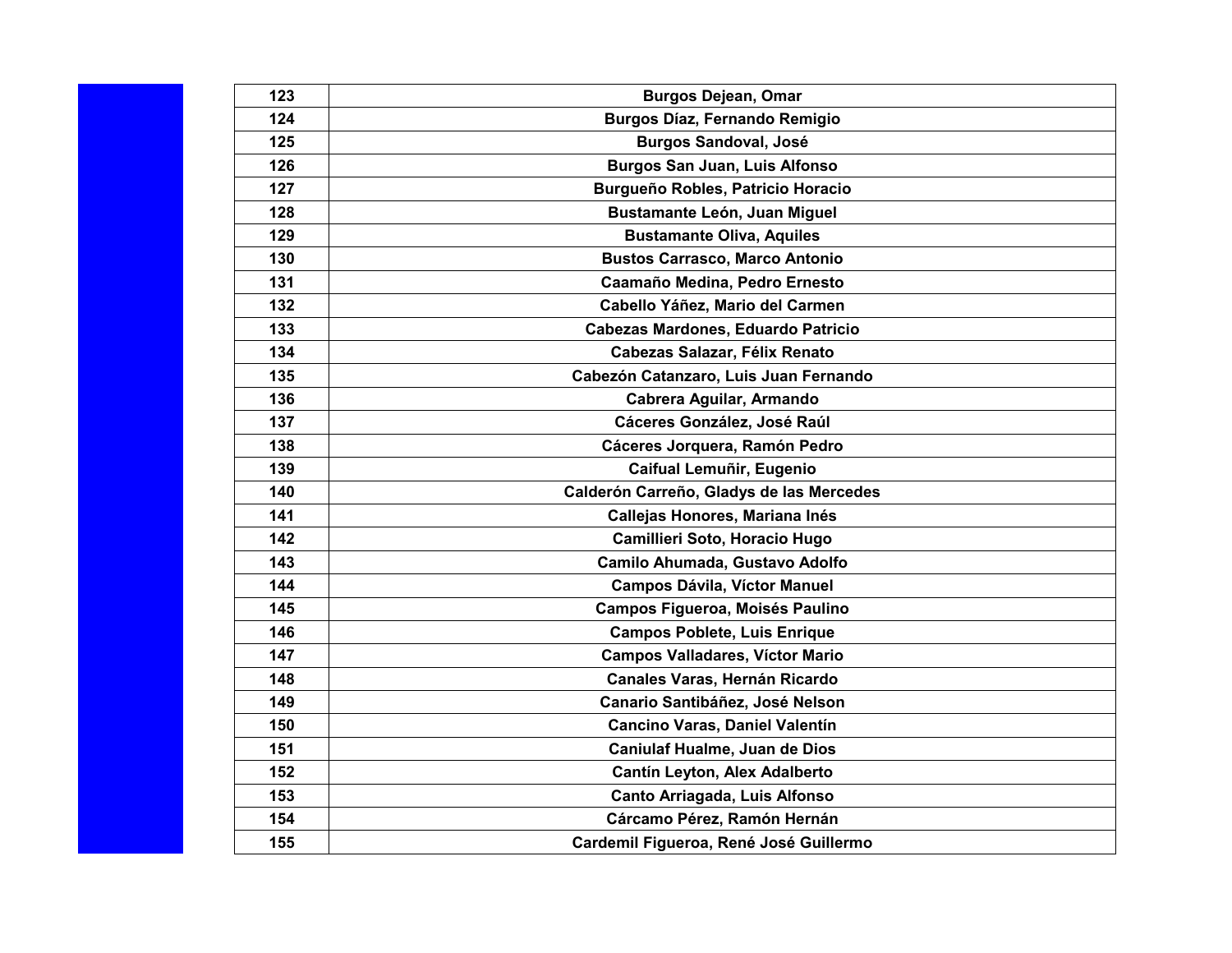| 156 | Cardemil Valenzuela, Hugo Alfredo                                   |
|-----|---------------------------------------------------------------------|
| 157 | Cárdenas Saavedra, Demóstenes Eugenio                               |
| 158 | <b>Cares Lara, Maximino</b>                                         |
| 159 | Cárevic Cubillos, Manuel Andrés                                     |
| 160 | Carranca Saavedra, Patricio Laureano<br>(FALLECIDO)                 |
| 161 | <b>Carrasco Carrasco, Eulogio</b>                                   |
| 162 | Carrasco Pérez, Hugo Luciano                                        |
| 163 | Carrera Bravo, Luis Guillermo                                       |
| 164 | Carriel Espinoza, Ramón Luis                                        |
| 165 | Cartagena Maldonado, Eduardo                                        |
| 166 | Carumán Soto, Gustavo Galvarino                                     |
| 167 | Carvallo Delgado, Eduardo                                           |
| 168 | Casanova Salgado, Nelson                                            |
| 169 | Casella Santos, Tomás Ventura                                       |
| 170 | Castillo, Juan José                                                 |
| 171 | Castillo Arellano, Osvaldo Octavio                                  |
| 172 | Castillo Cruz, Fernando Raúl de Fátima                              |
| 173 | Castillo González, Sergio Hernán                                    |
| 174 | Castillo Oliva, Manuel Jesús                                        |
| 175 | Castillo Soto, Bertalino Segundo                                    |
| 176 | Castro Andrade, Sergio Hernán                                       |
| 177 | Castro Campos, Primitivo José                                       |
| 178 | Castro Mendoza, Lautaro Eugenio<br>(o Castro Mendoza, Marcelo Iván) |
| 179 | Castro Muñoz, Patricio Lorenzo                                      |
| 180 | Catalán Lagos, Hugo Nibaldo                                         |
| 181 | Catalán Reyes, José Luis                                            |
| 182 | <b>Caulier Grant, Pablo Rodney</b>                                  |
| 183 | Cazenave Pontilla, Mario Armando                                    |
| 184 | Cea Cienfuegos, Sergio Lautaro                                      |
| 185 | Ceballos Núñez, Ema Verónica                                        |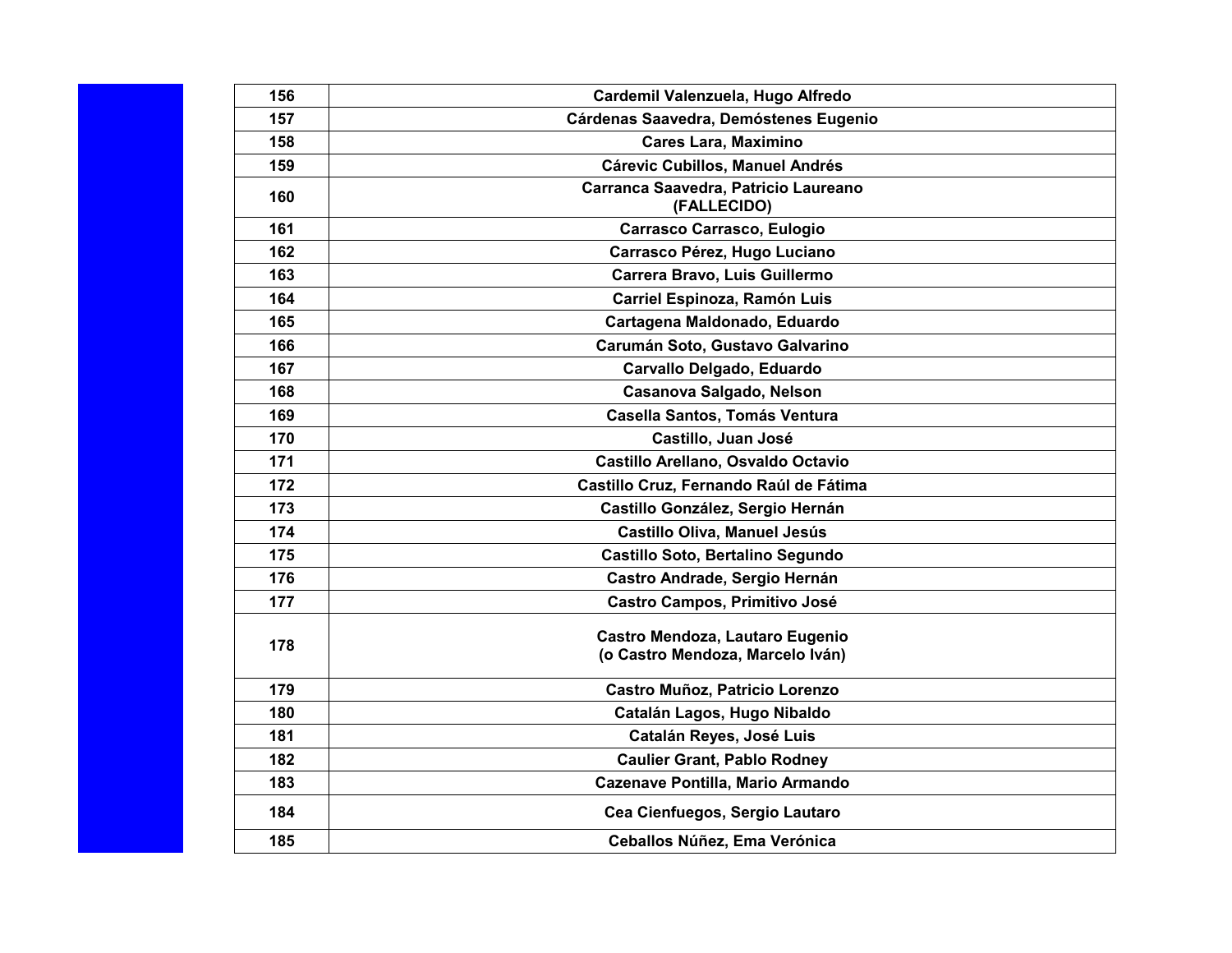| 186 | Celedón Barrera, Exequiel                |
|-----|------------------------------------------|
| 187 | Cerda Carrasco, Julio                    |
| 188 | Cerda Vargas, Fernando                   |
| 189 | Cerezo Valencia, Claudio Francisco       |
| 190 | Cevallos Jones, Edgar Benjamín           |
| 191 | Clavería Leiva, Hugo Hernán              |
| 192 | Cobos Manríquez, Jorge Rodrigo           |
| 193 | Cofré Correa, Armando Segundo            |
| 194 | Cofré Silva, Guillermo Arturo            |
| 195 | Cofré Vega, Jorge Andrés                 |
| 196 | Coliqueo Fuentealba, David               |
| 197 | Collado Martí, Pedro                     |
| 198 | <b>Collen Franzkowsky, Rudolf Hans</b>   |
| 199 | Concha González, Silvio Antonio          |
| 200 | Concha Navia, Óscar Orlando              |
| 201 | Concha Orellana, Reinaldo                |
| 202 | Concha Rodríguez, Rodolfo Valentino      |
| 203 | Conejeros Ortega, Sergio                 |
| 204 | <b>Contador Rosales, Arturo Alberto</b>  |
| 205 | <b>Contreras Donaire, Manuel</b>         |
| 206 | Contreras Díaz, Moisés del Carmen        |
| 207 | <b>Contreras Ferrada, Carlos Ruperto</b> |
| 208 | <b>Contreras Guzmán, Carlos Alfredo</b>  |
| 209 | Contreras Mejías, Sergio Fernando        |
| 210 | Contreras Sepúlveda, Juan Manuel         |
| 211 | Contreras Torres, Francisco Fernando     |
| 212 | Corbalán Castilla, Álvaro Julio          |
| 213 | Cornejo Escobedo, Eliseo Antonio         |
| 214 | Corrales Díaz, Enrique Orlando           |
| 215 | Correa Soto, Luis Hernán                 |
| 216 | Corsini Escárate, Silvio Giovanni        |
| 217 | Cortés Aravena, Antonio Luis Alberto     |
| 218 | Cortez Cortez, Domingo Rosario           |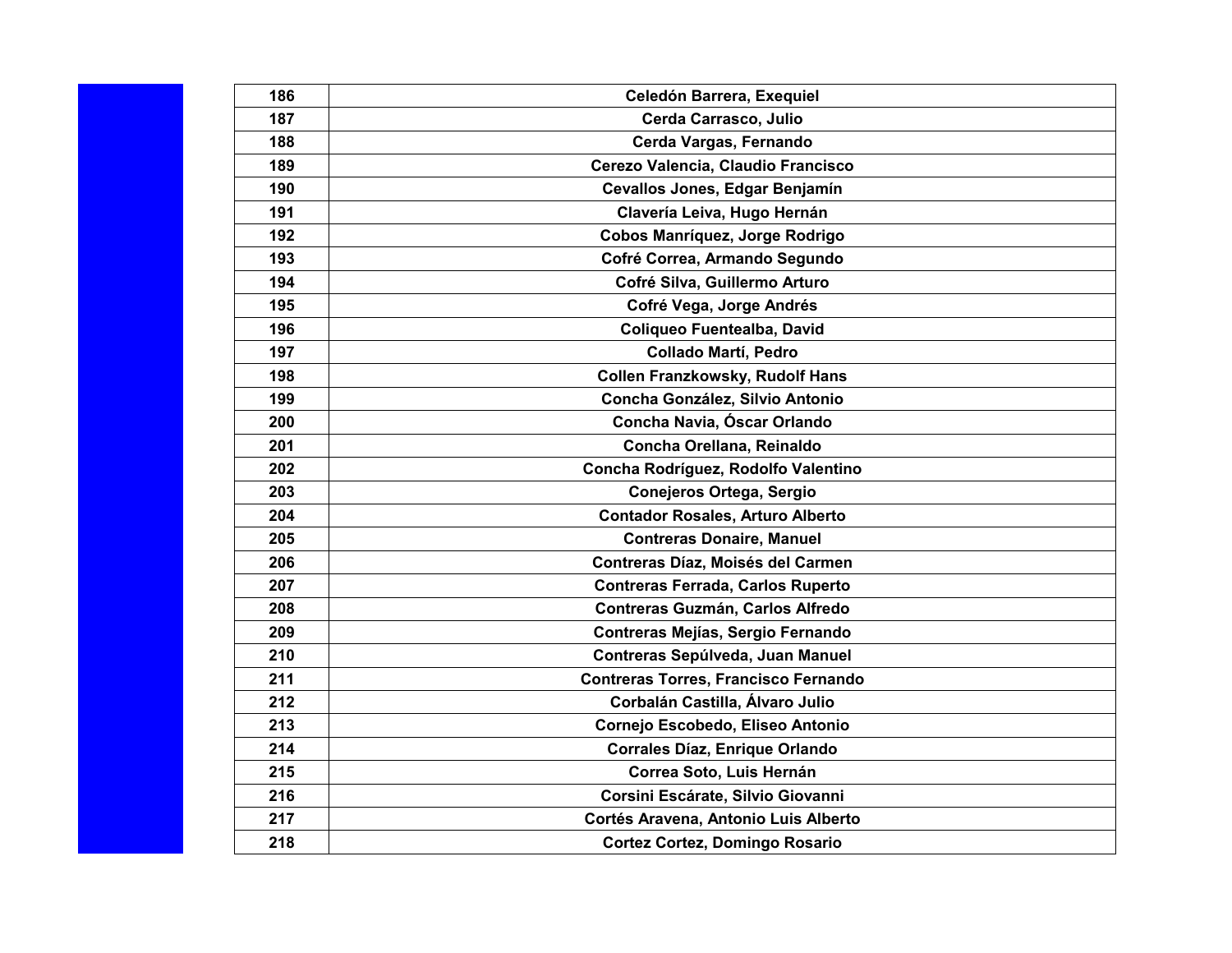| 219 | Corvalán Palma, César Alfonso            |
|-----|------------------------------------------|
| 220 | Costa Canessa, Carlos Ángelo             |
| 221 | Covarrubias Valenzuela, Eugenio Adrián   |
| 222 | Cruces Tapia, René                       |
| 223 | Cruz Castillo, Hugo Omar                 |
| 224 | Chaigneau Sepúlveda, Federico Humberto   |
| 225 | Chávez Baeza, Eduardo Martín             |
| 226 | Chávez Sandoval, Juan Arturo             |
| 227 | Chiminelli Fullerton, Juan Viterbo       |
| 228 | Darrigrandi Marques, José Jaime          |
| 229 | Daza Navarro, Bernardo del Rosario       |
| 230 | De la Fuente Irribarra, Hernán Alejandro |
| 231 | De la Mahotiere González, Emilio Robert  |
| 232 | Delgado Carrasco, Hugo Rubén             |
| 233 | Del Río Del Río, Jorge Nibaldo           |
| 234 | Derpich Miranda, Marcos Spiro            |
| 235 | Díaz Araneda, Patricio Ramón Félix       |
| 236 | Díaz Cabezas, Héctor Carlos              |
| 237 | Díaz Díaz, Osvaldo Enrique               |
| 238 | Díaz Espinoza, Lautaro Eugenio           |
| 239 | Díaz Ibacache, Eudocio                   |
| 240 | Díaz Lara, Sergio Iván                   |
| 241 | Díaz López, Sergio Antonio               |
| 242 | Díaz Morales, Gabriel Humberto           |
| 243 | Díaz Radulovich, Jorge Iván              |
| 244 | Díaz Ramírez, Guillermo Eduardo          |
| 245 | Dimter Bianchi, Edwin Armando Roger      |
| 246 | Domínguez Larenas, Jorge Denis           |
| 247 | Donoso Barrera, Víctor Ernesto           |
| 248 | Duarte Gallegos, Juan Evaristo           |
| 249 | Durán Low, Carlos Arturo                 |
| 250 | Durán Martínez, Raúl del Carmen          |
| 251 | Durán Muñoz, Isidro Custodio             |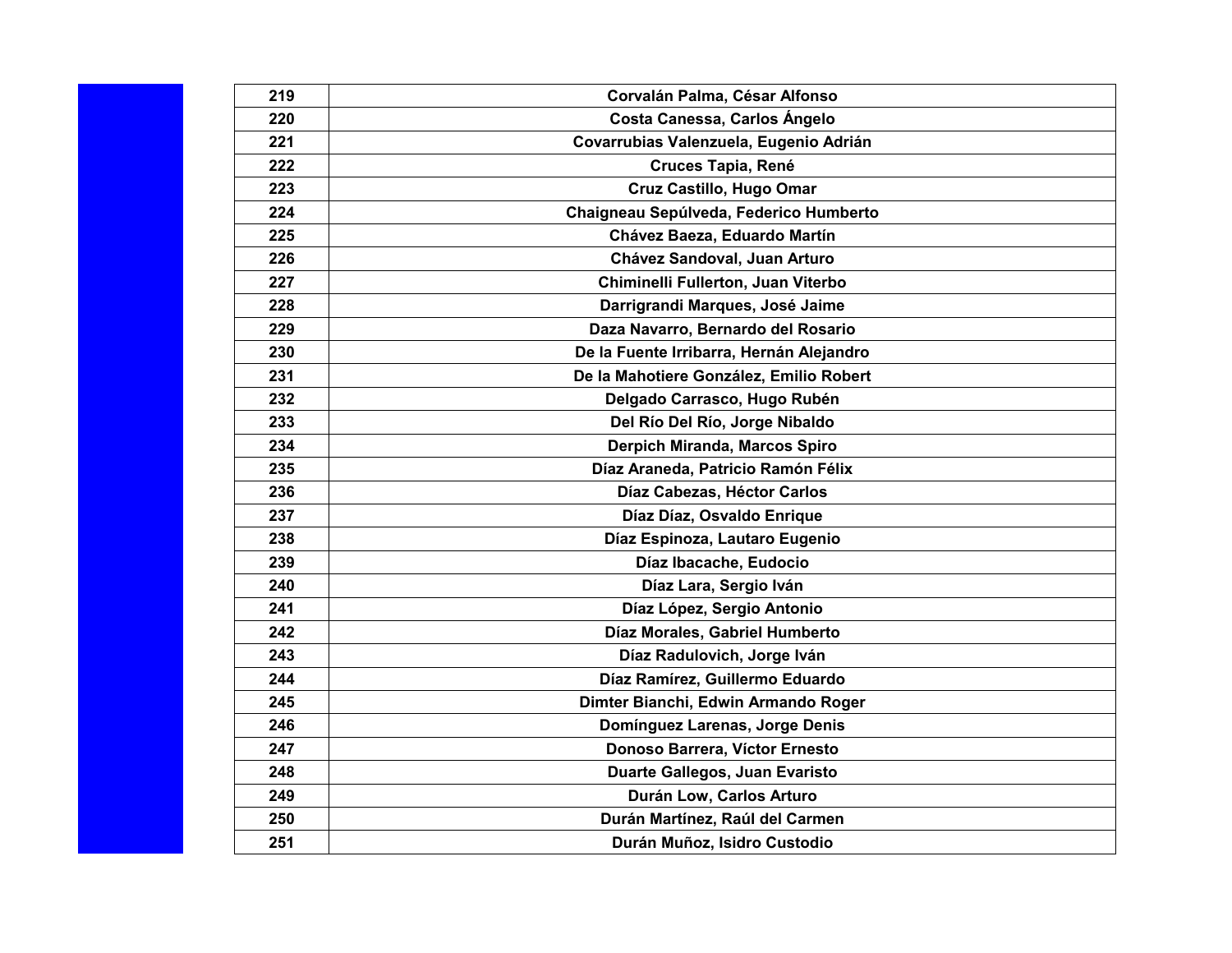| 252 | <b>Durcudoy Montandon, Pedro Alberto</b> |
|-----|------------------------------------------|
| 253 | During Pohler, Rolf Guillermo            |
| 254 | <b>Durruty Blanco, Mateo</b>             |
| 255 | Echeverría Beltrán, Héctor Isaías        |
| 256 | Escalona Acuña, Sergio Orlando           |
| 257 | <b>Escobar Fuentes, Jorge Marcelo</b>    |
| 258 | Escobar Inostroza, Hernán                |
| 259 | Escobar Valenzuela, Juan Carlos          |
| 260 | Escobedo Azúa, Valentín del Carmen       |
| 261 | Esparza Martínez, Alejo                  |
| 262 | <b>Espinace Contreras, Luis Fernando</b> |
| 263 | Espinosa Silva, Ismael Humberto          |
| 264 | Espinoza Bravo, Pedro Octavio            |
| 265 | Espinoza Espinoza, Rufino                |
| 266 | <b>Estay Reino, Miguel Arturo</b>        |
| 267 | Fachinetti López, Carlos Guillermo       |
| 268 | Fagalde Osorio, Germán Víctor            |
| 269 | Farías Santelices, Roberto Antonio       |
| 270 | Fernández Berardi, Juan Ramón Gerardo    |
| 271 | Fernández Catalán, Guillermo Luis        |
| 272 | Fernández Espinoza, Santiago             |
| 273 | Fernández Hernández, Adrián José         |
| 274 | Fernández Larios, Armando                |
| 275 | Fernández Mena, Manuel Enrique           |
| 276 | Fernández Michell, Alberto Juan          |
| 277 | Fernández Monjes, Luis Humberto          |
| 278 | Fernández Torres, Germán                 |
| 279 | Ferrada Carrasco, Crisostomo Hugo        |
| 280 | Ferrada González, Francisco Neftalí      |
| 281 | Ferrán Martínez, Guillermo Jesús         |
| 282 | Ferrer Ducaud, Patricio Gerardo          |
| 283 | Ferrer Lima, Francisco Maximiliano       |
| 284 | <b>Ferrier Valeze, Enrique</b>           |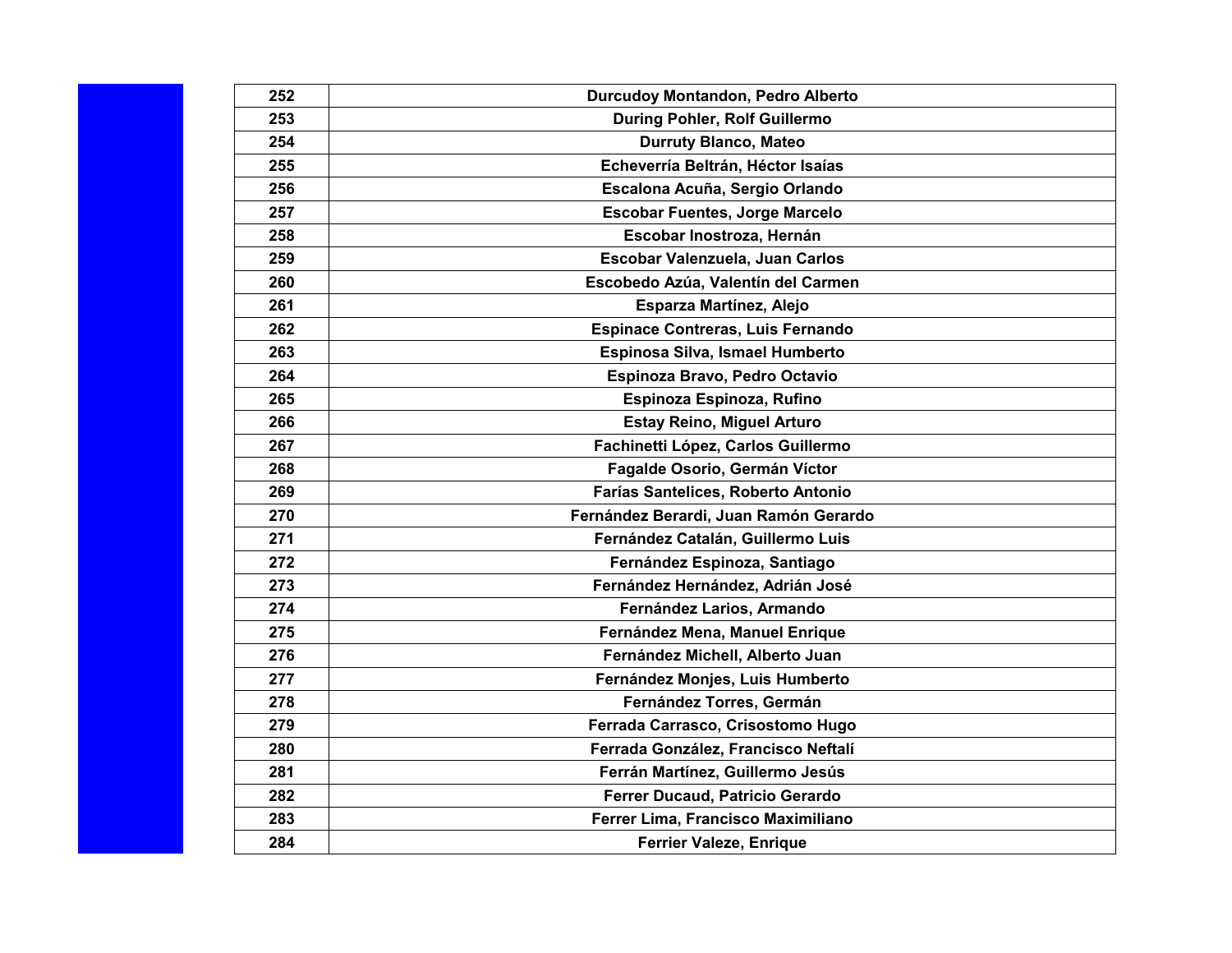| 285 | Fiedler Alvarado, Rubén Agustín                |  |  |
|-----|------------------------------------------------|--|--|
| 286 | Fieldhouse Chávez, Eugenio Jesús               |  |  |
| 287 | Figueroa Cifuentes, Clenardo                   |  |  |
| 288 | Figueroa López, Sergio Eduardo                 |  |  |
| 289 | Figueroa Márquez, Óscar                        |  |  |
| 290 | Figueroa Silva, Carlos Dionisio (FALLECIDO)    |  |  |
| 291 | Flández Vergara, Arturo Edalio                 |  |  |
| 292 | Flores Cañas, Sebastián Gustavo Wladimir       |  |  |
| 293 | Flores Cisterna, Roberto Alfonso               |  |  |
| 294 | Flores Sabelle, Andrés Leopaldo                |  |  |
| 295 | <b>Flores Rivas, Paulino</b>                   |  |  |
| 296 | Flores Urueña, Claudio Alberto de las Mercedes |  |  |
| 297 | Flores Vergara, Héctor Alfredo                 |  |  |
| 298 | Freire Obando, Fidel Osvaldo                   |  |  |
| 299 | Freitag Hartmann, Renate                       |  |  |
| 300 | Fritz Vega, Juan de Dios<br>(FALLECIDO)        |  |  |
| 301 | Friz Esparza, José Mario                       |  |  |
| 302 | Fuentealba Saldías, José Nelson                |  |  |
| 303 | Fuentealba Suazo, José María                   |  |  |
| 304 | Fuentes Castro, José Florentino                |  |  |
| 305 | Fuentes Espinoza, José Abigail                 |  |  |
| 306 | Fuentes Pastene, José Arturo                   |  |  |
| 307 | <b>Fuentes Torres, José Enrique</b>            |  |  |
| 308 | Fuentes Valenzuela, Sergio Amado               |  |  |
| 309 | Fuenzalida Devia, Samuel Enrique               |  |  |
| 310 | Fuenzalida Rojas, Luis Antonio                 |  |  |
| 311 | Gajardo Arenas, Luis Guillermo                 |  |  |
| 312 | Gajardo Cerón, Dagoberto                       |  |  |
| 313 | Gajardo Cortés, Delia Virginia                 |  |  |
| 314 | Gallardo Sepúlveda, Manuel Segundo             |  |  |
| 315 | Galleguillos Pangue, Rómulo Enrique            |  |  |
| 316 | Gálvez Navarro, Luis Hernán                    |  |  |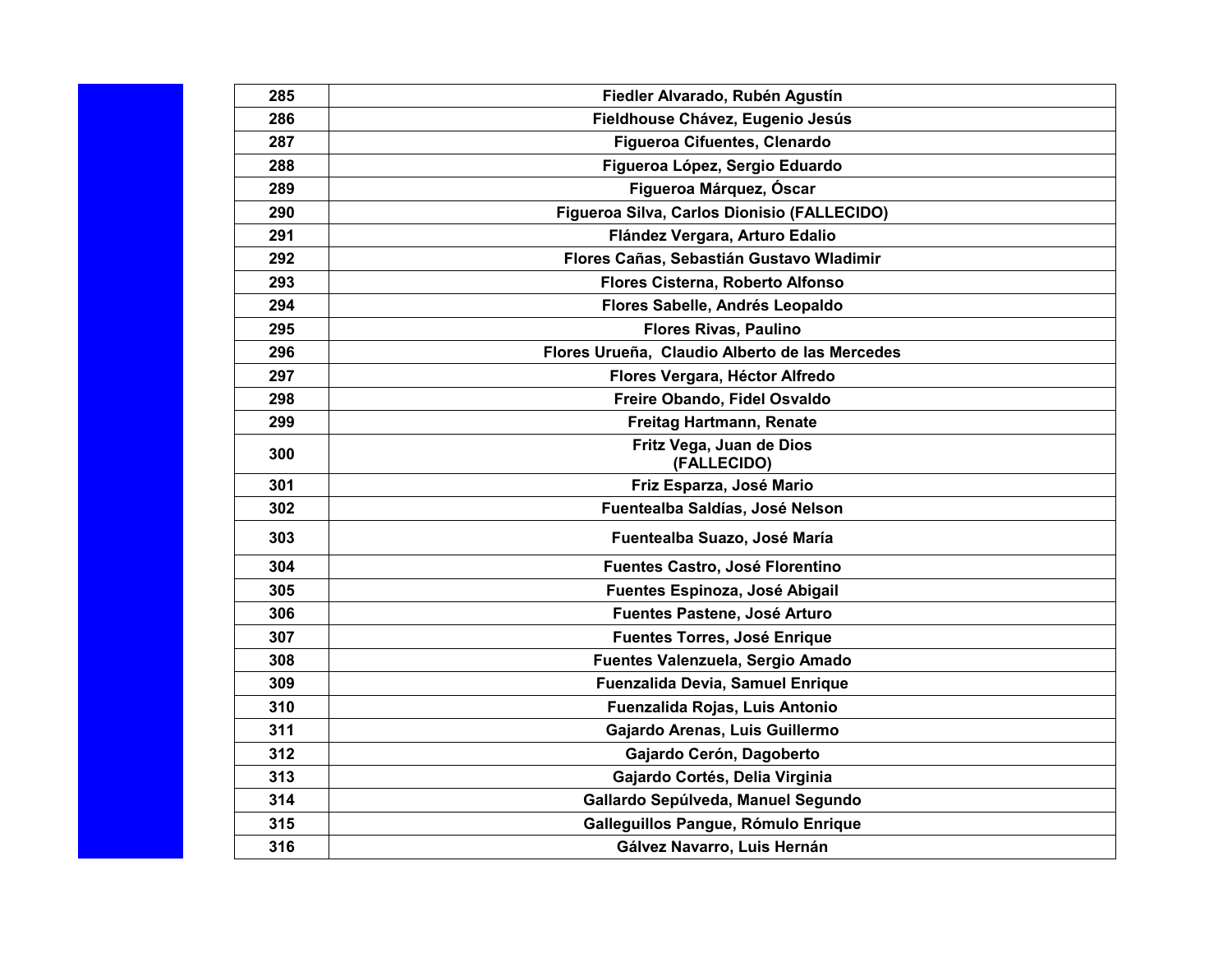| 317 | Gamboa Álvarez, Jorge Ismael              |  |  |  |
|-----|-------------------------------------------|--|--|--|
| 318 | Gárate Gárate, Rodolfo Rodrigo            |  |  |  |
| 319 | García Araya, Alejandro José              |  |  |  |
| 320 | García García, Germán                     |  |  |  |
| 321 | García Gaier, Conrado                     |  |  |  |
| 322 | García Guzmán, Luis Osvaldo               |  |  |  |
| 323 | García Pérez, Leonardo René               |  |  |  |
| 324 | García Reyes, José Manuel                 |  |  |  |
| 325 | García Zamorano, Jaime Óscar              |  |  |  |
| 326 | Garea Guzmán, Eduardo                     |  |  |  |
| 327 | Garrido, Ernesto Ildefonso                |  |  |  |
| 328 | Garrido Aldunate, Carlos Ramón            |  |  |  |
| 329 | Garrido Bueno, Mario Antonio              |  |  |  |
| 330 | Garrido Gutiérrez, Juan Hernán            |  |  |  |
| 331 | Gatica Riquelme, Gabriel Gonzalo          |  |  |  |
| 332 | <b>Gerlach Maschke, Matthias</b>          |  |  |  |
| 333 | Godoy García, Gerardo Ernesto             |  |  |  |
| 334 | Godoy Godoy, José Jaime                   |  |  |  |
| 335 | Gómez Aguilar, Guillermo Reinaldo         |  |  |  |
| 336 | Gómez Sagredo, Jorge Enrique              |  |  |  |
| 337 | Gómez Segovia, Fernando Luis              |  |  |  |
| 338 | Gonzáles Cuevas, Luis Orlando             |  |  |  |
| 339 | González Andaur, Juan José                |  |  |  |
| 340 | González Astorga, Felipe Luis Guillermo   |  |  |  |
| 341 | González Betancourt, Guillermo Washington |  |  |  |
| 342 | González Cadegan Gabriel Jesús            |  |  |  |
| 343 | González Carrasco, Rubén Darío            |  |  |  |
| 344 | González Cortés, Aquiles Mauricio         |  |  |  |
| 345 | González Cortez, Patricio Leonidas        |  |  |  |
| 346 | González D'Arcangeli, Hugo Nelson         |  |  |  |
| 347 | González Fernández, Fernán Ruy            |  |  |  |
| 348 | González Fernández, Raúl Horacio          |  |  |  |
| 349 | González Figueroa, Juan Bautista          |  |  |  |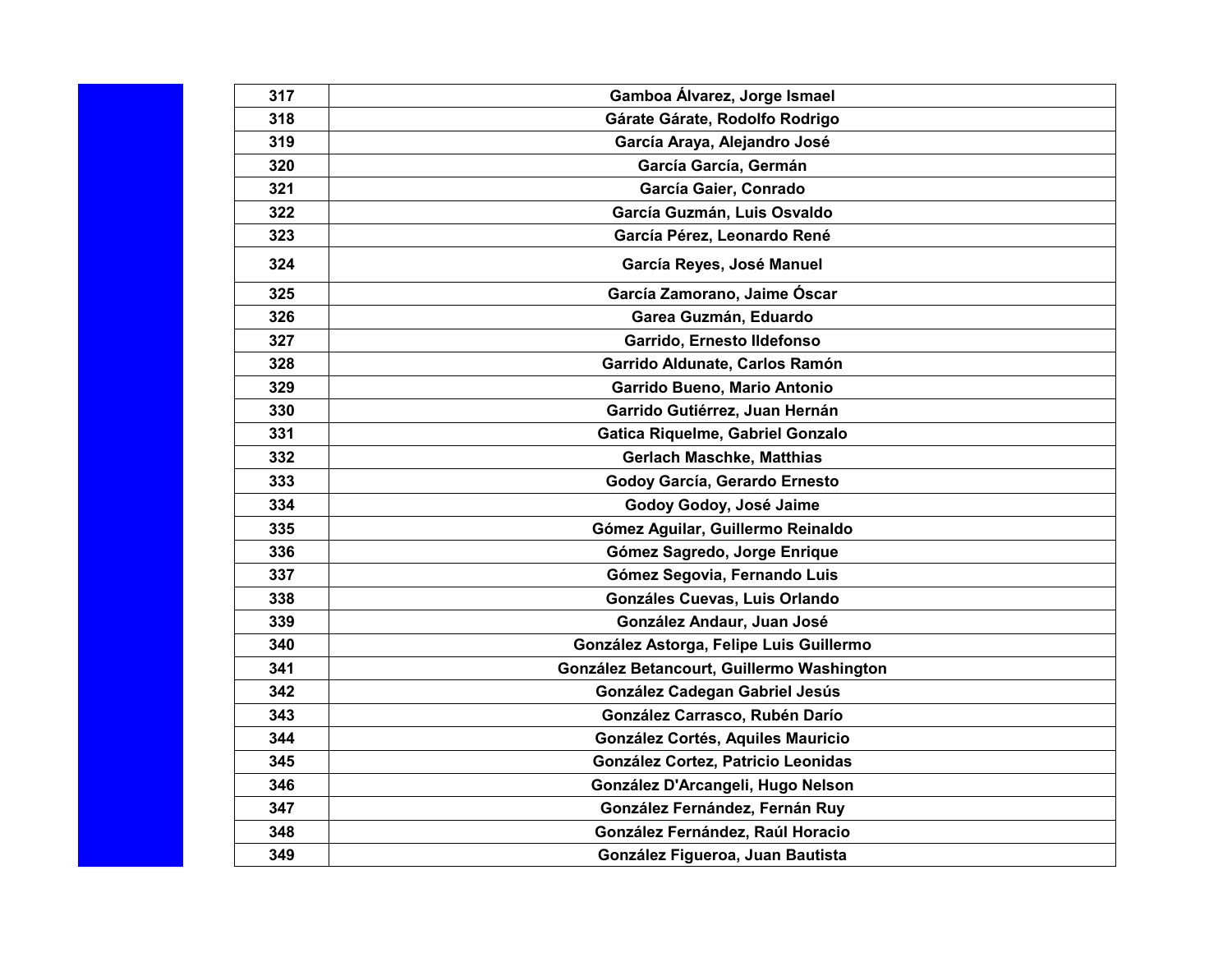| 350 | Gonzalez Hernandez, Ciro del Carmen      |  |
|-----|------------------------------------------|--|
| 351 | González Inostroza, José                 |  |
| 352 | González Johns, Nelson                   |  |
| 353 | González Jorquera, Iván Edmundo          |  |
| 354 | González Mansilla, José Delmiro          |  |
| 355 | González Mejías, José Roberto            |  |
| 356 | González Meza, Elizandro                 |  |
| 357 | González Moreno, Olegario Enrique        |  |
| 358 | González Reyes, Juan Carlos              |  |
| 359 | González Salazar, Gabriel Washington     |  |
| 360 | González Salazar, Víctor Abraham         |  |
| 361 | González Sepúlveda, Ricardo Alberto      |  |
| 362 | González Verdugo, Rafael Agustín         |  |
| 363 | González Yáñez, Hugo Enrique             |  |
| 364 | Gordon Rubio, Humberto Alfredo Guillermo |  |
| 365 | Gruhlke Hahn, Gisela Tabea               |  |
| 366 | Guerra Guajardo, Fernando Enrique        |  |
| 367 | Guerra Jorquera, Hugo Alberto            |  |
| 368 | Guerrero Aguilera, Gustavo Enrique       |  |
| 369 | Guerrero Reeve, Gabriel Alfonso          |  |
| 370 | Guerrero Soto, María Angélica            |  |
| 371 | Guimpert Corvalán, Daniel Luis           |  |
| 372 | Gutiérrez de la Torre, Darío Ernesto     |  |
| 373 | Gutiérrez Ortiz, José Feliciano          |  |
| 374 | Gutiérrez Rubilar, Enrique del Tránsito  |  |
| 375 | Gutiérrez Ruiz, Pedro León               |  |
| 376 | Gutiérrez Uribe, Luis Germán             |  |
| 377 | Gutiérrez Valdés, Pedro Antonio          |  |
| 378 | Guzmán Olivares, Pedro Javier            |  |
| 379 | Guzmán Pincheira, Nadir                  |  |
| 380 | Guzmán Rojas, Rodrigo                    |  |
| 381 | Guzmán Saldaña, Héctor Armando           |  |
| 382 | Guzmán Sandoval, José Luis               |  |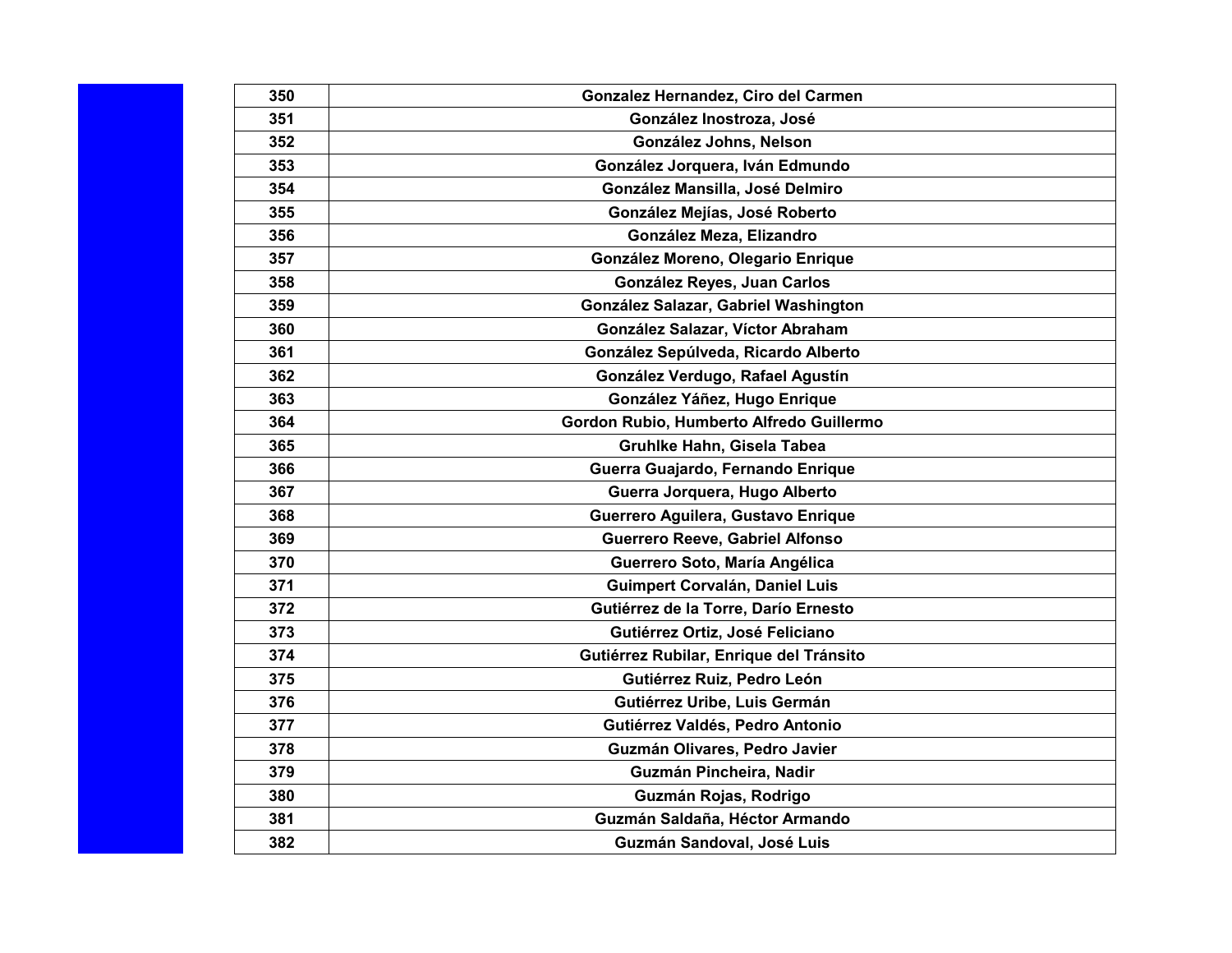| 383 | Haag Blaschke, Óscar Ernesto             |  |
|-----|------------------------------------------|--|
| 384 | Haaze Mazzei, Nelson Edgardo             |  |
| 385 | Harnisch Salazar, Osvaldo Francisco      |  |
| 386 | Henríquez Apablaza, Luis Fernando        |  |
| 387 | Henríquez Palma, Erasmo Ananías          |  |
| 388 | Henríquez Reuquén, César Humberto        |  |
| 389 | Herbstaed Gálvez, Edwin Reynaldo         |  |
| 390 | Hernández Araya, Laureano Enrique        |  |
| 391 | Hernández Espinoza, Jorge Eduardo        |  |
| 392 | Hernandez Gutierrez, Luis Alfonso        |  |
| 393 | Hernández Oyarzo, Miguel Eugenio         |  |
| 394 | Hernández Ponce, Juan Arturo             |  |
| 395 | Hérnandez Rivas, Amado Beck              |  |
| 396 | Hernández Valle, Hugo del Tránsito       |  |
| 397 | Herrera Henríquez, Pedro Juan            |  |
| 398 | Herrera Jiménez, Carlos                  |  |
| 399 | Herrera Lagos, Nelson René               |  |
| 400 | Herrera López, Jorge Iván                |  |
| 401 | Herrera Mossuto, Pedro Alejandro Lorenzo |  |
| 402 | Hevia Fabres, Sergio                     |  |
| 403 | Hidalgo, Luis Alberto                    |  |
| 404 | Hidalgo López, Luis Alejandrino          |  |
| 405 | Higueras Álvarez, Juan de Dios           |  |
| 406 | Hopp Miottel, Harmut Wilhelm             |  |
| 407 | Hormazábal Rodríguez, José Dorohí        |  |
| 408 | Hormazabal Fuentes, Pedro Pablo          |  |
| 409 | Hombitzer Fernández, Guillermo Evaristo  |  |
| 410 | Hoyos Zegarra, Julio José                |  |
| 411 | Huaiquimilla Coñoepán, Juan Luis         |  |
| 412 | Hurtado Lazcano, Julio Enzo              |  |
| 413 | Inostroza Lagos, Orlando Guillermo       |  |
| 414 | Inostroza Opazo, Guillermo Carlos        |  |
| 415 | Inzunza Melo, Omar Arturo                |  |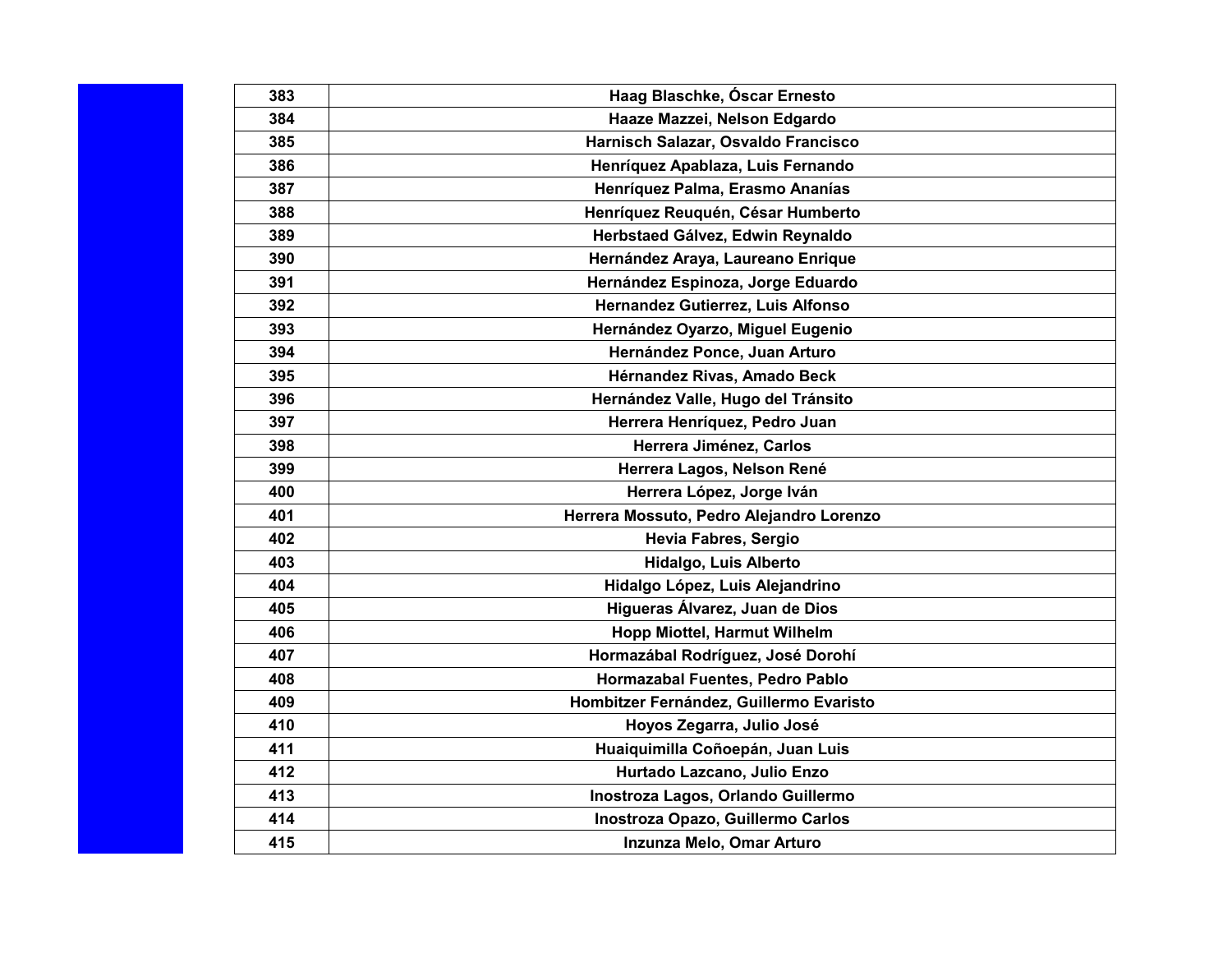| 416 | Inzunza Poblete, Juan Enrique               |  |
|-----|---------------------------------------------|--|
| 417 | <b>Isaacs Casacubierta, Enrique Alcides</b> |  |
| 418 | Iturra Orrego, Héctor José                  |  |
| 419 | Iturriaga Cortés, Nelson Eduardo            |  |
| 420 | Iturriaga Neumann, Jorge                    |  |
| 421 | Iturriaga Neumann, Raúl Eduardo             |  |
| 422 | Jahn Barrera, Mario Ernesto                 |  |
| 423 | Jahnsen Merino, Edmundo James               |  |
| 424 | Jaime Astorga, Rufino Eduardo               |  |
| 425 | Jara Arancibia, Sergio Francisco            |  |
| 426 | Jara Brevis, Guido Arnoldo                  |  |
| 427 | Jara Caro, José René                        |  |
| 428 | Jara Quintana, Juan Renán                   |  |
| 429 | Jara Riquelme, Luis Enrique<br>(FALLECIDO)  |  |
| 430 | Jeldres Rodríguez, Patricio Enrique         |  |
| 431 | Jerez Prusin, Luis Alberto                  |  |
| 432 | Jiménez Escobar, Berta Yolanda              |  |
| 433 | Jofré Gonzalez, Raúl Anibal                 |  |
| 434 | Jofré Herrera, Luis Ernesto                 |  |
| 435 | Jofré Rojas, Jorge Enrique                  |  |
| 436 | Jorquera Abarzúa, Juan Alejandro            |  |
| 437 | Julio Reyes, Humberto Lautaro               |  |
| 438 | Jurgensen Caesar, Manfredo Enrique          |  |
| 439 | Kholitz Fell, Reimer Eduardo                |  |
| 440 | Kosiel Hornig, Klaudio Erich null           |  |
| 441 | Kraemer Pinochet, Alejandro Héctor          |  |
| 442 | <b>KRASSNOFF MARTCHENKO MIGUEL</b>          |  |
| 443 | La Flor Flores, Óscar Belarmino             |  |
| 444 | Lagos Yáñez, Luis Alberto                   |  |
| 445 | Lapostol Sprovera, Adolfo Nicolás           |  |
| 446 | Langer Von Furstenberg, Carlos Max George   |  |
| 447 | Lara Cataldo, Víctor Hugo                   |  |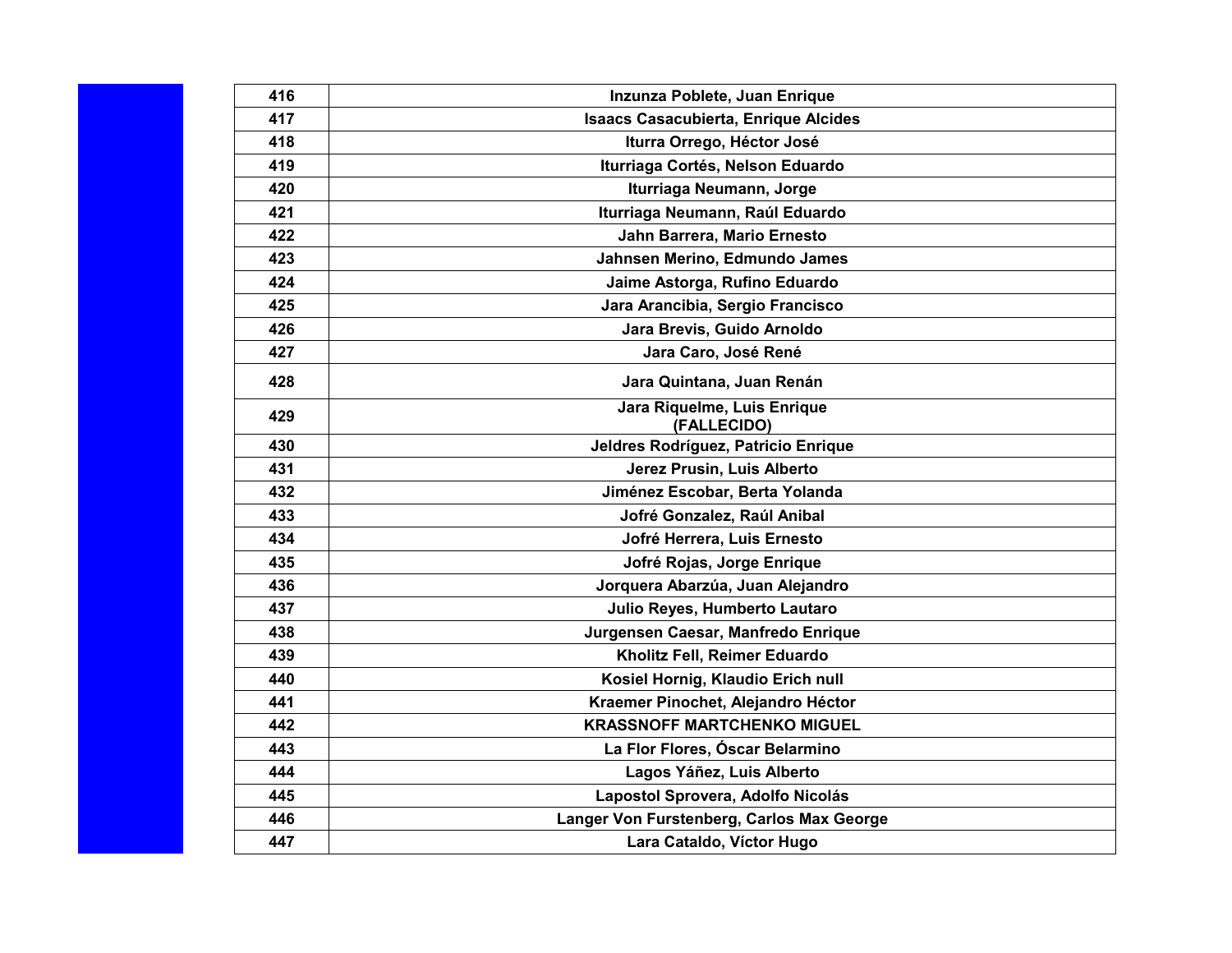| 448 | Latorre Sánchez, Haroldo Alberto    |  |
|-----|-------------------------------------|--|
| 449 | Lauriani Maturana, Fernando Eduardo |  |
| 450 | Lawrence Mires, Ricardo Víctor      |  |
| 451 | Lecaros Carrasco, Claudio Abdón     |  |
| 452 | Leddy Araneda, Enrique              |  |
| 453 | Leiva Cordero, Jorge                |  |
| 454 | Leiva Rojas, Aldo Patricio          |  |
| 455 | Leiva Valdivieso, Manuel Atilio     |  |
| 456 | León Godoy, Luis Antonio            |  |
| 457 | León Jamett, Francisco              |  |
| 458 | Lepe Orellana, Jaime Enrique        |  |
| 459 | Lepileo Barrios, Jorge Antonio      |  |
| 460 | Letelier Verdugo, Carlos Enrique    |  |
| 461 | Letelier Verdugo, Miguel Segundo    |  |
| 462 | Leyton Bahamondes, Osvaldo Eugenio  |  |
| 463 | Lezana Lezana, Renato               |  |
| 464 | Líbano Riquelme, Carlos             |  |
| 465 | Lingua Latorre, Teodoro Ivo         |  |
| 466 | Lillo Gutiérrez, Raúl Diego         |  |
| 467 | Lira Aravena, Héctor Manuel         |  |
| 468 | Lizárraga Arias, Víctor Federico    |  |
| 469 | <b>Llanos Amariles, Segundo</b>     |  |
| 470 | Llaupe Deumacán, Juan Segundo       |  |
| 471 | Lobos Gálvez, Ernesto Arturo        |  |
| 472 | López Almarza, Donato Alejandro     |  |
| 473 | López Cofré, Edgardo Saturnino      |  |
| 474 | López Cofré, Nelson Roberto         |  |
| 475 | López Inostroza, Carlos Eusebio     |  |
| 476 | López López, Juan Luis Fernando     |  |
| 477 | López Maldonado, Sergio Orlando     |  |
| 478 | López Tapia, Carlos José            |  |
| 479 | Lorca Fuenzalida, Ángel             |  |
| 480 | Losada Fuenzalida, Luis Alberto     |  |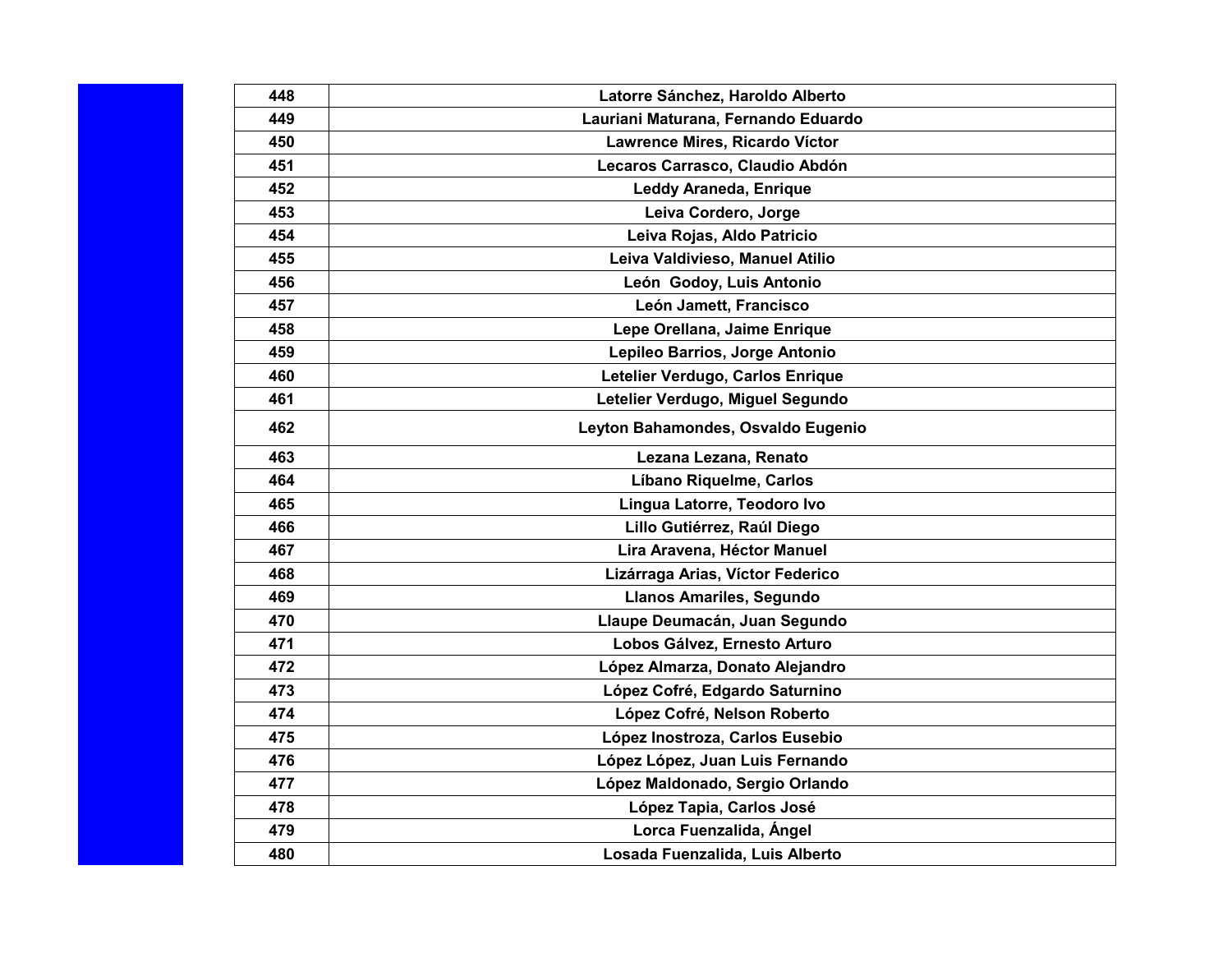| 481 | Lovera Betancourt, Pedro Luis                |  |
|-----|----------------------------------------------|--|
| 482 | Luarte Vallejos, Pablo José Daniel           |  |
| 483 | Luco Astroza, Carlos                         |  |
| 484 | Lukowiak Luppy, Reinaldo Alberto             |  |
| 485 | Luzoro Montenegro, Juan Francisco            |  |
| 486 | Maass del Valle, Gonzalo Fernando            |  |
| 487 | Mackay Barriga, Juan Guillermo               |  |
| 488 | Madariaga Acevedo, Jorge Segundo             |  |
| 489 | <b>Madrid Hayden, Carlos Arturo</b>          |  |
| 490 | Magaña Bau, Osvaldo Andrés Alonso            |  |
| 491 | Magna Astudillo, Elisa del Carmen            |  |
| 492 | Maldonado Sanhueza, Juan Heraldo             |  |
| 493 | Manríquez Bravo, César                       |  |
| 494 | Manríquez Manterola, Jorge Lientur           |  |
| 495 | Mancilla Martínez, Eduardo Rafael            |  |
| 496 | Mansilla Bórquez, Pablo Hernán               |  |
| 497 | Mansilla Díaz, Juan de Dios                  |  |
| 498 | Manzo Durán, Orlando José                    |  |
| 499 | Marabolí Orellana, Patricio Orlando          |  |
| 500 | Marambio Molina, Marcelo Arnaldo             |  |
| 501 | Marcos Muñoz, Carlos Segundo                 |  |
| 502 | Mardones Díaz, Carlos Gregorio               |  |
| 503 | Maricahuín Carrasco, José Erwin              |  |
| 504 | Marihual Suazo, Cristóbal Ceferino           |  |
| 505 | Marín Jiménez, Jorge Segundo                 |  |
| 506 | Martínez Benavides, Francisco Fernando       |  |
| 507 | Martínez García, Lisandro Alberto            |  |
| 508 | Martínez Latorre, Pablo Abelardo             |  |
| 509 | Martínez Moena, Patricio Gustavo             |  |
| 510 | Martínez Téllez, Bernardo                    |  |
| 511 | Martínez Villarroel, Mario Cristián de Luján |  |
| 512 | Marzal Silva, Gustavo Eduardo                |  |
| 513 | <b>Massouh Mehech, Carlos Enrique</b>        |  |
|     |                                              |  |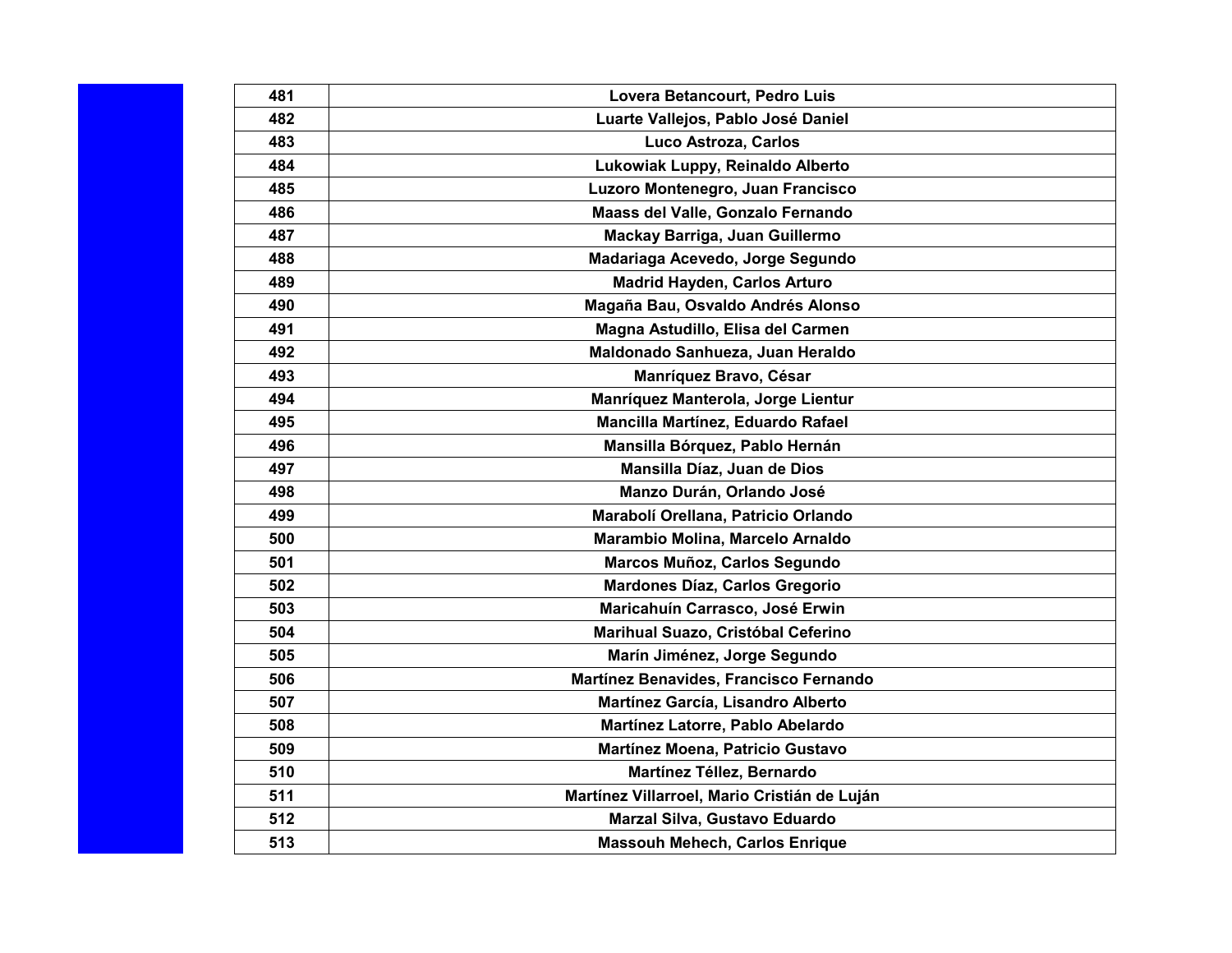| 514 | Mateluna Pino, Sergio Agustín                |  |
|-----|----------------------------------------------|--|
| 515 | Matteo Galleguillos, Santiago Alfredo        |  |
| 516 | Mattig Guzmán, Víctor Manuel                 |  |
| 517 | Maturana Concha, Jorge                       |  |
| 518 | Matus Martínez, Héctor Guido<br>(FALLECIDO)  |  |
| 519 | <b>Matus Rojas, Carlos Nelson</b>            |  |
| 520 | Maureira Roa, Servando                       |  |
| 521 | Medina Lois, Carlos Alejandro<br>(FALLECIDO) |  |
| 522 | Medina Salazar, Sergio Antonio               |  |
| 523 | Medina, Óscar Humberto                       |  |
| 524 | Medrano Rivas, Lionel de la Cruz             |  |
| 525 | Mejías Medina, Aníbal René                   |  |
| 526 | <b>Mella Salinas, Alexis Genaro</b>          |  |
| 527 | Mena Salinas, Odlanier Rafael<br>(FALLECIDO) |  |
| 528 | Méndez Moreno, Leonidas Emiliano             |  |
| 529 | Méndez Rozas, Wilson Esteban del Carmen      |  |
| 530 | Mendoza Rojas, Sergio Iván                   |  |
| 531 | Mendoza Vicencio, Teobaldo Segundo           |  |
| 532 | Meneses Arcauz, José Ramón<br>(FALLECIDO)    |  |
| 533 | Mercado Valenzuela, Sergio Arturo            |  |
| 534 | Meza Acuña, Gerardo                          |  |
| 535 | Meza Serrano, José Miguel                    |  |
| 536 | Michea Muñoz, Julio Luis Omar                |  |
| 537 | Minoletti Arriagada, Carlos Humberto         |  |
| 538 | Miño Muñoz, Carlos                           |  |
| 539 | Miquel Carmona, Hernán Patricio              |  |
| 540 | Miranda Mesa, Carlos Enrique                 |  |
| 541 | Miranda Monardes, David Adolfo               |  |
| 542 | Molina Astete, Víctor Manuel                 |  |
| 543 | Molina Cisternas, Alejandro                  |  |
| 544 | Moncada Sáez, Froilán                        |  |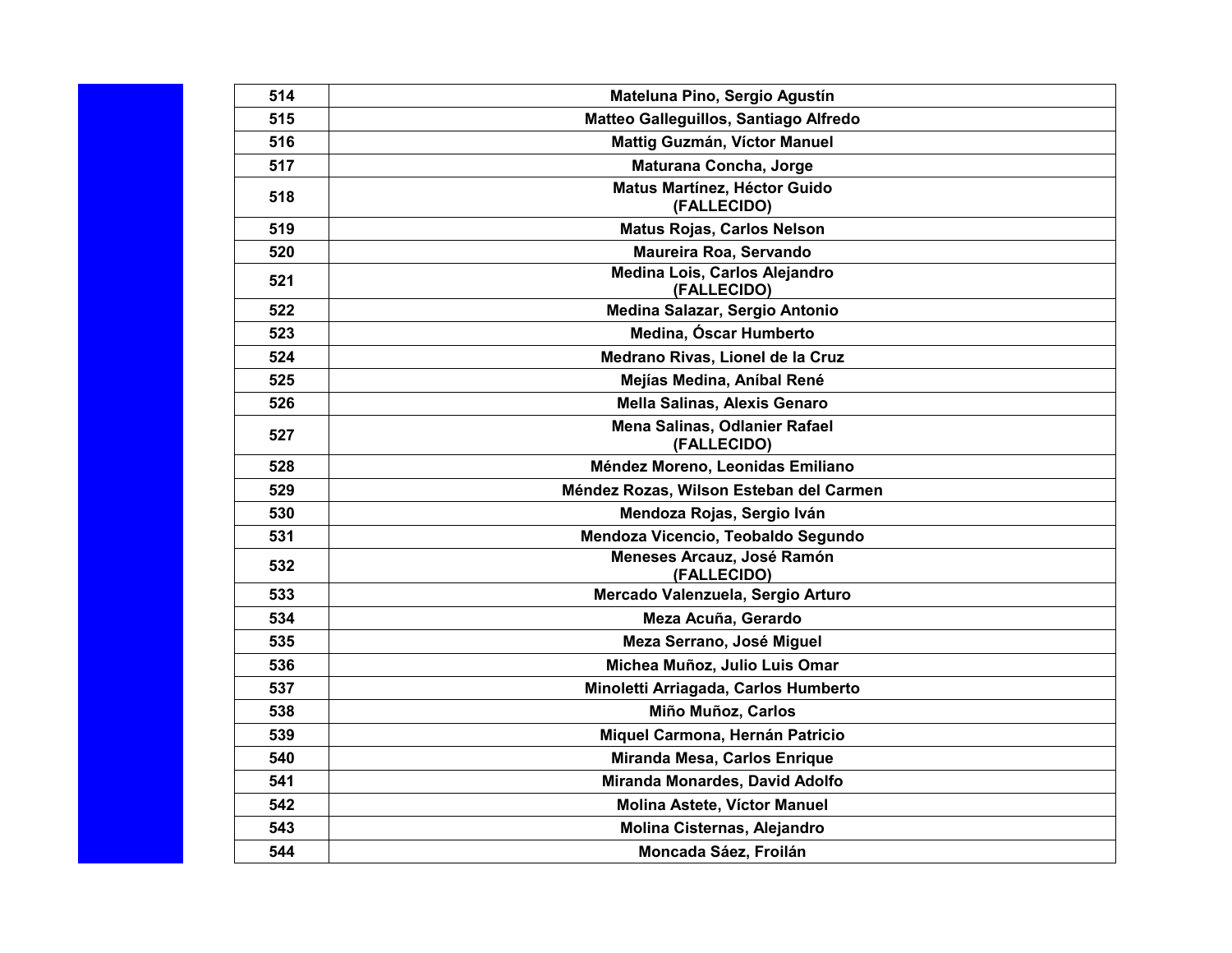| 545 | Moncada Salamanca, Alfredo Hugo            |  |
|-----|--------------------------------------------|--|
| 546 | Mondión Romo, Rodolfo Ramón                |  |
| 547 | Montero Uranga, Gabriel Bernardo           |  |
| 548 | Monserrat Mena, Antonio Sergio             |  |
| 549 | Montre Méndez, Manuel Antonio              |  |
| 550 | Mora Cerda, Luis Eduardo                   |  |
| 551 | Mora Diocares, José Jaime                  |  |
| 552 | Mora Villanueva, Pedro                     |  |
| 553 | Moraga Tresckow, Luis Alberto              |  |
| 554 | Morales Acevedo, Manuel Ángel              |  |
| 555 | Morales Bastías, José Fernando             |  |
| 556 | Morales Morales, José Miguel               |  |
| 557 | Morales Pereira, Andrés de Jesús           |  |
| 558 | Morales Salgado, Juan Hernán               |  |
| 559 | Morel Concha, Alejandro Roberto            |  |
| 560 | <b>Moren Brito, Marcelo Luis</b>           |  |
| 561 | Moreinra Donoso, Carlos José               |  |
| 562 | Moreno Mena, Carlos Hernán                 |  |
| 563 | Moreno Ubilla, Marco Antonio               |  |
| 564 | Moreno Vásquez, Orlando                    |  |
| 565 | Moscoso Soto, Osvaldo René                 |  |
| 566 | Moya Tejeda, Alfredo Orlando               |  |
| 567 | Mucke Koschkitzke, Gerhard Wolfgang        |  |
| 568 | <b>Muga Galfano, Emilio</b><br>(FALLECIDO) |  |
| 569 | Muñoz Albornoz, Gustavo del Carmen         |  |
| 570 | Muñoz Cifuentes, Marcelo Segundo           |  |
| 571 | Muñoz Gamboa, Manuel Agustín               |  |
| 572 | Muñoz Gutiérrez, Raúl Aurelio              |  |
| 573 | Muñoz Leal, José Stalín                    |  |
| 574 | Muñoz Mondaca, Osvaldo                     |  |
| 575 | Muñoz Orellana, Víctor Manuel              |  |
| 576 | Muñoz Pontony, Jorge                       |  |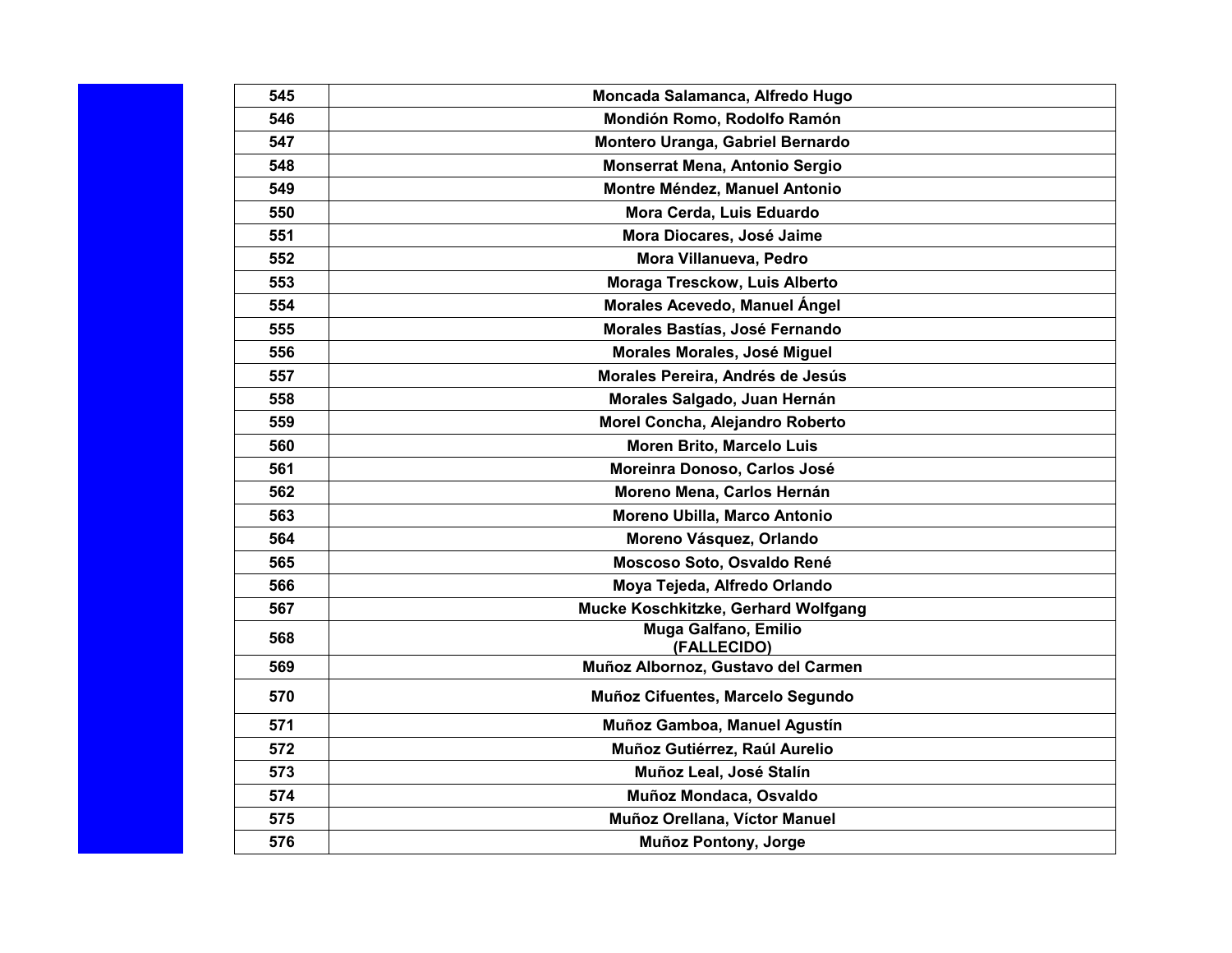| 577 | Muñoz Pozo, José Basilio                |
|-----|-----------------------------------------|
| 578 | Muñoz Uribe, Miguel Pablo               |
| 579 | Navarro Quintana, Raúl Orlando          |
| 580 | Navarrete Izarnotegui, Aquiles          |
| 581 | Navarro Navarro, Teresa del Carmen      |
| 582 | Neira Donoso, Emilio Enrique            |
| 583 | Neira Méndez, Jerónimo del Carmen       |
| 584 | Neveu Cortesi, Raúl Hernán              |
| 585 | Norambuena Aguilar, Jaime Eduardo       |
| 586 | Nuñez Hidalgo, Milton René              |
| 587 | Núñez Magallanes, Jorge Rosendo         |
| 588 | Núñez Manríquez, Hernán Rómulo          |
| 589 | Núñez Urra, Óscar del Carmen            |
| 590 | Obando Rodríguez, Carlos Jorge          |
| 591 | Obreque Henríquez, Manuel Jesús         |
| 592 | Ojeda Obando, José Alfonso              |
| 593 | Ojeda Soto, Nelson Hernán               |
| 594 | Ojeda Torrent, Waldo Antonio            |
| 595 | Olguín Gonzalez, Rodolfo Enrique        |
| 596 | Olguín Maturana, Aníbal Fernando        |
| 597 | <b>Olivares Dade, Florencio Osvaldo</b> |
| 598 | Opazo Guerrero, Juan Francisco          |
| 599 | Opazo Insunza, Hugo                     |
| 600 | Órdenes Montecinos, María Gabriela      |
| 601 | Oregón Tudela, Claudio Antonio          |
| 602 | Orellana de la Pinta, Claudio           |
| 603 | Orellana Morales, Juan Carlos           |
| 604 | Orellana Seguel, Francisco Javier       |
| 605 | Ormeño Stuardo, Israel                  |
| 606 | Orozco Sepúlveda, Héctor Manuel         |
| 607 | Ortega Blu, José Miguel                 |
| 608 | Ortiz Concha, Jacob del Carmen          |
| 609 | Ortiz Farías, Luis Eduardo              |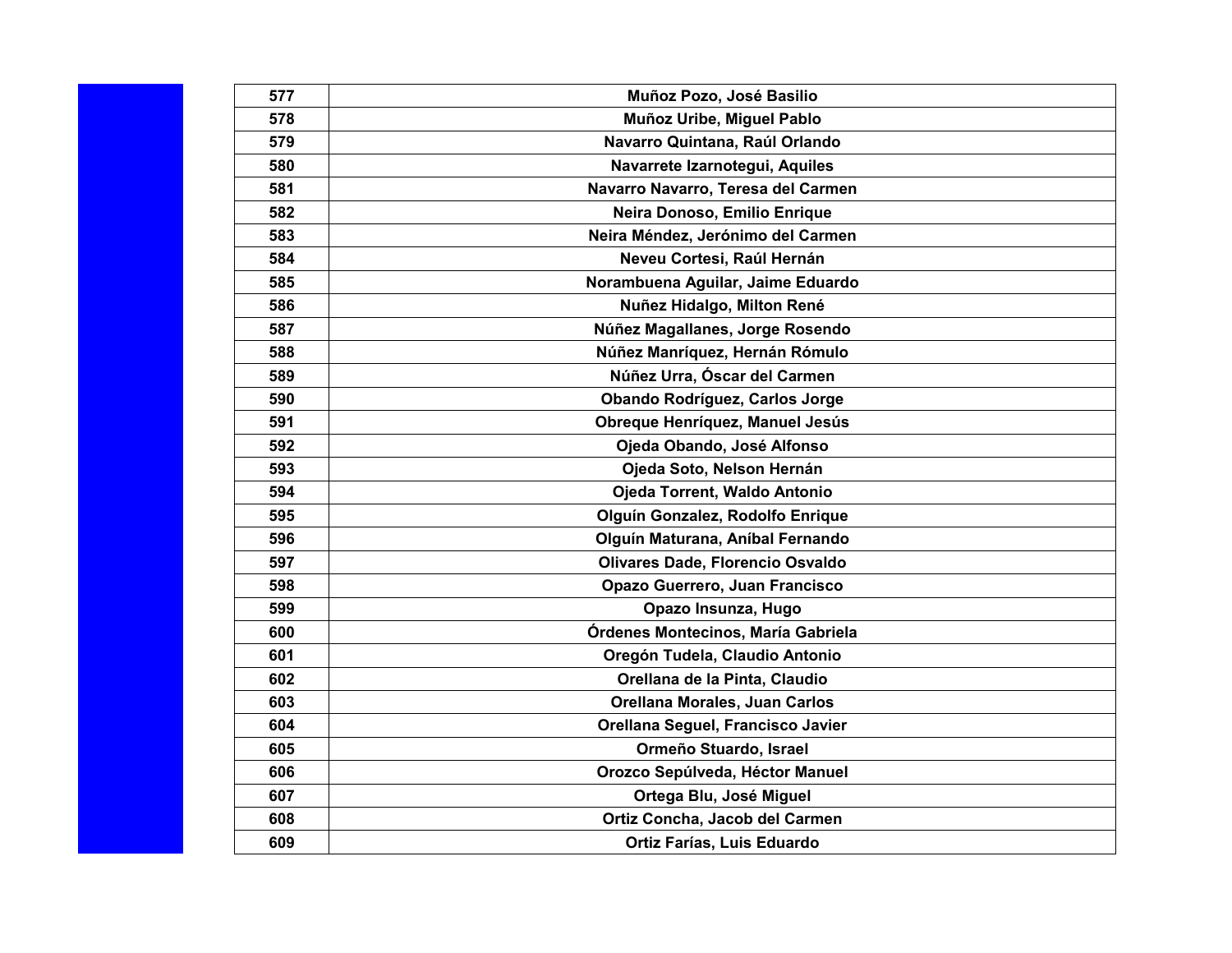| 610 | Ortiz Gutmann, Adrián Ricardo                     |
|-----|---------------------------------------------------|
| 611 | Ortiz Palma, Jacob del Carmen                     |
| 612 | Ortiz Toledo, Juan Antonio                        |
| 613 | <b>Ortiz Vignolo, Nelson Aquiles</b>              |
| 614 | Orvieto Teplitzki, Vittorio                       |
| 615 | Osorio Gardasanich, Luis Alberto                  |
| 616 | Osorio Morales, Joel de Jesús                     |
| 617 | Osorio Navarro, Teresa del Carmen                 |
| 618 | Osses Chavarría, Luis Eduardo                     |
| 619 | Osses Novoa, Jorge Aníbal                         |
| 620 | <b>Osses Quezada, Alberto</b>                     |
| 621 | Osses Yáñez, Héctor Fernando                      |
| 622 | Otárola Sanhueza, José Jacinto                    |
| 623 | Ovalle Hidalgo, Hernán Reinaldo                   |
| 624 | <b>Ovando Cárcamo, Francisco</b>                  |
| 625 | <b>Oyarce Pinto, Sylvia Teresa</b>                |
| 626 | Oyarce Riquelme, Eduardo Alejandro                |
| 627 | Pacheco Cárdenas, Andrés Rigoberto<br>(FALLECIDO) |
| 628 | Pacheco Cárdenas, Conrado Rodolfo                 |
| 629 | Pacheco Fernández, Claudio Enrique                |
| 630 | Pacheco Obreque, Wilson Rubén                     |
| 631 | Pacheco Padilla, José Horacio                     |
| 632 | Padilla Villen, Patricio Vicente<br>(FALLECIDO)   |
| 633 | <b>Palacios Mery, Jorge</b>                       |
| 634 | Palma, Jorje                                      |
| 635 | Palma Ramírez, César Luis                         |
| 636 | Palomino López, Héctor Fernando                   |
| 637 | Palomo Contreras, Antonio Alberto                 |
| 638 | Parada Muñoz, José Alejandro                      |
| 639 | Pardo Pardo, Emilio Gerardo                       |
| 640 | Paredes Márquez, José Alfonso                     |
| 641 | Parera Silva, Carlos Rafael                       |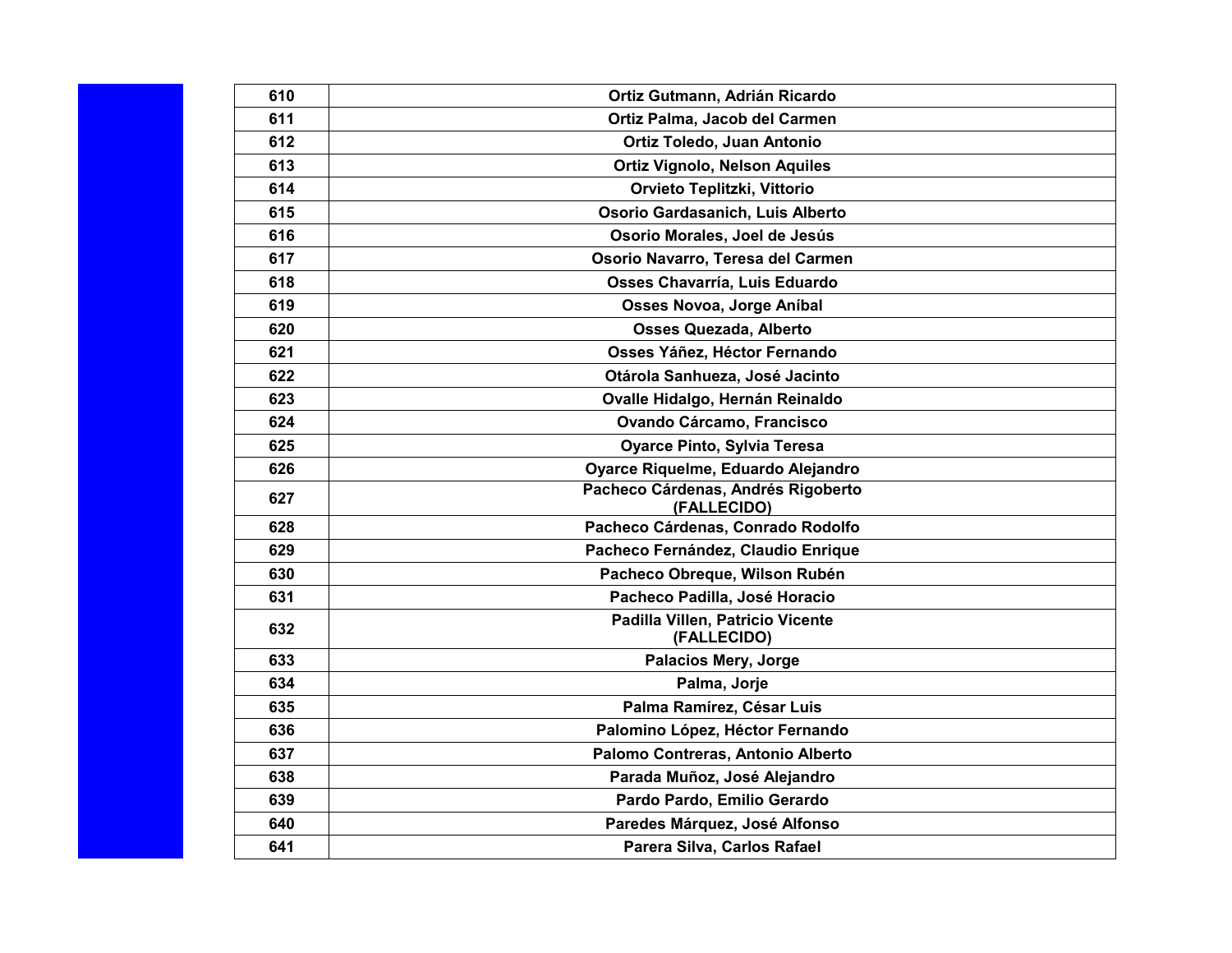| 642 | París Ramos, Jaime Humberto                        |             |
|-----|----------------------------------------------------|-------------|
| 643 | Pardo Fernández, Luis Ricardo Félix                |             |
| 644 | Paredes Rodríguez, Juan Gregorio                   |             |
| 645 | Parra Utreras, Pedro del Carmen                    |             |
| 646 | Pasmiño Sepúlveda, Juan Héctor                     |             |
| 647 | Pastén Morales, Óscar Gonzalo                      |             |
| 648 | Pavez Parra, Luis                                  |             |
| 649 | Paz Bustamante, Nelson Alberto                     |             |
| 650 | Peake Deferari, Ronald                             |             |
| 651 | Peralta Terán, Luis                                |             |
| 652 | Pereira Rojas, Heriberto                           |             |
| 653 | Pérez Arriagada, Bernardo Segundo                  |             |
| 654 | Pérez Egert, Francisco Javier                      |             |
| 655 | Pérez Martínez, Rodrigo                            |             |
| 656 | Perez Perez, José Jacinto                          |             |
| 657 | Pérez Santillán, Manuel Antonio                    |             |
| 658 | Pérez Torres, Rafael                               |             |
| 659 | Pichunmán Curiqueo, Jorge Segundo                  |             |
| 660 | Pinares Carrasco, Fernando                         |             |
| 661 | Pincheira Ubilla, Marco Antonio                    |             |
| 662 | Pincetti Gac, Osvaldo Andrés<br>(FALLECIDO)        |             |
| 663 | Pinda Figueroa, Luis Francisco                     |             |
| 664 | Pineda Muñoz, Luis Alberto                         |             |
| 665 | Pino Cabezas, Sergio Alejandro                     | (FALLECIDO) |
| 666 | Pinochet Ugarte, Augusto José Ramón<br>(FALLECIDO) |             |
| 667 | Pinto Pérez, Víctor Raúl                           |             |
| 668 | Piña Garrido, Juvenal Alfonso                      |             |
| 669 | Pizarro Aguiluz, Luis Alejandro                    |             |
| 670 | Placencia Sepúlveda, Sergio<br>(FALLECIDO)         |             |
| 671 | Polanco Gallardo, Fernando Guillermo               |             |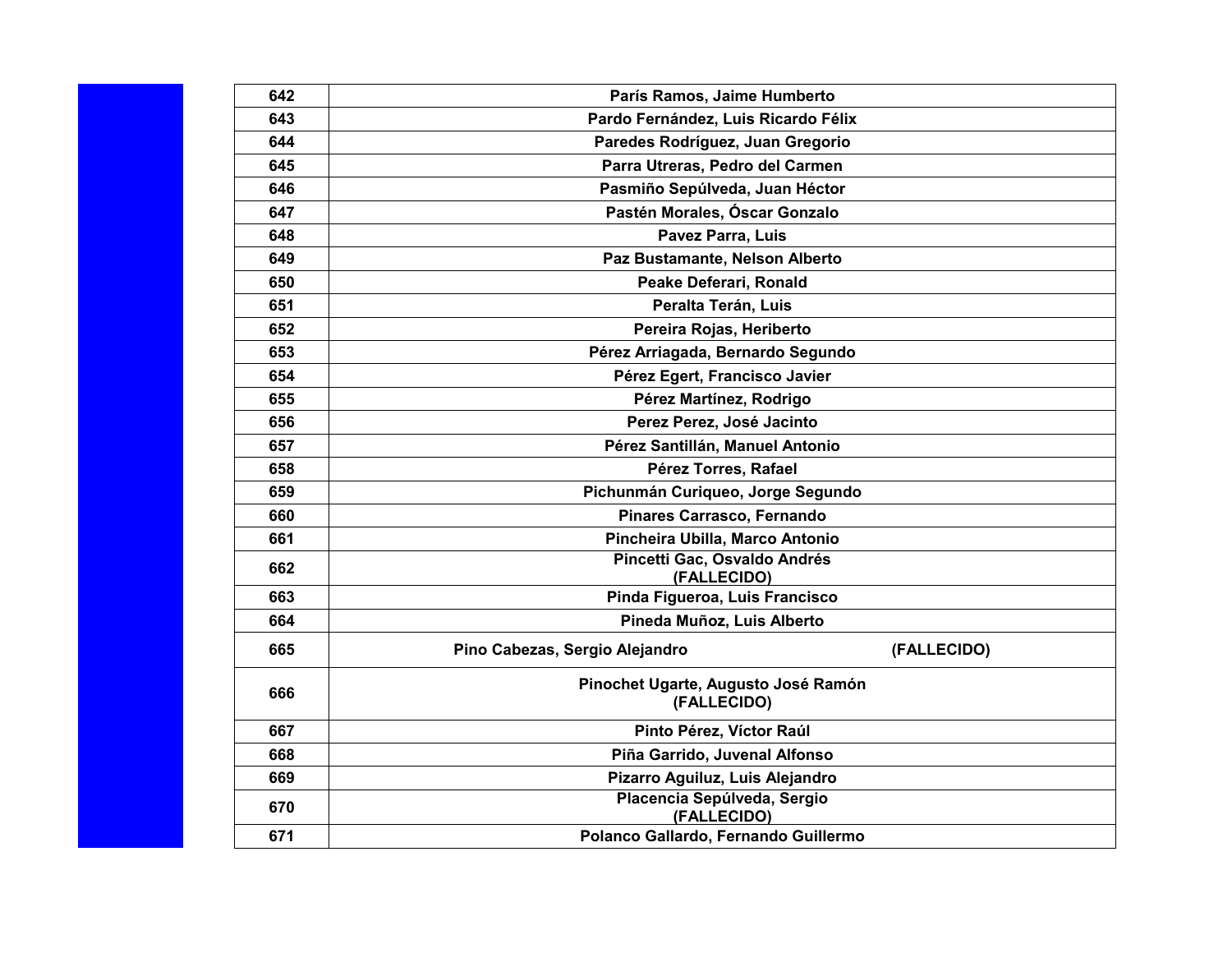| 672 | Polanco Gallardo, Luis Felipe          |
|-----|----------------------------------------|
| 673 | Poo Rodríguez, Fernando                |
| 674 | Portillo Aranda, Hernán Ernesto        |
| 675 | Potin Lailhacar, Andrés Paulo          |
| 676 | <b>Prado Contreras, Hugo Aquiles</b>   |
| 677 | Provis Carrasco, Manuel Jorge          |
| 678 | Puga Meza, Segundo Francisco           |
| 679 | Puga Pascua, José Francisco            |
| 680 | Pulgar Gallardo, Osvaldo Enrique       |
| 681 | Pulgar Riquelme, José Heraldo          |
| 682 | Quilhot Palma, René Patricio           |
| 683 | Quilodrán Burgos, Leonardo             |
| 684 | Quintana Salazar, Raúl Pablo           |
| 685 | Quintanilla Fernández, José del Carmen |
| 686 | Quintanilla Jerez, Juan Guillermo      |
| 687 | Quiroz Barra, Hernán Raúl              |
| 688 | Quiroz Quintana, Alfonso Humberto      |
| 689 | Quiroz Ruiz, Iván Raúl Belarmino       |
| 690 | Radaelli Copolla, Eduardo Ernesto      |
| 691 | Ramírez Hald, Hernán Alejandro         |
| 692 | Ramírez Montoya, Manuel Rigoberto      |
| 693 | Ramírez Pineda, Luis Joaquín           |
| 694 | Ramírez Romero, Jorge Fernando         |
| 695 | Ramírez Rurange, Hernán                |
| 696 | Ramos Hernández, Rosa Humilde          |
| 697 | Rapimán Saavedra, Benito Ábner         |
| 698 | Ray E. David                           |
| 699 | Rebolledo López, Reginaldo             |
| 700 | Rebolledo Sotelo, Enrique Alberto      |
| 701 | Recabal Bascuñán, Rafael Laureano      |
| 702 | Retamal Burgos, José Osvaldo           |
| 703 | <b>Retamal Bustos, Moisés</b>          |
| 704 | Retamal Carrasco, Víctor del Carmen    |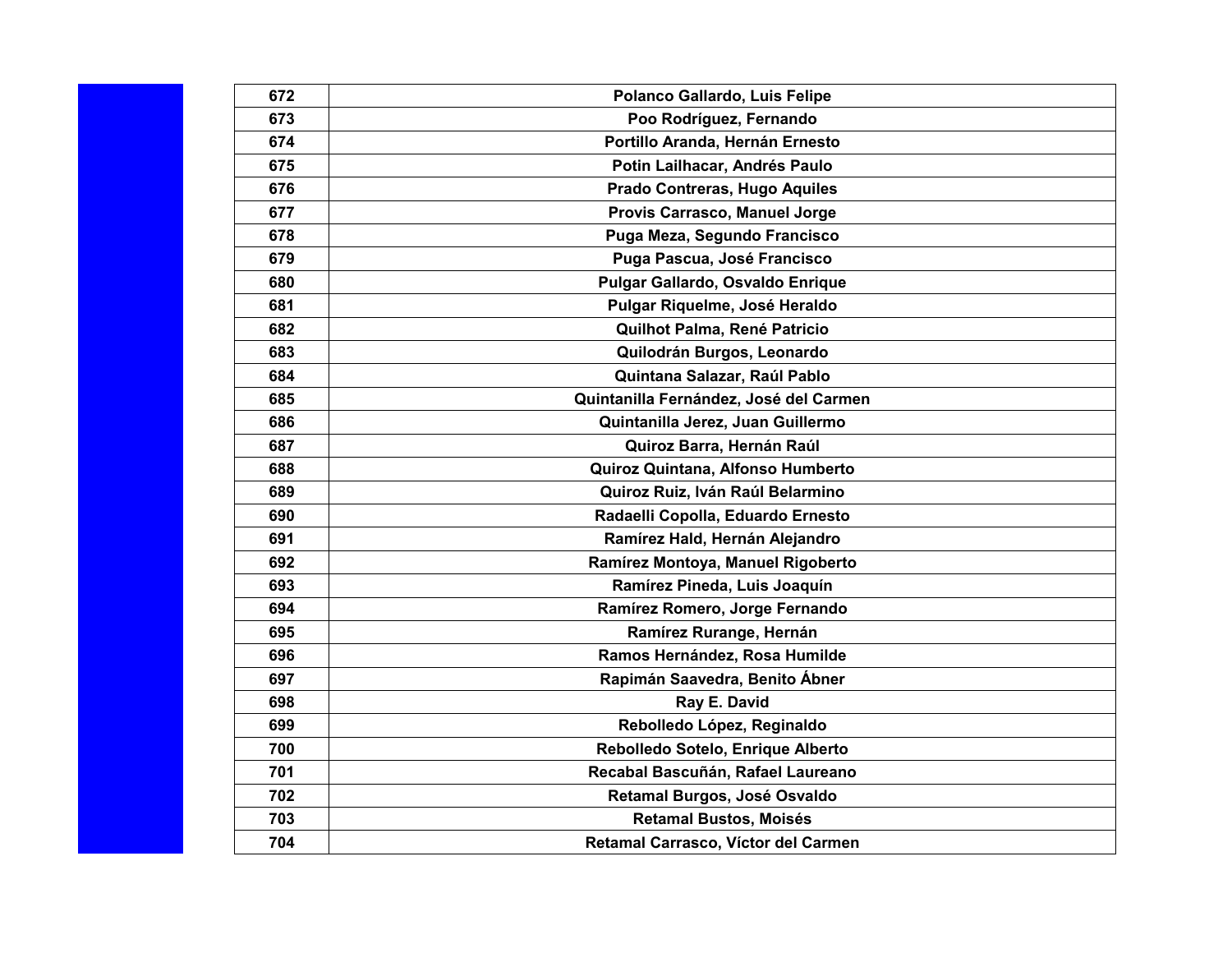| 705 | Rey Vergara, Osvaldo Francisco              |
|-----|---------------------------------------------|
| 706 | Rey Ringele, Víctor Orlando                 |
| 707 | Reyes Basaur, Juan de Dios                  |
| 708 | Reyes Herrera, Leonardo                     |
| 709 | Reyes Lagos, Eduardo Antonio                |
| 710 | Riesco Cornejo, Ricardo Alejandro           |
| 711 | Riesland Bollman, Hans Jürgen               |
| 712 | Rinaldi Suárez, Carlos Ramón                |
| 713 | Riquelme Echeverría, Rodolfo<br>(FALLECIDO) |
| 714 | Riquelme Hernandez, Andrés Humberto         |
| 715 | Riquelme Rodríguez, Eduardo Orlando         |
| 716 | Riquelme Reyes, Daniel del Carmen           |
| 717 | Riquelme Silva, Juan de la Cruz             |
| 718 | Riquelme Troncoso, Israel Antonio           |
| 719 | Riquelme Villalobos, Valentín Evaristo      |
| 720 | Rivas Díaz, Manuel de la Cruz               |
| 721 | Rivas González, Adriana Elcira              |
| 722 | Rivera Bozzo, Sergio                        |
| 723 | Rivera Desgroux, Eugenio                    |
| 724 | Rivera Obando, Juan Bautista                |
| 725 | Rivera Piña, Pedro José                     |
| 726 | Rivera Toro, Gustavo                        |
| 727 | Rivera Tucas, Rolando                       |
| 728 | Riveros Frost, Rafael de Jesús              |
| 729 | Rivera Iratchet, Juan Ernesto               |
| 730 | Riveros Valderrama, René Miguel             |
| 731 | Roa Montaña, Fernando Adrián                |
| 732 | Rodrigo Villareal, Juan Carlos              |
| 733 | Rodríguez Carrillo, Rufino                  |
| 734 | Rodríguez Guerrero, Nelson Eugenio          |
| 735 | Rodríguez Mánquel, Roberto Hernán           |
| 736 | Rodríguez Márquez, Pablo Marcelo            |
| 737 | Rodríguez Muñoz, Julio Enrique del Carmen   |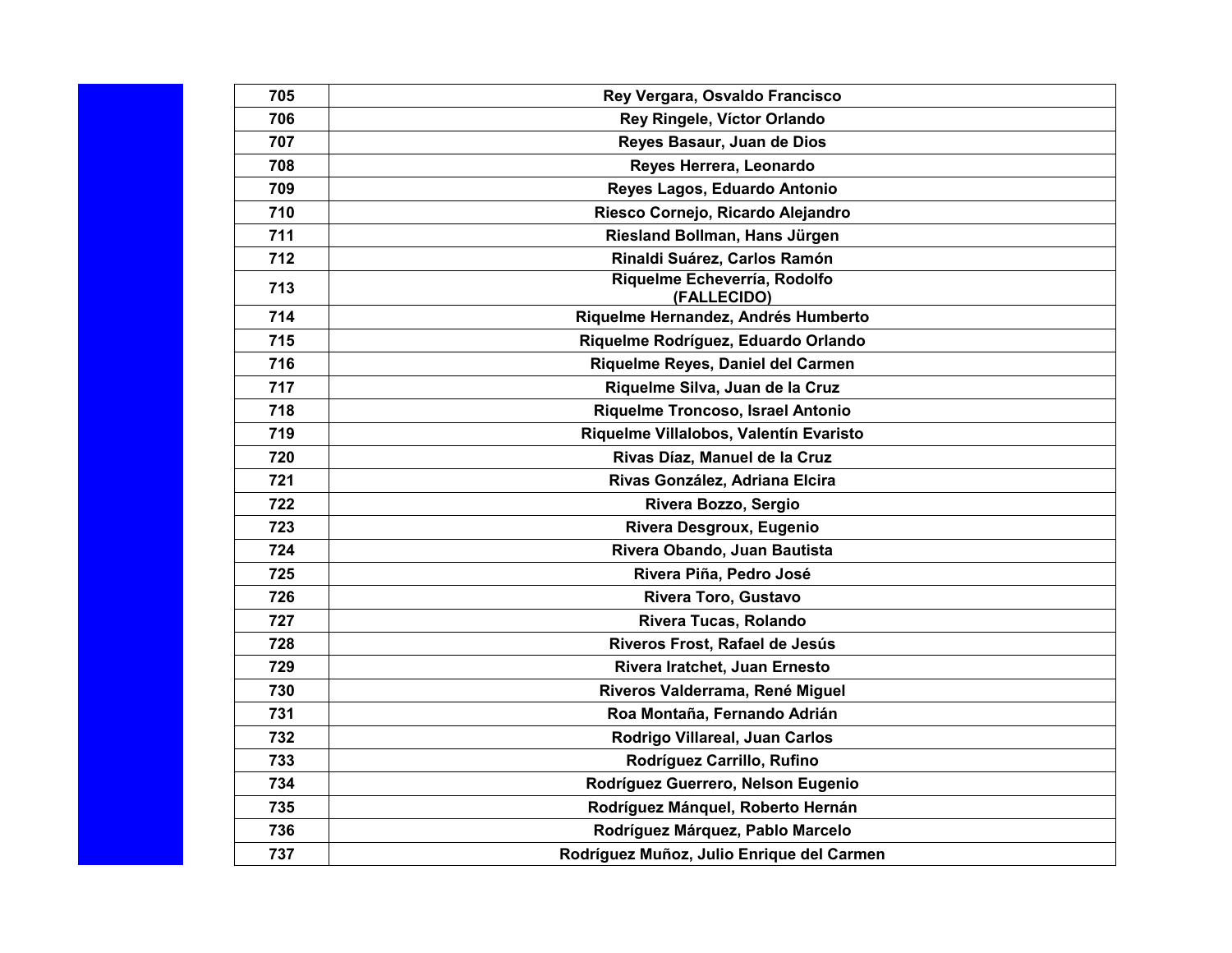| 738 | Rodríguez Ponte, Raúl Juan                |
|-----|-------------------------------------------|
| 739 | Rodríguez Sullivan, Renato Guillermo      |
| 740 | Rojas Hidalgo, Daniel                     |
| 741 | Rojas Jiménez, Heriberto Osvaldo          |
| 742 | Rojas Montecinos, Raúl Iván               |
| 743 | Rojas Nieto, Raúl Ernesto                 |
| 744 | Rojas Quiroga, Miguel Ángel               |
| 745 | Rojas Saez, Alejandro Dimas               |
| 746 | Rojas Tapia, Fernando Rafael              |
| 747 | Rojas Véliz, Fernando                     |
| 748 | Rojas Zúñiga, Abelardo                    |
| 749 | Rojo Rojo, Jerónimo Tomás                 |
| 750 | Román Herrera, Patricio Sergio            |
| 751 | Román Vargas, Nelson Williams             |
| 752 | Romero Muñoz, Carlos Luis                 |
| 753 | Romero Hernández, Gregorio del Carmen     |
| 754 | Romero Reyes, Álvaro Alonso               |
| 755 | Romo Mena, Osvaldo Enrique<br>(FALLECIDO) |
| 756 | Romo Morales, Luis Fernando               |
| 757 | Romo Peralta, Justo Ignacio               |
| 758 | Rondón Infante, Miguel Ángel              |
| 759 | Rubilar Ocampo, Jaime Orlando             |
| 760 | Rubilar Ottone, Juan Eduardo              |
| 761 | <b>Ruiz Bunger, Freddy Enrique</b>        |
| 762 | Ruiz Godoy, Víctor Eulogio                |
| 763 | Ruiz Pardo, Pedro Segundo                 |
| 764 | Saavedra Loyola, Juan Francisco           |
| 765 | Saavedra Reinike, Gerson Nilo             |
| 766 | Saavedra Vásquez, Orfa Yolanda            |
| 767 | Sáez Mardones, Alejandro Julio            |
| 768 | Sáez Sanhueza, Carlos Alfonso             |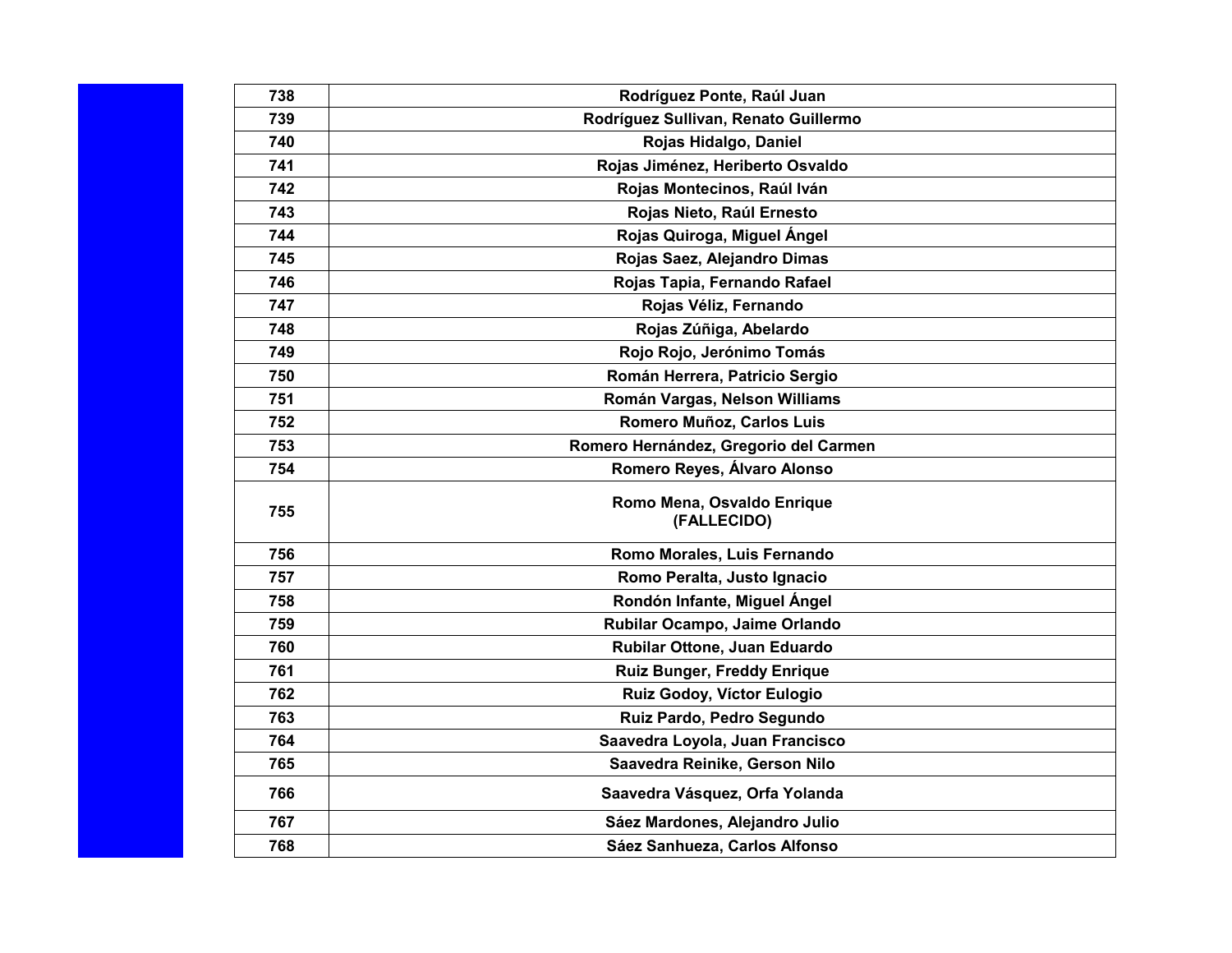|             | 769 | Sagardía Monje, Jorge Laureano               |
|-------------|-----|----------------------------------------------|
|             | 770 | Sagredo Aravena, Felix Héctor                |
|             | 771 | Sagredo Aravena, Víctor Manuel               |
|             | 772 | Sagredo Valdebenito, Luis Ramon              |
|             | 773 | Salamanca Marín, Patricio Enrique            |
|             | 774 | Salas Fuentes, José Guillermo                |
|             | 775 | Salas Wenzel, Hugo Iván                      |
|             | 776 | <b>Salazar Fuentes, Claudio Alberto</b>      |
|             | 777 | Salinas Labraña, Mario Renato                |
|             | 778 | Salazar Lantery, Julio Fernando              |
|             | 779 | Salazar Muñoz, José Germán                   |
|             | 780 | Salazar San Martín, Sergio                   |
|             | 781 | Salinas Willer, Eduardo Carlos               |
|             | 782 | San Martín Jiménez, Víctor Manuel de la Cruz |
|             | 783 | San Martín Riquelme, Santiago                |
|             | 784 | Sanchez Marmonti, Hugo Hernán                |
|             | 785 | Sánchez Parra, Sergio Máximo                 |
|             | 786 | Sánchez Vera, Rafael Patricio                |
|             | 787 | Sandoval Arancibia, Enrique Erasmo           |
|             | 788 | Sandoval Durán, Marcelo Ariel                |
|             | 789 | <b>Sandoval Poo, Emilio</b>                  |
|             | 790 | Sanhueza Ros, Luis Arturo                    |
|             | 791 | Sanhueza Sanhueza, Claudio Segundo           |
|             | 792 | Santander Véliz, Víctor Ramón                |
|             | 793 | Santelices Cuevas, Gonzalo Andrés            |
|             | 794 | Santibáñez Aguilera, Luis Alberto            |
|             | 795 | Sarabia Vera, Carlos                         |
|             | 796 | Saravia Henríquez, Sergio Enrique            |
| ,,,,,,,,,,, | 797 | Sarmiento Sotelo, José Manuel                |
|             | 798 | Sarli Pose, Wellington                       |
|             | 799 | <b>Schafer Schneider, Paul</b>               |
|             | 800 | Schafer Schneider, Rebeca del Carmen         |
|             | 801 | Schmied Callejón, Rodolfo Ernesto            |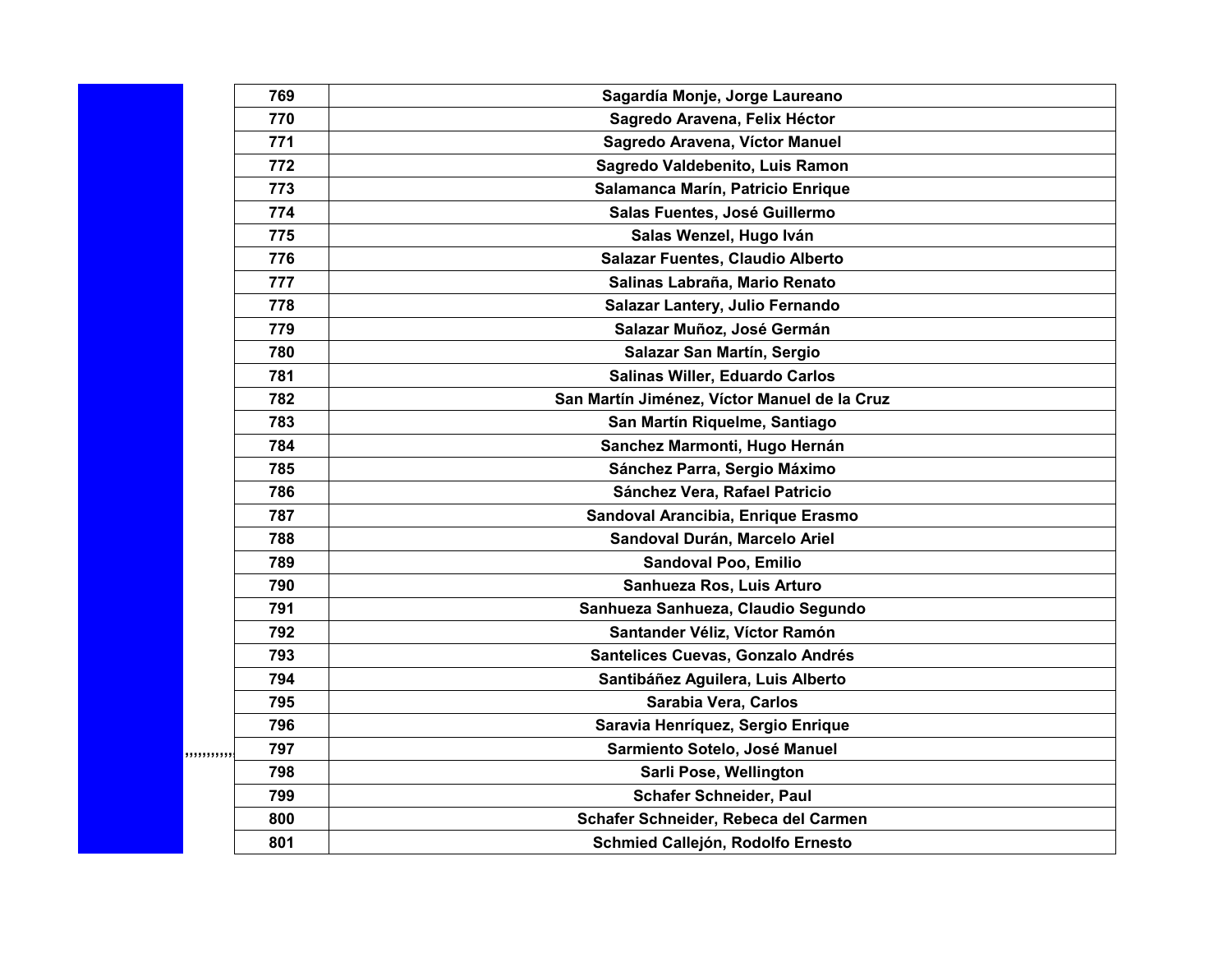| 802 | <b>Schmidt Spint, Peter</b>                |
|-----|--------------------------------------------|
| 803 | <b>Schmied Zanzi, Roberto Urbano</b>       |
| 804 | Schnellenkamp Nelaimischkies, Kurt Herbert |
| 805 | <b>Schreiber Rauschenberg, Albert</b>      |
| 806 | Seco Alarcón, José Domingo                 |
| 807 | Seewald Lefevre, Gerd                      |
| 808 | Segovia Rojas, Fidel Antonio               |
| 809 | Segura Santander, Noé                      |
| 810 | Seguel Ortiz, Benjamín                     |
| 811 | Sepúlveda Ignao, Orozimbo Segundo          |
| 812 | Sepúlveda Rivera, Carlos Santiago          |
| 813 | Sepúlveda Tapia, Óscar Orlando             |
| 814 | Sepúlveda Vergara, José Miguel             |
| 815 | Serón Cárdenas, Roberto Francisco          |
| 816 | Sesnic Guerricabeitía, Conrado             |
| 817 | Sierra Quevedo, Horacio Antonio            |
| 818 | Silva Bravo, Marcos Cristián               |
| 819 | Silva Jiménez, Pedro Enrique               |
| 820 | Silva Reichart, Erich Antonio              |
| 821 | Silva Reveco, Juan Enrique                 |
| 822 | Silva Soto, Domingo Antonio                |
| 823 | Silva Valdés, Arturo Rodrigo               |
| 824 | Silva Vergara, Marilín Melahani            |
| 825 | <b>Smith Gumucio, Jorge Eduardo</b>        |
| 826 | Soto Aravena, Bruno Antonio                |
| 827 | Soto Duarte, Miguel Ángel                  |
| 828 | Soto Herrera, Jorge Eduardo                |
| 829 | Soto Jerez, Ricardo                        |
| 830 | Soto Medina, Walther                       |
| 831 | Soto Pérez, Raúl Alberto                   |
| 832 | Soto Pinto, Luis Alberto                   |
| 833 | Soto Rubilar, Nelson Rolando               |
| 834 | Soto Segura, Bernardo Eusebio              |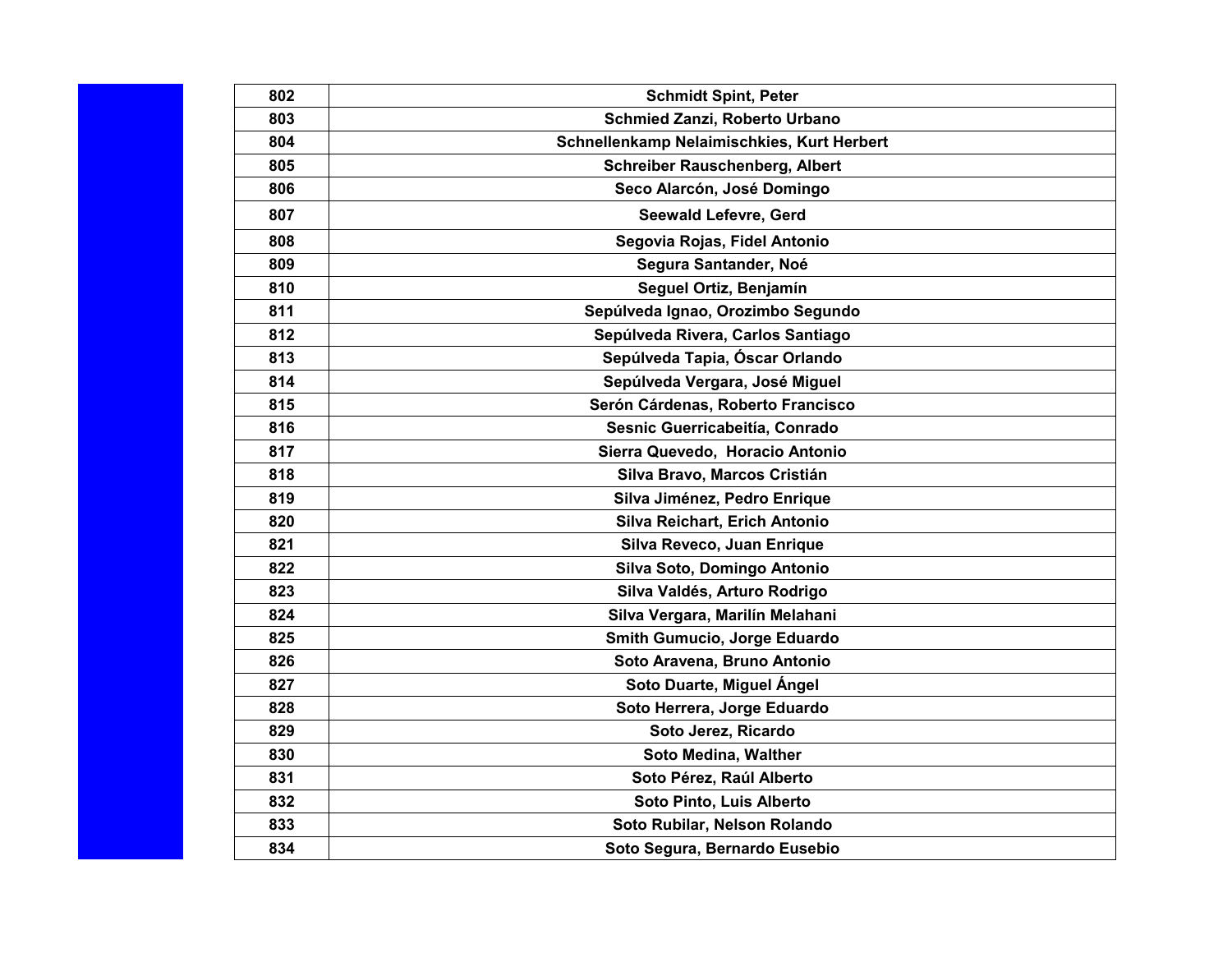| 835 | Soto Segura, Gamaliel                          |
|-----|------------------------------------------------|
| 836 | Soto Torres, José Javier                       |
| 837 | Soto Vásquez, Estorgio                         |
| 838 | <b>Souper Onfray, Roberto Federico</b>         |
| 839 | Sovino Maturana, Hernán Luis                   |
| 840 | <b>Stuckrath Morera, Hans Karl</b>             |
| 841 | Suárez Delgado, Juan Ignacio                   |
| 842 | Suazo Jaque, Róbinson Alfonso                  |
| 843 | Suazo Saldaña, Juan Edmundo                    |
| 844 | Tagle Román, Mario Emilio                      |
| 845 | Tagle Román, Ricardo Jorge                     |
| 846 | Tapia Flores, Mateo Raúl<br>(FALLECIDO)        |
| 847 | Tapia Olivares, Héctor Nelson                  |
| 848 | Taricco Lavín, Hernán Horacio                  |
| 849 | Tejos Echeverria, Anibal Arturo                |
| 850 | Teyssedre Cartagena, Pedro                     |
| 851 | <b>Tocol Navarro, José Carlos</b>              |
| 852 | Toledo Puente, Francisco Nelson                |
| 853 | Toro Montes, Raúl Bernardo                     |
| 854 | <b>Toro Olivares, Lorenzo</b>                  |
| 855 | Torres González, Jacinto                       |
| 856 | Torré Sáez, Ciro Ernesto                       |
| 857 | Torres Gacitúa, Jaime Fernando                 |
| 858 | Torrejón Gatica, Orlando Jesús                 |
| 859 | Torres Guajardo, Héctor Armando<br>(FALLECIDO) |
| 860 | Torres Méndez, Luis René                       |
| 861 | <b>Torres Negrier, Camilo</b>                  |
| 862 | Torres Riquelme, José Andrés                   |
| 863 | Torres Rivera, Ángel Custodio                  |
| 864 | Torres Silva, Juan Fernando                    |
| 865 | Trewik Slonka, Bernardo                        |
| 866 | Trincado Araneda, Miguel Eduardo               |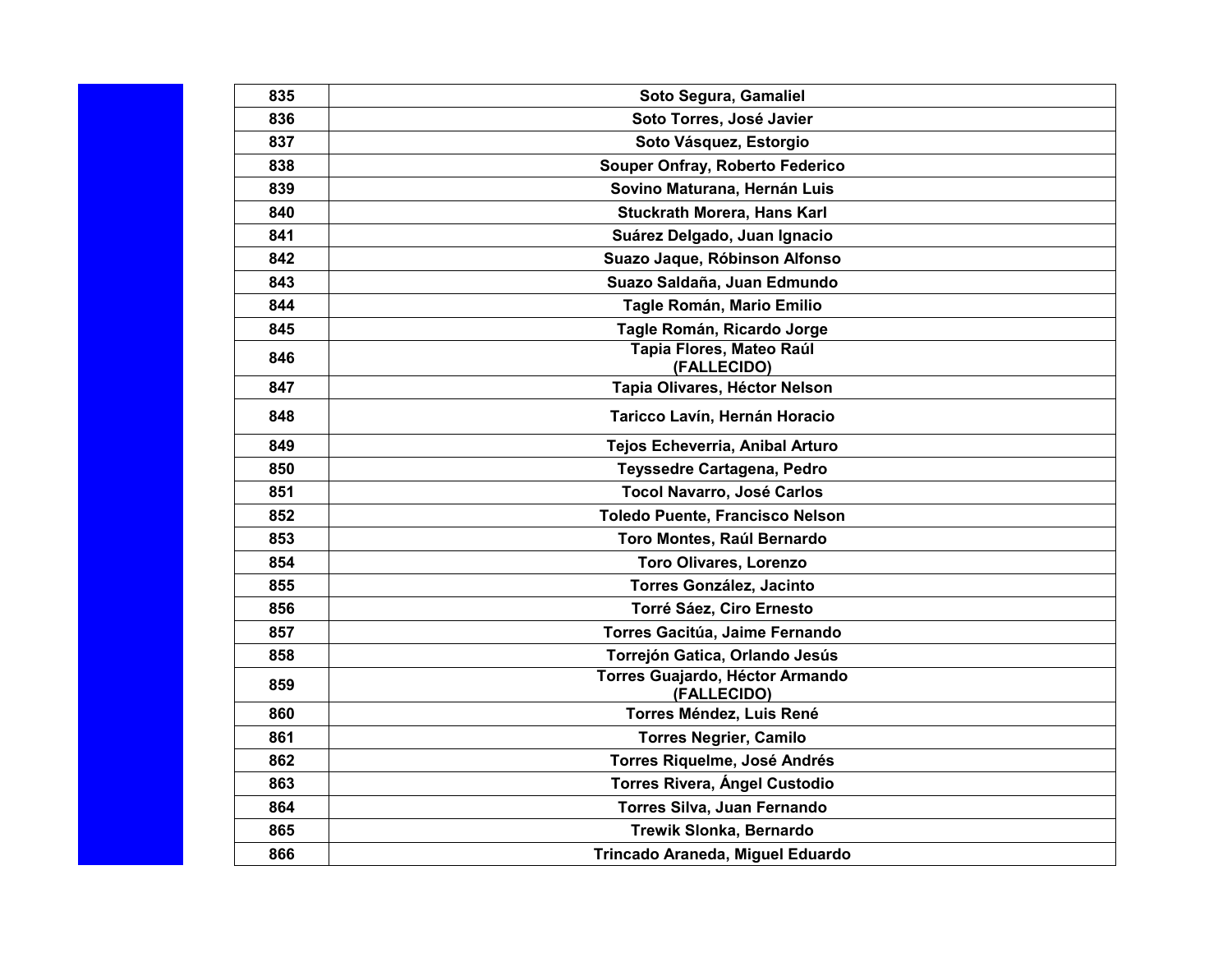| 867 | <b>Troncoso Soto, Juan Miguel</b>             |
|-----|-----------------------------------------------|
| 868 | Troncoso Vivallos, Emilio Hernán              |
| 869 | Trujillo Miranda, Otto Silvio                 |
| 870 | Ugarte Sandoval, Viviana Lucinda              |
| 871 | Urbina Cáceres, Juan Ángel                    |
| 872 | Urdangarín Romero, Jaime Miguel               |
| 873 | <b>Uriarte Burotto, Lander Mickel</b>         |
| 874 | Urra Carrasco, Guillermo Antonio              |
| 875 | Urrich González, Gerardo Ernesto              |
| 876 | Urrutia Acuña, Luis Arturo                    |
| 877 | Urrutia Jorquera, Rudeslindo                  |
| 878 | Vacarella Gilio, Italia Donata                |
| 879 | Valdebenito Araya, Héctor Raúl                |
| 880 | Valdebenito Isler, Jorge Aliro                |
| 881 | Valdebenito Valdebenito, Óscar                |
| 882 | Valderrama Molina, Juan Artemio               |
| 883 | Valdés Alarcón, Reginaldo de la Cruz          |
| 884 | Valdés Cornejo, Nelson Patricio               |
| 885 | Valdivia Dames, Jorge Eduardo                 |
| 886 | Valdivia Dames, José Roberto                  |
| 887 | Valdivia Kéller, Germán Patricio              |
| 888 | Valdivia Soto, Pedro Samuel                   |
| 889 | <b>Valdivieso Cervantes, Vianel</b>           |
| 890 | Valdovinos Morales, René Armando              |
| 891 | Valenzuela Cuevas, Ramón Eduardo              |
| 892 | Valenzuela Salas, Hernán Patricio             |
| 893 | Vallejos Birtiola, Héctor Omar<br>(FALLECIDO) |
| 894 | Valverde Steinlein, Víctor Sergio             |
| 895 | Van den Berg Schuurman, Karl Johann           |
| 896 | Vargas Bories, Jorge Octavio                  |
| 897 | Vargas Contreras, Rodolfo Toribio             |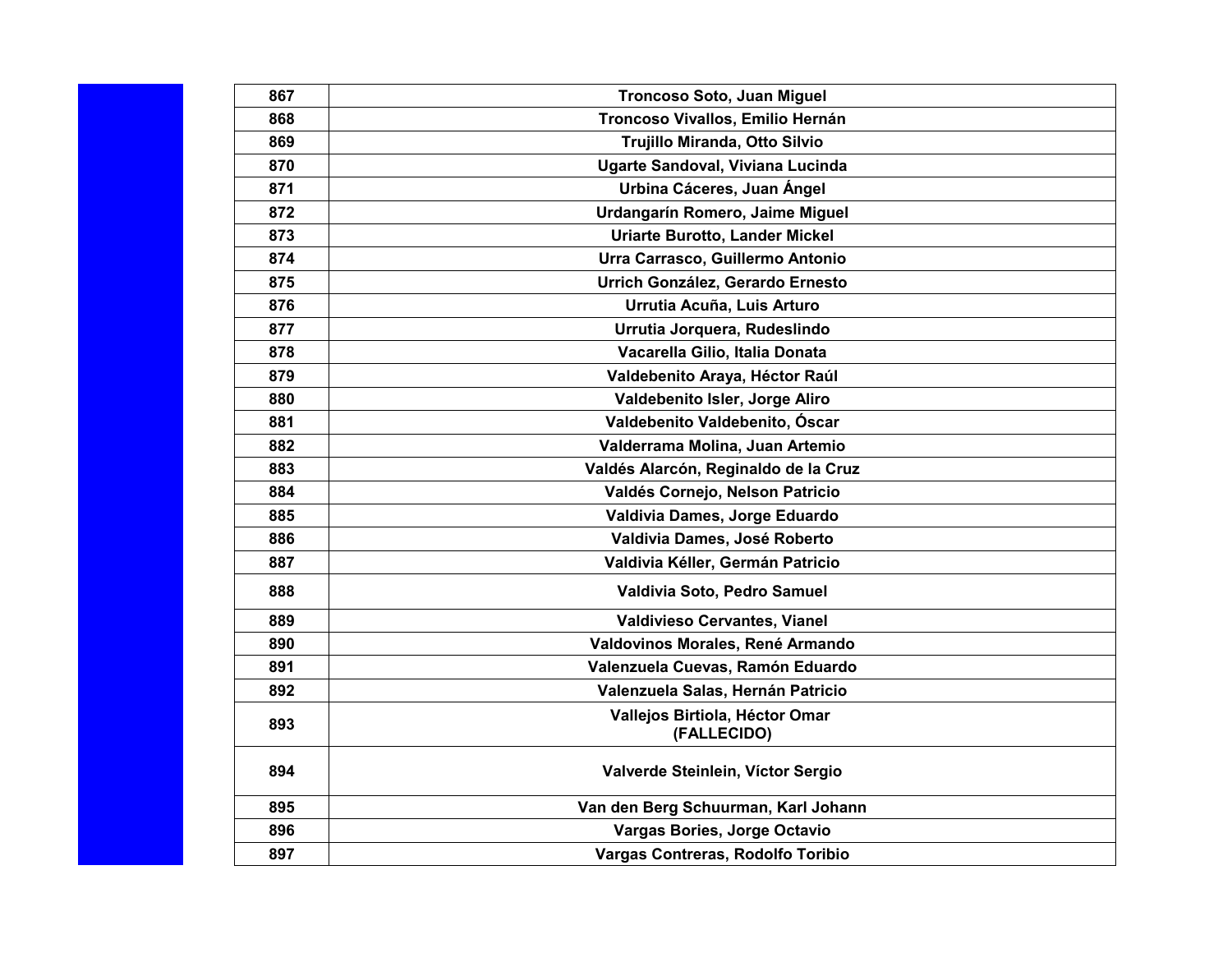| 898 | Vásquez Chahuán, Manuel Abraham                         |
|-----|---------------------------------------------------------|
| 899 | Vásquez Silva, José Hugo                                |
| 900 | Vásquez Villegas, Hernán Antonio                        |
| 901 | Vega Collao, Manuel Rogelio del Carmen                  |
| 902 | Vega Sobarzo, Erasmo Francisco                          |
| 903 | Vega Vargas, Omar Segundo del Carmen                    |
| 904 | Véjar Sinning, Hernán Eduardo                           |
| 905 | Velásquez Guala, Leoncio Enrique                        |
| 906 | Velásquez Núñez, José René                              |
| 907 | Veloso Ortiz, Juan Manuel                               |
| 908 | Velozo Gallegos, Heraldo                                |
| 909 | Venegas Jara, José del Carmen                           |
| 910 | Venegas Silva, Jorge Luis                               |
| 911 | Vera Arriagada, Julio Germán                            |
| 912 | Vera Jünemann, Javier Luis Felipe                       |
| 913 | Vera Serrano, Luis Ernesto                              |
| 914 | Vera Vargas, Francisco                                  |
| 915 | Verdugo Espinoza, José Floriano                         |
| 916 | Verdugo Jara, Juan de Dios Aliro                        |
| 917 | Vergara Muñoz, Aquiles Alberto                          |
| 918 | Vergara Rebolledo, Alfredo Segundo                      |
| 919 | Verne Acosta, Julio                                     |
| 920 | Victoriano Caamaño, Eliecer                             |
| 921 | Vidal Hurtado, Guillermo Ignacio                        |
| 922 | Vidal Miranda, Pedro Raúl                               |
| 923 | Vidal Ogueta, Juan Iván                                 |
| 924 | Vidal Riquelme, Samuel Francisco                        |
| 925 | Videla Insunza, Luis Rigoberto                          |
| 926 | Vignolo Quezada, José Lautaro                           |
| 927 | Vilches Muñoz, Ana del Carmen                           |
| 928 | Villa Urrutia, Eugenio                                  |
| 929 | Villablanca Méndez, Juan Manuel                         |
| 930 | Villalobos Lobos, Patricio Maximiliano Horacio Valentín |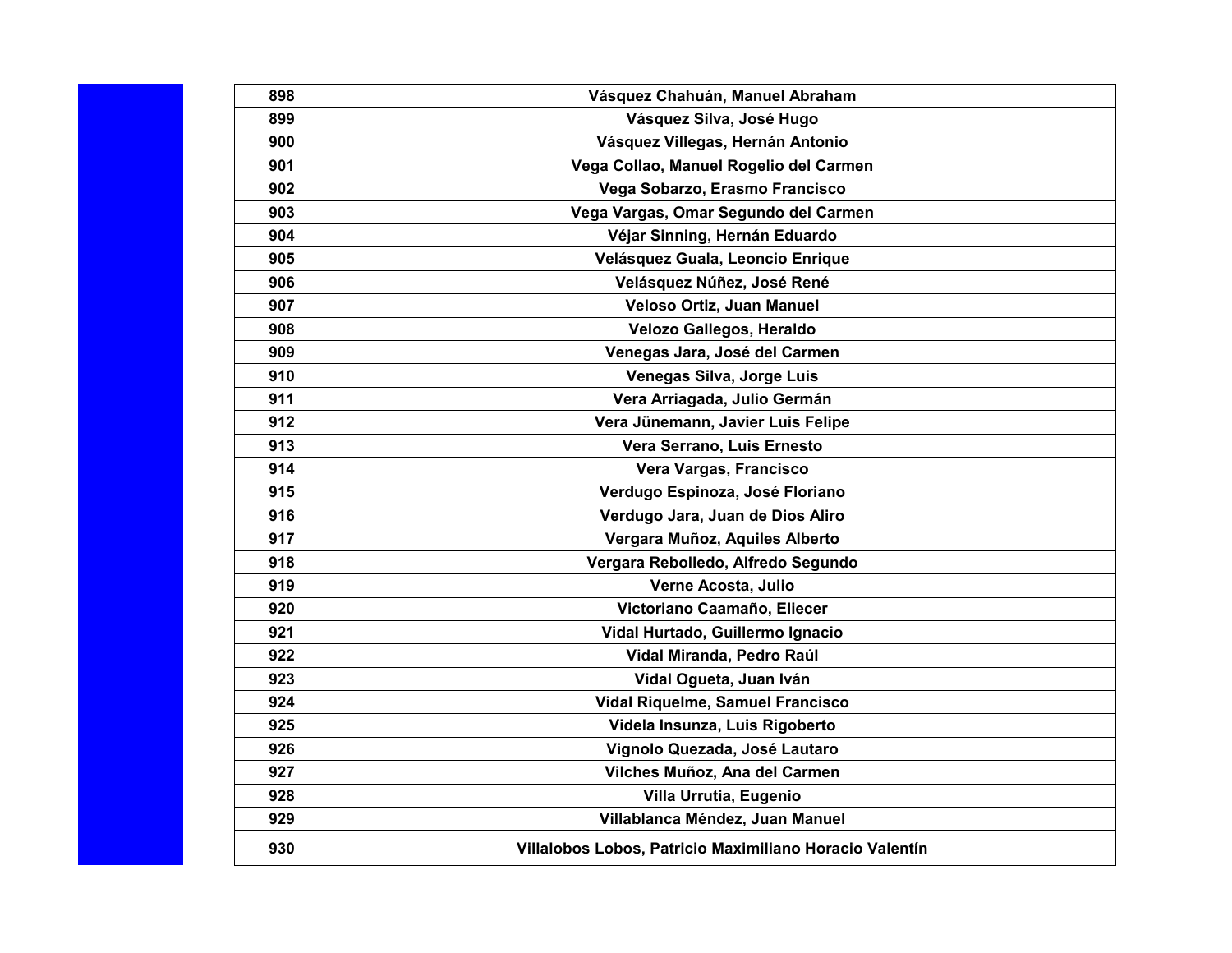| 931 | Villanueva Alvear, Juan Alfredo                       |
|-----|-------------------------------------------------------|
| 932 | Villarroel Gutiérrez, Luis Salvador                   |
| 933 | Villarroel Venegas, Rogelio Lelan                     |
| 934 | Villegas Navarro, Juan José                           |
| 935 | <b>Villegas Santana, Antonio</b>                      |
| 936 | Vivian Guaita, Pedro Eduardo                          |
| 937 | <b>Volta Rozas, Nelson</b>                            |
| 938 | Vargas Avendaño, Guillermo Antonio                    |
| 939 | <b>Walbaum Wieber, Adolfo Federico</b><br>(FALLECIDO) |
| 940 | Walker Ramos, Daniel Javier                           |
| 941 | <b>Wenderoth Pozo, Rolf Gonzalo</b>                   |
| 942 | Willeke Floel, Christoph Georg Paul                   |
| 943 | Yáñez Mora, Ricardo Fernando                          |
| 944 | Yañez Riveros, José Ignacio                           |
| 945 | Yáñez Silva, Luis Osmán                               |
| 946 | Yáñez Ugalde, Miguel Ángel                            |
| 947 | Yepsen Sanzana, Jorge Matías                          |
| 948 | Yévenes Vergara, José Avelino                         |
| 949 | Zambrano Uribe, Pedro Juan                            |
| 950 | Zamora Rodríguez, Patricio                            |
| 951 | Zamorano Vergara, Ricardo Orlando                     |
| 952 | Zapata, Raúl Enrique                                  |
| 953 | Zapata Reyes, Basclay Humberto                        |
| 954 | Zapata Zapata, José Artemio                           |
| 955 | Zara Holger, José Octavio                             |
| 956 | Zeitner Bohnau, Wolfgang Freidhelm Alexander          |
| 957 | Zepeda Iturriaga, Wilfredo Hernán                     |
| 958 | Zucchino Aguirre, Jorge Esteban                       |
| 959 | Zúñiga Acevedo, Francisco Daniel                      |
| 960 | Zúñiga Canales, Fernando Patricio                     |
| 961 | Zúñiga Ormeño, Ramón Adolfo                           |
| 962 | Zúñiga Ovalle, Luis Ignacio                           |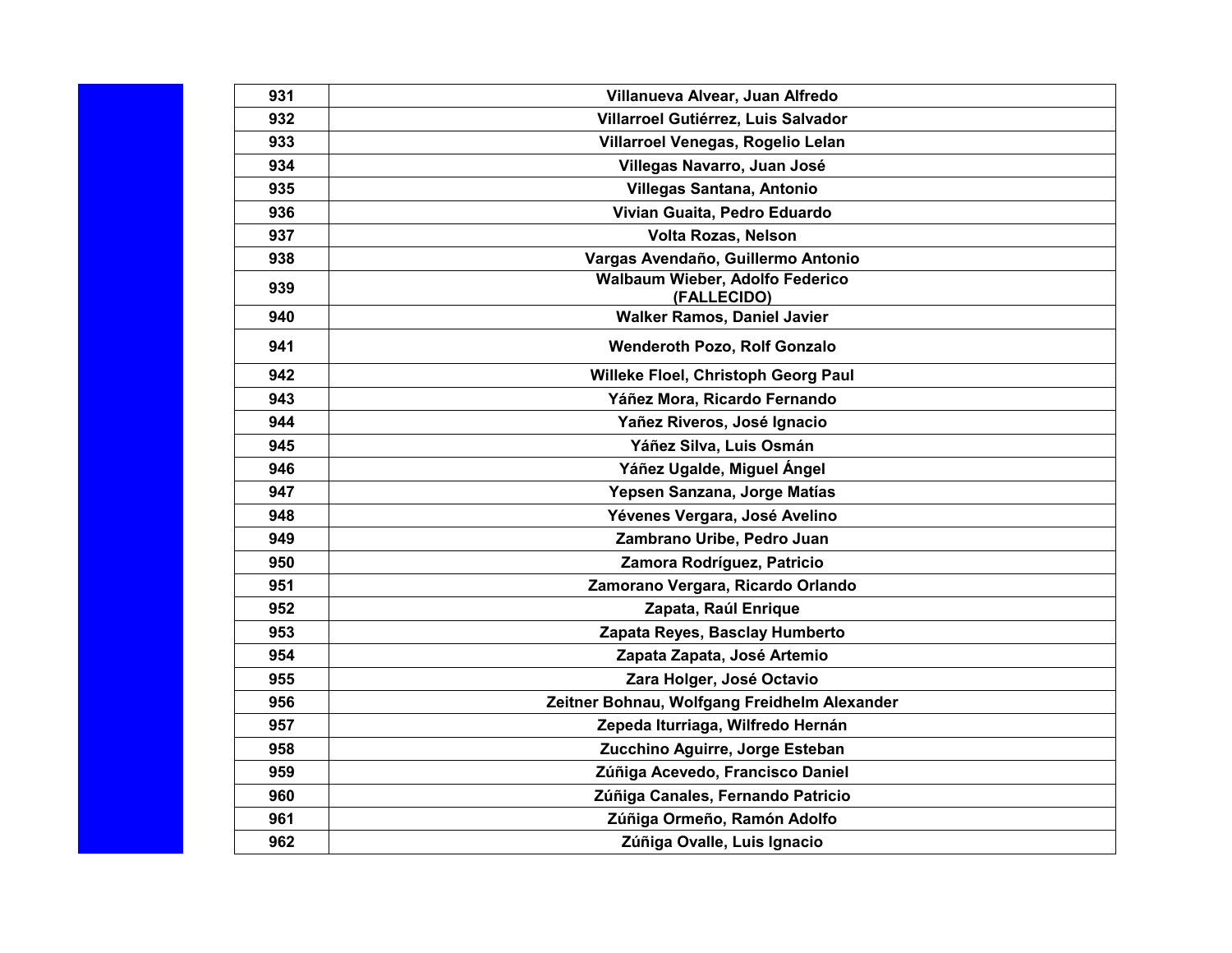| 963 | Arias Díaz, Mario Hernán               |
|-----|----------------------------------------|
| 964 | <b>Campos Ceballos, Manuel Rafael</b>  |
| 965 | Carrillo Rebolledo, Juan Humberto      |
| 966 | <b>Concha Belmar, Juan Carlos</b>      |
| 967 | <b>Dittus Marin, Gabriel Alfonso</b>   |
| 968 | García Covarrubias, Jaime Guillermo    |
| 969 | García Covarrubias, Raimundo Ignacio   |
| 970 | Gran López, Pablo Domingo              |
| 971 | Labraña Luvecce, Juan Bautista         |
| 972 | Inzunza Reyes, José Raúl               |
| 973 | Lavín Muñoz, Romilio Osvaldo           |
| 974 | Oviedo Arriagada, Carlos Eduardo       |
| 975 | Poblete Müller, Aquiles Alfonso        |
| 976 | Podlech Michaud, Óscar Alfonso Ernesto |
| 977 | Ramírez Ramírez, Hernán Jerónimo       |
| 978 | Schonherr Frías Raúl Binaldo           |
| 979 | San Juan Clavería, Daniel              |
| 980 | Schwartenski Rubio, Libardo Hernán     |
| 981 | Tichahuer Salcedo, Pedro Manuel        |
| 982 | Uribe Moroni, Norberto Francisco       |
| 983 | Vallejos Garcés, Orlando               |
| 984 | Villablanca Huenulao, Héctor Mauricio  |
| 985 | Figueroa Toro, José Amador             |
| 986 | Chovar Aguilera, Jorge Nibaldo         |
| 987 | Verdugo Reyes, Manuel                  |
| 988 | Rivera Vidal, Nelson Vicente           |
| 989 | Labbé Campos, Benjamín Segundo         |
| 990 | Muñoz Sepúlveda, Pedro Ángel           |
| 991 | <b>Torres Silva, Humberto</b>          |
| 992 | Muñoz Espinoza, Guillermo              |
| 993 | Reyes Garrido, Julio                   |
| 994 | Iturriaga Valenzuela, José             |
| 995 | Müller Avilés, Jaime                   |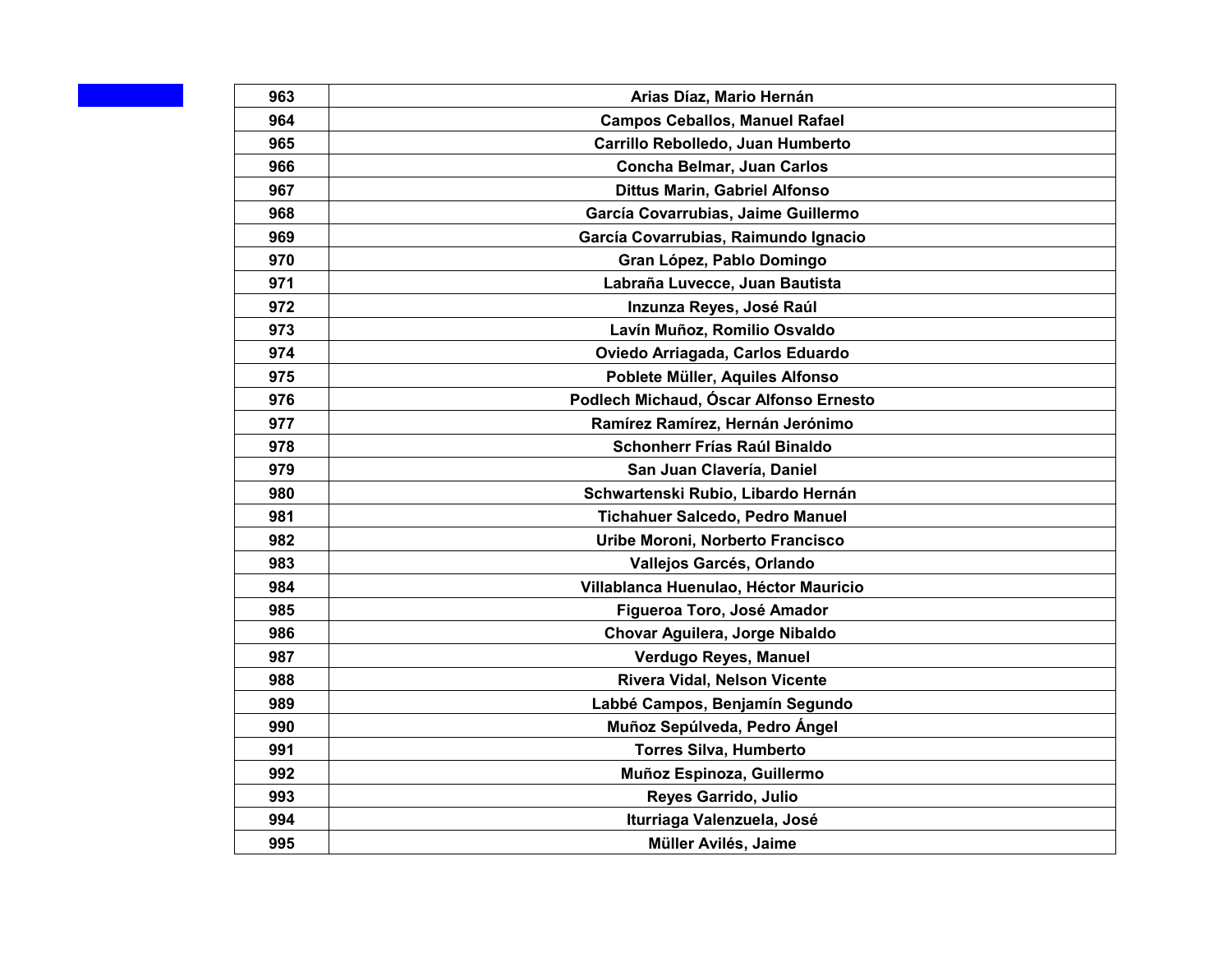| 996  | <b>Fuentes Chavarriaga, Julio</b>        |
|------|------------------------------------------|
| 997  | <b>Palacios Torres, Luis</b>             |
| 998  | <b>Cares Molina, Juan</b>                |
| 999  | <b>Balboa Ortega, Juan Carlos</b>        |
| 1000 | Arriagada Rehren, Eduardo Adolfo         |
| 1001 | Rosende Ollarzu, Sergio Eduardo          |
| 1002 | Larraín Gana, Joaquín                    |
| 1003 | Fuenzalida Bravo, Jaime                  |
| 1004 | Mandiola Arredondo, Jorge Camilo         |
| 1005 | <b>Blanco Plummer, Carlos Enrique</b>    |
| 1006 | San Martín Navarrete, Anselmo del Carmen |
| 1007 | Oviedo Riquelme, Juan de Dios            |
| 1008 | Rivera Rojas, Héctor                     |
| 1009 | Urrutia Elgueta, René Luis Darío         |
| 1010 | Zapata Curinao, Vicente                  |
| 1011 | <b>Fuentes Fuentes, Reinaldo Enrique</b> |
| 1012 | <b>Cid Maldonado, Jorge Ulises</b>       |
| 1013 | Lazo Pérez, Jaime                        |
| 1014 | Iturra Carvajal, Pedro Fernando          |
| 1015 | <b>Valle Philips, Alex Mauricio</b>      |
| 1016 | Reyes Rivas, Moisés Sebastián            |
| 1017 | Ibacache Salamanca, Luis Gerardo         |
| 1018 | Araneda Gutierrez, Luis Alberto          |
| 1019 | Morales Flores, Felidor del Carmen       |
| 1020 | Parra Rodríguez, Carlos del Tránsito     |
| 1021 | Soto Sandoval, Gonzalo Baldemar          |
| 1022 | Sandoval Cifuentes, Manuel Gustavo       |
| 1023 | Martínez Labbé, Rosauro                  |
| 1024 | Calfulipi Martínez, Ramón                |
| 1025 | Cea Reyes, Carlos Nolberto               |
| 1026 | <b>Chabouty Pinilla, Girlondy</b>        |
| 1027 | Catrilef Méndez, Héctor Mario            |
| 1028 | San Martín Bustos, Saturnino             |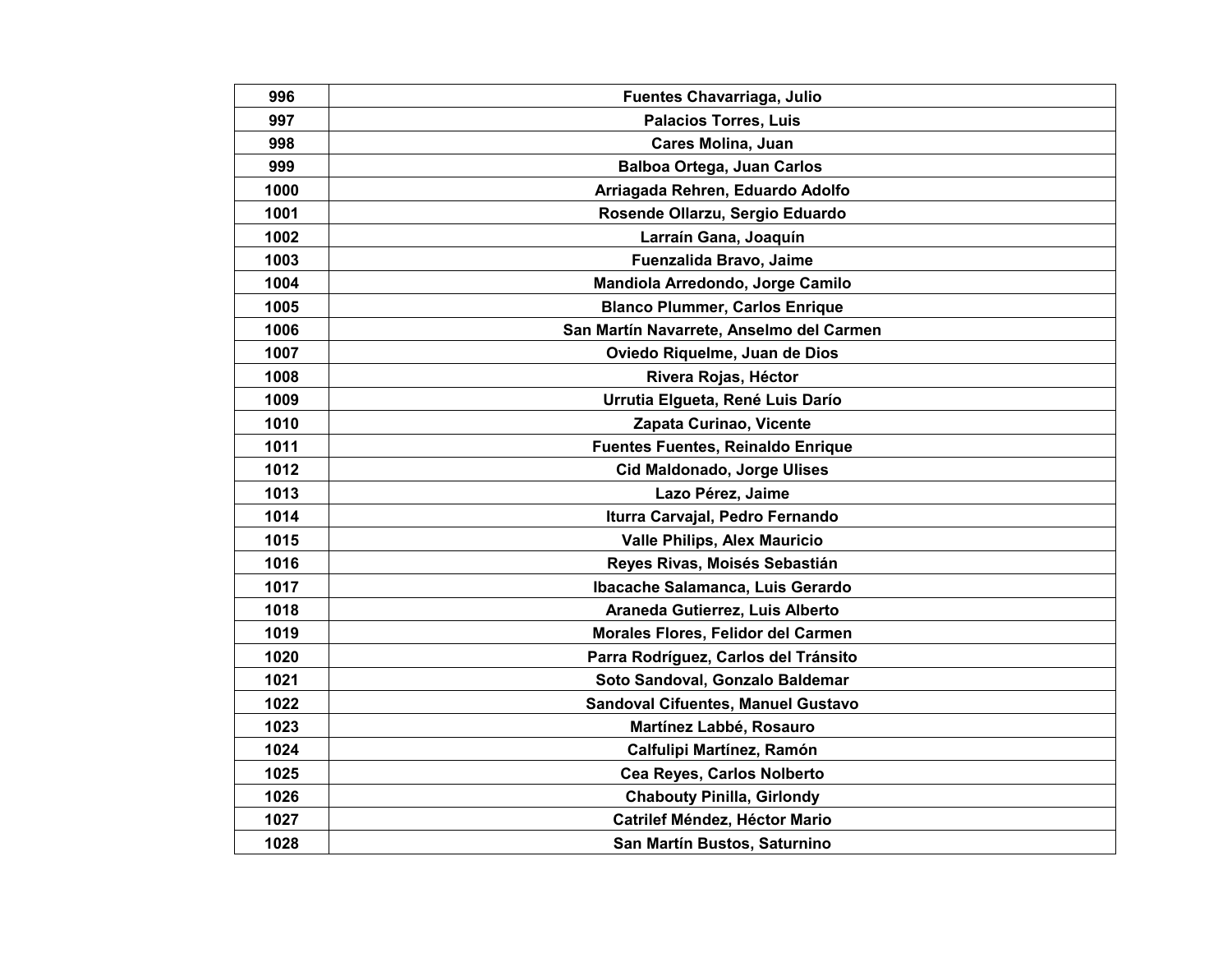| 1029 | <b>Calderón Painequir, Blas</b>          |
|------|------------------------------------------|
| 1030 | Montenegro Grandón, Carlos Eugenio       |
| 1031 | Pinilla Vidal, Paul Vicente              |
| 1032 | Uribe Ulloa, José Romilio                |
| 1033 | Padilla Millanao, Juan Carlos            |
| 1034 | Pérez Retamal, José Segundo              |
| 1035 | Hernández Ulloa, Israel Pascual          |
| 1036 | <b>Bornand Cruces, Hugo</b>              |
| 1037 | Vallejos Villena, Francisco Borja        |
| 1038 | Leal Orellana, Roberto Antonio           |
| 1039 | Ortega Saez, Adelina Tránsito            |
| 1040 | Lagos Salazar, Elsa del Tránsito         |
| 1041 | Flores Müller, Heriberto Samuel          |
| 1042 | <b>Monroy Mora, Luis Ernesto</b>         |
| 1043 | Orellana Taiba, José Antonio             |
| 1044 | Maluje Abraham, Gerardo René             |
| 1045 | Muñoz Sanhueza, Osvaldo                  |
| 1046 | Contreras Tamayo, Arturo Óscar           |
| 1047 | Lapostol Orrego, Ariosto                 |
| 1048 | <b>Ñacupil Raguileo, Pablo</b>           |
| 1049 | Chacón Soto, Hernán Carlos               |
| 1050 | Vásquez Donoso, Patricio Manuel          |
| 1051 | Melo Silva Ramón, Camilo Humberto        |
| 1052 | <b>Canals Balwin, Sergio</b>             |
| 1053 | Jeldes Aguilera, Norman                  |
| 1054 | Figueroa Angúlo, Armando Feliz           |
| 1055 | <b>Carrasco Lagos, Marco Alfonso</b>     |
| 1056 | Castro Leyton, Francisco Javier          |
| 1057 | Soto Cona, René Sebastián                |
| 1058 | Solano Opazo, José Rodolfo               |
| 1059 | <b>Aguirre Mendiboure, Marco Augusto</b> |
| 1060 | Stuardo Gajardo, Héctor Eduarddo         |
| 1061 | Quilodrán Espinace, José Javier          |